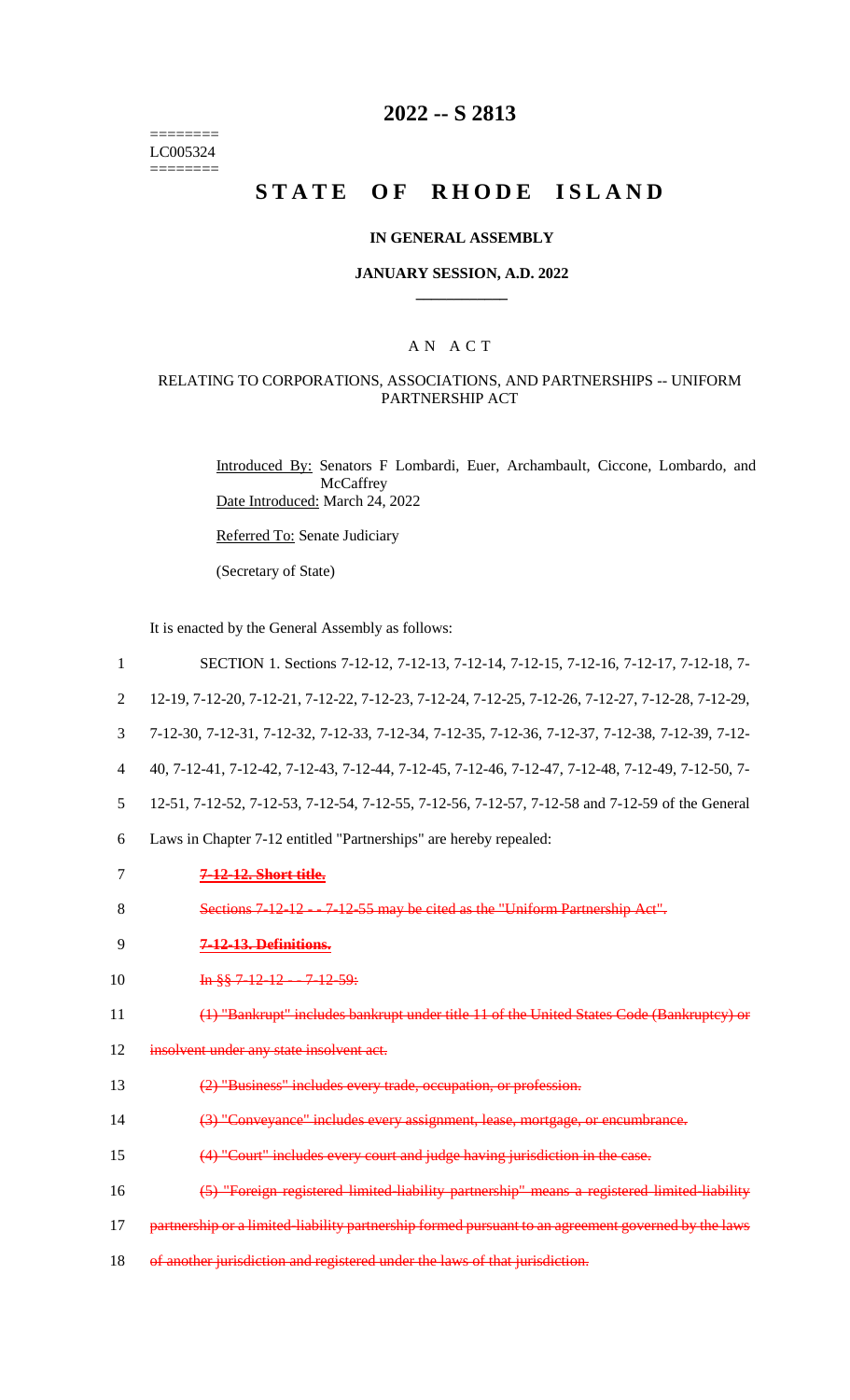| 1              | (6) "Person" includes individuals, partnerships, corporations, and other associations.                      |
|----------------|-------------------------------------------------------------------------------------------------------------|
| $\overline{2}$ | (7) "Real property" includes land and any interest or estate in land.                                       |
| 3              | (8) "Registered limited liability partnership" means a partnership formed pursuant to an                    |
| $\overline{4}$ | agreement governed by the laws of this state, registered under § 7-12-56 and in compliance with §           |
| 5              | $7 - 12 - 58$ .                                                                                             |
| 6              | 7-12-14. Interpretation of knowledge and notice.                                                            |
| 7              | (a) A person has "knowledge" of a fact within the meaning of $\S$ $\S$ 7-12-12 - 7-12-55 not                |
| 8              | only when he or she has actual knowledge of it, but also when he or she has knowledge of any other          |
| 9              | facts that in the circumstances show bad faith.                                                             |
| 10             | (b) A person has "notice" of a fact within the meaning of $\S$ $\frac{8}{9}$ 7-12-12 - - 7-12-55 when the   |
| 11             | person who claims the benefit of the notice:                                                                |
| 12             | (1) States the fact to the person; or                                                                       |
| 13             | (2) Delivers through the mail, or by other means of communication, a written statement of                   |
| 14             | the fact to the person or to a proper person at his or her place of business or residence.                  |
| 15             | 7-12-15. Rules of construction.                                                                             |
| 16             | (a) The rule that statutes in derogation of the common law are to be strictly construed has                 |
| 17             | no application to §§ 7-12-12 - 7-12-55.                                                                     |
| 18             | (b) The law of estoppel applies under $\S$ § 7-12-12 - 7-12-55.                                             |
| 19             | (e) The law of agency applies under $\S$ § 7-12-12 - 7-12-55.                                               |
| 20             | (d) Sections $7\overline{1212} - 7\overline{1255}$ shall be so interpreted and construed as to effect their |
| 21             | general purpose to make uniform the law of those states which enact them.                                   |
| 22             | (e) Sections $7-12-12-7-12-55$ shall not be construed so as to impair the obligations of                    |
| 23             | any contract existing on October 1, 1957, nor to affect any action or proceedings or right accrued          |
| 24             | before October 1, 1957.                                                                                     |
| 25             | 7-12-16. Rules for cases not provided for.                                                                  |
| 26             | In any case not provided for in §§ 7-12-12-7-12-55, the rules of law and equity, including                  |
| 27             | the law merchant, govern.                                                                                   |
| 28             | 7-12-17. Partnership defined.                                                                               |
| 29             | (a) A partnership is an association of two $(2)$ or more persons to carry on as co-owners a                 |
| 30             | business for profit, and includes a registered limited liability partnership.                               |
| 31             | (b) Any association formed under any other statute of this state, or any statute adopted by                 |
| 32             | authority, other than the authority of the state, is not a partnership under §§ 7-12-12 -- 7-12-59,         |
| 33             | unless the association would have been a partnership in this state prior to May 6, 1957; but §§ 7-          |
| 34             | 12-12-7-12-59 apply to limited partnerships except insofar as the statutes relating to partnerships         |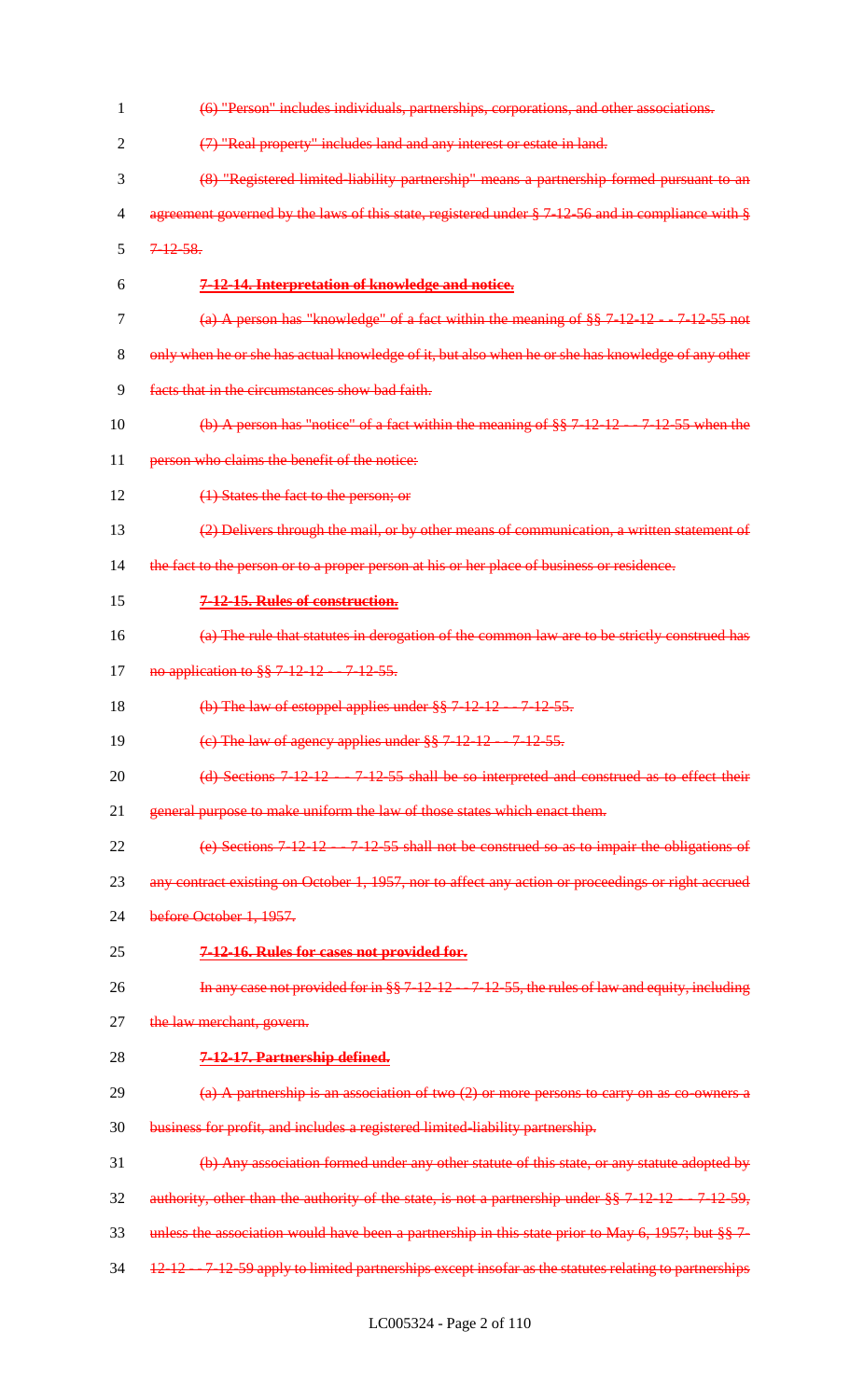| 1  | are inconsistent with these provisions.                                                                 |
|----|---------------------------------------------------------------------------------------------------------|
| 2  | 7-12-18. Rules for determining the existence of a partnership.                                          |
| 3  | In determining whether a partnership exists, these rules apply:                                         |
| 4  | (1) Except as provided by § 7-12-27, persons who are not partners as to each other are not              |
| 5  | partners as to third persons.                                                                           |
| 6  | (2) Joint tenancy, tenancy in common, tenancy by the entireties, joint property, common                 |
| 7  | property, or part ownership does not of itself establish a partnership, whether the co-owners do or     |
| 8  | do not share any profits made by the use of the property.                                               |
| 9  | (3) The sharing of gross returns does not of itself establish a partnership, whether or not             |
| 10 | the persons sharing them have a joint or common right or interest in any property from which the        |
| 11 | returns are derived.                                                                                    |
| 12 | (4) The receipt by a person of a share of the profits of a business is prima facie evidence             |
| 13 | that he or she is a partner in the business, but no such inference is drawn if profits were received in |
| 14 | payment:                                                                                                |
| 15 | (i) As a debt by installments or otherwise;                                                             |
| 16 | (ii) As wages of an employee or rent to a landlord;                                                     |
| 17 | (iii) As an annuity to a widow or representative of a deceased partner;                                 |
| 18 | (iv) As interest on a loan, though the amount of payment vary with the profits of the                   |
| 19 | business;                                                                                               |
| 20 | (v) As the consideration for the sale of a good will of a business or other property by                 |
| 21 | installments or otherwise.                                                                              |
| 22 | 7-12-19. Partnership property.                                                                          |
| 23 | (a) All property originally brought into the partnership stock or subsequently acquired by              |
| 24 | purchase or otherwise, on account of the partnership, is partnership property.                          |
| 25 | (b) Unless the contrary intention appears, property acquired with partnership funds is                  |
| 26 | partnership property.                                                                                   |
| 27 | (c) Any estate in real property may be acquired in the partnership name. Title so acquired              |
| 28 | can be conveyed only in the partnership name.                                                           |
| 29 | (d) A conveyance to a partnership in the partnership name, though without words of                      |
| 30 | inheritance, passes the entire estate of the grantor unless a contrary intent appears.                  |
| 31 | 7-12-20. Partner agent of partnership as to partnership business.                                       |
| 32 | (a) Every partner is an agent of the partnership for the purpose of its business, and the act           |
| 33 | of every partner, including the execution in the partnership name of any instrument, for apparently     |
| 34 | earrying on in the usual way the business of the partnership of which he or she is a member, binds      |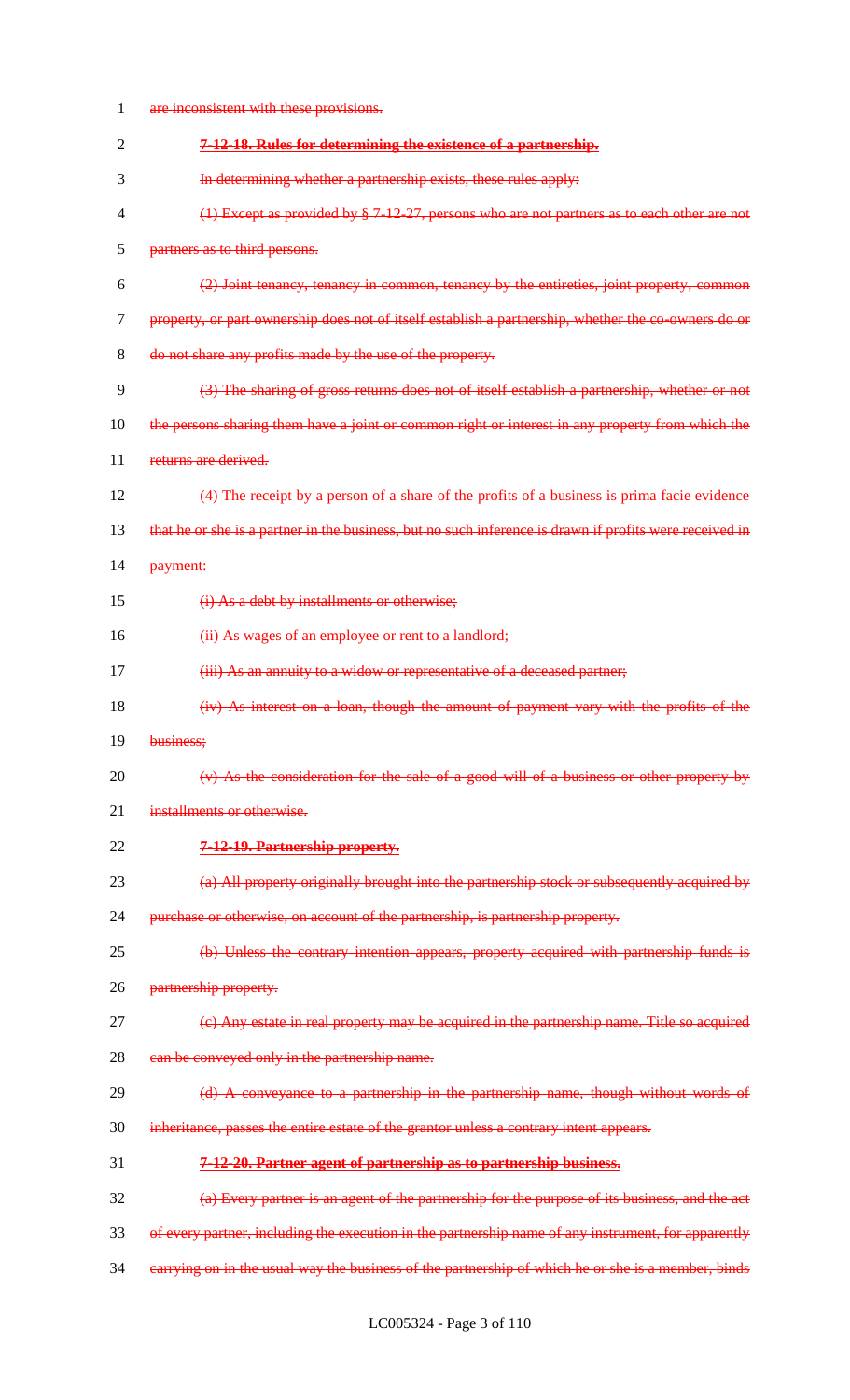| 1  | the partnership, unless the partner so acting has in fact no authority to act for the partnership in the |
|----|----------------------------------------------------------------------------------------------------------|
| 2  | particular matter, and the person with whom he or she is dealing has knowledge of the fact that he       |
| 3  | or she has no authority.                                                                                 |
| 4  | (b) An act of a partner that is not apparently for the carrying on of the business of the                |
| 5  | partnership in the usual way does not bind the partnership unless authorized by the other partners.      |
| 6  | (e) Unless authorized by the other partners or unless they have abandoned the business,                  |
| 7  | one or more but less than all the partners have no authority to:                                         |
| 8  | (1) Assign the partnership property in trust for creditors or on the assignee's promise to pay           |
| 9  | the debts of the partnership;                                                                            |
| 10 | (2) Dispose of the good will of the business;                                                            |
| 11 | (3) Do any other act that would make it impossible to carry on the ordinary business of a                |
| 12 | partnership;                                                                                             |
| 13 | (4) Confess a judgment;                                                                                  |
| 14 | (5) Submit a partnership claim or liability to arbitration or reference.                                 |
| 15 | (d) No act of a partner in contravention of a restriction on authority shall bind the                    |
| 16 | partnership to persons having knowledge of the restriction.                                              |
| 17 | 7-12-21. Conveyance of real property of the partnership.                                                 |
| 18 | (a) Where title to real property is in the partnership name, any partner may convey title to             |
| 19 | the property by a conveyance executed in the partnership name; but the partnership may recover           |
| 20 | the property unless the partner's act binds the partnership under the provisions of $\S 7.12.20(a)$ , or |
| 21 | unless the property has been conveyed by the grantee or a person claiming through the grantee to         |
| 22 | a holder for value without knowledge that the partner, in making the conveyance, has exceeded his        |
| 23 | or her authority.                                                                                        |
| 24 | (b) Where title to real property is in the name of the partnership, a conveyance executed by             |
| 25 | a partner, in his or her own name, passes the equitable interest of the partnership, provided the act    |
| 26 | is one within the authority of the partner under the provisions of $\S 7-12-20(a)$ .                     |
| 27 | (e) Where title to real property is in the name of one or more but not all the partners, and             |
| 28 | the record does not disclose the right of the partnership, the partners in whose name the title stands   |
| 29 | may convey title to the property, but the partnership may recover the property if the partners' act      |
| 30 | does not bind the partnership under the provisions of $$7-12-20(a)$ unless the purchaser or his or       |
| 31 | her assignee, is a holder for value, without knowledge.                                                  |
| 32 | (d) Where the title to real property is in the name of one or more or all of the partners, or            |
| 33 | in a third person in trust for the partnership, a conveyance executed by a partner in the partnership    |
| 34 | name, or in his or her own name, passes the equitable interest of the partnership, provided the act      |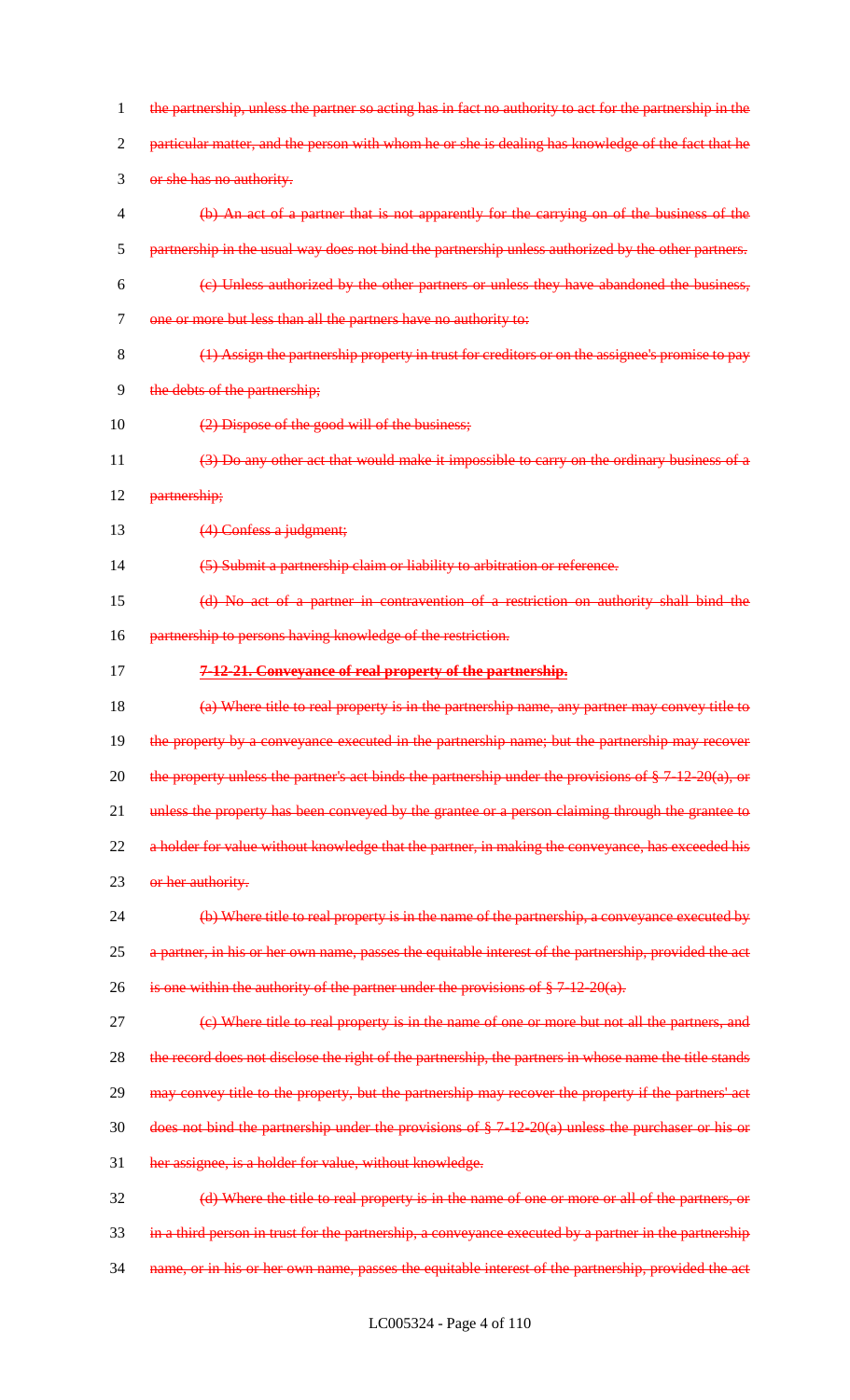1 is one within the authority of the partner under the provision of  $\frac{8}{3}$  7-12-20(a). 2 (e) Where the title to real property is in the names of all the partners a conveyance executed 3 by all the partners passes all their rights in the property. 4 **7-12-22. Partnership bound by admission of partner.** 5 An admission or representation made by any partner concerning partnership affairs within 6 the scope of his or her authority as conferred by  $\frac{8}{5}$  7-12-12 - 7-12-55 is evidence against the 7 partnership. 8 **7-12-23. Partnership charged with knowledge of or notice to partner.** 9 Notice to any partner of any matter relating to partnership affairs, and the knowledge of 10 the partners acting in the particular matter, acquired while a partner or then present to his or her 11 mind, and the knowledge of any other partner who reasonably could and should have 12 communicated it to the acting partner, operate as notice to or knowledge of the partnership, except 13 in the case of a fraud on the partnership committed by or with the consent of that partner. 14 **7-12-24. Partnership bound by partner's wrongful act.** 15 Where, by any wrongful act or omission of any partner acting in the ordinary course of the 16 business of the partnership or with the authority of his or her copartners, loss or injury is caused to 17 any person, not being a partner in the partnership, or any penalty is incurred, the partnership is 18 liable for the loss, injury, or penalty to the same extent as the partner acting or omitting to act. 19 **7-12-25. Partnership bound by partner's breach of trust.** 20 The partnership is bound to make good the loss: 21 (1) Where one partner acting within the scope of his or her apparent authority receives 22 money or property of a third person and misapplies it; and 23 (2) Where the partnership in the course of its business receives money or property of a third 24 person and the money or property so received is misapplied by any partner while it is in the custody 25 of the partnership. 26 **7-12-26. Nature of partner's liability.** 27 (a) All partners are liable, except as provided in subsection (b): 28 (1) Jointly and severally for everything chargeable to the partnership under §§ 7-12-24 and 29 7-12-25. 30 (2) Jointly for all other debts and obligations of the partnership; but any partner may enter 31 into a separate obligation to perform a partnership contract. 32 (b) Subject to subsection (c), a partner in a registered limited-liability partnership is not 33 liable, directly or indirectly (including by way of indemnification, contribution, assessment or 34 otherwise), for debts, obligations, and liabilities of, or chargeable to, the partnership whether in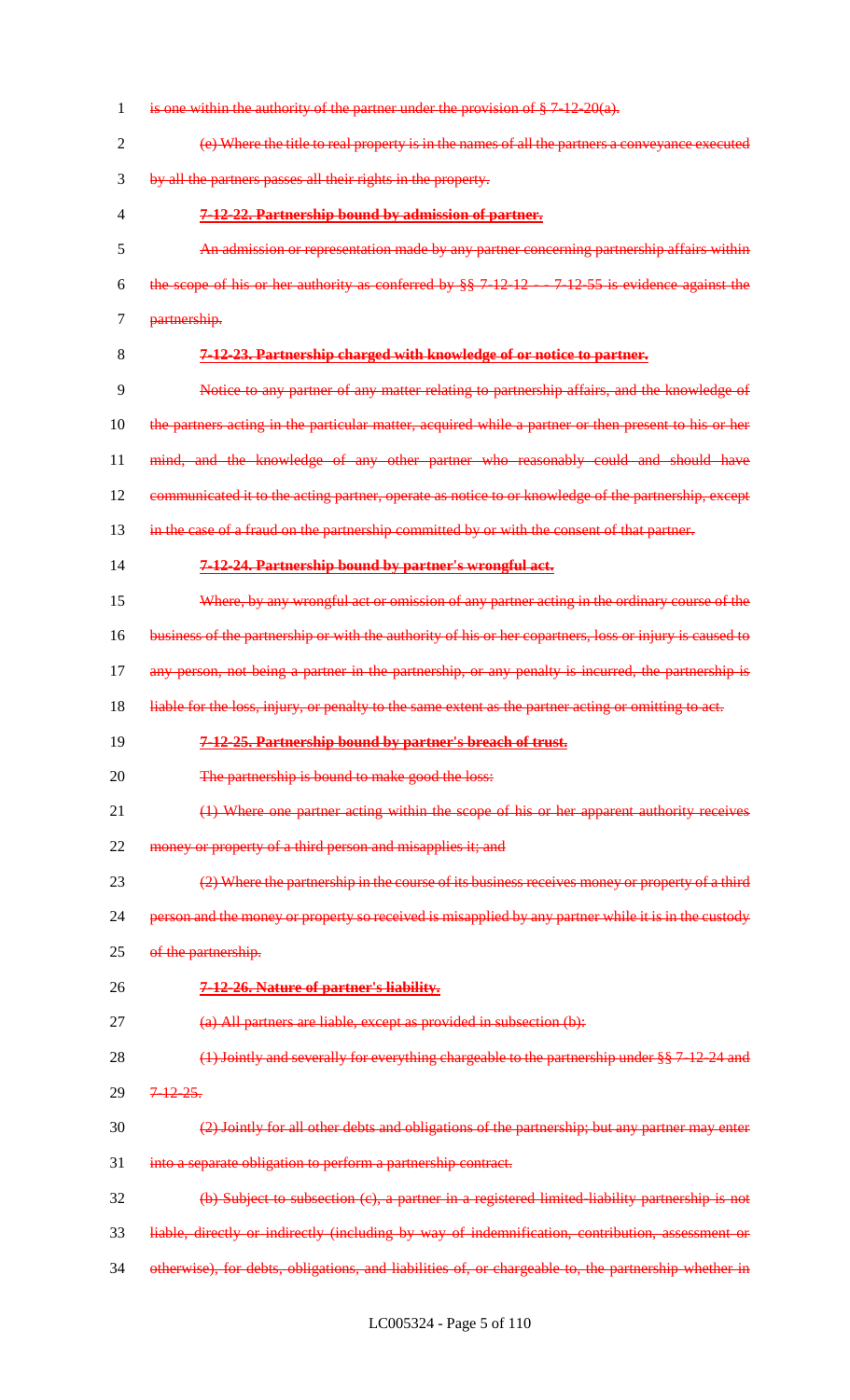1 tort, contract, or otherwise, arising while the partnership is a registered limited-liability partnership. (c) Subsection (b) does not affect the individual liability of a partner in a registered limited- liability partnership for his or her own negligence, wrongful acts or misconduct, or that of any person under that partner's direct supervision and control other than in an administrative capacity. (d) A partner in a registered limited-liability partnership is not a proper party in his or her individual capacity to a proceeding by or against a registered limited-liability partnership, the object of which is to recover damages or enforce the obligations of the registered limited-liability 8 partnership, unless the partner is personally liable under subsection (c).

9 (e) Notwithstanding any other provisions of this section, the personal liability of a partner 10 in a limited-liability partnership engaged in the rendering of professional services is not less than 11 or greater than the personal liability of a shareholder of a professional corporation organized under 12 chapter 5.1 of this title engaged in the rendering of the same professional services.

13 **7-12-27. Partner by estoppel.**

14 (a) When a person, by words spoken or written or by conduct, represents himself or herself, 15 or consents to another representing him or her to any one, as a partner in an existing partnership or 16 with one or more persons not actual partners, he or she is liable to any person to whom the 17 representation has been made, who has, on the faith of the representation, given credit to the actual 18 or apparent partnership, and if he or she has made a representation or consented to its being made 19 in a public manner, he or she is liable to the person, whether the representation has or has not been 20 made or communicated to the person giving credit by or with the knowledge of the apparent partner 21 making the representation or consenting to its being made.

22 (1) When a partnership liability results, he or she is liable as though he or she were an 23 actual member of the partnership.

24 (2) When no partnership liability results, he or she is liable jointly with the other persons, 25 if any, so consenting to the contract or representation as to incur liability, otherwise separately.

26 (b) When a person is represented to be a partner in an existing partnership, or with one or 27 more persons not actual partners, he or she is an agent of the persons consenting to the 28 representation to bind them to the same extent and in the same manner as though he or she were a

29 partner in fact, with respect to persons who rely on the representation. Where all the members of

30 the existing partnership consent to the representation, a partnership act or obligation results; but in

31 all other cases it is the joint act or obligation of the person acting and the persons consenting to the

32 representation.

33 **7-12-28. Liability of incoming partner.**

34 A person admitted as a partner into an existing partnership is liable for all the obligations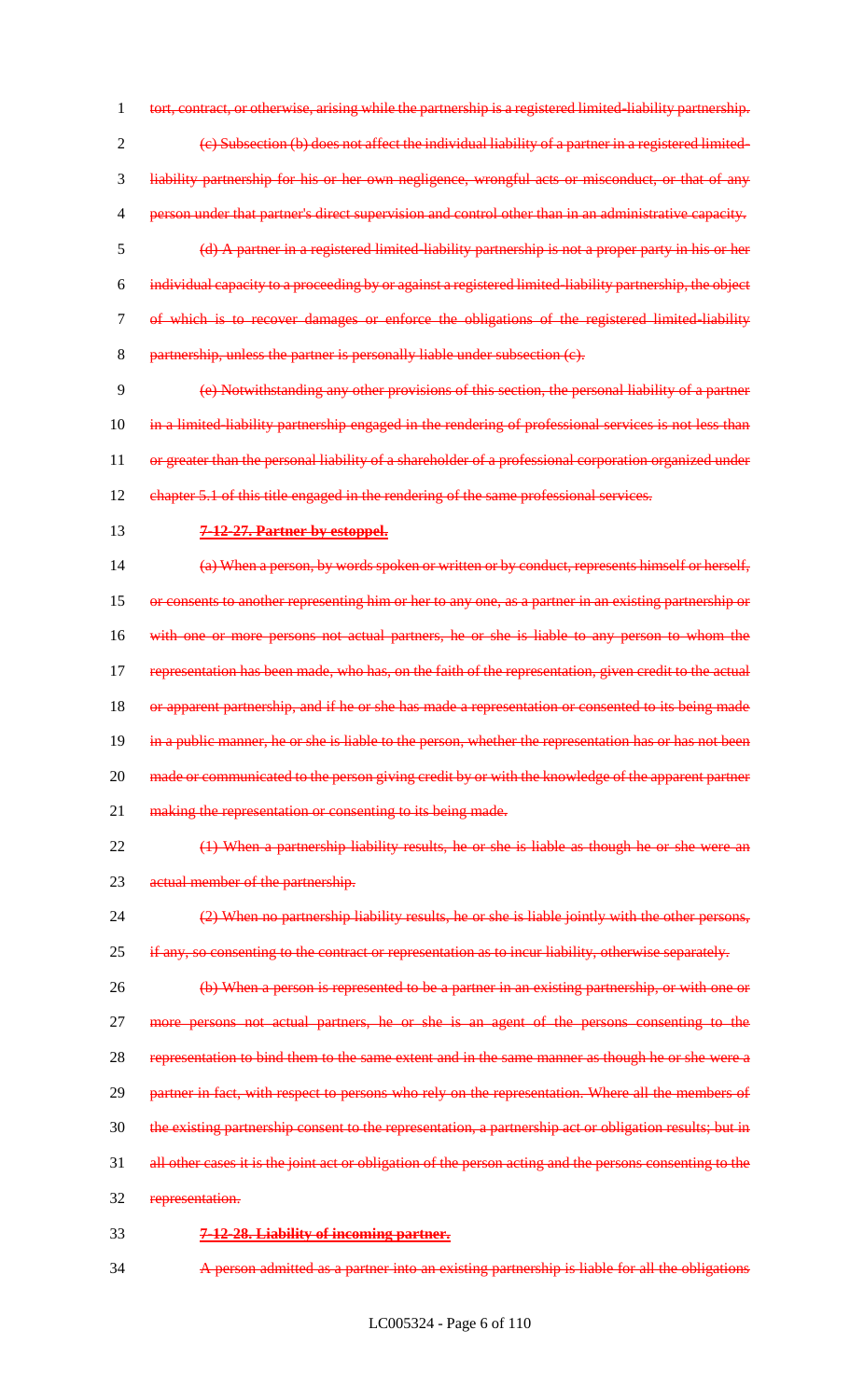| 1              | of the partnership arising before his or her admission as though he or she had been a partner when       |
|----------------|----------------------------------------------------------------------------------------------------------|
| $\overline{2}$ | the obligations were incurred, except that this liability is satisfied only out of partnership property. |
| 3              | 7-12-29. Rules determining rights and duties of partners.                                                |
| 4              | The rights and duties of the partners in relation to the partnership are determined, subject             |
| 5              | to any agreement between them, by the following rules:                                                   |
| 6              | (1) Each partner is repaid his or her contributions, whether by way of capital or advances               |
| 7              | to the partnership property, and shares equally in the profits and surplus remaining after all           |
| 8              | liabilities, including those to partners, are satisfied; and except as provided in § 7-12-26(b), each    |
| 9              | partner must contribute toward the losses, whether of capital or otherwise, sustained by the             |
| 10             | partnership according to his or her share in the profits.                                                |
| 11             | (2) The partnership must indemnify every partner in respect of payments made and                         |
| 12             | personal liabilities reasonably incurred by him or her in the ordinary and proper conduct of its         |
| 13             | business, or for the preservation of its business or property.                                           |
| 14             | (3) A partner, who in aid of the partnership makes any payment or advance beyond the                     |
| 15             | amount of capital that he or she agreed to contribute, is paid interest from the date of the payment     |
| 16             | or advance.                                                                                              |
| 17             | (4) A partner receives interest on the capital contributed by him or her only from the date              |
| 18             | when repayment should be made.                                                                           |
|                |                                                                                                          |
| 19             | (5) All partners have equal rights in the management and conduct of the partnership                      |
| 20             | business.                                                                                                |
| 21             | (6) No partner is entitled to remuneration for acting in the partnership business, except that           |
| 22             | a surviving partner is entitled to reasonable compensation for his or her services in winding up the     |
| 23             | partnership affairs.                                                                                     |
| 24             | (7) No person can become a member of a partnership without the consent of all the partners.              |
| 25             | (8) Any difference arising as to ordinary matters connected with the partnership business                |
| 26             | may be decided by a majority of the partners; but no act in contravention of any agreement between       |
| 27             | the partners may be done rightfully without the consent of all the partners.                             |
| 28             | 7-12-30. Partnership books.                                                                              |
| 29             | The partnership books are kept, subject to any agreement between the partners, at the                    |
| 30             | principal place of business of the partnership, and every partner shall at all times have access to      |
| 31             | and may inspect and copy any of them.                                                                    |
| 32             | 7-12-31. Duty of partners to render information.                                                         |
| 33             | Partners shall render on demand true and full information of all things affecting the                    |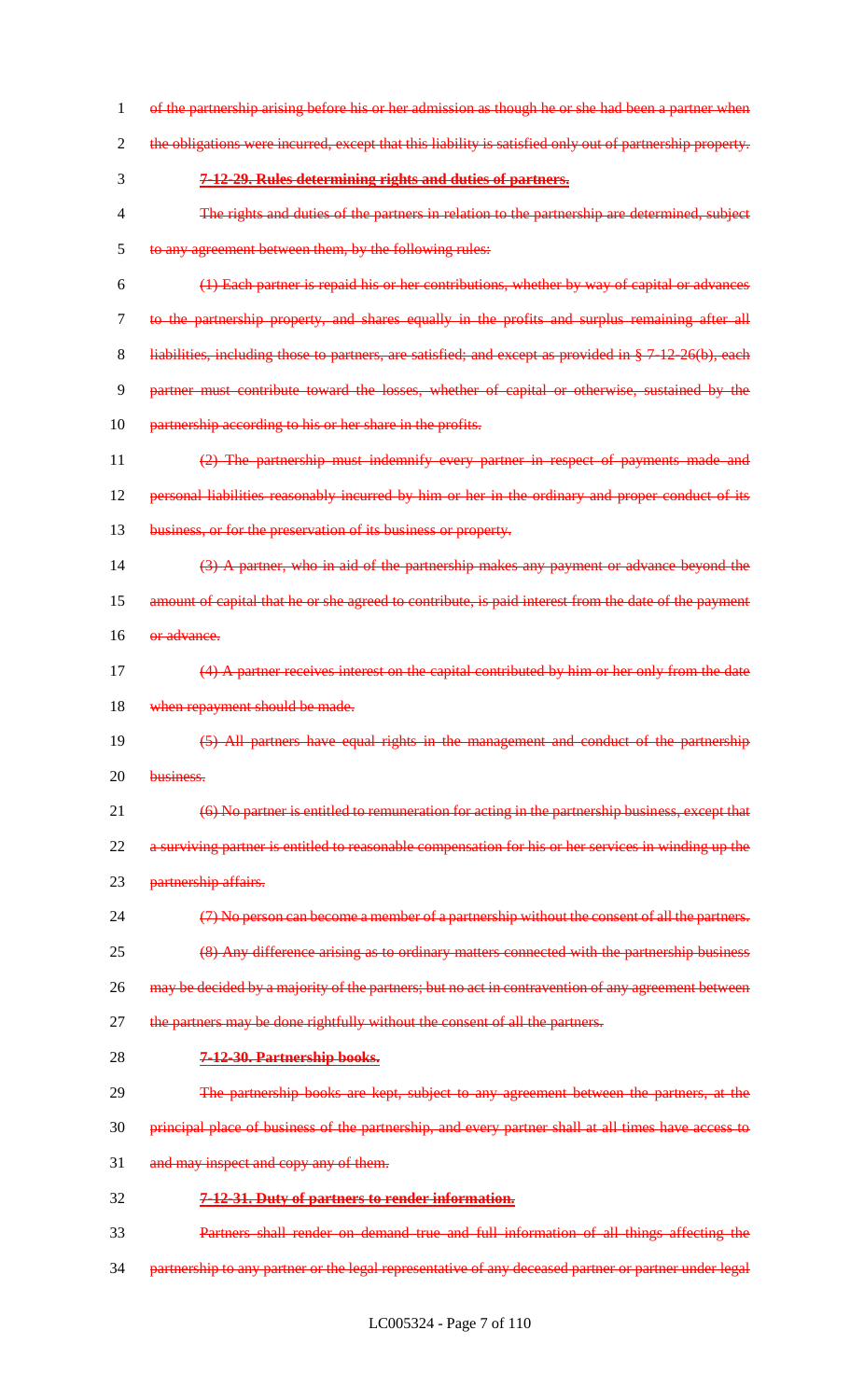disability.

| $\overline{2}$ | 7-12-32. Partner accountable as a fiduciary.                                                          |
|----------------|-------------------------------------------------------------------------------------------------------|
| 3              | (a) Every partner must account to the partnership for any benefit, and hold as trustee for it         |
| $\overline{4}$ | any profits derived by him or her without the consent of the other partners from any transaction      |
| 5              | connected with the formation, conduct, or liquidation of the partnership or from any use by him or    |
| 6              | her of its property.                                                                                  |
| 7              | (b) This section applies also to the representatives of a deceased partner engaged in the             |
| 8              | liquidation of the affairs of the partnership as the personal representatives of the last surviving   |
| 9              | partner.                                                                                              |
| 10             | 7-12-33. Right to an account.                                                                         |
| 11             | Any partner has the right to a formal account as to partnership affairs:                              |
| 12             | (1) If he or she is wrongfully excluded from the partnership business or possession of its            |
| 13             | property by his or her copartners.                                                                    |
| 14             | (2) If the right exists under the terms of any agreement.                                             |
| 15             | $(3)$ As provided by $§$ 7-12-32.                                                                     |
| 16             | (4) Whenever other circumstances render it just and reasonable.                                       |
| 17             | 7-12-34. Continuation of partnership beyond fixed term.                                               |
| 18             | (a) When a partnership for a fixed term or particular undertaking is continued after the              |
| 19             | termination of the term or particular undertaking without any express agreement, the rights and       |
| 20             | duties of the partners remain the same as they were at the termination, insofar as is consistent with |
| 21             | a partnership at will.                                                                                |
| 22             | (b) A continuation of the business by the partners or those of them who habitually acted in           |
| 23             | the partnership during the term, without any settlement or liquidation of the partnership affairs, is |
| 24             | prima facie evidence of a continuation of the partnership.                                            |
| 25             | 7-12-35. Extent of property rights of a partner.                                                      |
| 26             | The property rights of a partner are:                                                                 |
| 27             | (1) His or her rights in specific partnership property;                                               |
| 28             | (2) His or her interest in the partnership; and                                                       |
| 29             | (3) His or her rights to participate in the management.                                               |
| 30             | 7-12-36. Nature of a partner's right in specific partnership property.                                |
| 31             | (a) A partner is co-owner with his or her partners of specific partnership property holding           |
| 32             | as a tenant in partnership.                                                                           |
| 33             | (b) The incidents of this tenancy are such that:                                                      |
| 34             | (1) A partner, subject to the provisions of $\S$ $7-12-12$ -7-12-55 and to any agreement              |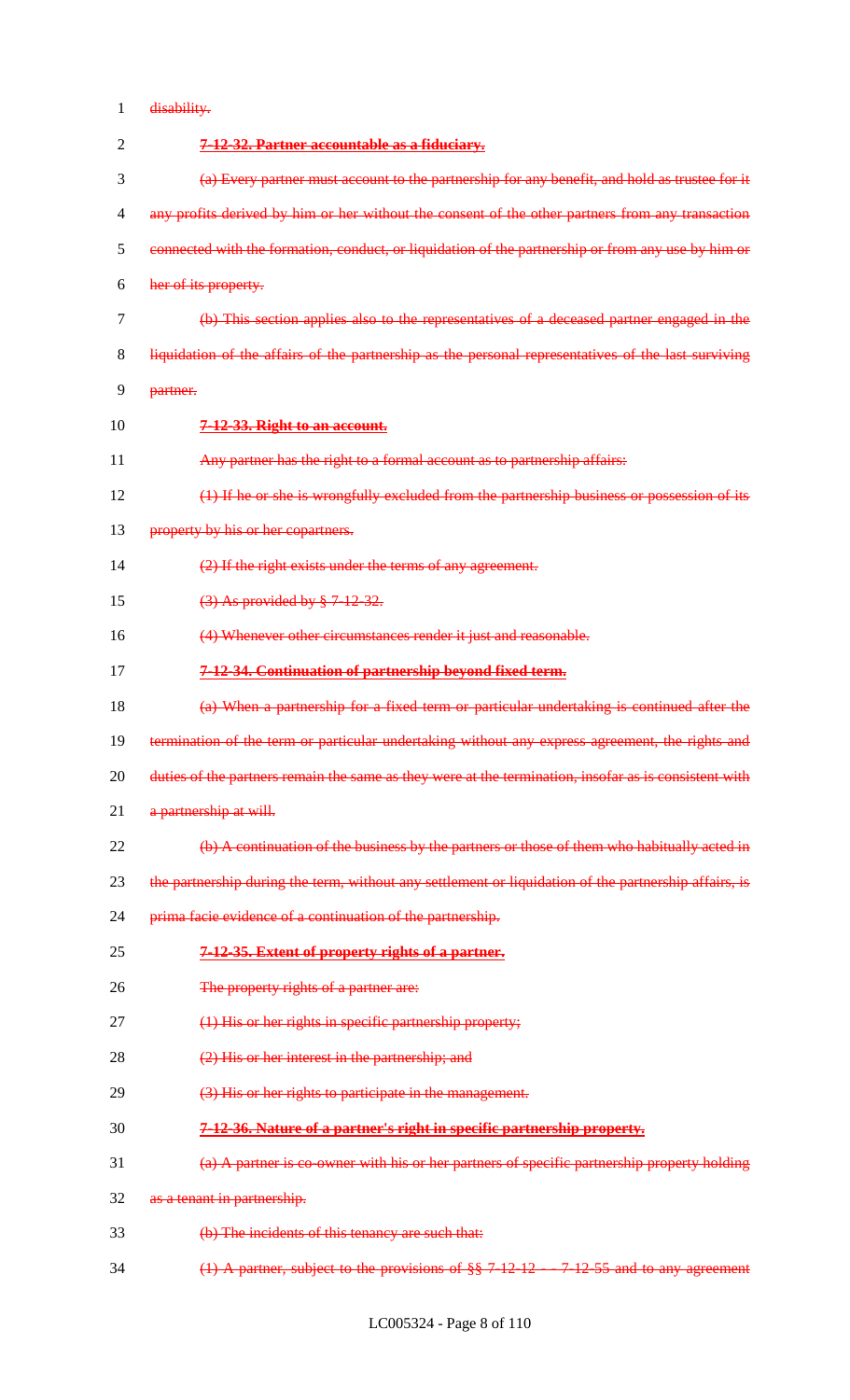1 between the partners, has an equal right with his or her partners to possess specific partnership 2 property for partnership purposes; but he or she has no right to possess the property for any other 3 purpose without the consent of his or her partners. 4 (2) A partner's right in specific partnership property is not assignable, except in connection 5 with the assignment of rights of all the partners in the same property. 6 (3) A partner's right in specific partnership property is not subject to attachment or 7 execution, except on a claim against the partnership. When partnership property is attached for a 8 partnership debt, the partners, or any of them, or the representatives of a deceased partner, cannot 9 claim any right under the exemption laws. 10 (4) On the death of a partner, his or her right in specific partnership property vests in the 11 surviving partner or partners, except where the deceased was the last surviving partner, when his 12 or her right in the property vests in his or her legal representative. The surviving partner, or partners, 13 or the legal representative of the last surviving partner, has no right to possess the partnership 14 property for any but a partnership purpose. 15 (5) A partner's right in specific partnership property is not subject to dower, curtesy, or 16 allowances to widows, heirs, or next of kin. 17 **7-12-37. Nature of partner's interest in the partnership.** 18 **A partner's interest in the partnership is his or her share of the profits and surplus, and his** 19 or her share of the profits and surplus is personal property. 20 **7-12-38. Assignment of partner's interest.** 21 (a) A conveyance by a partner of his or her interest in the partnership does not of itself 22 dissolve the partnership, nor, as against the other partners in the absence of agreement, entitle the 23 assignee, during the continuance of the partnership, to interfere in the management or 24 administration of the partnership business or affairs, to require any information or account of 25 partnership transactions, or to inspect the partnership book. It merely entitles the assignee to 26 receive, in accordance with his or her contract, the profits to which the assigning partner would 27 otherwise be entitled. 28 (b) In case of a dissolution of the partnership, the assignee is entitled to receive his or her 29 assignor's interest and may require an account from the date only of the last account agreed to by 30 all the partners. 31 **7-12-39. Partner's interest subject to charging order.** 32 (a) On due application to the superior court by any judgment creditor of a partner, the court 33 may charge the interest of the debtor partner with payment of the unsatisfied amount of the 34 judgment debt with interest on it; and may then or later appoint a receiver of his or her share of the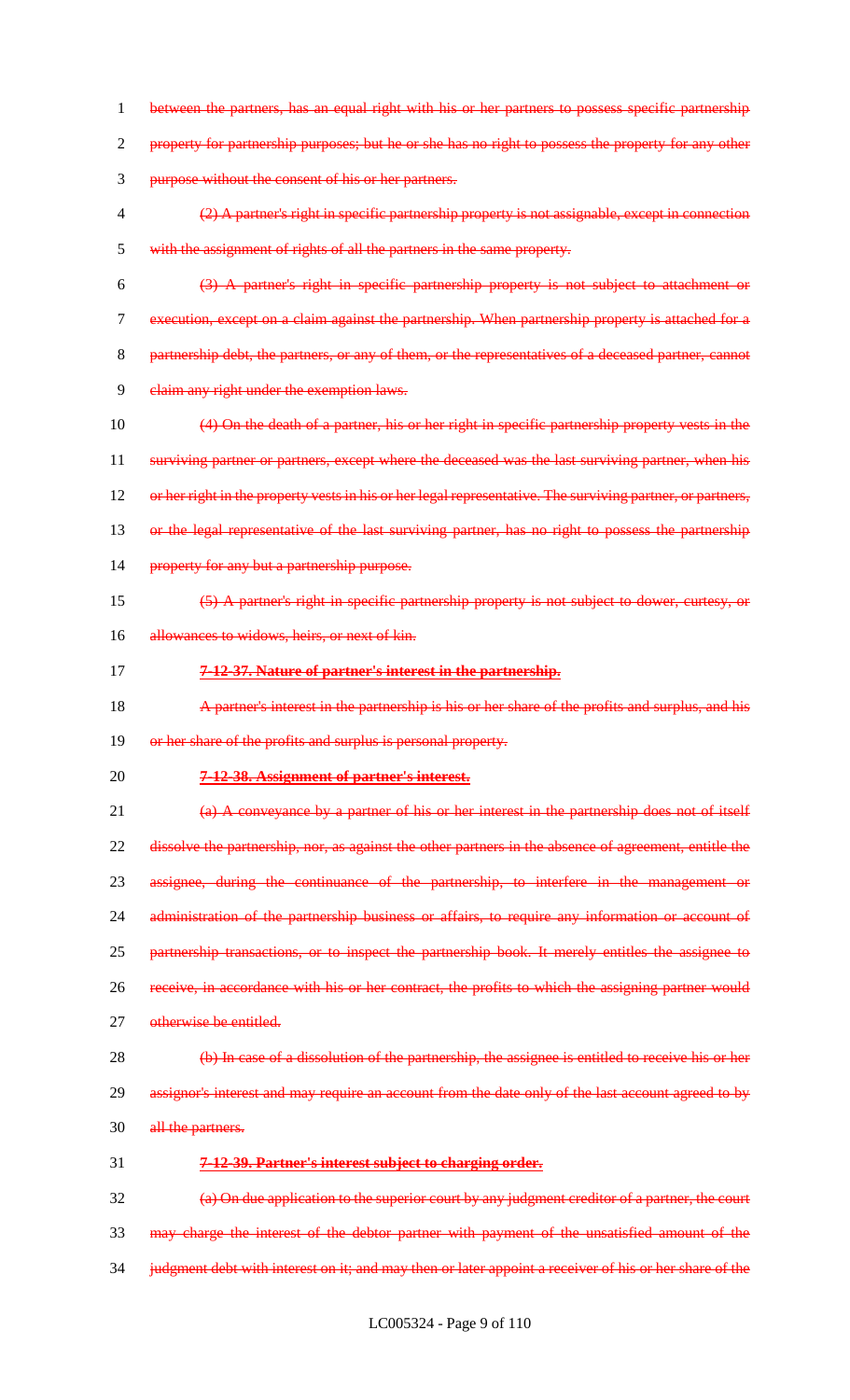| 1  | profits, and of any other money due, or to fall due, to him or her in respect of the partnership, and  |
|----|--------------------------------------------------------------------------------------------------------|
| 2  | make all other orders, directions, accounts, and inquiries that the debtor partner might have made,    |
| 3  | or that the circumstances of the case require.                                                         |
| 4  | (b) The interest charged may be redeemed at any time before foreclosure, or in case of a               |
| 5  | sale being directed by the court, may be purchased without causing a dissolution:                      |
| 6  | (1) With separate property, by any one or more of the partners; or                                     |
| 7  | (2) With partnership property, by any one or more of the partners with the consent of all              |
| 8  | the partners whose interests are not so charged or sold.                                               |
| 9  | (e) Nothing in $\S$ 7-12-12 - - 7-12-55 deprives a partner of his or her right, if any, under          |
| 10 | the exemption laws, regarding his interest in the partnership.                                         |
| 11 | 7-12-40. Dissolution defined.                                                                          |
| 12 | The dissolution of a partnership is the change in the relation of the partners caused by any           |
| 13 | partner ceasing to be associated in the carrying on as distinguished from the winding up of the        |
| 14 | business.                                                                                              |
| 15 | 7-12-41. Partnership not terminated by dissolution.                                                    |
| 16 | On dissolution the partnership is not terminated, but continues until the winding up of                |
| 17 | partnership affairs is completed.                                                                      |
| 18 | 7-12-42. Causes of dissolution.                                                                        |
| 19 | <b>Dissolution is caused:</b>                                                                          |
| 20 | (1) Without violation of the agreement between the partners:                                           |
| 21 | (i) By the termination of the definite term or particular undertaking specified in the                 |
| 22 | agreement;                                                                                             |
| 23 | (ii) By the express will of any partner when no definite term or particular undertaking is             |
| 24 | specified;                                                                                             |
| 25 | (iii) By the express will of all the partners who have not assigned their interests or suffered        |
| 26 | them to be charged for their separate debts, either before or after the termination of any specified   |
| 27 | term or particular undertaking;                                                                        |
| 28 | (iv) By the expulsion of any partner from the business bona fide in accordance with the                |
| 29 | power conferred by the agreement between the partners;                                                 |
| 30 | (2) In contravention of the agreement between the partners, where the circumstances do                 |
| 31 | not permit a dissolution under any other provision of this section, by the express will of any partner |
| 32 | at any time;                                                                                           |
| 33 | (3) By any event that makes it unlawful for the business of the partnership to be carried on           |
| 34 | or for the members to carry it on in partnership;                                                      |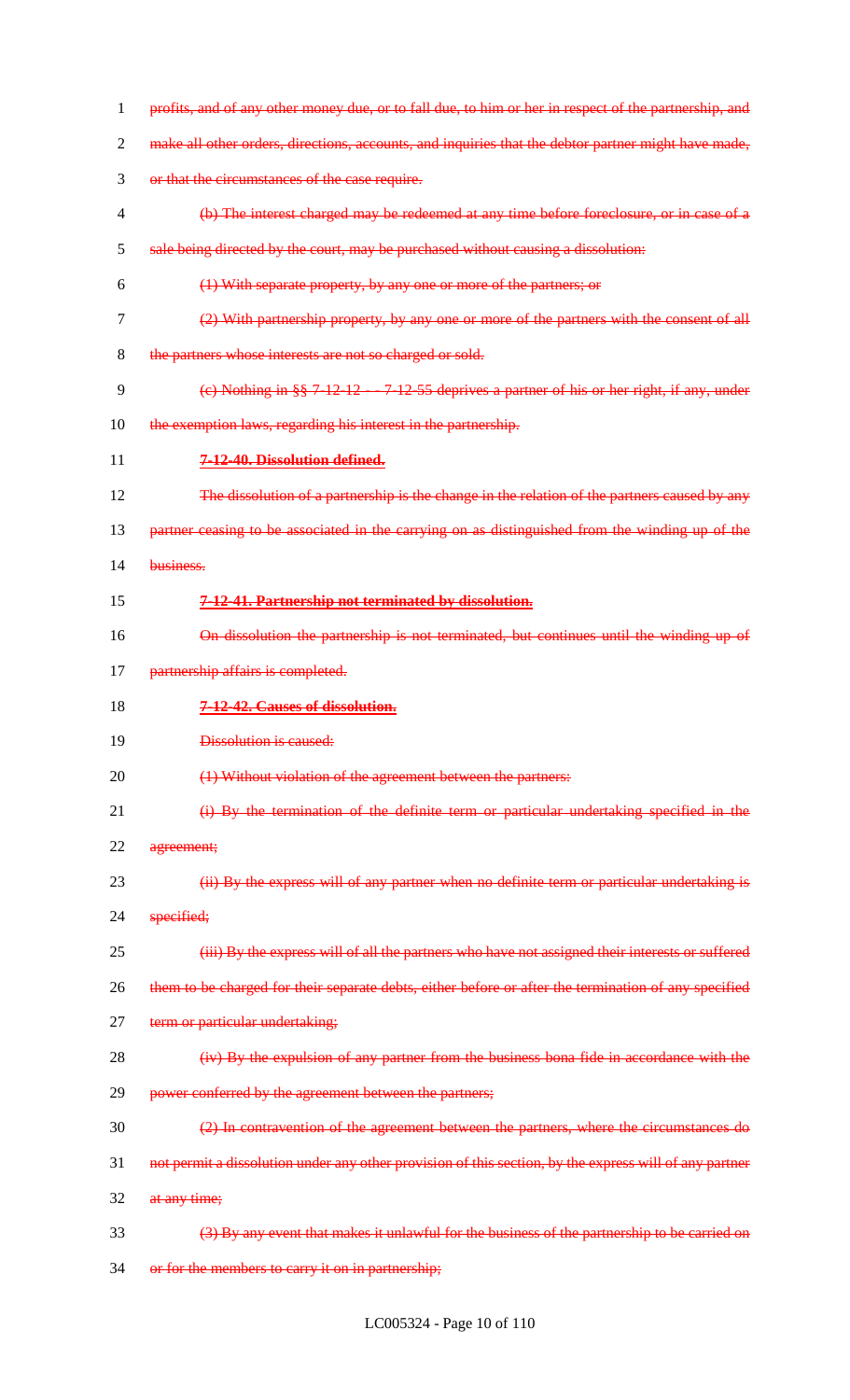| 1  | (4) By the death of any partner;                                                                       |
|----|--------------------------------------------------------------------------------------------------------|
| 2  | (5) By the bankruptcy of any partner or the partnership;                                               |
| 3  | $(6)$ By decree of court under $\frac{8}{3}$ 7-12-43.                                                  |
| 4  | 7-12-43. Dissolution by decree of court.                                                               |
| 5  | (a) On application by or for a partner, the court shall decree a dissolution whenever:                 |
| 6  | (1) A partner has been declared mentally incompetent in any judicial proceeding or is                  |
| 7  | shown to be of unsound mind:                                                                           |
| 8  | (2) A partner becomes in any other way incapable of performing his or her part of the                  |
| 9  | partnership contract;                                                                                  |
| 10 | (3) A partner has been guilty of any conduct that tends to affect prejudicially the carrying           |
| 11 | on of the business:                                                                                    |
| 12 | (4) A partner willfully or persistently commits a breach of the partnership agreement, or              |
| 13 | otherwise so conducts him or herself in matters relating to the partnership business that it is not    |
| 14 | reasonably practicable to carry on the business in partnership with him or her;                        |
| 15 | (5) The business of the partnership can only be carried on at a loss;                                  |
| 16 | (6) Other circumstances render a dissolution equitable.                                                |
| 17 | (b) On the application of the purchaser of a partner's interest under §§ 7-12-38 and 7-12-             |
| 18 | 39, the court shall decree a dissolution:                                                              |
| 19 | (1) After the termination of the specified term or particular undertaking;                             |
| 20 | (2) At any time if the partnership was a partnership at will when the interest was assigned            |
| 21 | or when the charging order was issued.                                                                 |
| 22 | 7-12-44. General effect of dissolution on authority of partner.                                        |
| 23 | Except insofar as is necessary to wind up partnership affairs or to complete transactions              |
| 24 | begun but not then finished, dissolution terminates all authority of any partner to act for the        |
| 25 | partnership:                                                                                           |
| 26 | (1) Regarding the partners:                                                                            |
| 27 | (i) When the dissolution is not by the act, bankruptcy, or death of a partner; or                      |
| 28 | (ii) When the dissolution is by the act, bankruptcy, or death of a partner, in cases where §           |
| 29 | 7-12-45 so requires.                                                                                   |
| 30 | $(2)$ With respect to persons not partners, as declared in § 7-12-46.                                  |
| 31 | 7-12-45. Right of partner to contribution from copartners after dissolution.                           |
| 32 | Where the dissolution is caused by the act, death, or bankruptcy of a partner, each partner            |
| 33 | is liable to his or her copartners for his or her share of any liability created by any partner acting |
|    |                                                                                                        |

for the partnership as if the partnership had not been dissolved, unless: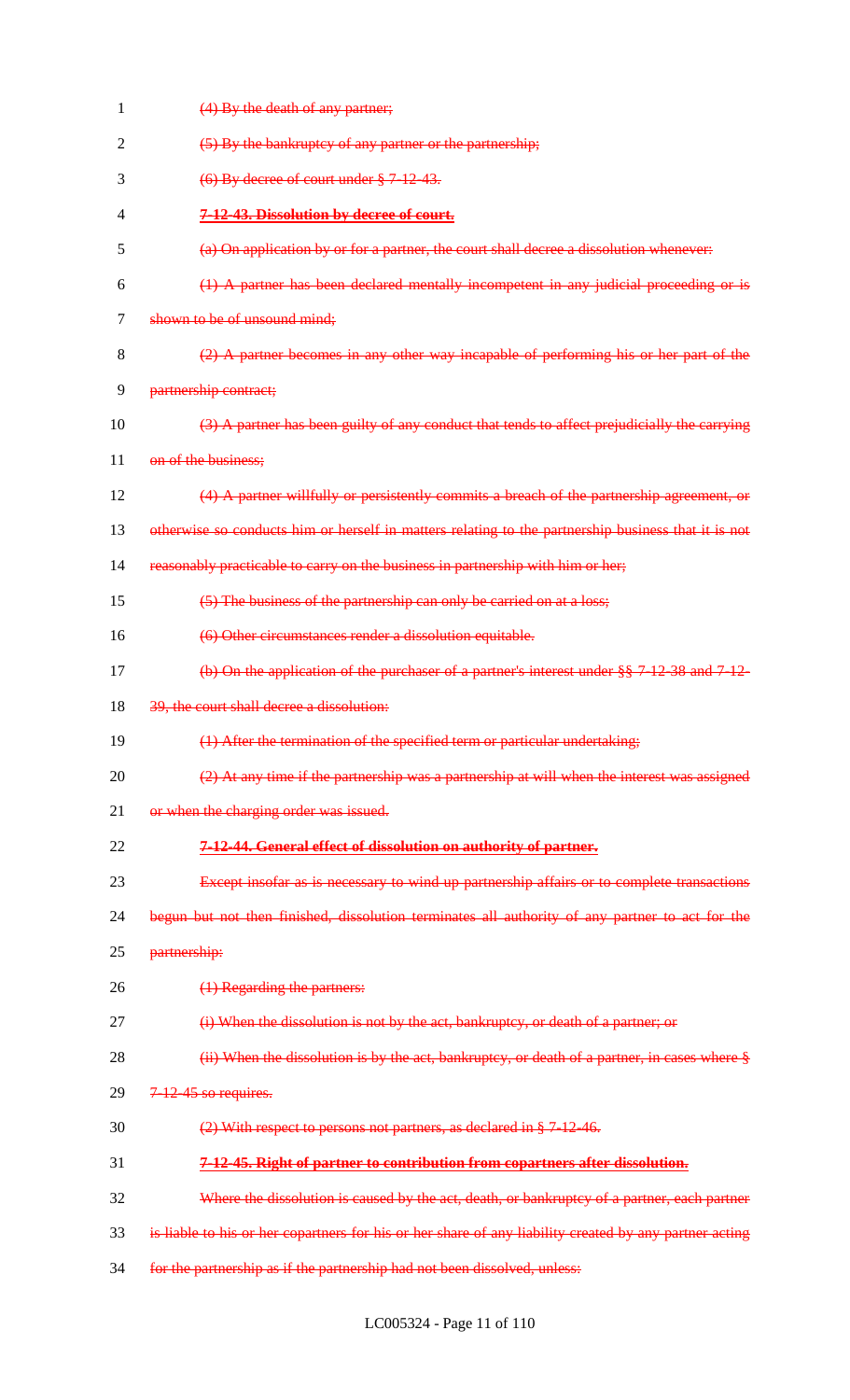| $\mathbf{1}$   | (1) The dissolution being by act of any partner, the partner acting for the partnership had           |
|----------------|-------------------------------------------------------------------------------------------------------|
| $\overline{2}$ | knowledge of the dissolution;                                                                         |
| 3              | (2) The dissolution being by the death or bankruptcy of a partner, the partner acting for the         |
| $\overline{4}$ | partnership had knowledge or notice of the death or bankruptcy; or                                    |
| 5              | (3) The liability is for a debt or obligation for which the partner is not liable as provided in      |
| 6              | $\frac{8}{3}$ 7 12 26(b).                                                                             |
| 7              | 7-12-46. Power of partner to bind partnership to third persons after dissolution.                     |
| 8              | (a) After dissolution, a partner can bind the partnership except as provided in subsection            |
| 9              | $(e)$ by:                                                                                             |
| 10             | (1) Any act appropriate for winding up partnership affairs or completing transactions                 |
| 11             | unfinished at dissolution;                                                                            |
| 12             | (2) Any transaction that would bind the partnership if dissolution had not taken place,               |
| 13             | provided the other party to the transaction:                                                          |
| 14             | (i) Had extended credit to the partnership prior to dissolution and had no knowledge or               |
| 15             | notice of the dissolution; or                                                                         |
| 16             | (ii) Though he or she had not so extended credit, had nevertheless known of the partnership           |
| 17             | prior to dissolution, and, having no knowledge or notice of dissolution, the fact of dissolution had  |
| 18             | not been advertised in a newspaper of general circulation in the place (or in each place if more than |
| 19             | one) at which the partnership business was regularly carried on.                                      |
| 20             | (b) The liability of a partner under subsection $(a)(2)$ shall be satisfied out of partnership        |
| 21             | assets alone, when the partner had been, prior to dissolution:                                        |
| 22             | (1) Unknown as a partner to the person with whom the contract is made; and                            |
| 23             | (2) So far unknown and inactive in partnership affairs that the business reputation of the            |
| 24             | partnership could not be said to have been in any degree due to his or her connection with it.        |
| 25             | (e) The partnership is in no case bound by any act of a partner after dissolution where:              |
| 26             | (1) The partnership is dissolved because it is unlawful to carry on the business, unless the          |
| 27             | act is appropriate for winding up partnership affairs;                                                |
| 28             | (2) The partner has become bankrupt; or                                                               |
| 29             | (3) The partner has no authority to wind up partnership affairs, except by a transaction with         |
| 30             | one who:                                                                                              |
| 31             | (i) Had extended credit to the partnership prior to dissolution and had no knowledge or               |
| 32             | notice of his or her want of authority; or                                                            |
| 33             | (ii) Had not extended credit to the partnership prior to dissolution, and, having no                  |
| 34             | knowledge or notice of his or her want of authority, the fact of his or her want of authority has not |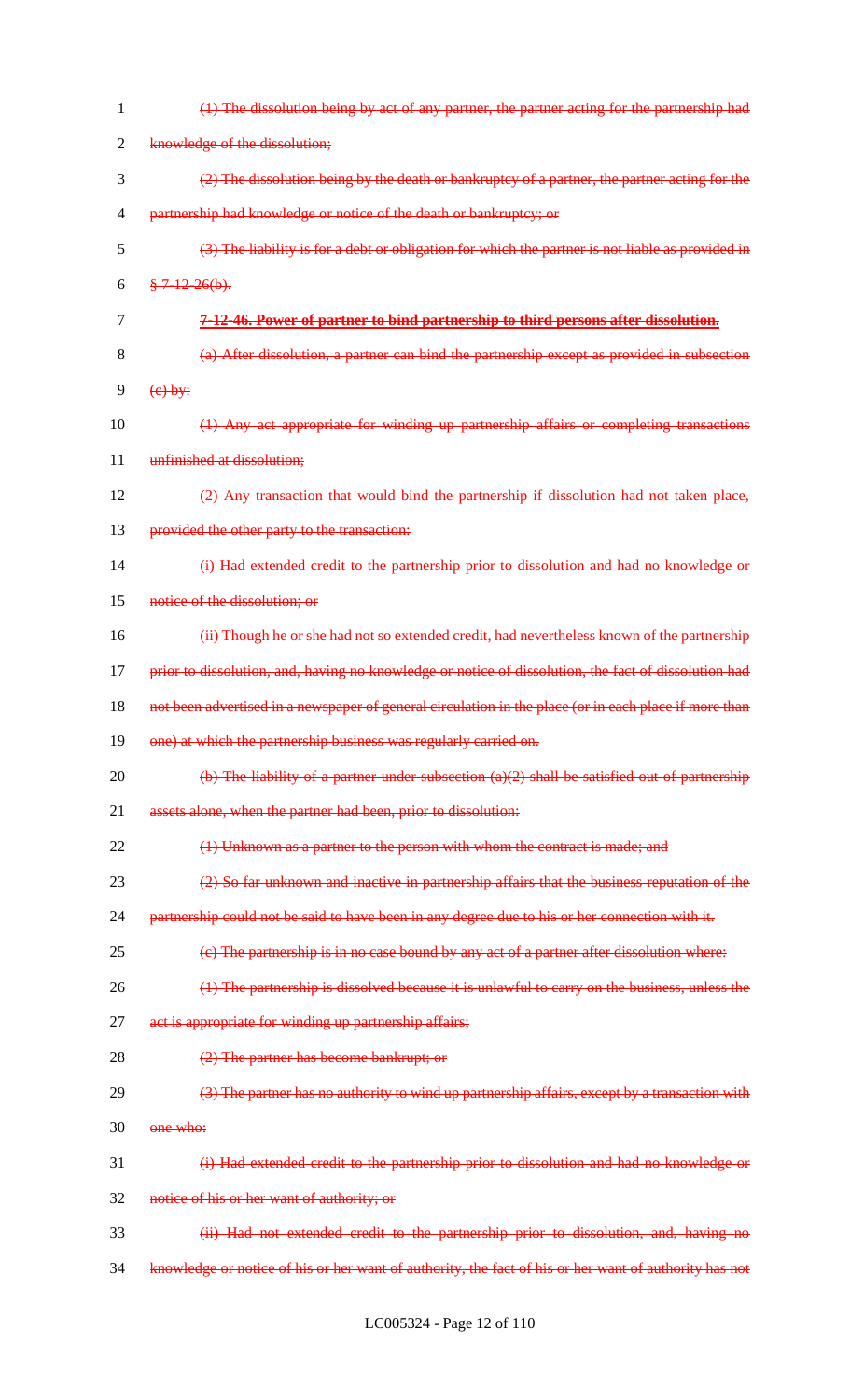| 1  | been advertised in the manner provided for advertising the fact of dissolution in subsection             |
|----|----------------------------------------------------------------------------------------------------------|
| 2  | $(a)(2)(ii)$ .                                                                                           |
| 3  | (d) Nothing in this section affects the liability under § 7-12-27 of any person who after                |
| 4  | dissolution represents him or herself or consents to another representing him or her as a partner in     |
| 5  | a partnership engaged in carrying on business.                                                           |
| 6  | 7-12-47. Effect of dissolution on partner's existing liability.                                          |
| 7  | (a) The dissolution of the partnership does not of itself discharge the existing liability of            |
| 8  | any partner.                                                                                             |
| 9  | (b) A partner is discharged from any existing liability upon dissolution of the partnership              |
| 10 | by an agreement to that effect between himself or herself, the partnership creditor, and the person      |
| 11 | or partnership continuing the business. An agreement may be inferred from the course of dealing          |
| 12 | between the creditor having knowledge of the dissolution and the person or partnership continuing        |
| 13 | the business.                                                                                            |
| 14 | (c) Where a person agrees to assume the existing obligations of a dissolved partnership,                 |
| 15 | the partners whose obligations have been assumed are discharged from any liability to any creditor       |
| 16 | of the partnership who, knowing of the agreement, consents to a material alteration in the nature or     |
| 17 | time of payment of the obligations.                                                                      |
| 18 | (d) The individual property of a deceased partner is liable for those obligations of the                 |
| 19 | partnership incurred while he or she was a partner and for which he or she is liable under § 7-12-       |
| 20 | 26, but subject to the prior payment of his or her separate debts.                                       |
| 21 | 7-12-48. Right to wind up.                                                                               |
| 22 | Unless otherwise agreed, the partners who have not wrongfully dissolved the partnership                  |
| 23 | or the legal representative of the last surviving partner, not bankrupt, has the right to wind up the    |
| 24 | partnership affairs; provided, that any partner, his or her legal representative, or his or her assignee |
| 25 | may obtain winding up by the court upon cause shown.                                                     |
| 26 | 7-12-49. Rights of partners to application of partnership property.                                      |
| 27 | (a) When dissolution is caused in any way, except in contravention of the partnership                    |
| 28 | agreement, each partner, as against his or her copartners and all persons claiming through them in       |
| 29 | respect of their interests in the partnership, unless otherwise agreed, may have the partnership         |
| 30 | property applied to discharge its liabilities, and the surplus applied to pay in cash the net amount     |
| 31 | owing to the respective partners. But if dissolution is caused by the expulsion of a bona fide partner   |
| 32 | under the partnership agreement, and if the expelled partner is discharged from all partnership          |
| 33 | liabilities, either by payment or agreement under § 7-12-47(b), he or she receives in cash only the      |
| 34 | net amount due him or her from the partnership.                                                          |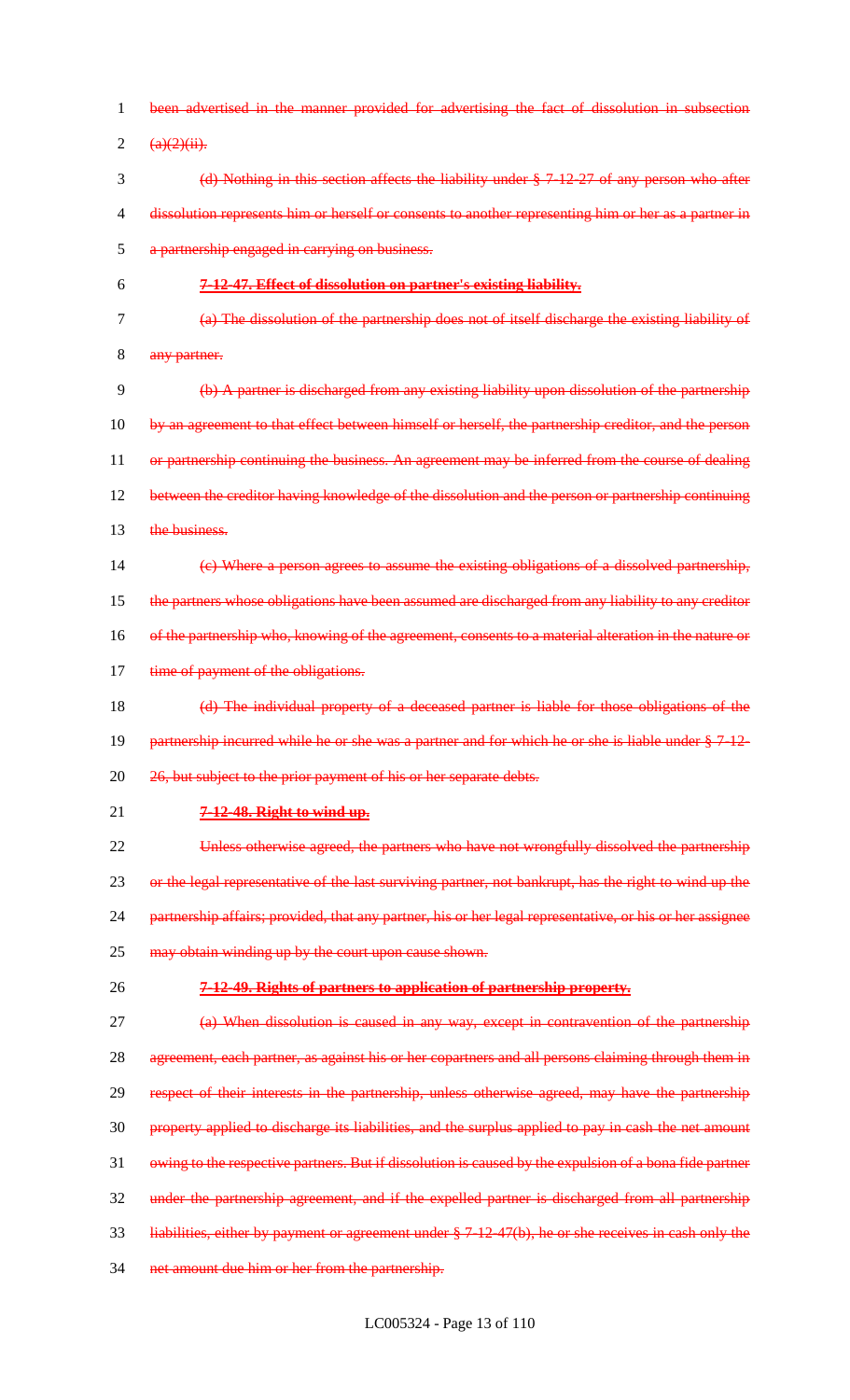| 1              | (b) When dissolution is caused in contravention of the partnership agreement, the rights of              |
|----------------|----------------------------------------------------------------------------------------------------------|
| $\overline{2}$ | the partners are as follows:                                                                             |
| 3              | (1) Each partner who has not wrongfully caused dissolution has:                                          |
| 4              | (i) All the rights specified in subsection (a); and                                                      |
| 5              | (ii) The right, as against each partner who has wrongfully caused the dissolution, to                    |
| 6              | damages for breach of the agreement.                                                                     |
| 7              | (2) The partners who have not wrongfully caused the dissolution, if they all desire to                   |
| 8              | continue the business in the same name, either by themselves or jointly with others, may do so           |
| 9              | during the agreed term for the partnership and for that purpose may possess the partnership              |
| 10             | property, provided they secure the payment by bond approved by the court, or pay to any partner          |
| 11             | who has wrongfully caused the dissolution, the value of his or her interest in the partnership at the    |
| 12             | $dissolution, less any damages$ recoverable under subsection $(b)(1)(ii)$ , and in like manner indemnity |
| 13             | him or her against all present or future partnership liabilities.                                        |
| 14             | (3) A partner who has wrongfully caused the dissolution has:                                             |
| 15             | (i) If the business is not continued under the provisions of subsection $(b)(2)$ , all the rights        |
| 16             | of a partner under subsection (a), subject to subsection $(b)(1)(ii)$ ;                                  |
| 17             | (ii) If the business is continued under subsection $(b)(2)$ , the right as against his or her            |
| 18             | copartners, and all claiming through them as to their interests in the partnership, to have the value    |
| 19             | of his or her interest in the partnership, less any damages caused to his or her copartners by the       |
| 20             | dissolution, ascertained and paid to him or her in cash, or the payment secured by bond approved         |
| 21             | by the court, and to be released from all existing liabilities of the partnership; but in ascertaining   |
| 22             | the value of the partner's interest, the value of the good will of the business is not considered.       |
| 23             | 7-12-50. Rights where partnership is dissolved for fraud or misrepresentation.                           |
| 24             | Where a partnership contract is rescinded on the ground of the fraud or misrepresentation                |
| 25             | of one of the parties to the contract, the party entitled to rescind is, without prejudice to any other  |
| 26             | right, entitled to:                                                                                      |
| 27             | (1) A lien on, or right of retention of, the surplus of the partnership property, after satisfying       |
| 28             | the partnership liabilities to third persons, for any sum of money paid by him or her for the purchase   |
| 29             | of an interest in the partnership and for any capital or advances contributed by him; and                |
| 30             | (2) Stand, after all liabilities to third persons have been satisfied, in the place of the creditors     |
| 31             | of the partnership for any payments made by him or her as to the partnership liabilities; and            |
| 32             | (3) Indemnification by the person guilty of the fraud or making the representation against               |
| 33             | all debts and liabilities of the partnership.                                                            |
| 34             | 7-12-51. Rules for distribution.                                                                         |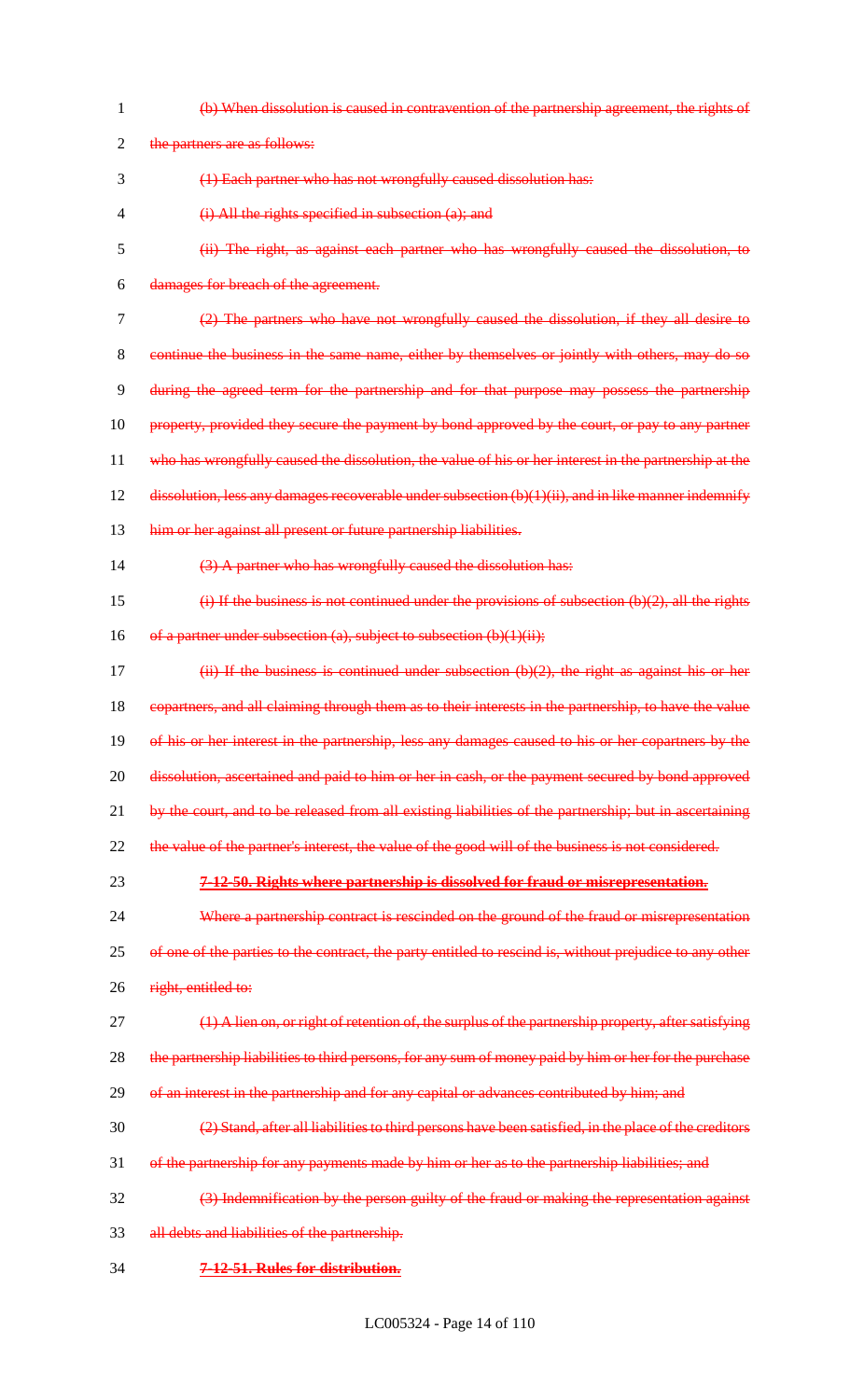| 1  | In settling accounts between the partners after dissolution, the following rules are observed,          |
|----|---------------------------------------------------------------------------------------------------------|
| 2  | subject to any agreement to the contrary:                                                               |
| 3  | (1) The assets of the partnership are:                                                                  |
| 4  | (i) The partnership property;                                                                           |
| 5  | (ii) The contributions of the partners specified in subdivision (4).                                    |
| 6  | (2) The liabilities of the partnership rank in order of payment, as follows:                            |
| 7  | (i) Those owing to creditors other than partners;                                                       |
| 8  | (ii) Those owing to partners other than for capital and profits;                                        |
| 9  | (iii) Those owing to partners in respect of capital;                                                    |
| 10 | (iv) Those owing to partners in respect of profits.                                                     |
| 11 | (3) The assets are applied in the order of their declaration in subdivision (1) to the                  |
| 12 | satisfaction of the liabilities.                                                                        |
| 13 | $(4)$ Except as provided in § 7-12-26(b), the partners shall contribute, as provided by § 7-            |
| 14 | 12-29(1), the amount necessary to satisfy the liabilities; but if any, but not all, of the partners are |
| 15 | insolvent, or not being subject to process, refuse to contribute, the other partners shall contribute   |
| 16 | their share of the liabilities, and, in the relative proportions in which they share the profits, the   |
| 17 | additional amount necessary to pay the liabilities.                                                     |
| 18 | (5) An assignee for the benefit of creditors of any person appointed by the court has the               |
| 19 | right to enforce the contributions specified in subdivision (4).                                        |
| 20 | (6) Any partner, or his or her legal representative, has the right to enforce the contributions         |
| 21 | specified in subdivision (4), to the extent of the amount that he or she has paid in excess of his or   |
| 22 | her share.                                                                                              |
| 23 | (7) The individual property of a deceased partner is liable for the contributions specified in          |
| 24 | subdivision (4).                                                                                        |
| 25 | (8) When partnership property and the individual properties of the partners are in                      |
| 26 | possession of a court for distribution, partnership creditors have priority on partnership property     |
| 27 | and separate creditors on individual property, saving the rights of lien or secured creditors as        |
| 28 | previously.                                                                                             |
| 29 | (9) Where a partner has become bankrupt, or his or her estate is insolvent, the claims against          |
| 30 | his or her separate property rank in the following order:                                               |
| 31 | (i) Those owing to separate creditors;                                                                  |
| 32 | (ii) Those owing to partnership creditors;                                                              |
| 33 | (iii) Those owing to partners by way of contribution.                                                   |
| 34 | 7-12-52. Liability of persons continuing the business in certain cases.                                 |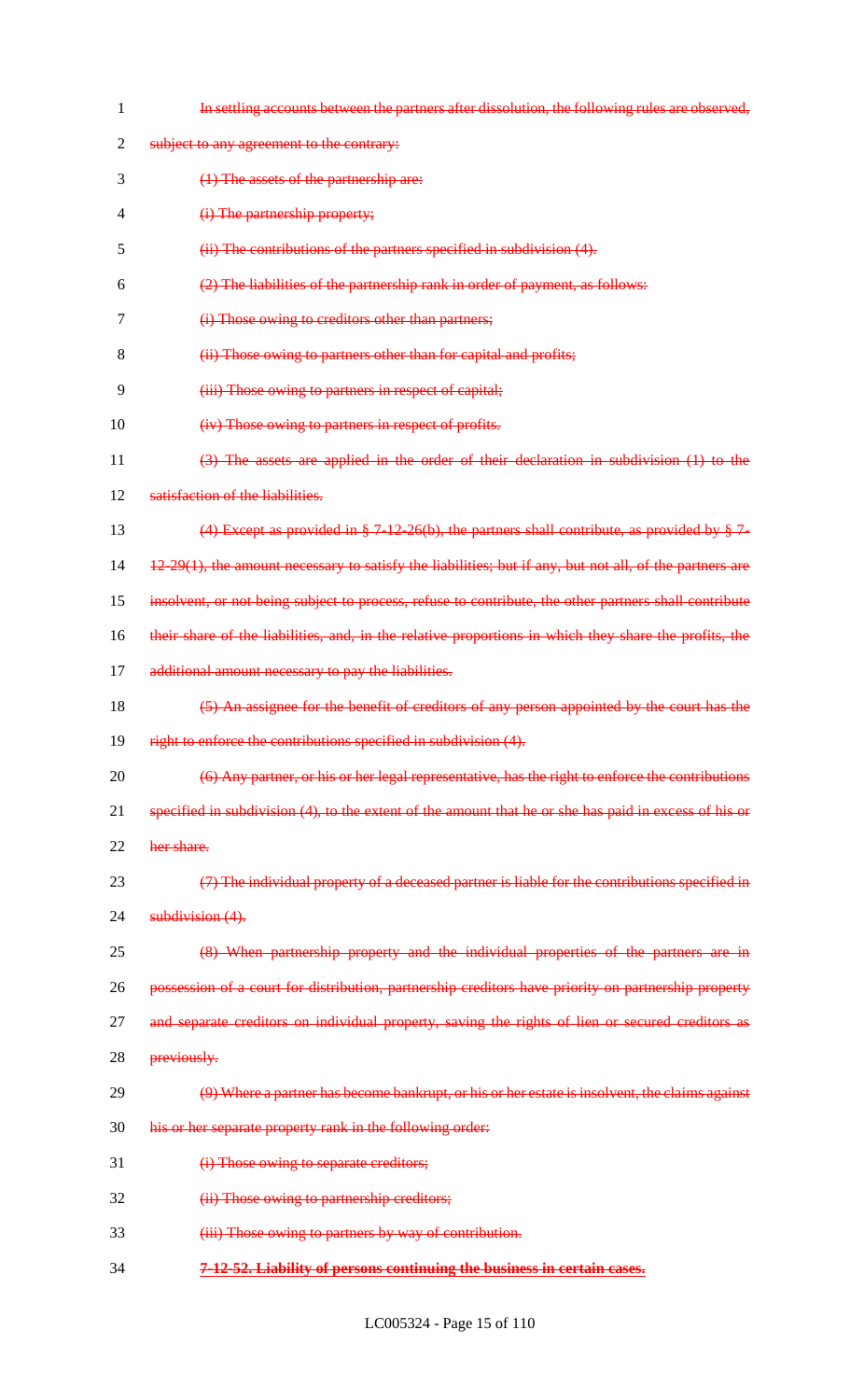(a) When any new partner is admitted into an existing partnership, or when any partner retires and assigns (or the representative of the deceased partner assigns) his or her rights in partnership property to two (2) or more of the partners, or to one or more of the partners, and one or more third persons, if the business is continued without liquidation of the partnership affairs, creditors of the first or dissolved partnership are also creditors of the partnership continuing the business.

7 (b) When all but one partner retire and assign (or the representative of the deceased partner 8 assigns) their rights in partnership property to the remaining partner, who continues the business 9 without liquidation of partnership affairs, either alone or with others, creditors of the dissolved 10 partnership are also creditors of the person or partnership continuing the business.

11 (c) When any partner retires or dies and the business of the dissolved partnership is 12 continued as described in subsections (a) and (b), with the consent of the retired partners or the 13 representative of the deceased partner, but without any assignment of his or her right in partnership 14 property, rights of creditors of the dissolved partnership and of the creditors of the person or 15 partnership continuing the business are as if the assignment had been made.

16 (d) When all the partners or their representatives assign their rights in partnership property 17 to one or more third persons who promise to pay the debts and who continue the business of the 18 dissolved partnerships, creditors of the dissolved partnerships are also creditors of the person or 19 partnership continuing the business.

20 (e) When any partner wrongfully causes a dissolution and the remaining partners continue 21 the business under the provision of  $$ 7-12-49(b)(2)$ , either alone or with others, and without 22 liquidation of the partnership affairs, creditors of the dissolved partnership are also creditors of the

23 person or partnership continuing the business.

24 (f) When a partner is expelled and the remaining partners continue the business either alone 25 or with others, without liquidation of the partnership affairs, creditors of the dissolved partnership 26 are also creditors of the person or partnership continuing the business.

27 (g) The liability of a third person becoming a partner in the partnership continuing the 28 business, under this section, to the creditors of the dissolved partnership is satisfied out of 29 partnership property only.

30 (h) When the business of a partnership after dissolution is continued under any conditions 31 described in this section, the creditors of the dissolved partnership, as against the separate creditors 32 of the retiring or deceased partner or the representative of the deceased partner, have a prior right 33 to any claim of the retired partner or the representative of the deceased partner against the person 34 or partnership continuing the business, on account of the retired or deceased partner's interest in the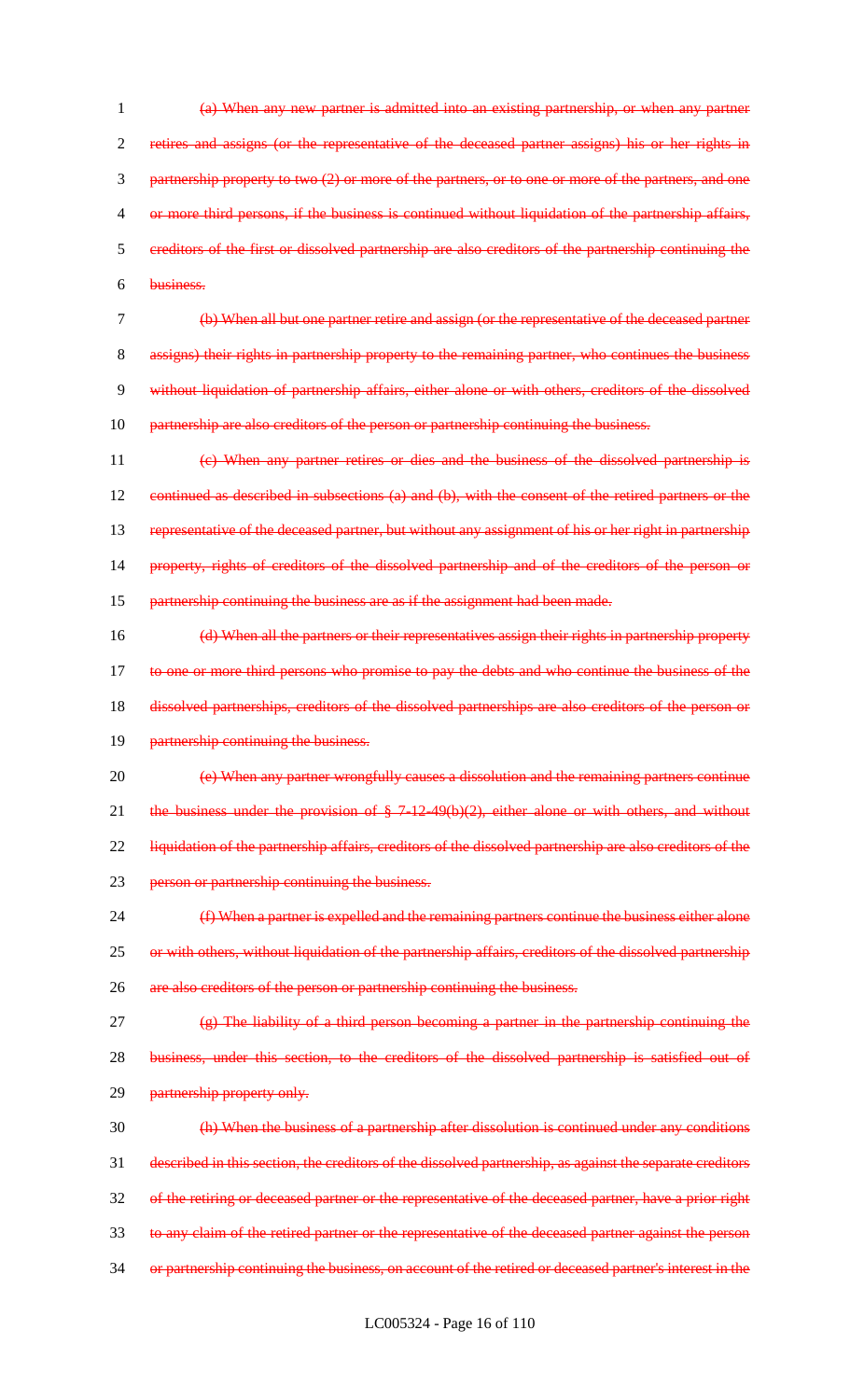dissolved partnership or on account of any consideration promised for the interest or for his or her right in partnership property. (i) Nothing in this section can be held to modify any right of creditors to set aside any 4 assignment on the ground of fraud. (j) The use by the person or partnership continuing the business of the partnership name, or the name of a deceased partner as part of it, does not of itself make the individual property of the deceased partner liable for any debts contracted by the person or partnership. **7-12-53. Rights of retiring or estate of deceased partner when the business is continued.** 10 When any partner retires or dies, and the business is continued under any of the conditions 11 described in subsection (a), (b), (c), (e) or (f) of  $\S$  7-12-52, or  $\S$  7-12-49(b)(2), without any settlement of accounts as between him or her or his or her estate and the person or partnership 13 continuing the business, unless otherwise agreed, he or she or his or her legal representative as 14 against the persons or partnership may have the value of his or her interest at the date of dissolution ascertained, and shall receive as an ordinary creditor an amount equal to the value of his or her interest in the dissolved partnership with interest, or, at his or her option or at the option of his or 17 her legal representative, in lieu of interest, the profits attributable to the use of his or her right in 18 the property of the dissolved partnership; provided, that the creditors of the dissolved partnership 19 as against the separate creditors, or the representative of the retired or deceased partner, have 20 priority on any claim arising under this section as provided by  $§ 7-12-52(h)$ . **7-12-54. Accrual of actions.** The right to an account of his or her interest accrues to any partner, or his or her legal representative, as against the winding up partners or the surviving partners or the person or partnership continuing the business, at the date of dissolution, in the absence of any agreement to 25 the contrary. **7-12-55. Other laws preserved.** 27 Nothing contained in  $\frac{88}{9}$  7 12 12 - 7 12 55 affects the provisions of  $\frac{88}{9}$  7 12 1 - 7 12 11 28 or of chapter 13 of this title. **7-12-56. Registered limited-liability partnerships.** (a) To become, and to continue as, a registered limited-liability partnership, a partnership shall file with the secretary of state an application, or a renewal application, stating the name of the partnership, the address of its principal office, if the partnership's principal office is not located in this state, the address of a registered office and the name and address of a registered agent for service of process in this state that a partnership is required to maintain. In addition, partnerships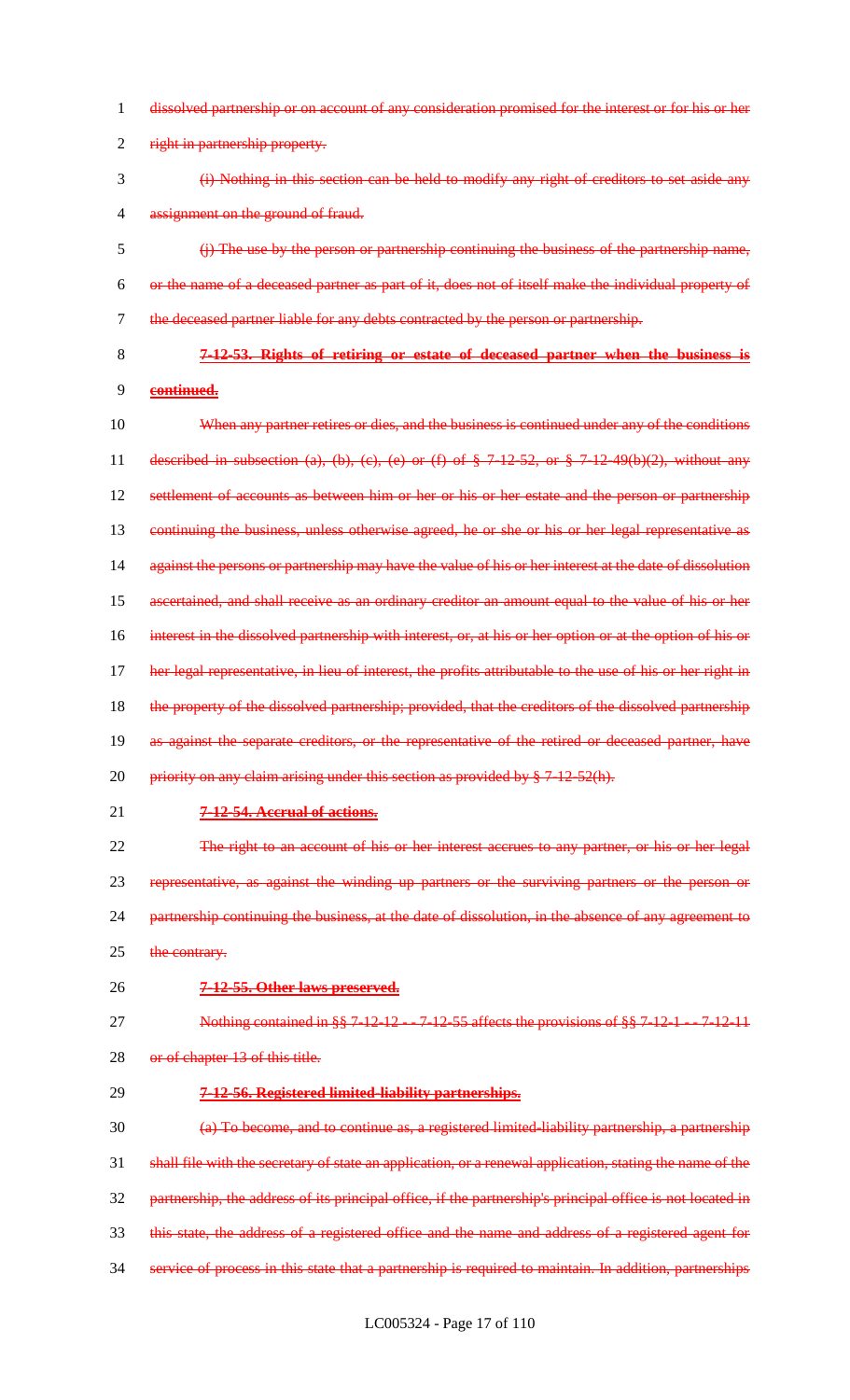under this section shall provide the names and addresses of all resident partners, the place where the business records of the partnership are maintained, or if more than one location for business records is maintained, then the principal place of business of the partnership, number, a brief 4 statement of the business in which the partnership engaged, and that the partnership applies for status, or renewal of its status, as a registered limited-liability partnership. (b) The application or renewal application shall be executed by a majority in interest of the partners or by one or more partners authorized to execute an application or renewal application. (c) The application shall be accompanied by a fee of one hundred fifty dollars (\$150) for each partnership's initial filing.

10 Renewal applications are to be filed yearly and are to be accompanied by a fee of fifty 11 dollars (\$50.00).

12 (d) The secretary of state shall register as a registered limited-liability partnership, and shall 13 renew the registration of any limited-liability partnership, any partnership that submits a completed 14 application or renewal application with the required fee.

15 (e) Registration is effective for one year after the date an application is filed, unless 16 voluntarily withdrawn by filing with the secretary of state a written withdrawal notice executed by 17 a majority in interest of the partners or by one or more partners authorized to execute a withdrawal. 18 Registration, whether pursuant to an original application or a renewal application, as a registered 19 limited-liability partnership is renewed if, during the sixty-day (60) period preceding the date the 20 application or renewal application otherwise would have expired, the partnership filed with the 21 secretary of state a renewal application. A renewal application expires one year after the date an 22 original application would have expired if the last renewal of the application had not occurred.

23 (f) The status of a partnership as a registered limited-liability partnership is not affected by 24 changes after the filing of an application or a renewal application in the information stated in the

25 application or renewal application.

26 (g) The secretary of state may provide forms for application for, or renewal of, registration. 27 Any renewals shall maintain resident partners as set out in this section.

28 (h) A partnership that registers as a registered limited-liability partnership is not deemed to 29 have dissolved as a result of that registration and is for all purposes the same partnership that existed 30 before the registration and continues to be a partnership under the laws of this state. If a registered 31 limited-liability partnership dissolves, a partnership that is a successor to the registered limited-32 liability partnership and that intends to be a registered limited-liability partnership is not required 33 to file a new application and is deemed to have filed any documents required or permitted under 34 this chapter that were filed by the predecessor partnership.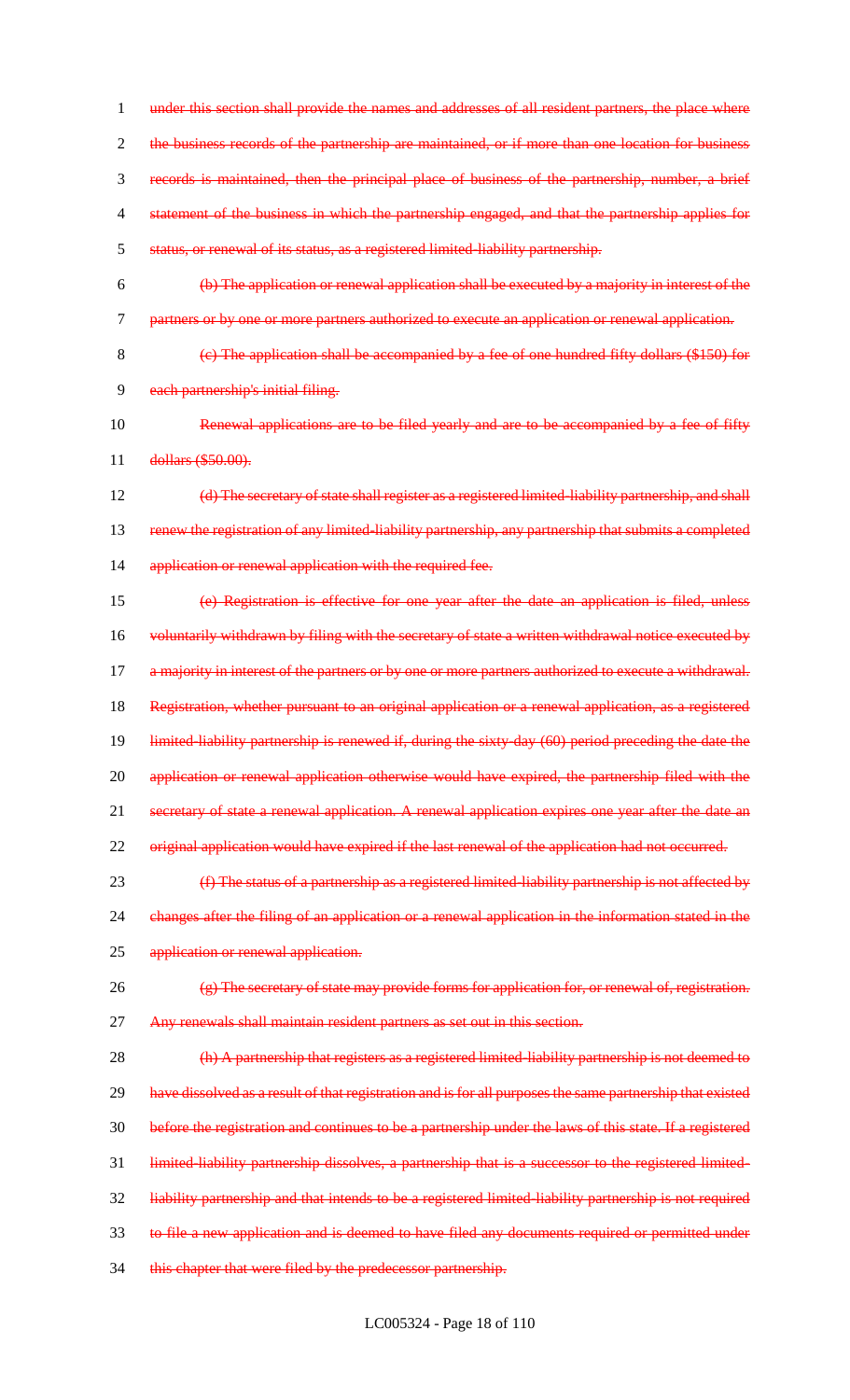1 (i) The fact that an application or renewal application is on file in the office of the secretary 2 of state is notice that the partnership is a registered limited-liability partnership and is notice of all 3 other facts stated in the application or renewal application. 4 **7-12-57. Name of registered limited-liability partnerships.** 5 (a) The name of a registered limited-liability partnership contains the words "registered 6 limited-liability partnership" or the abbreviation "L.L.P" or "LLP" as the last words or letters of its 7 name. 8 (b) The name shall be distinguishable upon the records of the secretary of state from the 9 name of any domestic for-profit or nonprofit corporation, or any domestic limited partnership, or 10 any domestic limited liability company or any registered limited liability partnership existing 11 under the laws of the state, or the name of any foreign for-profit or nonprofit corporation, or foreign 12 limited partnership, or foreign limited liability company, or foreign registered limited liability 13 partnership authorized to transact business in this state, or a name the exclusive right to which is, 14 at the time filed, reserved or registered in the manner provided under this title, subject to the 15 following: 16 (1) This provision does not apply if the applicant files with the secretary of state a certified 17 copy of a final decree of a court of competent jurisdiction establishing the prior right of the 18 applicant to the use of the name in this state; and 19 (2) The name may be the same as the name of a corporation, or limited-liability company, 20 or registered limited-liability partnership, the certificate of incorporation, authority, organization, 21 or registration of which has been revoked by the secretary of state as permitted by law and the 22 revocation has not been withdrawn within one year from the date of the revocation. 23 (3) Words and/or abbreviations that are required by statute to identify the particular type 24 of business entity shall be disregarded when determining if a name is distinguishable upon the 25 records of the secretary of state. 26 (4) The secretary of state shall promulgate rules and regulations defining the term 27 "distinguishable upon the record" for the administration of this chapter. 28 **7-12-58. Insurance or financial responsibility of registered limited-liability**  29 **partnerships.** 30 (a) A registered limited-liability partnership that is to perform professional services as 31 defined in § 7-5.1-2 shall carry, if reasonably available, liability insurance of a kind that is designed 32 to cover the kinds of negligence, wrongful acts, or misconduct for which liability is limited by § 7- 33 12-26(b). The insurance shall be in the aggregate amount of fifty thousand dollars (\$50,000) 34 multiplied by the number of professional employees of the registered limited-liability partnership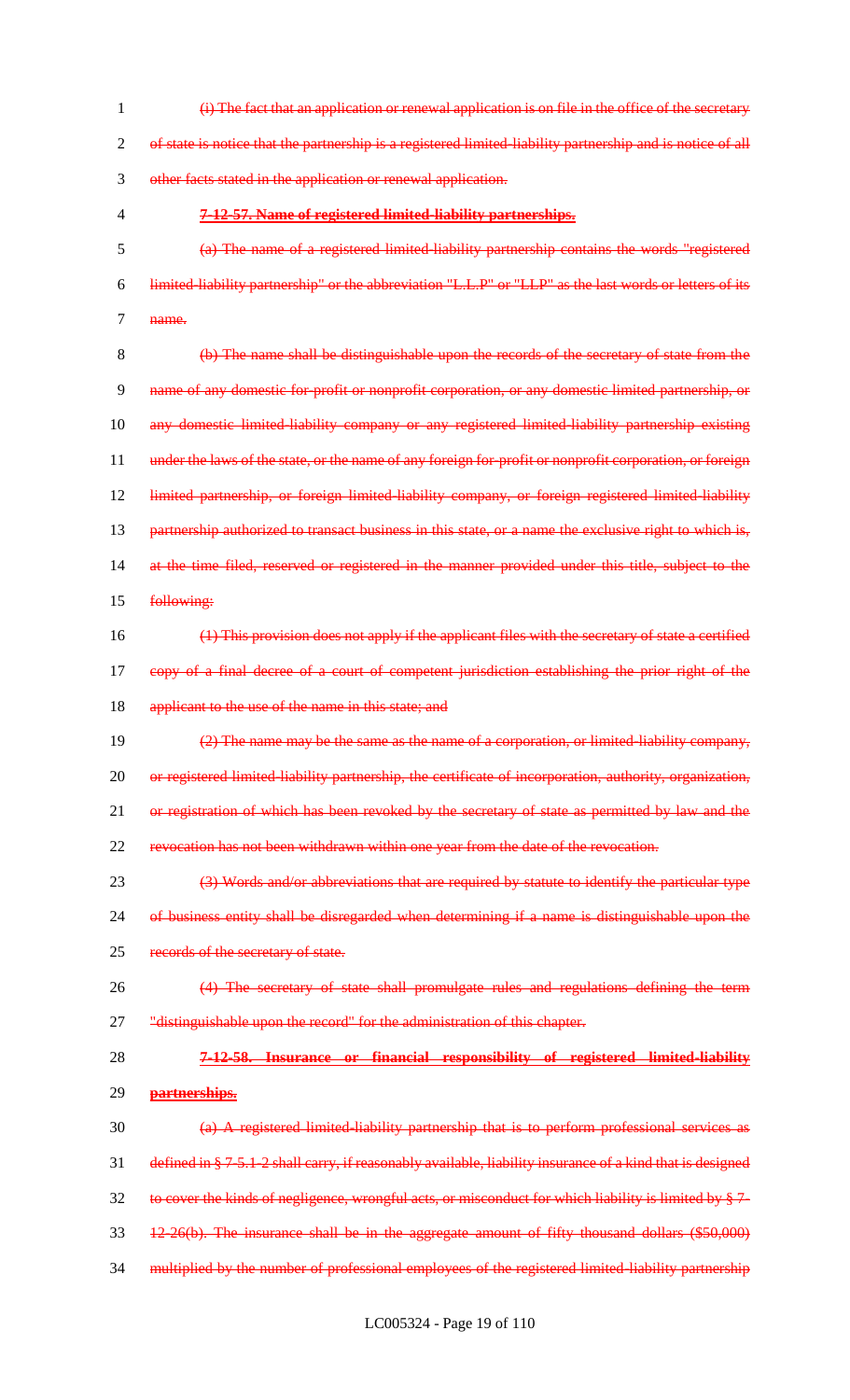1 as of the policy anniversary date; provided, that in no case shall the coverage be less than one hundred thousand dollars (\$100,000) but in no event shall the necessary coverage exceed a maximum of five hundred thousand dollars (\$500,000); provided, further, that any policy for insurance coverage may include a deductible provision in any amount not to exceed twenty-five thousand dollars (\$25,000) for each claim multiplied by the number of professional employees of the limited-liability partnership as of the date of the issuance of the policy. The policy or policies of insurance may be subject to any terms, conditions, exclusions and endorsements that are typically contained in policies of this type. (b) If, in any proceeding, compliance by a partnership with the requirements of subsection  $10 \quad$  (a) is disputed: 11 (1) That issue is determined by the court, and (2) The burden of proof of compliance is on the person who claims the limitation of liability 13 in  $\frac{1}{5}$  7-12-26(b). (c) If a registered limited-liability partnership is in compliance with the requirements of subsection (a), the requirements of this section shall not be admissible or in any way be made known to a jury in determining an issue of liability for or extent of the debt or obligation or damages 17 in question. (d) Insurance is reasonably available for the purpose of subsection (a) if, at the time that the coverage would apply to the negligence, wrongful acts, or misconduct in question, it was 20 reasonably available to similar types of partnerships through the admitted or eligible surplus lines market. (e) A registered limited-liability partnership is considered to be in compliance with subsection (a) if the partnership provides five hundred thousand dollars (\$500,000) of funds specifically designated and segregated for the satisfaction of judgments against the partnership based on the forms of negligence, wrongful acts, and misconduct for which liability is limited by §  $26 \frac{7-12-26(b) \text{ by:}}{}$ 27 (1) Deposit in trust or in bank escrow of cash, bank certificates of deposit, or United States 28 Treasury obligations; or 29 (2) A bank letter of credit or insurance company bonds. (f) To the extent that a partnership maintains liability insurance or segregated funds pursuant to the laws or regulations of another jurisdiction, the liability insurance or segregated funds are deemed to satisfy this section if the amount hereof is equal to or greater than the amount specified in subsection (a) or (e). **7-12-59. Applicability to foreign and interstate commerce.**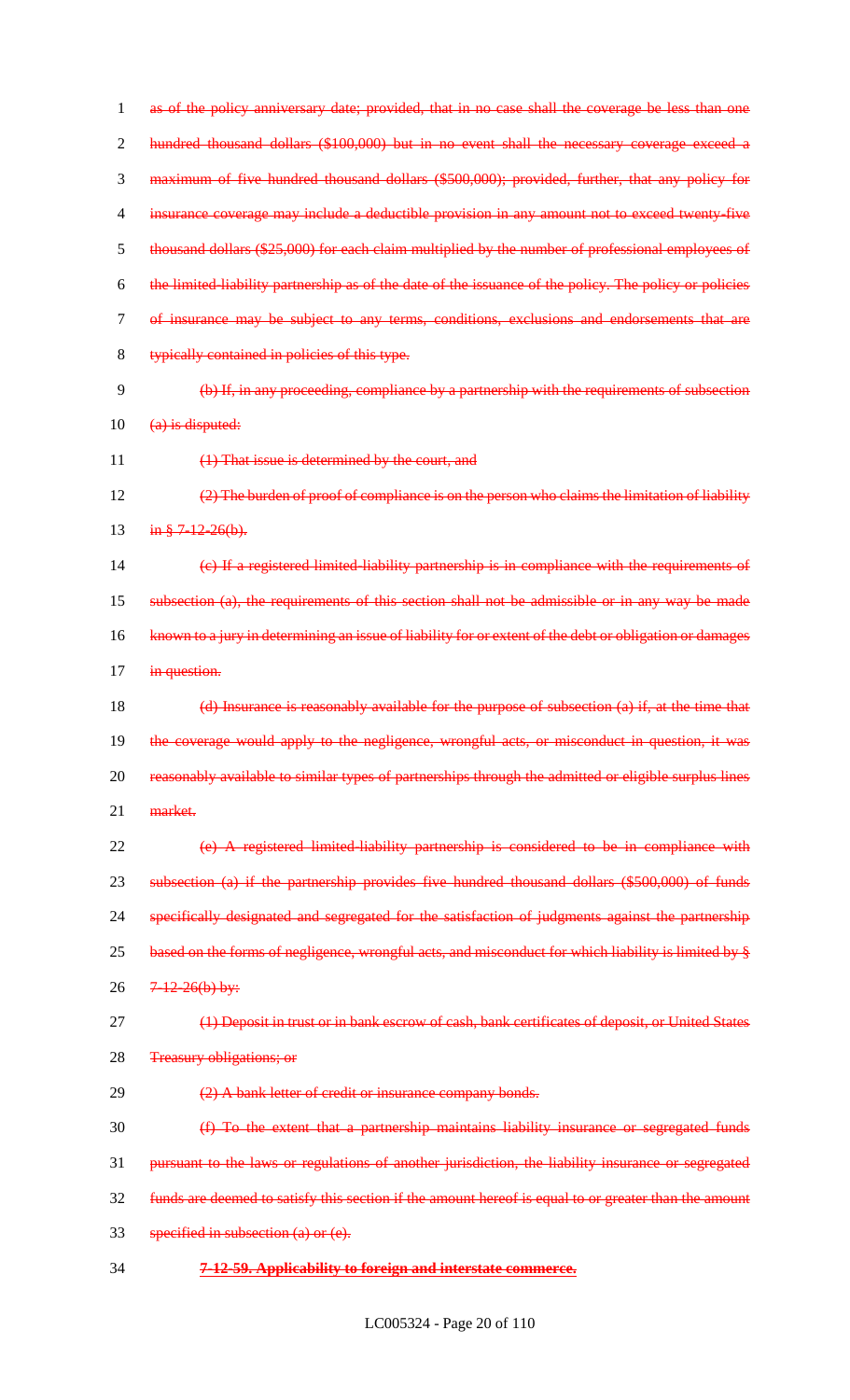2 pursuant to an agreement governed by this chapter, may conduct its business, carry on its operations 3 and have and exercise the powers granted by this chapter in any state, territory, district or possession 4 of the United States, or in any foreign country. 5 (b) It is the intent of the general assembly that the legal existence of partnerships, including 6 registered limited-liability partnerships, formed in this state are recognized outside the boundaries 7 of this state and that, subject to any reasonable requirement of registration, a partnership, including 8 a registered limited-liability partnership, formed pursuant to an agreement governed by this chapter 9 and transacting business outside this state is granted the protection of full faith and credit under the 10 Constitution of the United States. 11 (c) The liability of partners in a partnership, including registered limited-liability 12 partnerships, formed and existing pursuant to an agreement governed by this chapter for the debts 13 and obligations of the partnership, is at all times determined exclusively by the laws of this state. 14 (d) Before transacting business in this state, a foreign registered limited-liability 15 partnership shall comply with any statutory or administrative registration or filing requirements 16 governing the specific type of business in which the partnership is engaged, and file a notice with 17 the secretary of state, on any forms that the Secretary provides, stating: 18 (1) The name of the partnership; 19 (2) The jurisdiction, the laws of which govern its partnership agreement and under which 20 it is registered as a limited-liability partnership; 21 (3) The address of its principal office; 22 (4) If the partnership's principal office is not located in this state; 23 (5) The address of a registered office and the name and address of a registered agent for 24 service of process in this state that the partnership shall be required to maintain; 25 (6) The names and addresses of all resident partners in this state; 26 (7) A brief statement of the business in which the partnership engages; 27 (8) Any other information that the partnership determines to include; 28 (9) A statement that the partnership is a registered limited-liability partnership. The notice 29 shall be accompanied by a fee of one thousand dollars (\$1,000). The notice is effective for two (2) 30 years from the date of filing, after which time the partnership shall file a new notice. The filing of 31 the notice with the secretary of state makes it unnecessary to file any other documents under §§ 6-  $32 + 1 - 6 + 4.$ 33 (e) The name of a foreign registered limited-liability partnership doing business in this state 34 shall contain the words "Registered Limited-Liability Partnership" or "L.L.P." or "LLP", or any

1 (a) A partnership, including a registered limited-liability partnership, formed and existing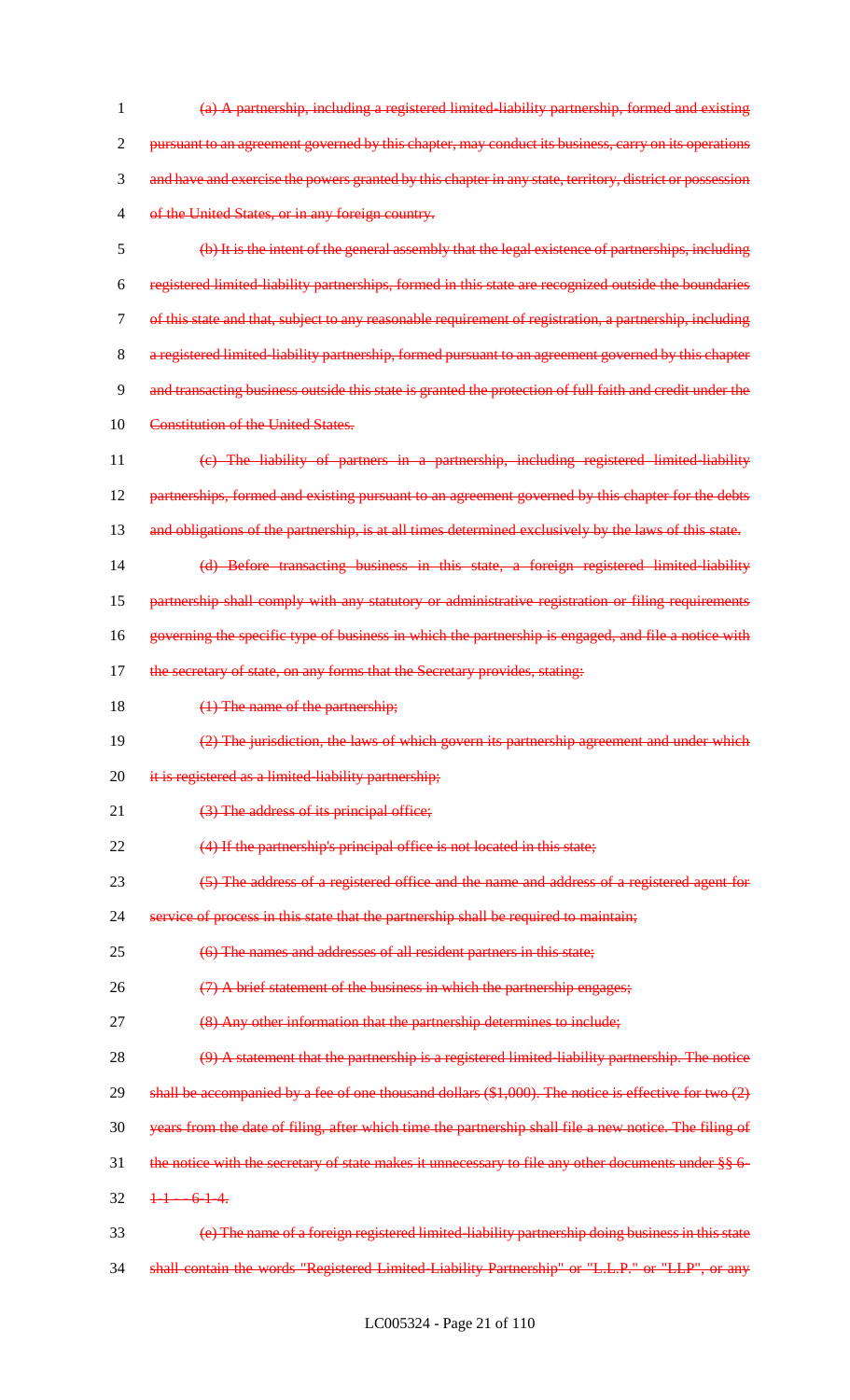| 1              | other similar words or abbreviation as are required or authorized by the laws of the state where the   |
|----------------|--------------------------------------------------------------------------------------------------------|
| $\overline{2}$ | partnership is registered, as the last words or letters of its name.                                   |
| 3              | (f) The internal affairs of foreign registered limited liability partnerships, including the           |
| $\overline{4}$ | liability of partners for debts, obligations, and liabilities of, or chargeable to, the partnership or |
| 5              | another partner or partners, are subject to and governed by the laws of the jurisdiction in which the  |
| 6              | foreign registered limited liability partnership is registered.                                        |
| $\overline{7}$ | SECTION 2. Title 7 of the General Laws entitled "CORPORATIONS, ASSOCIATIONS,                           |
| 8              | AND PARTNERSHIPS" is hereby amended by adding thereto the following chapter:                           |
| 9              | <b>CHAPTER 12.1</b>                                                                                    |
| 10             | <b>UNIFORM PARTNERSHIP ACT</b>                                                                         |
| 11             | <b>ARTICLE 1</b>                                                                                       |
| 12             | <b>GENERAL PROVISIONS</b>                                                                              |
| 13             | 7-12.1-101. Short title.                                                                               |
| 14             | This chapter shall be known and may be cited as "The Uniform Partnership Act".                         |
| 15             | 7-12.1-102. Definitions.                                                                               |
| 16             | As used in this chapter:                                                                               |
| 17             | (1) "Business" includes every trade, occupation, and profession.                                       |
| 18             | (2) "Contribution", except in the phrase "right of contribution", means property or a benefit          |
| 19             | described in $\S$ 7-12.1-403 which is provided by a person to a partnership to become a partner or in  |
| 20             | the person's capacity as a partner.                                                                    |
| 21             | (3) "Debtor in bankruptcy" means a person that is the subject of:                                      |
| 22             | (i) An order for relief under Title 11 of the United States Code or a comparable order under           |
| 23             | a successor statute of general application; or                                                         |
| 24             | (ii) A comparable order under federal, state, or foreign law governing insolvency.                     |
| 25             | (4) "Delivering/delivered" means either physically transferring a paper document to the                |
| 26             | secretary of state or transferring a document to the secretary of state by electronic transmission     |
| 27             | through a medium provided and authorized by the secretary of state.                                    |
| 28             | (5) "Distribution" means a transfer of money or other property from a partnership to a                 |
| 29             | person on account of a transferable interest or in a person's capacity as a partner. The term:         |
| 30             | (i) Includes:                                                                                          |
| 31             | (A) A redemption or other purchase by a partnership of a transferable interest; and                    |
| 32             | (B) A transfer to a partner in return for the partner's relinquishment of any right to                 |
| 33             | participate as a partner in the management or conduct of the partnership's business or have access     |
| 34             | to records or other information concerning the partnership's business; and                             |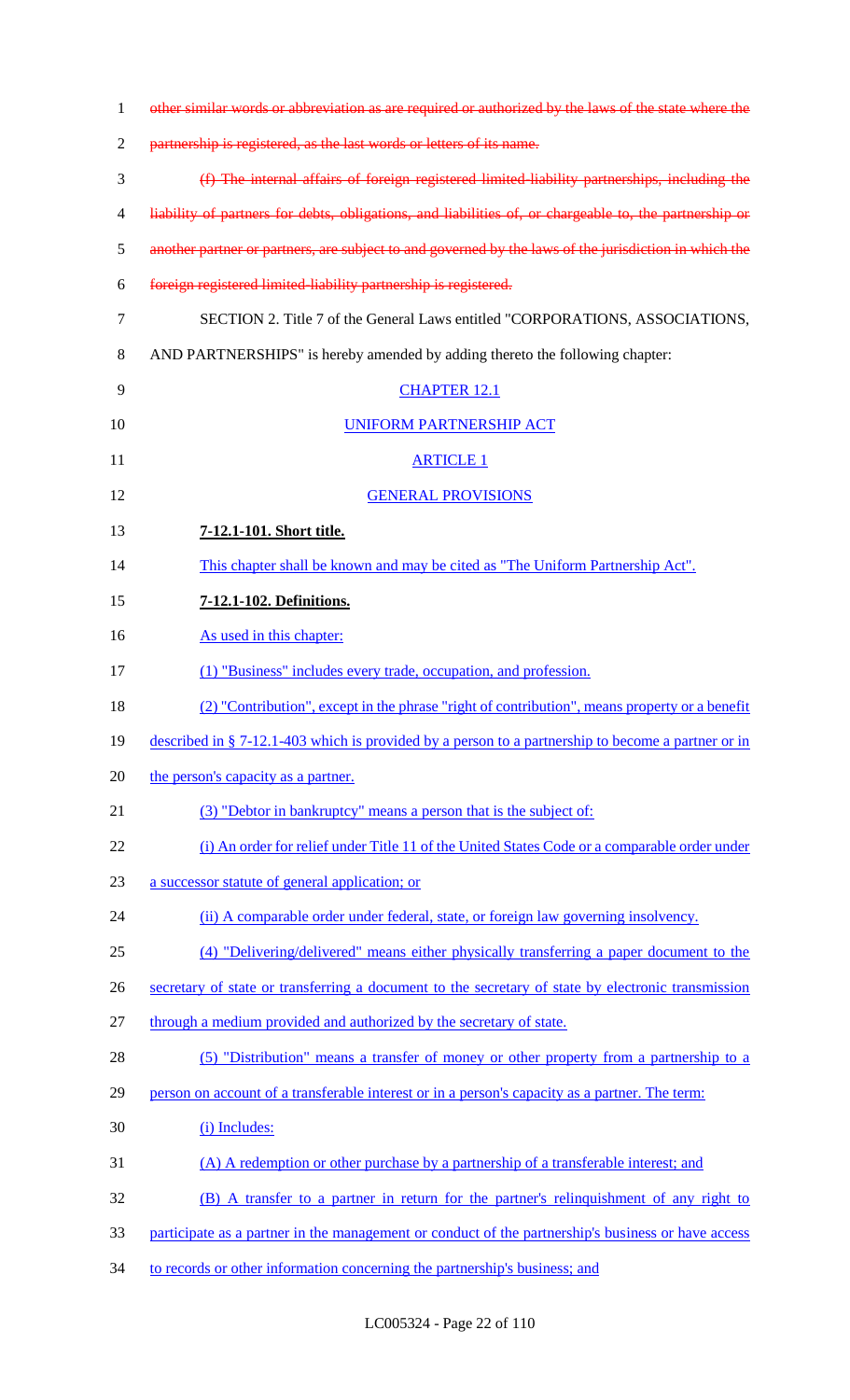- (ii) Does not include amounts constituting reasonable compensation for present or past service or payments made in the ordinary course of business under a bona fide retirement plan or other bona fide benefits program. (6) "Electronic transmission" means any form of communication, not directly involving 5 the physical transmission of paper, that creates a record that may be retained, retrieved, and reviewed by a recipient thereof, and that may be directly reproduced in paper form by such a 7 recipient through an automated process. (7) "Foreign limited-liability partnership" means a foreign partnership whose partners have limited-liability for the debts, obligations, or other liabilities of the foreign partnership under a provision similar to § 7-12.1-306(c). (8) "Foreign partnership" means an unincorporated entity formed under the law of a 12 jurisdiction other than this state which would be a partnership if formed under the law of this state. 13 The term includes a foreign limited-liability partnership. (9) "Jurisdiction", used to refer to a political entity, means the United States, a state, a 15 foreign country, or a political subdivision of a foreign country. (10) "Jurisdiction of formation" means the jurisdiction whose law governs the internal 17 affairs of an entity. (11) "Limited-liability partnership", except in the phrase "foreign limited-liability partnership" and in Article 11 of this chapter, means a partnership that has filed a statement of qualification under § 7-12.1-901 and does not have a similar statement in effect in any other 21 jurisdiction. 22 (12) "Partner" means a person that: (i) Has become a partner in a partnership under § 7-12.1-402 or was a partner in a 24 partnership when the partnership became subject to this chapter under § 7-12.1-110; and (ii) Has not dissociated as a partner under § 7-12.1-601. (13) "Partnership", except in Article 11 of this chapter, means an association of two (2) or more persons to carry on as co-owners of a business for profit formed under this chapter or that 28 becomes subject to this chapter under Article 11 of this chapter or § 7-12.1-110. The term includes a limited-liability partnership. (14) "Partnership agreement" means the agreement, whether or not referred to as a partnership agreement and whether oral, implied, in a record, or in any combination thereof, of all 32 the partners of a partnership concerning the matters described in § 7-12.1-105. The term includes 33 the agreement as amended or restated.
- (15) "Partnership at will" means a partnership in which the partners have not agreed to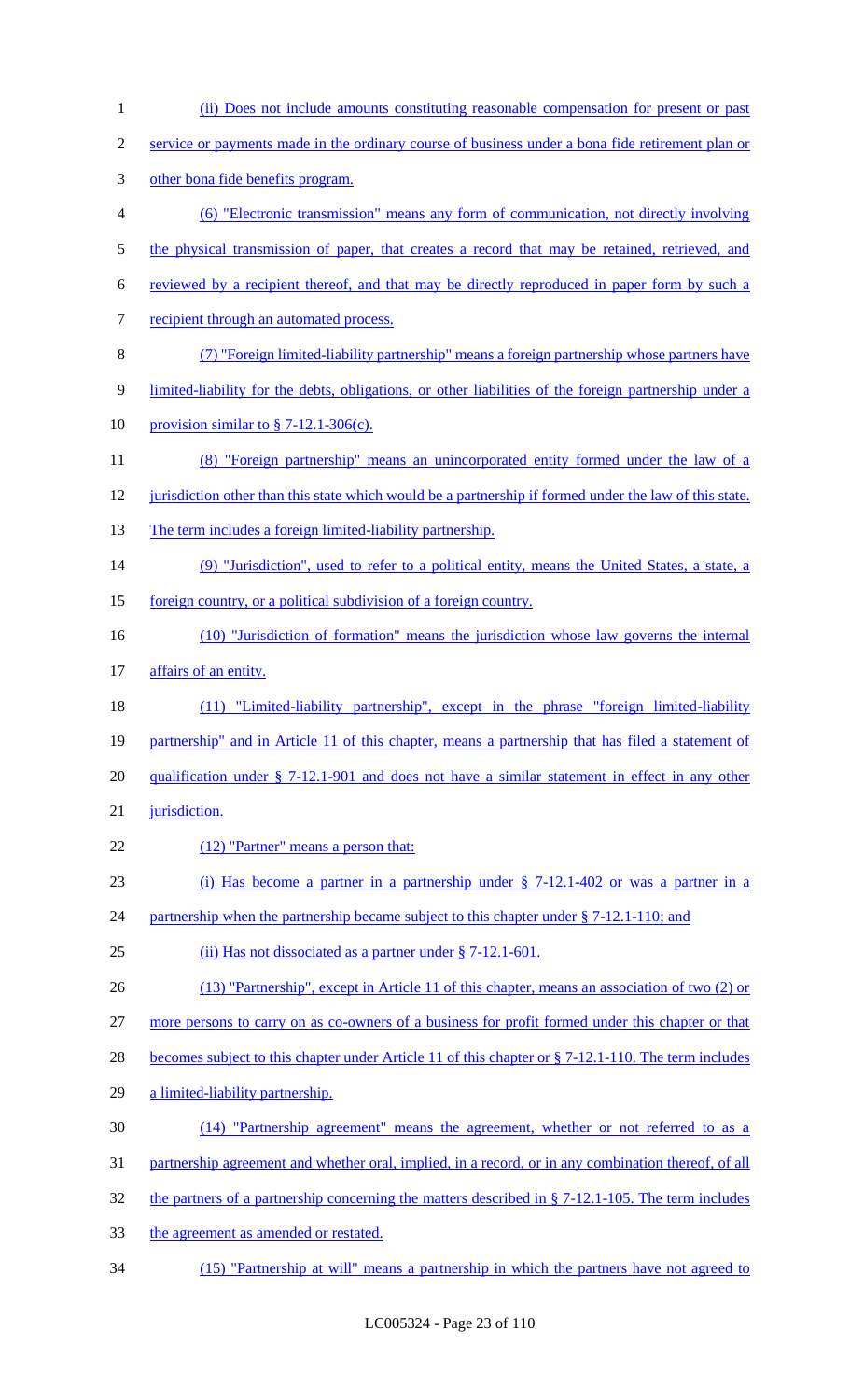| $\mathbf{1}$     | remain partners until the expiration of a definite term or the completion of a particular undertaking.    |
|------------------|-----------------------------------------------------------------------------------------------------------|
| $\sqrt{2}$       | (16) "Person" means an individual, business corporation, nonprofit corporation,                           |
| 3                | partnership, limited partnership, limited-liability company, general cooperative association, limited     |
| $\overline{4}$   | cooperative association, unincorporated nonprofit association, statutory trust, business trust,           |
| $\mathfrak{S}$   | common-law business trust, estate, trust, association, joint venture, public corporation, government      |
| 6                | or governmental subdivision, agency, or instrumentality, or any other legal or commercial entity.         |
| $\boldsymbol{7}$ | (17) "Principal office" means the principal executive office of a partnership or a foreign                |
| $8\,$            | limited-liability partnership, whether or not the office is located in this state.                        |
| 9                | (18) "Property" means all property, whether real, personal, or mixed or tangible or                       |
| 10               | intangible, or any right or interest therein.                                                             |
| 11               | (19) "Record", used as a noun, means information that is inscribed on a tangible medium                   |
| 12               | or that is stored in an electronic or other medium and is retrievable in perceivable form.                |
| 13               | (20) "Registered agent" means an agent of a limited-liability partnership or foreign limited-             |
| 14               | liability partnership which is authorized to receive service of any process, notice, or demand            |
| 15               | required or permitted by law to be served on the partnership.                                             |
| 16               | (21) "Registered foreign limited-liability partnership" means a foreign limited-liability                 |
| 17               | partnership that is registered to do business in this state pursuant to a statement of registration filed |
| 18               | with the secretary of state.                                                                              |
|                  |                                                                                                           |
| 19               | (22) "Sign" means, with present intent to authenticate or adopt a record:                                 |
| 20               | (i) To execute or adopt a tangible symbol; or                                                             |
| 21               | (ii) To attach to or logically associate with the record an electronic symbol, sound, or                  |
| 22               | process.                                                                                                  |
| 23               | (23) "Signature" or "signed" or "executed" means an original signature, facsimile, or an                  |
| 24               | electronically transmitted signature submitted through a medium provided and authorized by the            |
| 25               | secretary of state.                                                                                       |
| 26               | (24) "State" means a state of the United States, the District of Columbia, Puerto Rico, the               |
| 27               | United States Virgin Islands, or any territory or insular possession subject to the jurisdiction of the   |
| 28               | <b>United States.</b>                                                                                     |
| 29               | (25) "Transfer" includes:                                                                                 |
| 30               | (i) An assignment;                                                                                        |
| 31               | (ii) A conveyance;                                                                                        |
| 32               | $(iii)$ A sale;                                                                                           |
| 33               | $(iv)$ A lease;                                                                                           |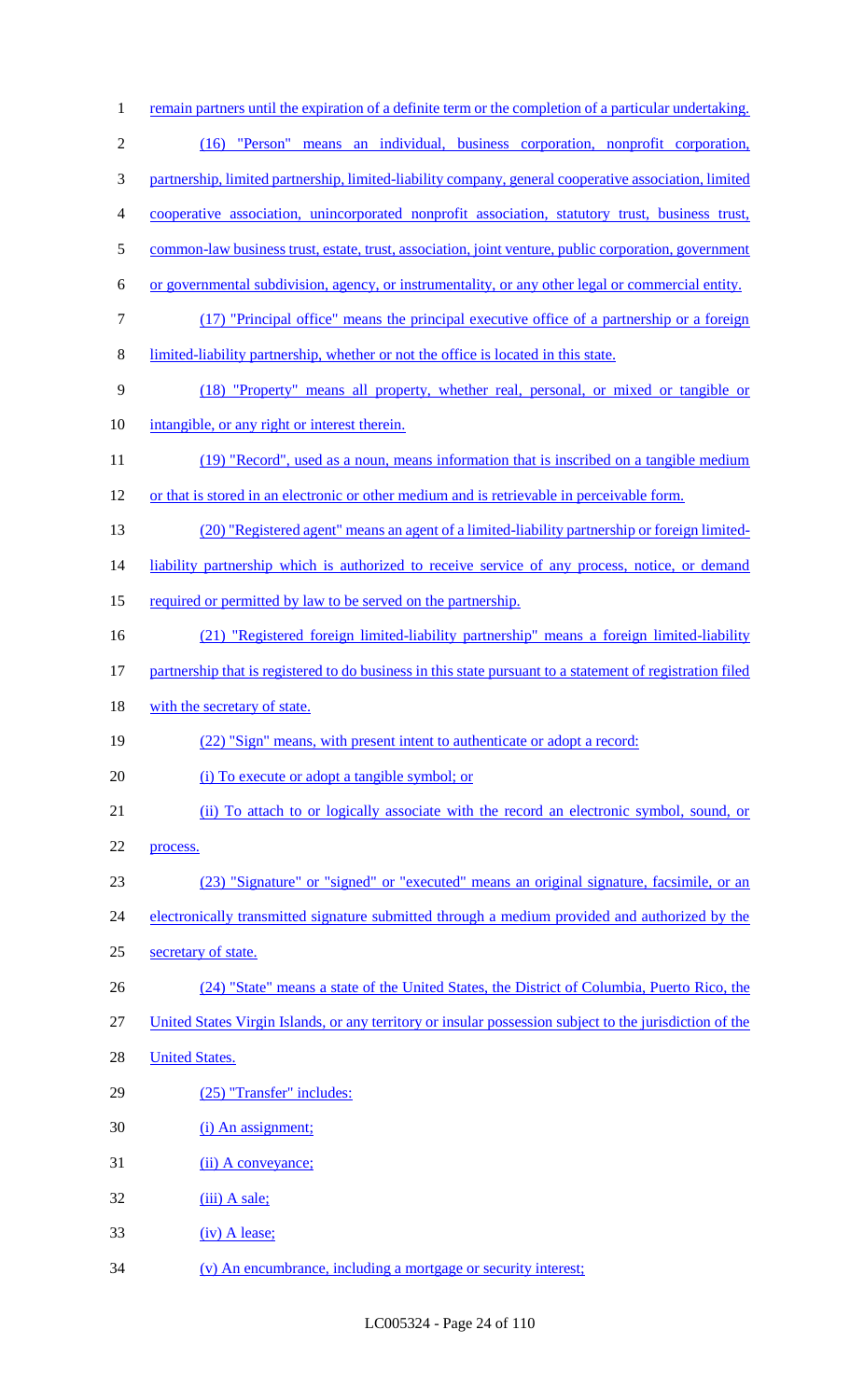| $\mathbf{1}$   | $(vi)$ A gift; and                                                                                     |
|----------------|--------------------------------------------------------------------------------------------------------|
| $\overline{2}$ | (vii) A transfer by operation of law.                                                                  |
| 3              | (26) "Transferable interest" means the right, as initially owned by a person in the person's           |
| 4              | capacity as a partner, to receive distributions from a partnership, whether or not the person remains  |
| 5              | a partner or continues to own any part of the right. The term applies to any fraction of the interest, |
| 6              | by whomever owned.                                                                                     |
| $\tau$         | (27) "Transferee" means a person to which all or part of a transferable interest has been              |
| 8              | transferred, whether or not the transferor is a partner.                                               |
| 9              | 7-12.1-103. Knowledge; Notice.                                                                         |
| 10             | (a) A person knows a fact if the person:                                                               |
| 11             | (1) Has actual knowledge of it; or                                                                     |
| 12             | (2) Is deemed to know it under subsection (d)(1) of this section or law other than this                |
| 13             | chapter.                                                                                               |
| 14             | (b) A person has notice of a fact if the person:                                                       |
| 15             | (1) Has reason to know the fact from all the facts known to the person at the time in                  |
| 16             | question; or                                                                                           |
| 17             | $(2)$ Is deemed to have notice of the fact under subsection $(d)(2)$ of this section.                  |
| 18             | (c) Subject to $\S$ 7-12.1-117(f), a person notifies another person of a fact by taking steps          |
| 19             | reasonably required to inform the other person in ordinary course, whether or not those steps cause    |
| 20             | the other person to know the fact.                                                                     |
| 21             | (d) A person not a partner is deemed:                                                                  |
| 22             | (1) To know of a limitation on authority to transfer real property as provided in $\S$ 7-12.1-         |
| 23             | $303(g)$ ; and                                                                                         |
| 24             | (2) To have notice of:                                                                                 |
| 25             | $(i)$ A person's dissociation as a partner ninety (90) days after a statement of dissociation          |
| 26             | under § 7-12.1-704 becomes effective; and                                                              |
| 27             | (ii) A partnership's:                                                                                  |
| 28             | (A) Dissolution ninety (90) days after a statement of dissolution under § 7-12.1-802                   |
| 29             | becomes effective;                                                                                     |
| 30             | (B) Termination ninety (90) days after a statement of termination under § 7-12.1-802                   |
| 31             | becomes effective; and                                                                                 |
| 32             | (C) Participation in a merger, interest exchange, conversion, or domestication, ninety (90)            |
| 33             | days after articles of merger, interest exchange, conversion, or domestication under Article 11 of     |
| 34             | this chapter become effective.                                                                         |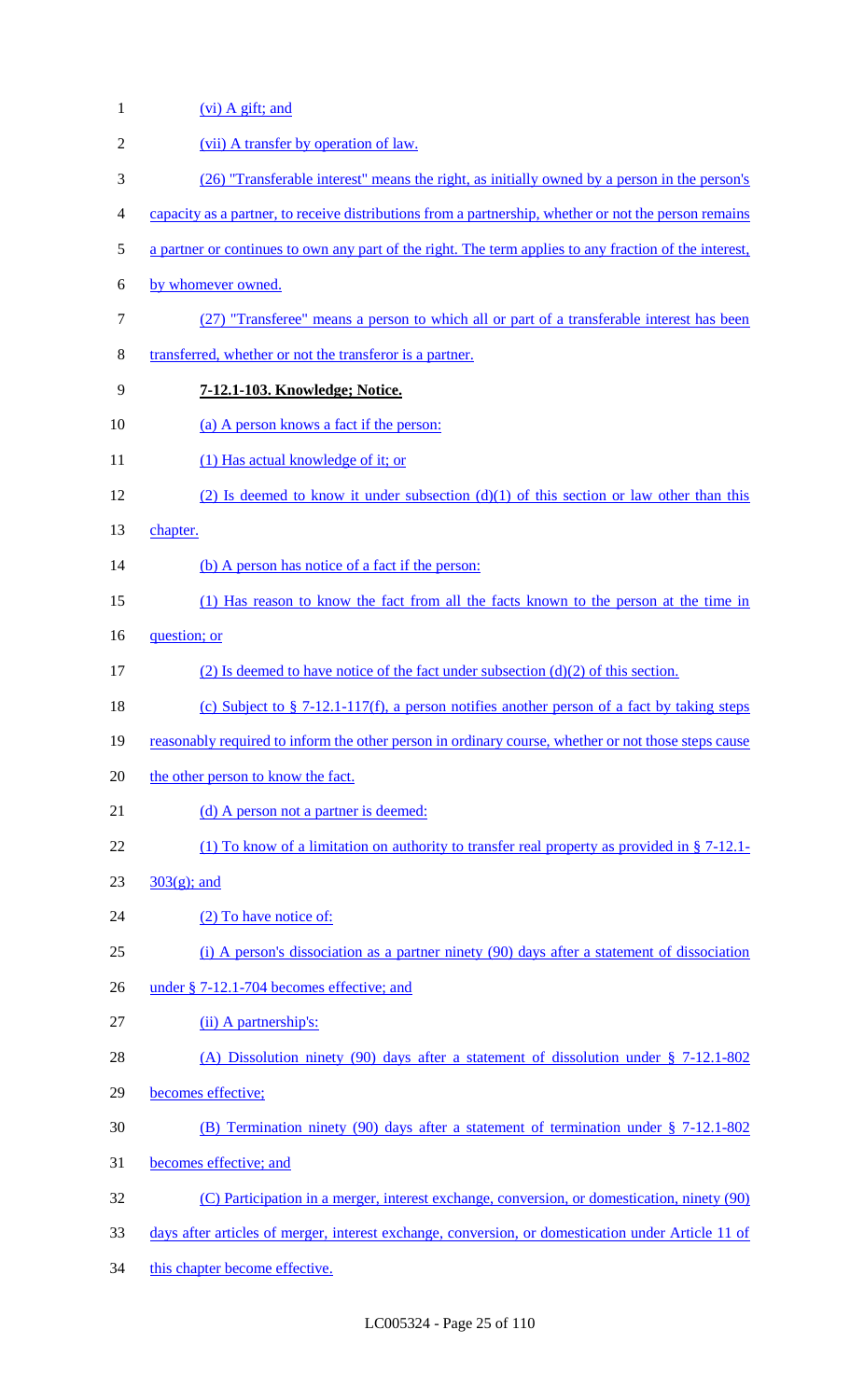| $\mathbf{1}$   | (e) A partner's knowledge or notice of a fact relating to the partnership is effective             |
|----------------|----------------------------------------------------------------------------------------------------|
| $\overline{c}$ | immediately as knowledge of or notice to the partnership, except in the case of a fraud on the     |
| 3              | partnership committed by or with the consent of that partner.                                      |
| 4              | 7-12.1-104. Governing law.                                                                         |
| 5              | The internal affairs of a partnership and the liability of a partner as a partner for a debt,      |
| 6              | obligation, or other liability of the partnership are governed by:                                 |
| 7              | (1) In the case of a limited-liability partnership, the law of this state; and                     |
| 8              | (2) In the case of a partnership that is not a limited-liability partnership, the law of the       |
| 9              | jurisdiction in which the partnership has its principal office.                                    |
| 10             | 7-12.1-105. Partnership agreement; Scope, Function, and Limitations.                               |
| 11             | (a) Except as otherwise provided in subsections (c) and (d) of this section, the partnership       |
| 12             | agreement governs:                                                                                 |
| 13             | (1) Relations among the partners as partners and between the partners and the partnership;         |
| 14             | (2) The business of the partnership and the conduct of that business; and                          |
| 15             | (3) The means and conditions for amending the partnership agreement.                               |
| 16             | (b) To the extent the partnership agreement does not provide for a matter described in             |
| 17             | subsection (a) of this section, this chapter governs the matter.                                   |
| 18             | (c) A partnership agreement may not:                                                               |
| 19             | (1) Vary the law applicable under $\S$ 7-12.1-104(1);                                              |
| 20             | (2) Vary the provisions of $\S$ 7-12.1-110;                                                        |
| 21             | (3) Vary the provisions of $\S$ 7-12.1-307;                                                        |
| 22             | (4) Unreasonably restrict the duties and rights under $\S$ 7-12.1-408, but the partnership         |
| 23             | agreement may impose reasonable restrictions on the availability and use of information obtained   |
| 24             | under that section and may define appropriate remedies, including liquidated damages, for a breach |
| 25             | of any reasonable restriction on use;                                                              |
| 26             | (5) Alter or eliminate the duty of loyalty or the duty of care, except as otherwise provided       |
| 27             | in subsection (d) of this section;                                                                 |
| 28             | (6) Eliminate the contractual obligation of good faith and fair dealing under $\S$ 7-12.1-         |
| 29             | 409(d), but the partnership agreement may prescribe the standards, if not manifestly unreasonable, |
| 30             | by which the performance of the obligation is to be measured;                                      |
| 31             | (7) Unreasonably restrict the right of a person to maintain an action under $\S$ 7-12.1-410(b);    |
| 32             | (8) Relieve or exonerate a person from liability for conduct involving bad faith, willful or       |
| 33             | intentional misconduct, or knowing violation of law;                                               |
| 34             | (9) Vary the power of a person to dissociate as a partner under $\S$ 7-12.1-602(a), except to      |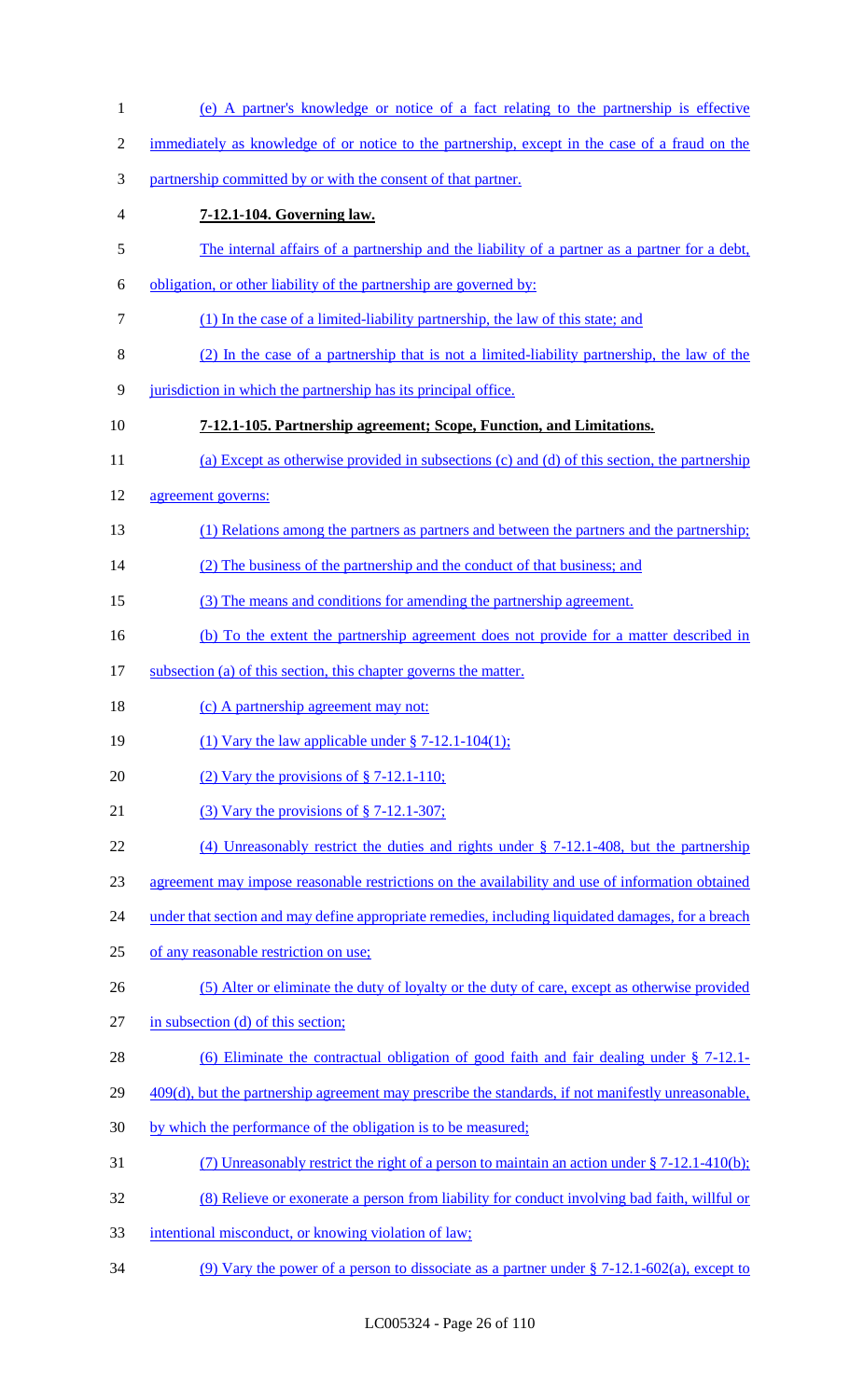| $\mathbf{1}$   | require that the notice under $\S$ 7-12.1-601(1) to be in a record;                               |
|----------------|---------------------------------------------------------------------------------------------------|
| $\overline{2}$ | (10) Vary the grounds for expulsion specified in $\S$ 7-12.1-601(5);                              |
| 3              | (11) Vary the causes of dissolution specified in $\S$ 7-12.1-801(4) or (5);                       |
| 4              | $(12)$ Vary the requirement to wind up the partnership's business as specified in § 7-12.1-       |
| 5              | $802(a)$ , (b)(1), and (d);                                                                       |
| 6              | $(13)$ Vary the right of a partner under § 7-12.1-901(f) to vote on or consent to a cancellation  |
| 7              | of a statement of qualification;                                                                  |
| $8\,$          | (14) Vary the right of a partner to approve a merger, interest exchange, conversion, or           |
| 9              | domestication under §§ 7-12.1-11.23(a)(2), 7-12.1-11.33(a)(2), 7-12.1-11.43(a)(2), or 7-12.1-     |
| 10             | $11.53(a)(2)$ ;                                                                                   |
| 11             | $(15)$ Vary the required contents of a plan of merger under § 7-12.1-11.22(a), plan of interest   |
| 12             | exchange under § 7-12.1-11.32(a), plan of conversion under § 7-12.1-11.42(a), or plan of          |
| 13             | domestication under $\S$ 7-12.1-11.52(a);                                                         |
| 14             | (16) Vary any requirement, procedure, or other provision of this chapter pertaining to:           |
| 15             | (i) Registered agents; or                                                                         |
| 16             | (ii) The secretary of state, including provisions pertaining to records authorized or required    |
| 17             | to be filed with the secretary of state under this chapter; or                                    |
| 18             | $(17)$ Except as otherwise provided in §§ 7-12.1-106 and 7-12.1-107(b), restrict the rights       |
| 19             | under this chapter of a person other than a partner.                                              |
| 20             | (d) Subject to subsection $(c)(8)$ of this section, without limiting other terms that may be      |
| 21             | included in a partnership agreement, the following rules apply:                                   |
| 22             | (1) The partnership agreement may:                                                                |
| 23             | (i) Specify the method by which a specific act or transaction that would otherwise violate        |
| 24             | the duty of loyalty may be authorized or ratified by one or more disinterested and independent    |
| 25             | persons after full disclosure of all material facts; and                                          |
| 26             | (ii) Alter the prohibition in § 7-12.1-406(a)(2) to the extent the prohibition requires only      |
| 27             | that the partnership's total assets not be less than the sum of its total liabilities.            |
| 28             | (2) To the extent the partnership agreement expressly relieves a partner of a responsibility      |
| 29             | that the partner would otherwise have under this chapter and imposes the responsibility on one or |
| 30             | more other partners, the agreement also may eliminate or limit any fiduciary duty of the partner  |
| 31             | relieved of the responsibility which would have pertained to the responsibility.                  |
| 32             | (3) If not manifestly unreasonable, the partnership agreement may:                                |
| 33             | (i) Alter or eliminate the aspects of the duty of loyalty stated in $\S$ 7-12.1-409(b);           |
| 34             | (ii) Identify specific types or categories of activities that do not violate the duty of loyalty; |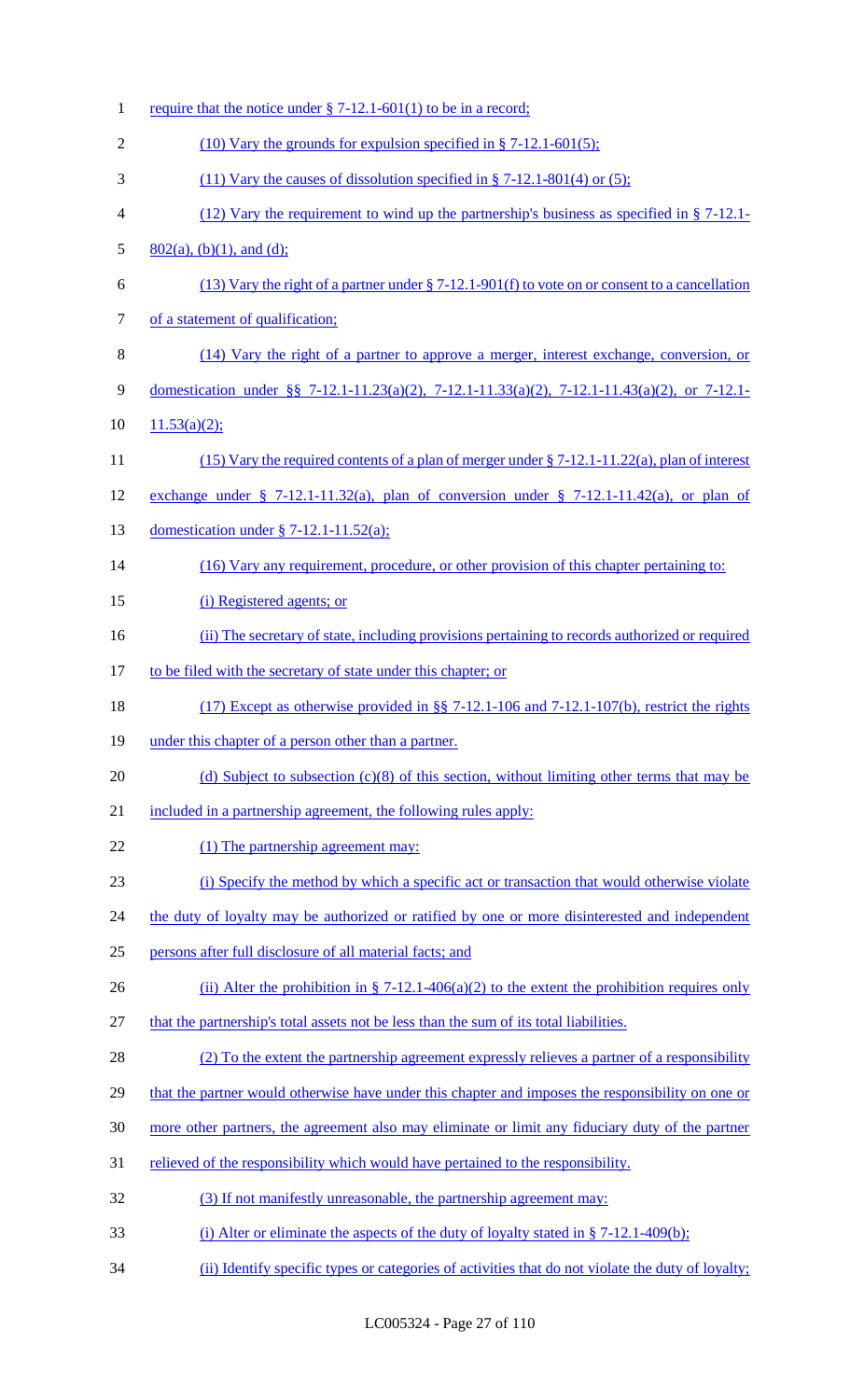| $\mathbf{1}$   | (iii) Alter the duty of care, but may not authorize conduct involving bad faith, willful or             |
|----------------|---------------------------------------------------------------------------------------------------------|
| $\overline{2}$ | intentional misconduct, or knowing violation of law; and                                                |
| 3              | (iv) Alter or eliminate any other fiduciary duty.                                                       |
| 4              | (e) The court shall decide as a matter of law whether a term of a partnership agreement is              |
| 5              | manifestly unreasonable under subsection $(c)(6)$ or $(d)(3)$ of this section. The Providence County    |
| 6              | superior court:                                                                                         |
| 7              | (1) Shall make its determination as of the time the challenged term became part of the                  |
| 8              | partnership agreement and by considering only circumstances existing at that time; and                  |
| 9              | (2) May invalidate the term only if, in light of the purposes and business of the partnership,          |
| 10             | it is readily apparent that:                                                                            |
| 11             | (i) The objective of the term is unreasonable; or                                                       |
| 12             | (ii) The term is an unreasonable means to achieve the term's objective.                                 |
| 13             | 7-12.1-106. Partnership agreement -- Effect on partnership and person becoming                          |
| 14             | partner -- Preformation agreement.                                                                      |
| 15             | (a) A partnership is bound by and may enforce the partnership agreement, whether or not                 |
| 16             | the partnership has itself manifested assent to the agreement.                                          |
| 17             | (b) A person that becomes a partner is deemed to assent to the partnership agreement.                   |
| 18             | (c) Two (2) or more persons intending to become the initial partners of a partnership may               |
| 19             | make an agreement providing that upon the formation of the partnership the agreement will become        |
| 20             | the partnership agreement.                                                                              |
| 21             | 7-12.1-107. Partnership agreement -- Effect on third parties and relationship to                        |
| 22             | records effective on behalf of partnership.                                                             |
| 23             | (a) A partnership agreement may specify that its amendment requires the approval of a                   |
| 24             | person that is not a party to the agreement or the satisfaction of a condition. An amendment is         |
| 25             | ineffective if its adoption does not include the required approval or satisfy the specified condition.  |
| 26             | (b) The obligations of a partnership and its partners to a person in the person's capacity as           |
| 27             | a transferee or person dissociated as a partner are governed by the partnership agreement. Subject      |
| 28             | only to a court order issued under $\S 7-12.1-504(b)(2)$ to effectuate a charging order, an amendment   |
| 29             | to the partnership agreement made after a person becomes a transferee or is dissociated as a partner:   |
| 30             | (1) Is effective with regard to any debt, obligation, or other liability of the partnership or          |
| 31             | its partners to the person in the person's capacity as a transferee or person dissociated as a partner; |
| 32             | and                                                                                                     |
| 33             | (2) Is not effective to the extent the amendment:                                                       |
| 34             | (i) Imposes a new debt, obligation, or other liability on the transferee or person dissociated          |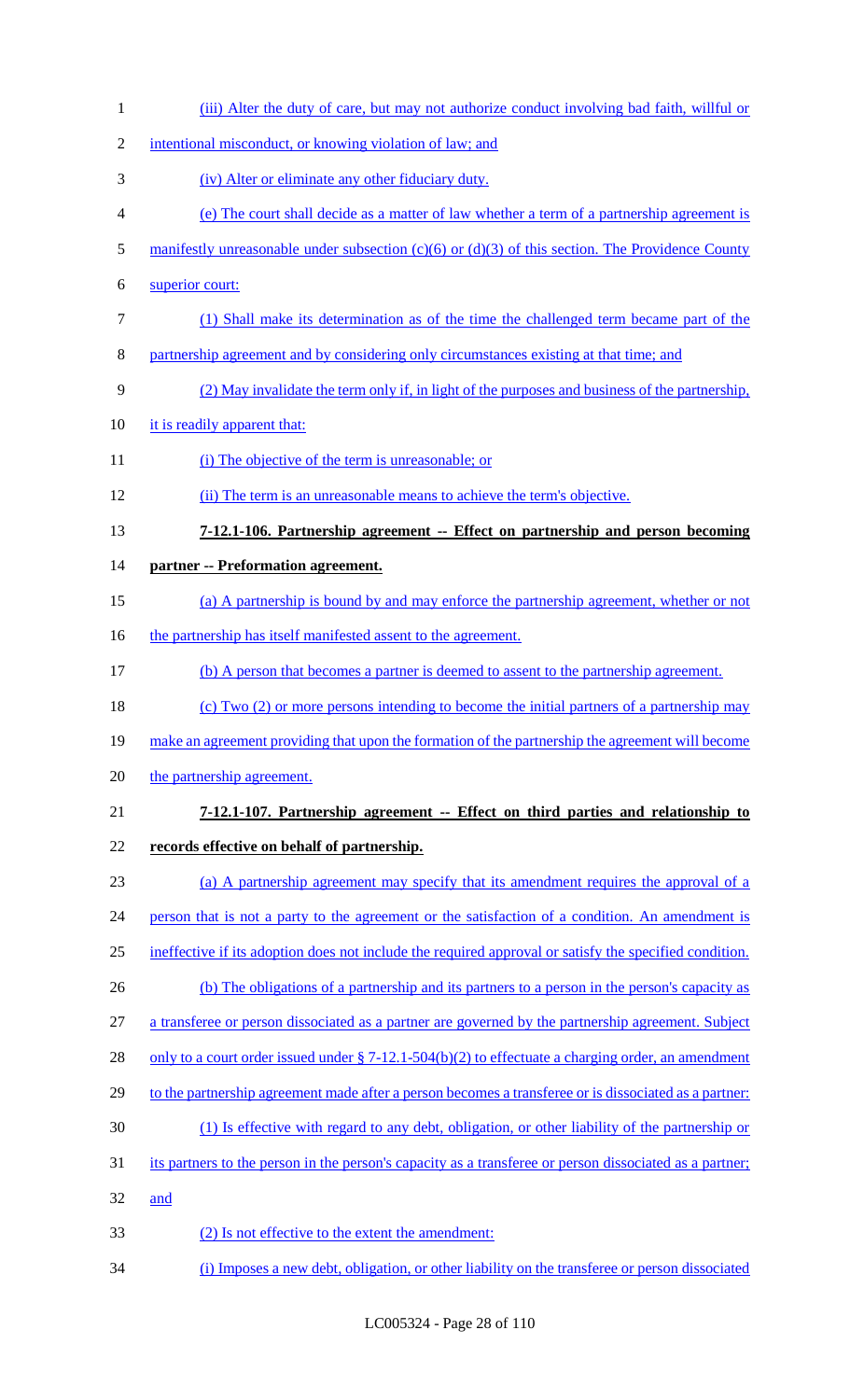1 as a partner; or

| $\overline{2}$           | (ii) Prejudices the rights under $\S$ 7-12.1-701 of a person that dissociated as a partner before    |
|--------------------------|------------------------------------------------------------------------------------------------------|
| 3                        | the amendment was made.                                                                              |
| $\overline{\mathcal{A}}$ | (c) If a record delivered by a partnership to the secretary of state for filing becomes              |
| 5                        | effective and contains a provision that would be ineffective under $\S$ 7-12.1-105(c) or 7-12.1-     |
| 6                        | $105(d)(3)$ if contained in the partnership agreement, the provision is ineffective in the record.   |
| $\tau$                   | (d) Subject to subsection (c) of this section, if a record delivered by a partnership to the         |
| 8                        | secretary of state for filing becomes effective and conflicts with a provision of the partnership    |
| 9                        | agreement:                                                                                           |
| 10                       | (1) The agreement prevails as to partners, persons dissociated as partners, and transferees;         |
| 11                       | and                                                                                                  |
| 12                       | (2) The record prevails as to other persons to the extent they reasonably rely on the record.        |
| 13                       | 7-12.1-108. Signing of records to be delivered for filing to secretary of state.                     |
| 14                       | (a) A record filed with the secretary of state pursuant to this chapter must be signed as            |
| 15                       | follows:                                                                                             |
| 16                       | (1) Except as otherwise provided in subsections (a)(2) and (a)(3) of this section, a record          |
| 17                       | signed by a partnership must be signed by a person authorized by the partnership.                    |
| 18                       | (2) A record filed on behalf of a dissolved partnership that has no partner must be signed           |
| 19                       | by the person winding up the partnership's business under $\S$ 7-12.1-802(c) or a person appointed   |
| 20                       | under $\S$ 7-12.1-802(d) to wind up the business.                                                    |
| 21                       | (3) A statement of denial by a person under $\S$ 7-12.1-304 must be signed by that person.           |
| 22                       | (4) Any other record delivered on behalf of a person to the secretary of state for filing must       |
| 23                       | be signed by that person.                                                                            |
| 24                       | (b) A record filed under this chapter may be signed by an agent. Whenever this chapter               |
| 25                       | requires a particular individual to sign a record and the individual is deceased or incompetent, the |
| 26                       | record may be signed by a legal representative of the individual.                                    |
| 27                       | (c) A person that signs a record as an agent or legal representative affirms as a fact that the      |
| 28                       | person is authorized to sign the record.                                                             |
| 29                       | 7-12.1-109. Liability for inaccurate information in filed record.                                    |
| 30                       | (a) If a record filed with the secretary of state under this chapter and filed by the secretary      |
| 31                       | of state contains inaccurate information, a person that suffers loss by reliance on the information  |
| 32                       | may recover damages for the loss from:                                                               |
| 33                       | (1) A person that signed the record, or caused another to sign it on the person's behalf, and        |

34 knew the information to be inaccurate at the time the record was signed; and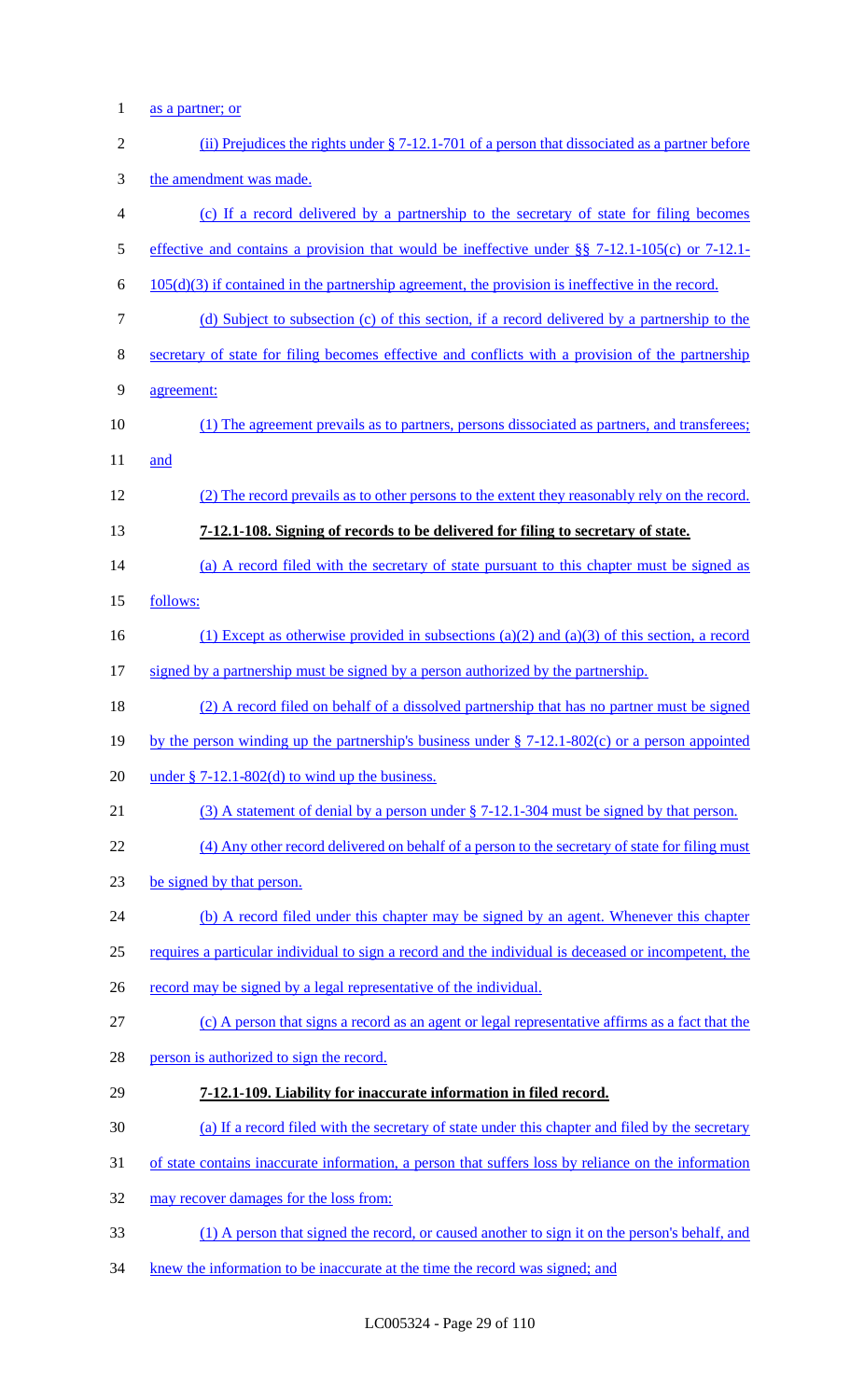| $\mathbf{1}$   | (2) Subject to subsection (b) of this section, a partner if:                                               |
|----------------|------------------------------------------------------------------------------------------------------------|
| $\overline{2}$ | (i) The record was delivered for filing on behalf of the partnership; and                                  |
| 3              | (ii) The partner knew or had notice of the inaccuracy for a reasonably sufficient time before              |
| 4              | the information was relied upon so that, before the reliance, the partner reasonably could have:           |
| 5              | (A) Effected an amendment under $\S$ 7-12.1-901(f);                                                        |
| 6              | (B) Filed a petition under $\S$ 7-12.1-112; or                                                             |
| $\tau$         | (C) Filed with the secretary of state a statement of change under $\S$ 7-12.1-909 or a statement           |
| 8              | of correction under $\S$ 7-12.1-116.                                                                       |
| 9              | (b) To the extent the partnership agreement expressly relieves a partner of responsibility                 |
| 10             | for maintaining the accuracy of information contained in records delivered on behalf of the                |
| 11             | partnership to the secretary of state for filing under this chapter and imposes that responsibility on     |
| 12             | one or more other partners, the liability stated in subsection $(a)(2)$ of this section applies to those   |
| 13             | other partners and not to the partner that the partnership agreement relieves of the responsibility.       |
| 14             | (c) An individual who signs a record authorized or required to be filed under this chapter                 |
| 15             | affirms under penalty of perjury that the information stated in the record is accurate.                    |
| 16             | 7-12.1-110. Application to existing relationships.                                                         |
| 17             | (a) This chapter governs only:                                                                             |
| 18             | (1) A partnership formed on or after January 1, 2023; and                                                  |
| 19             | (2) Except as otherwise provided in subsection (c) of this section, a partnership formed                   |
| 20             | before January 1, 2023, which elects, in the manner provided in its partnership agreement or by law        |
| 21             | for amending the partnership agreement, to be subject to this chapter.                                     |
| 22             | (b) Except as otherwise provided in subsection (c) of this section, on and after January 1,                |
| 23             | 2023, this chapter governs all partnerships.                                                               |
| 24             | (c) With respect to a partnership that elects pursuant to subsection (a)(2) of this section to             |
| 25             | be subject to this chapter, after the election takes effect the provisions of this chapter relating to the |
| 26             | liability of the partnership's partners to third parties apply to:                                         |
| 27             | (1) A third party that had not done business with the partnership in the year before the                   |
| 28             | election took effect; and                                                                                  |
| 29             | (2) A third party that had done business with the partnership in the year before the election              |
| 30             | took effect only if the third party knows or has been notified of the election.                            |
|                |                                                                                                            |
| 31             | 7-12.1-110.1. Election of existing limited-liability partnerships.                                         |
| 32             | (a) With respect to a limited-liability partnership that elects pursuant to $\S$ 7-12.1-110 (a)(2)         |
| 33             | to be subject to this chapter, the partnership must deliver to the secretary of state a statement          |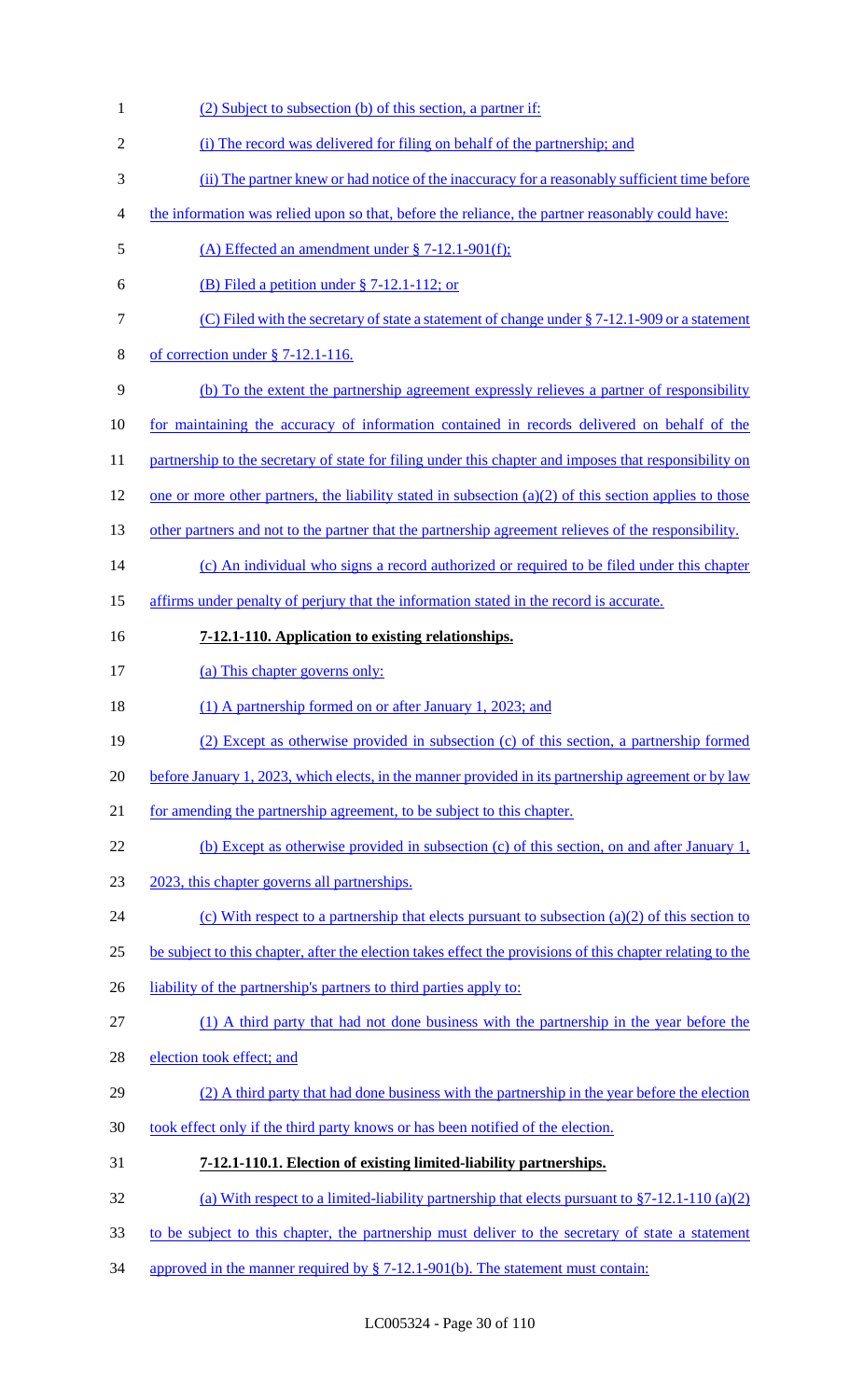(1) The name of the limited-liability partnership; (2) A statement that the partnership is a limited-liability partnership and elects to comply 3 with the provisions of chapter 12.1 of title 7; (3) A statement that the partnership's status as a limited-liability partnership is perpetual and remains effective, regardless of changes to the partnership, until it is canceled or administratively revoked pursuant to the provision of chapter 12.1 of title 7; (4) The name and street address in this state of the partnership's registered agent. (b) Prior to the effective date of this chapter outlined in § 7-12.1-110(b), a limited-liability partnership may renew its registration pursuant to § 7-12-56(e). Upon the effective date of this chapter, to maintain its status as a limited-liability partnership, the following actions must be taken: 11 (1) A designation of a registered agent must be recorded with the secretary of state; and (2) At the time prescribed, the limited-liability partnership must file an annual report in 13 accordance with the provisions of § 7-12.1-913. **7-12.1-111. Delivery of record.**  (a) Except as otherwise provided in this chapter, permissible means of delivery of a record 16 include delivery by hand, mail, conventional commercial practice, and electronic transmission. (b) Delivery to the secretary of state is effective only when a record is received by the 18 secretary of state. **7-12.1-112. Signing and filing pursuant to judicial order.**  (a) If a person required by this chapter to sign a record or deliver a record to the secretary of state for filing under this chapter does not do so, any other person that is aggrieved may petition 22 the superior court to order: 23 (1) The person to sign the record; (2) The person to deliver the record to the secretary of state for filing; or (3) The secretary of state to file the record unsigned. 26 (b) If a petitioner under subsection (a) of this section is not the partnership or foreign limited-liability partnership to which the record pertains, the petitioner shall make the partnership or foreign partnership a party to the action. (c) A record filed under subsection (a)(3) of this section is effective without being signed. **7-12.1-113. Filing requirements.**  (a) To be filed by the secretary of state pursuant to this chapter, a record must be received by the secretary of state, comply with this chapter, and satisfy the following: (1) The filing of the record must be required or permitted by this chapter; (2) The record must be physically delivered in written form unless and to the extent the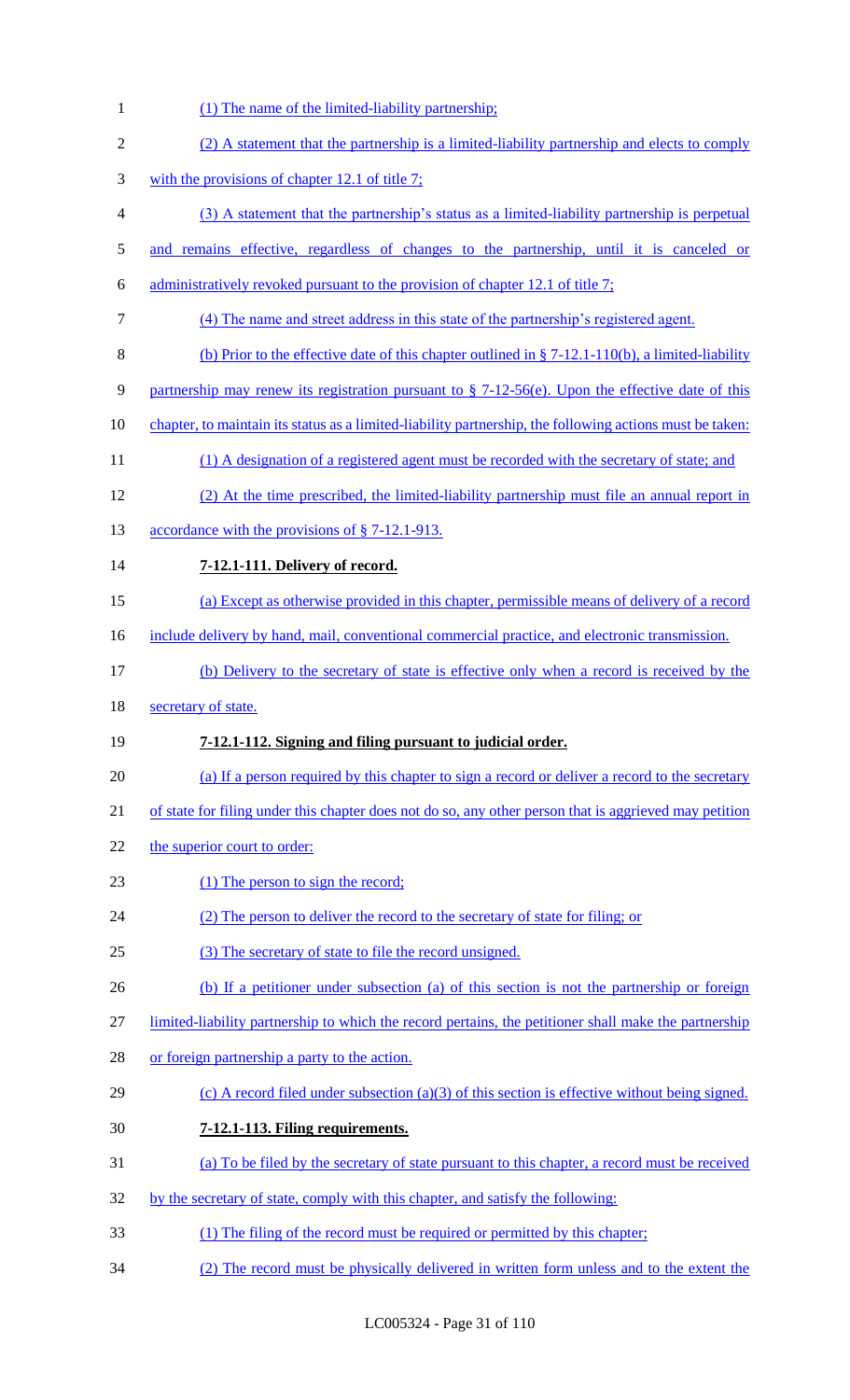secretary of state permits electronic delivery of records; (3) The words in the record must be in English, and numbers must be in Arabic or Roman numerals, but the name of an entity need not be in English if written in English letters or Arabic or Roman numerals; (4) The record must be signed by a person authorized or required under this chapter to sign the record; and (5) The record must state the name and capacity, if any, of each individual who signed it, either on behalf of the individual or the person authorized or required to sign the record, but need not contain a seal, attestation, acknowledgment, or verification. (b) If any law other than this chapter prohibits the disclosure by the secretary of state of 11 information contained in a record filed with the secretary of state, the secretary of state shall file 12 the record if the record otherwise complies with this chapter but may redact the information. (c) When a record is filed with the secretary of state, any fee required under this chapter 14 and any fee, tax, interest, or penalty required to be paid under this chapter or law other than this 15 chapter must be paid in a manner permitted by the secretary of state or by that law. (d) The secretary of state may require that a record delivered in written form be 17 accompanied by an identical or conformed copy. (e) The secretary of state may provide forms for filings required or permitted to be made by this chapter, but, except as otherwise provided in this section, their use is not required. (f) The secretary of state may require that a cover sheet for a filing be on a form prescribed 21 by the secretary of state. **7-12.1-114. Effective date and time.**  Except as otherwise provided in § 7-12.1-115 and subject to § 7-12.1-116(c), a record filed 24 under this chapter is effective: (1) On the date and at the time of its filing by the secretary of state, as provided in § 7-  $26 \frac{12.1 - 117(b)}{5}$  (2) On the date of filing and at the time specified in the record as its effective time, if later 28 than the time under subsection (1) of this section; (3) At a specified delayed effective date and time, which may not be more than ninety (90) days after the date of filing; or (4) If a delayed effective date is specified, but no time is specified, at one minute past twelve am (12:01 a.m.) on the date specified, which may not be more than ninety (90) days after the date of filing. **7-12.1-115. Withdrawal of filed record before effectiveness.**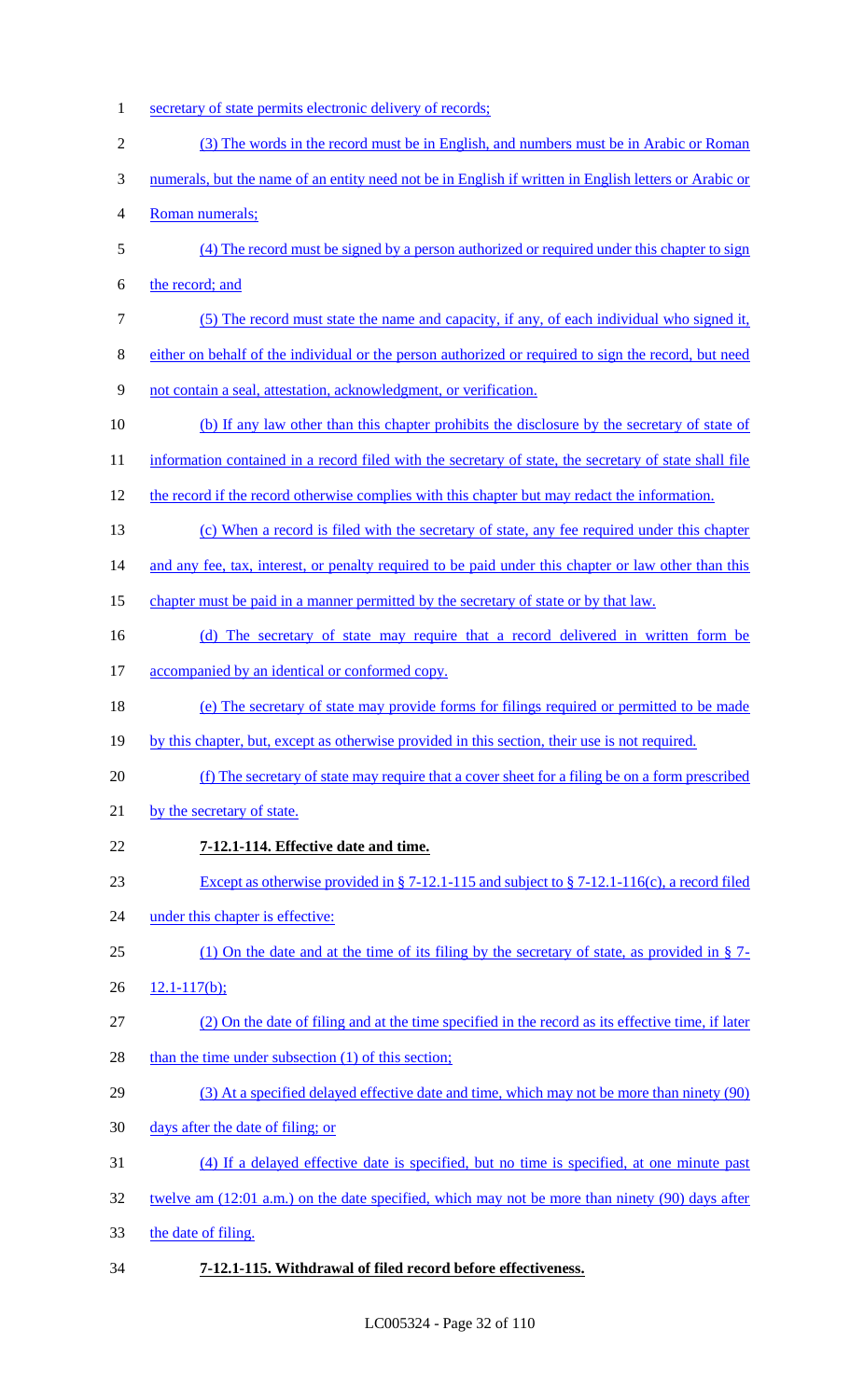(a) Except as otherwise provided in §§ 7-12.1-11.24, 7-12.1-11.34, 7-12.1-11.44, and 7- 2 12.1-11.54, a record filed with the secretary of state may be withdrawn before it takes effect by delivering to the secretary of state for filing a statement of withdrawal. (b) A statement of withdrawal must: (1) Be signed by each person that signed the record being withdrawn, except as otherwise agreed by those persons; (2) Identify the record to be withdrawn; and (3) If signed by fewer than all the persons that signed the record being withdrawn, state that the record is withdrawn in accordance with the agreement of all the persons that signed the record. (c) On filing by the secretary of state of a statement of withdrawal, the action or transaction evidenced by the original record does not take effect. **7-12.1-116. Correcting filed record.**  (a) A person on whose behalf a filed record was filed with the secretary of state may correct 15 the record if: 16 (1) The record at the time of filing was inaccurate; (2) The record was defectively signed; or (3) The electronic transmission of the record to the secretary of state was defective. (b) To correct a filed record, a person on whose behalf the record was delivered to the secretary of state must deliver to the secretary of state for filing a statement of correction. 21 (c) A statement of correction: 22 (1) May not state a delayed effective date; (2) Must be signed by the person correcting the filed record; 24 (3) Must identify the filed record to be corrected; (4) Must specify the inaccuracy or defect to be corrected; and 26 (5) Must correct the inaccuracy or defect. (d) A statement of correction is effective as of the effective date of the filed record that it corrects except for purposes of § 7-12.1-103(d) and as to persons relying on the uncorrected filed 29 record and adversely affected by the correction. For those purposes and as to those persons, the statement of correction is effective when filed. **7-12.1-117. Duty of secretary of state to file -- Review of refusal to file -- Delivery of record by secretary of state.**  (a) The secretary of state shall file a record filed with the secretary of state which satisfies 34 this chapter. The duty of the secretary of state under this section is ministerial.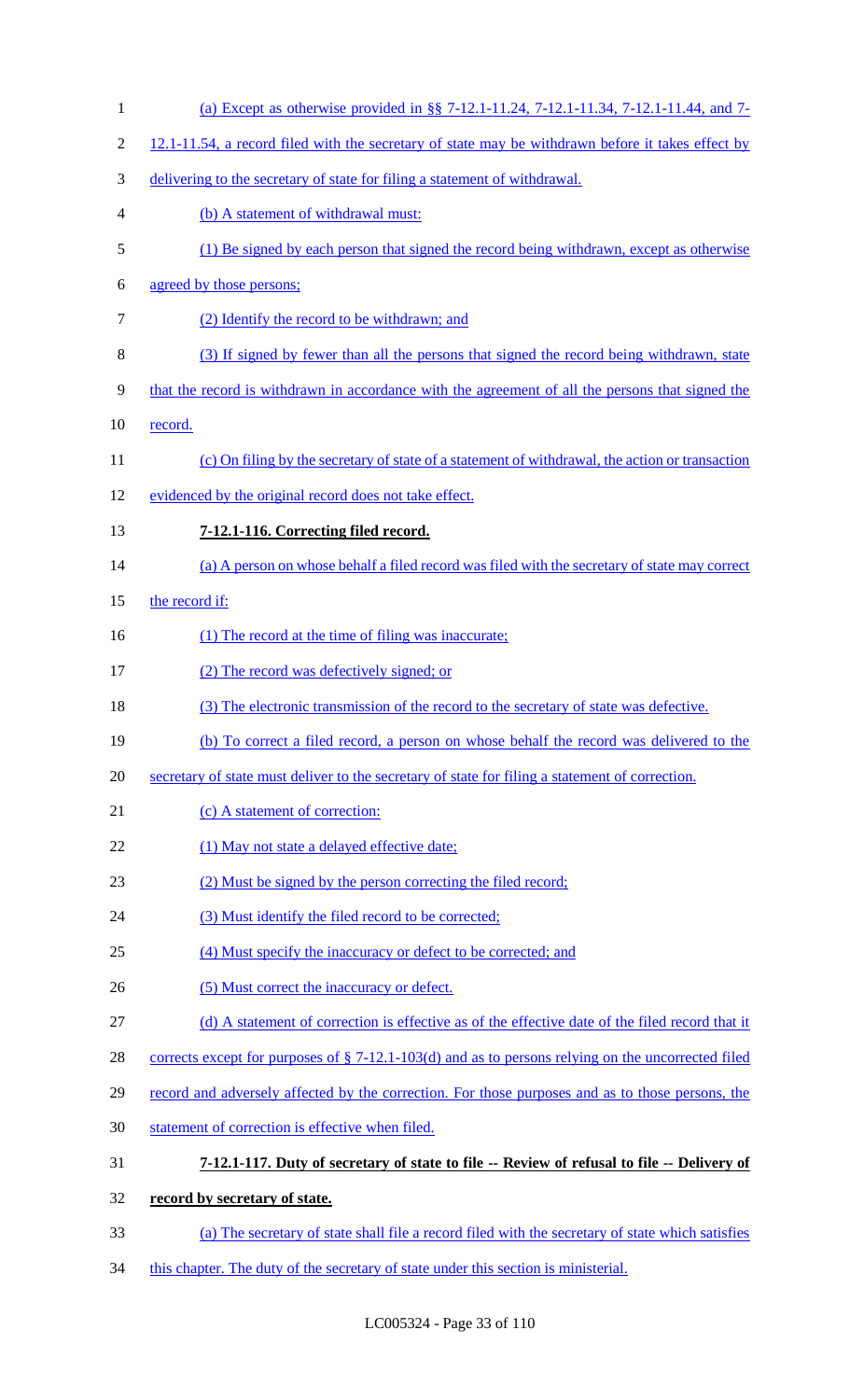| $\mathbf{1}$   | (b) When the secretary of state files a record, the secretary of state shall record it as filed          |
|----------------|----------------------------------------------------------------------------------------------------------|
| $\overline{c}$ | on the date and at the time of its delivery. After filing a record, the secretary of state shall deliver |
| 3              | to the person that submitted the record a copy of the record with an acknowledgment of the date          |
| 4              | and time of filing and, in the case of a statement of denial, also to the partnership to which the       |
| 5              | statement pertains.                                                                                      |
| 6              | (c) If the secretary of state refuses to file a record, the secretary of state shall, not later than     |
| $\tau$         | ten (10) business days after the record is delivered:                                                    |
| $8\,$          | (1) Return the record or notify the person that submitted the record of the refusal; and                 |
| 9              | (2) Provide a brief explanation in a record of the reason for the refusal.                               |
| 10             | (d) If the secretary of state refuses to file a record, the person that submitted the record may         |
| 11             | petition the superior court to compel filing of the record. The record and the explanation of the        |
| 12             | secretary of state of the refusal to file must be attached to the petition. The Providence County        |
| 13             | superior court may decide the matter in a summary proceeding.                                            |
| 14             | (e) The filing of or refusal to file a record does not:                                                  |
| 15             | (1) Affect the validity or invalidity of the record in whole or in part; or                              |
| 16             | (2) Create a presumption that the information contained in the record is correct or incorrect.           |
| 17             | (f) Except as otherwise provided by $\S$ 7-12.1-909 or by law other than this chapter, the               |
|                |                                                                                                          |
| 18             | secretary of state may deliver any record to a person by delivering it:                                  |
| 19             | $(1)$ In person to the person that submitted it;                                                         |
| 20             | (2) To the address of the person's registered agent;                                                     |
| 21             | (3) To the principal office of the person;                                                               |
| 22             | (4) To an electronic address the person provides to the secretary of state for delivery; or              |
| 23             | (5) By providing, at no cost to the filer, access to a downloadable copy of the record from              |
| 24             | the secretary of state's online corporate database.                                                      |
| 25             | (g) Notwithstanding that any instrument authorized to be filed with the secretary of state               |
| 26             | under this chapter is when filed inaccurately, defectively or erroneously executed, sealed or            |
| 27             | acknowledged, or otherwise defective in any respect, the secretary of state has no liability to any      |
| 28             | individual for the preclearance for filing, the acceptance for filing or the filing and indexing of such |
| 29             | instrument by the secretary of state.                                                                    |
| 30             | 7-12.1-117.1. Fees for filing documents and issuing certificates.                                        |
| 31             | The secretary of state shall charge and collect for:                                                     |
| 32             | (1) Filing a statement of partnership authority, one hundred dollars (\$100);                            |
| 33             | (2) Filing a statement of amendment or cancellation of partnership authority, fifty dollars              |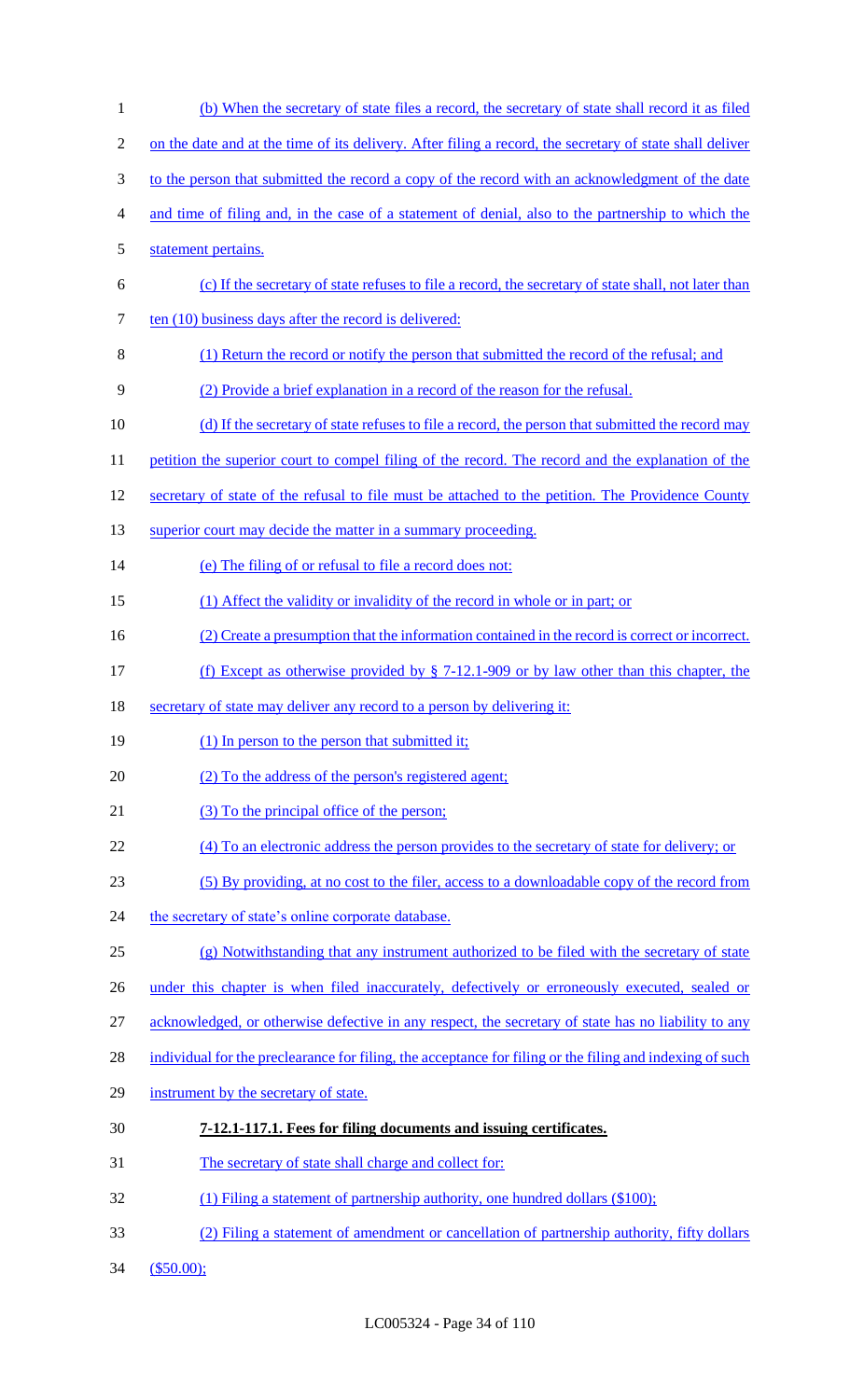| $\mathbf{1}$   | (3) Filing a statement of denial of partnership authority, fifty dollars (\$50.00);                     |
|----------------|---------------------------------------------------------------------------------------------------------|
| $\mathfrak{2}$ | (4) Filing a statement of dissociation, ten dollars (\$10.00);                                          |
| 3              | (5) Filing an application to reserve a partnership name, fifty dollars (\$50.00);                       |
| 4              | (6) Filing a notice of transfer of a reserved partnership name, fifty dollars (\$50.00);                |
| 5              | (7) Filing a statement of change of registered agent, twenty dollars (\$20.00);                         |
| 6              | (8) Filing a statement of change of name or address only for a registered agent, without                |
| $\tau$         | fee;                                                                                                    |
| 8              | (9) Filing a statement of qualification for a limited-liability partnership, one hundred fifty          |
| 9              | dollars $(\$150)$                                                                                       |
| 10             | (10) Filing a statement of amendment or cancellation of a limited-liability partnership, fifty          |
| 11             | dollars (\$50.00);                                                                                      |
| 12             | (11) Filing a fictitious business name statement for a limited-liability partnership, fifty             |
| 13             | dollars (\$50.00)                                                                                       |
| 14             | (12) Filing an application of registration for a foreign limited-liability partnership, one             |
| 15             | hundred fifty dollars (\$150);                                                                          |
| 16             | (13) Filing an amendment to an application of registration for a foreign limited-liability              |
| 17             | partnership, fifty dollars (\$50.00)                                                                    |
| 18             | (14) Filing a certificate of withdrawal of registration as a foreign limited-liability                  |
| 19             | partnership, fifty dollars (\$50.00);                                                                   |
| 20             | (15) Filing any other document, statement or report of a domestic or foreign limited-                   |
| 21             | liability partnership, except an annual report, ten dollars (\$10.00);                                  |
| 22             | (16) An annual report of a domestic or foreign limited-liability partnership, fifty dollars             |
| 23             | $( $50.00)$ ;                                                                                           |
| 24             | (17) To withdraw the certificate of revocation of a limited-liability partnership, whether              |
| 25             | domestic or foreign, a penalty in the amount of fifty dollars (\$50.00) for each year or part of the    |
| 26             | year that has elapsed since the issuance of the certificate of revocation;                              |
| 27             | (18) For issuing a certificate of good standing/letter of status, twenty dollars (\$20.00);             |
| 28             | (19) For issuing a certificate of fact, thirty dollars (\$30.00);                                       |
| 29             | (20) For furnishing a certified copy of any document, instrument or paper relating to a                 |
| 30             | partnership or limited-liability partnership, a fee of fifteen cents (\$.15) per page and ten dollars   |
| 31             | $($10.00)$ for the certificate and affirming the seal to it:                                            |
| 32             | (21) Service of process on the secretary of state as registered agent of a partnership or a             |
| 33             | limited-liability partnership, fifteen dollars (\$15.00) which amount may be recovered as a taxable     |
| 34             | cost by the party to the suit or action making the service if the party prevails in the suit or action; |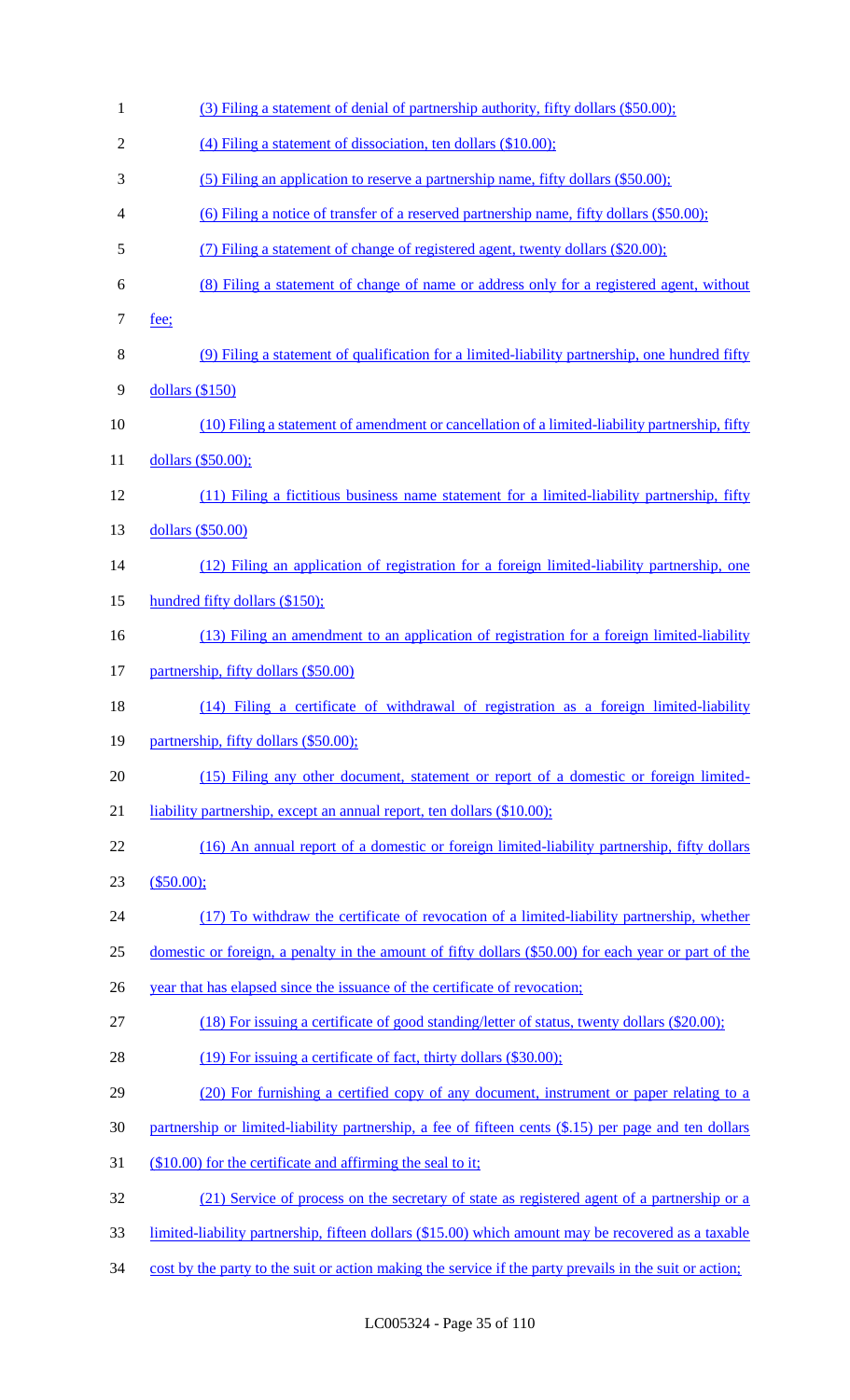| $\mathbf{1}$   | (22) Filing articles of merger for a partnership or limited-liability partnership, one hundred            |
|----------------|-----------------------------------------------------------------------------------------------------------|
| $\overline{2}$ | dollars (\$100); and                                                                                      |
| 3              | (23) Filing a statement of domestication for a limited-liability partnership, fifty dollars               |
| $\overline{4}$ | (\$50.00).                                                                                                |
| 5              | 7-12.1-118. Reservation of power to amend or repeal.                                                      |
| 6              | The general assembly has power to amend or repeal all or part of this chapter at any time,                |
| $\overline{7}$ | and all limited-liability partnerships and foreign limited-liability partnerships subject to this chapter |
| 8              | shall be governed by the amendment or repeal.                                                             |
| 9              | 7-12.1-119. Supplemental principles of law.                                                               |
| 10             | Unless displaced by particular provisions of this chapter, the principles of law and equity               |
| 11             | supplement this chapter.                                                                                  |
| 12             | <b>ARTICLE 2</b>                                                                                          |
| 13             | <b>NATURE OF PARTNERSHIP</b>                                                                              |
| 14             | 7-12.1-201. Partnership as entity.                                                                        |
| 15             | (a) A partnership is an entity distinct from its partners.                                                |
| 16             | (b) A partnership is the same entity regardless of whether the partnership has a statement                |
| 17             | of qualification in effect under § 7-12.1-901.                                                            |
| 18             | 7-12.1-202. Formation of partnership.                                                                     |
| 19             | (a) Except as otherwise provided in subsection (b) of this section, the association of two                |
| 20             | (2) or more persons to carry on as co-owners a business for profit forms a partnership, whether or        |
| 21             | not the persons intend to form a partnership.                                                             |
| 22             | (b) An association formed under a statute other than this chapter, a predecessor statute, or              |
| 23             | a comparable statute of another jurisdiction is not a partnership under this chapter.                     |
| 24             | (c) In determining whether a partnership is formed, the following rules apply:                            |
| 25             | (1) Joint tenancy, tenancy in common, tenancy by the entireties, joint property, common                   |
| 26             | property, or part ownership does not by itself establish a partnership, even if the co-owners share       |
| 27             | profits made by the use of the property;                                                                  |
| 28             | (2) The sharing of gross returns does not by itself establish a partnership, even if the persons          |
| 29             | sharing them have a joint or common right or interest in property from which the returns are              |
| 30             | derived; and                                                                                              |
| 31             | (3) A person who receives a share of the profits of a business is presumed to be a partner                |
| 32             | in the business, unless the profits were received in payment:                                             |
| 33             | (i) Of a debt by installments or otherwise;                                                               |
| 34             | (ii) For services as an independent contractor or of wages or other compensation to an                    |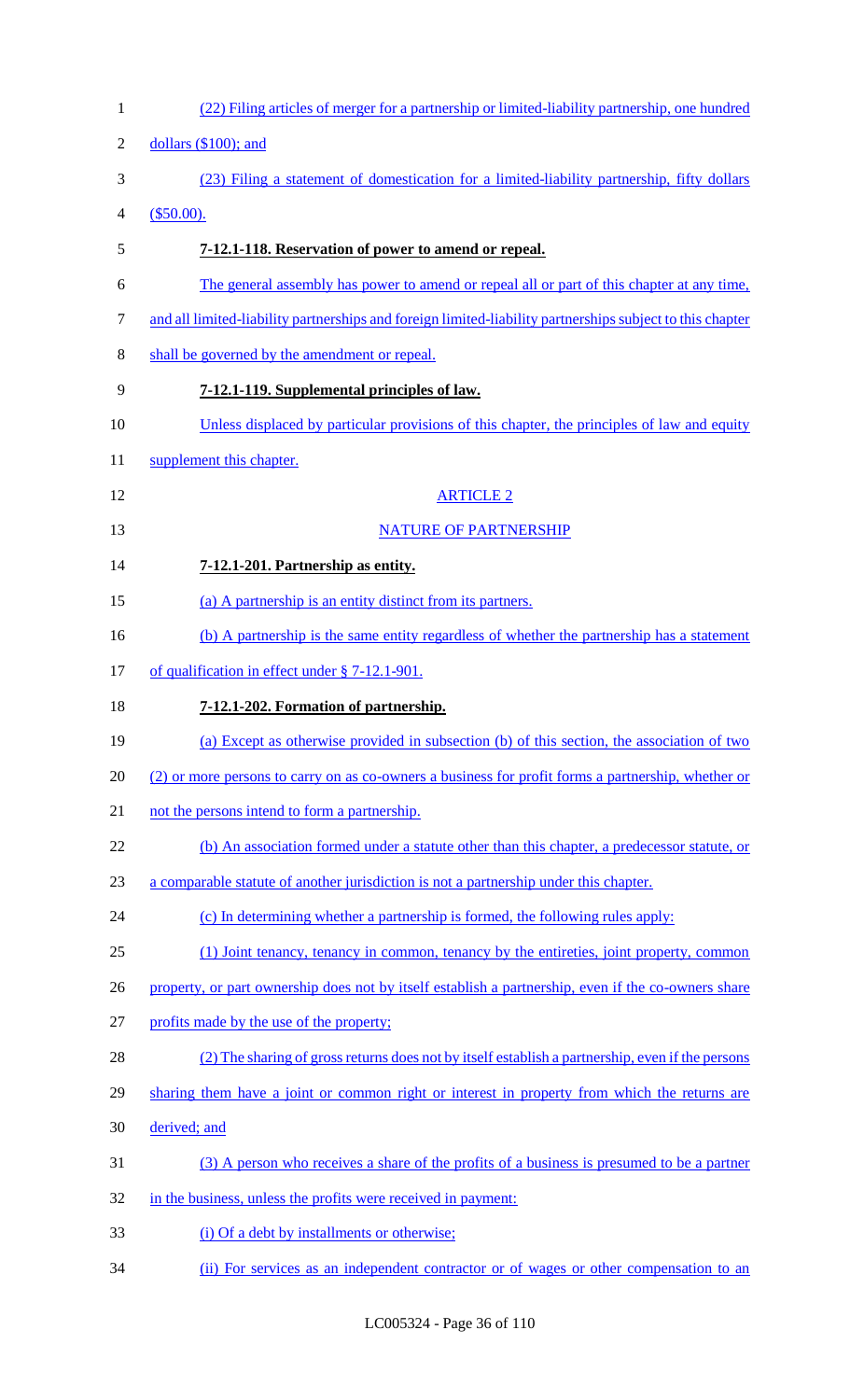employee;

| $\mathbf{2}$     | (iii) Of rent;                                                                                             |
|------------------|------------------------------------------------------------------------------------------------------------|
| 3                | (iv) Of an annuity or other retirement or health benefit to a deceased or retired partner or a             |
| 4                | beneficiary, representative, or designee of a deceased or retired partner;                                 |
| 5                | (v) Of interest or other charge on a loan, even if the amount of payment varies with the                   |
| 6                | profits of the business, including a direct or indirect present or future ownership of the collateral,     |
| $\boldsymbol{7}$ | or rights to income, proceeds, or increase in value derived from the collateral; or                        |
| 8                | (vi) For the sale of the goodwill of a business or other property by installments or otherwise.            |
| 9                | 7-12.1-203. Partnership property.                                                                          |
| 10               | <u>Property acquired by a partnership is property of the partnership and not of the partners</u>           |
| 11               | individually.                                                                                              |
| 12               | 7-12.1-204. When property is partnership property.                                                         |
| 13               | (a) Property is partnership property if acquired in the name of:                                           |
| 14               | (1) The partnership; or                                                                                    |
| 15               | (2) One or more partners with an indication in the instrument transferring title to the                    |
| 16               | property of the person's capacity as a partner or of the existence of a partnership but without an         |
| 17               | indication of the name of the partnership.                                                                 |
| 18               | (b) Property is acquired in the name of the partnership by a transfer to:                                  |
| 19               | $(1)$ The partnership in its name; or                                                                      |
| 20               | (2) One or more partners in their capacity as partners in the partnership, if the name of the              |
| 21               | partnership is indicated in the instrument transferring title to the property.                             |
| 22               | (c) Property is presumed to be partnership property if purchased with partnership assets,                  |
| 23               | even if not acquired in the name of the partnership or of one or more partners with an indication in       |
| 24               | the instrument transferring title to the property of the person's capacity as a partner or of the          |
| 25               | existence of a partnership.                                                                                |
| 26               | (d) Property acquired in the name of one or more of the partners, without an indication in                 |
| 27               | the instrument transferring title to the property of the person's capacity as a partner or of the          |
| 28               | existence of a partnership and without use of partnership assets, is presumed to be separate property,     |
| 29               | even if used for partnership purposes.                                                                     |
| 30               | <b>ARTICLE 3</b>                                                                                           |
| 31               | RELATIONS OF PARTNERS TO PERSONS DEALING WITH PARTNERSHIP                                                  |
| 32               | 7-12.1-301. Partner agent of partnership.                                                                  |
| 33               | <u>Subject to the effect of a statement of partnership authority under <math>\S</math> 7-12.1-303, the</u> |
| 34               | following rules apply:                                                                                     |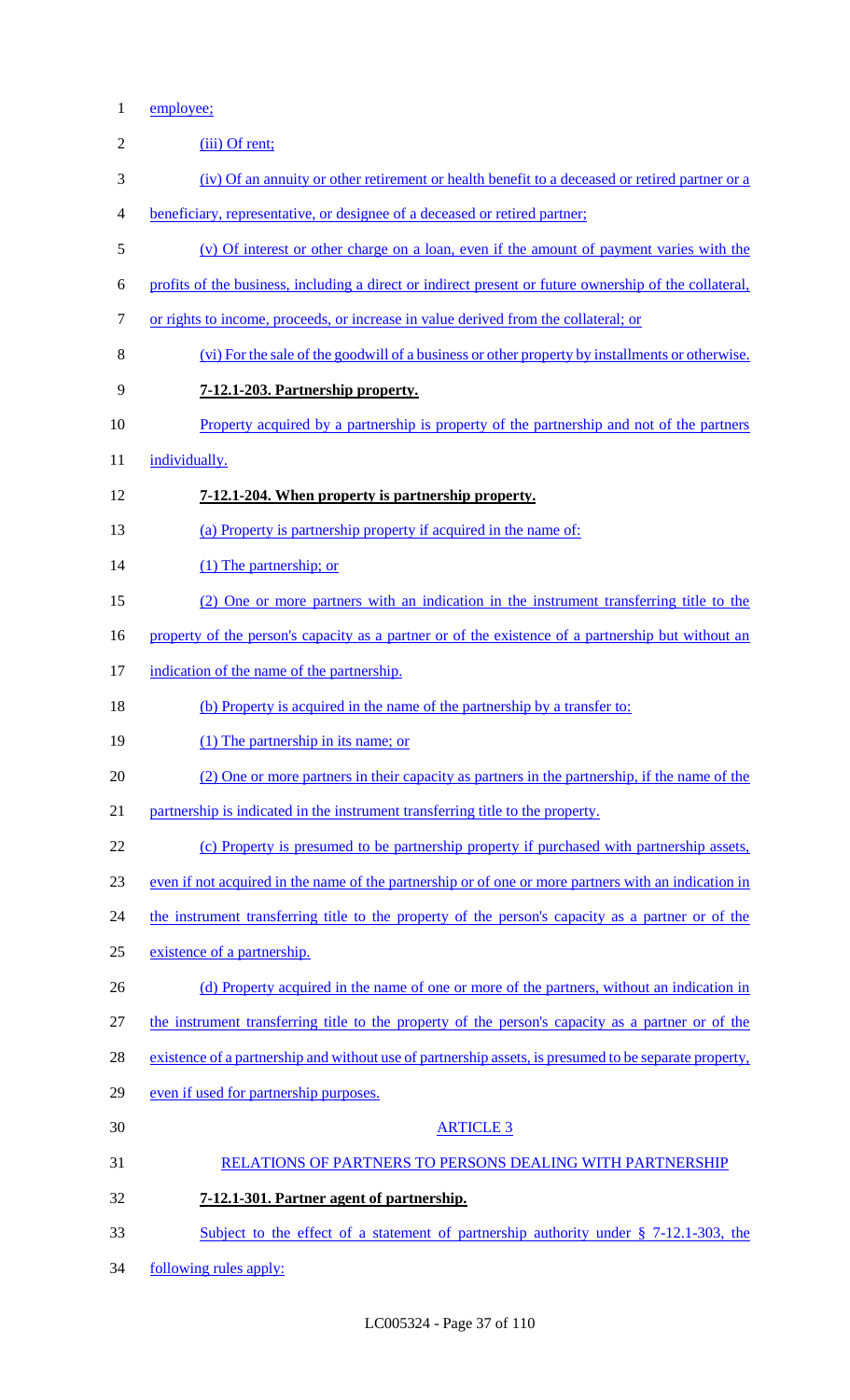(1) Each partner is an agent of the partnership for the purpose of its business. An act of a partner, including the signing of an instrument in the partnership name, for apparently carrying on 3 in the ordinary course the partnership business or business of the kind carried on by the partnership binds the partnership, unless the partner did not have authority to act for the partnership in the 5 particular matter and the person with which the partner was dealing knew or had notice that the partner lacked authority. (2) An act of a partner which is not apparently for carrying on in the ordinary course the partnership's business or business of the kind carried on by the partnership binds the partnership only if the act was actually authorized by all the other partners. **7-12.1-302. Transfer of partnership property.**  11 (a) Partnership property may be transferred as follows: (1) Subject to the effect of a statement of partnership authority under § 7-12.1-303, 13 partnership property held in the name of the partnership may be transferred by an instrument of 14 transfer signed by a partner in the partnership name; (2) Partnership property held in the name of one or more partners with an indication in the 16 instrument transferring the property to them of their capacity as partners or of the existence of a partnership, but without an indication of the name of the partnership, may be transferred by an 18 instrument of transfer signed by the persons in whose name the property is held; or (3) Partnership property held in the name of one or more persons other than the partnership, 20 without an indication in the instrument transferring the property to them of their capacity as partners or of the existence of a partnership, may be transferred by an instrument of transfer signed by the 22 persons in whose name the property is held. (b) A partnership may recover partnership property from a transferee only if it proves that 24 signing of the instrument of initial transfer did not bind the partnership under § 7-12.1-301 and: (1) As to a subsequent transferee who gave value for property transferred under subsections (a)(1) and (a)(2) of this section, proves that the subsequent transferee knew or had been notified that the person who signed the instrument of initial transfer lacked authority to bind the partnership; or (2) As to a transferee who gave value for property transferred under subsection (a)(3) of this section, proves that the transferee knew or had been notified that the property was partnership property and that the person who signed the instrument of initial transfer lacked authority to bind 32 the partnership. (c) A partnership may not recover partnership property from a subsequent transferee if the partnership would not have been entitled to recover the property, under subsection (b) of this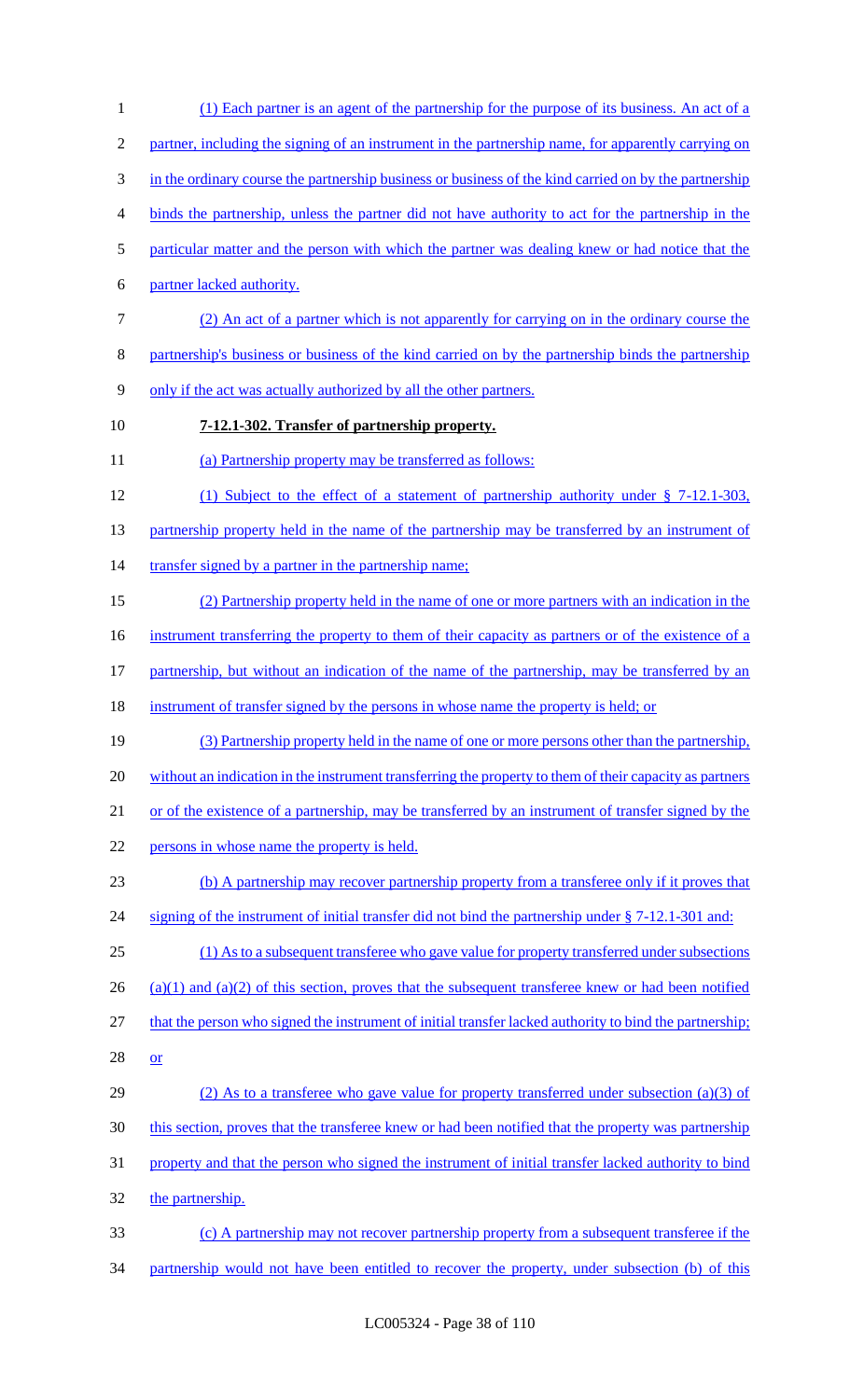section, from any earlier transferee of the property. 2 (d) If a person holds all the partners' interests in the partnership, all the partnership property vests in that person. The person may sign a record in the name of the partnership to evidence vesting of the property in that person and may file or record the record. **7-12.1-303. Statement of partnership authority.**  (a) A partnership may deliver to the secretary of state for filing a statement of partnership 7 authority. The statement: (1) Must include the name of the partnership and: (i) If the partnership is not a limited-liability partnership, the street and mailing addresses of its principal office; or (ii) If the partnership is a limited-liability partnership, the name and street and mailing addresses of its registered agent; (2) With respect to any position that exists in or with respect to the partnership, may state 14 the authority, or limitations on the authority, of all persons holding the position to: (i) Sign an instrument transferring real property held in the name of the partnership; or 16 (ii) Enter into other transactions on behalf of, or otherwise act for or bind, the partnership; and (3) May state the authority, or limitations on the authority, of a specific person to: (i) Sign an instrument transferring real property held in the name of the partnership; or (ii) Enter into other transactions on behalf of, or otherwise act for or bind, the partnership. (b) To amend or cancel a statement of authority filed by the secretary of state, a partnership 22 must deliver to the secretary of state for filing an amendment or cancellation stating: 23 (1) The name of the partnership; (2) If the partnership is not a limited-liability partnership, the street and mailing addresses of the partnership's principal office; (3) If the partnership is a limited-liability partnership, the name and street and mailing addresses of its registered agent; 28 (4) The date the statement being affected became effective; and (5) The contents of the amendment or a declaration that the statement is canceled. (c) A statement of authority affects only the power of a person to bind a partnership to persons that are not partners. 32 (d) Subject to subsection (c) of this section and § 7-12.1-103(d)(1), and except as otherwise provided in subsections (f), (g), and (h) of this section, a limitation on the authority of a person or a position contained in an effective statement of authority is not by itself evidence of any person's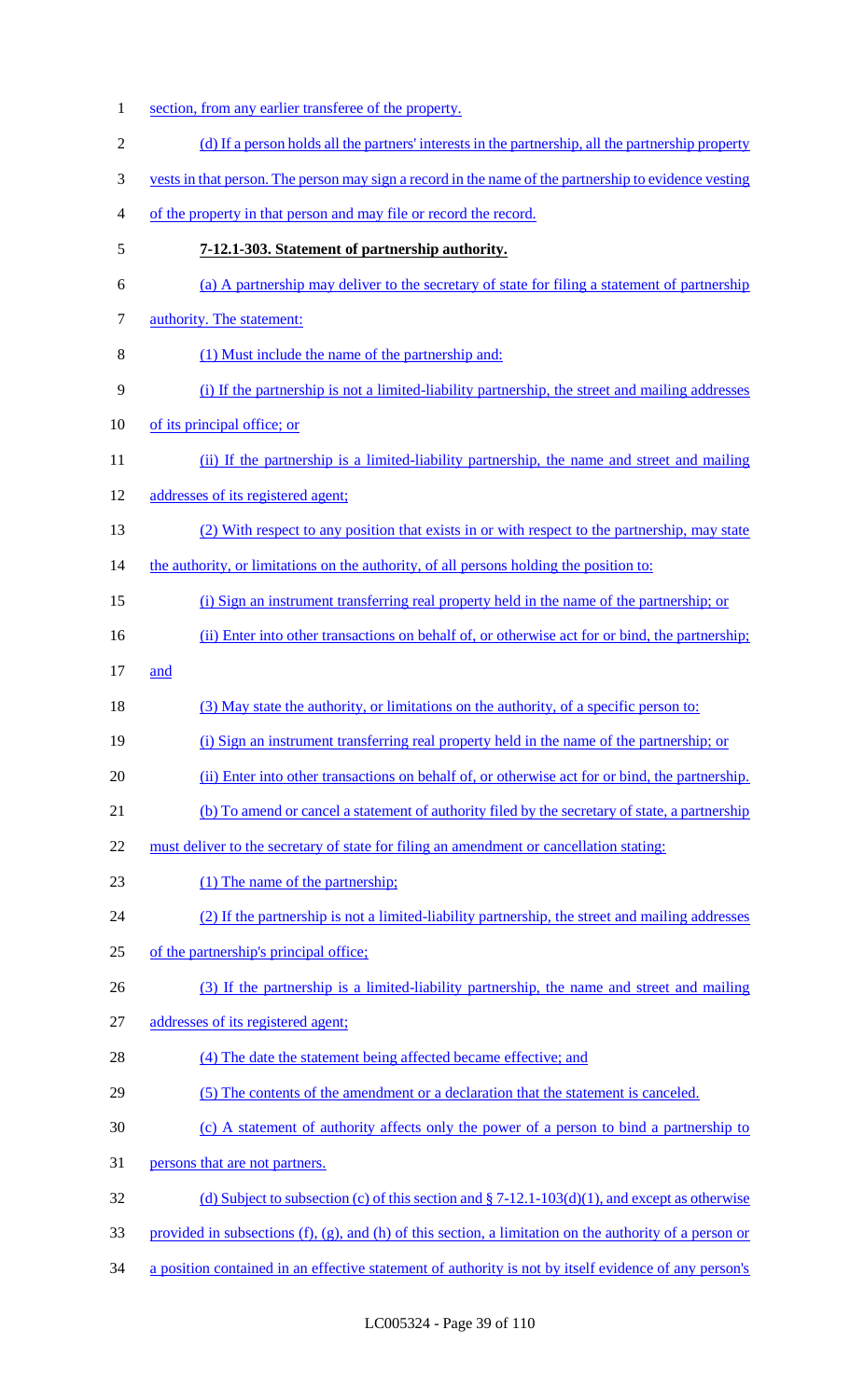1 knowledge or notice of the limitation.

| $\sqrt{2}$ | (e) Subject to subsection (c) of this section, a grant of authority not pertaining to transfers             |
|------------|-------------------------------------------------------------------------------------------------------------|
| 3          | of real property and contained in an effective statement of authority is conclusive in favor of a           |
| 4          | person that gives value in reliance on the grant, except to the extent that if the person gives value:      |
| 5          | (1) The person has knowledge to the contrary;                                                               |
| 6          | (2) The statement has been canceled or restrictively amended under subsection (b) of this                   |
| 7          | section; or                                                                                                 |
| $8\,$      | (3) A limitation on the grant is contained in another statement of authority that became                    |
| 9          | effective after the statement containing the grant became effective.                                        |
| 10         | (f) Subject to subsection (c) of this section, an effective statement of authority that grants              |
| 11         | authority to transfer real property held in the name of the partnership, a certified copy of which          |
| 12         | statement is recorded in the office for recording transfers of the real property, is conclusive in favor    |
| 13         | of a person that gives value in reliance on the grant without knowledge to the contrary, except to          |
| 14         | the extent that when the person gives value:                                                                |
| 15         | (1) The statement has been canceled or restrictively amended under subsection (b) of this                   |
| 16         | section, and a certified copy of the cancellation or restrictive amendment has been recorded in the         |
| 17         | office for recording transfers of the real property; or                                                     |
| 18         | (2) A limitation on the grant is contained in another statement of authority that became                    |
| 19         | effective after the statement containing the grant became effective, and a certified copy of the later-     |
| 20         | effective statement is recorded in the office for recording transfers of the real property.                 |
| 21         | $(g)$ Subject to subsection $(c)$ of this section, if a certified copy of an effective statement            |
| 22         | containing a limitation on the authority to transfer real property held in the name of a partnership        |
| 23         | is recorded in the office for recording transfers of that real property, all persons are deemed to know     |
| 24         | of the limitation.                                                                                          |
| 25         | (h) Subject to subsection (i) of this section, an effective statement of dissolution is a                   |
| 26         | cancellation of any filed statement of authority for the purposes of subsection (f) of this section and     |
| 27         | is a limitation on authority for purposes of subsection $(g)$ of this section.                              |
| 28         | (i) After a statement of dissolution becomes effective, a partnership may deliver to the                    |
| 29         | secretary of state for filing and, if appropriate, may record a statement of authority that is designated   |
| 30         | as a post-dissolution statement of authority. The statement operates as provided in subsections (f)         |
| 31         | and $(g)$ of this section.                                                                                  |
| 32         | (j) Unless canceled earlier, an effective statement of authority is canceled by operation of                |
| 33         | <u>law five (5) years after the date on which the statement, or its most recent amendment, becomes</u>      |
| 34         | effective. The cancellation is effective without recording under subsection $(f)$ or $(g)$ of this section. |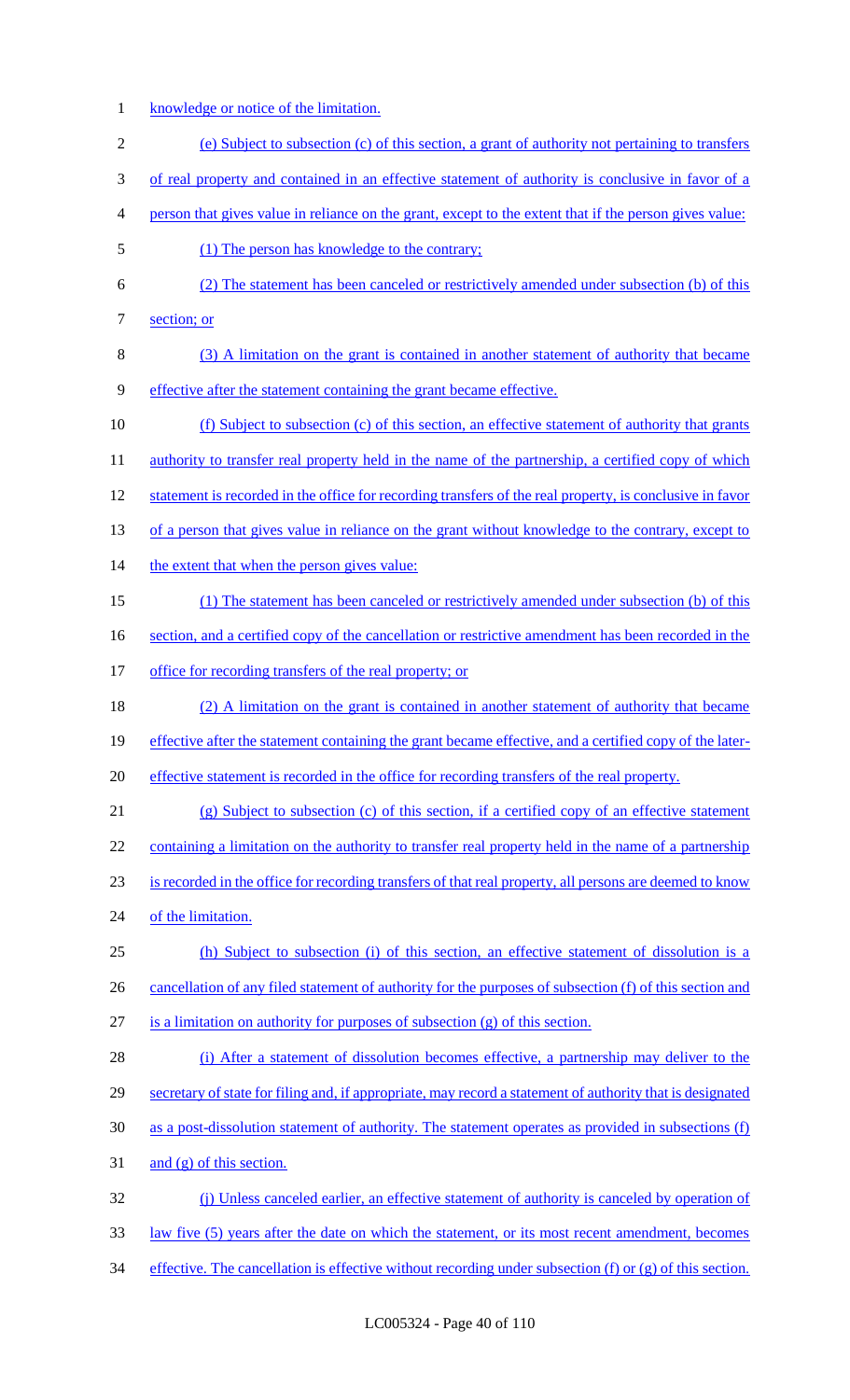1 (k) An effective statement of denial operates as a restrictive amendment under this section 2 and may be recorded by certified copy for purposes of subsection  $(f)(1)$  of this section. 3 **7-12.1-304. Statement of denial.**  4 A person named in a filed statement of authority granting that person authority may deliver 5 to the secretary of state for filing a statement of denial that: 6 (1) Provides the name of the partnership and the caption of the statement of authority to 7 which the statement of denial pertains; and 8 (2) Denies the grant of authority. 9 **7-12.1-305. Partnership liable for partner's actionable conduct.**  10 (a) A partnership is liable for loss or injury caused to a person, or for a penalty incurred, as 11 a result of a wrongful act or omission, or other actionable conduct, of a partner acting in the ordinary 12 course of business of the partnership or with the actual or apparent authority of the partnership. 13 (b) If, in the course of the partnership's business or while acting with actual or apparent 14 authority of the partnership, a partner receives or causes the partnership to receive money or 15 property of a person not a partner, and the money or property is misapplied by a partner, the 16 partnership is liable for the loss. 17 **7-12.1-306. Partner's liability.**  18 (a) Except as otherwise provided in subsections (b) and (c) of this section, all partners are 19 liable jointly and severally for all debts, obligations, and other liabilities of the partnership unless 20 otherwise agreed by the claimant or provided by law. 21 (b) A person that becomes a partner is not personally liable for a debt, obligation, or other 22 liability of the partnership incurred before the person became a partner. 23 (c) A debt, obligation, or other liability of a partnership incurred while the partnership is a 24 limited-liability partnership is solely the debt, obligation, or other liability of the limited-liability 25 partnership. A partner is not personally liable, directly or indirectly, by way of contribution or 26 otherwise, for a debt, obligation, or other liability of the limited-liability partnership solely by 27 reason of being or acting as a partner. This subsection applies: 28 (1) Despite anything inconsistent in the partnership agreement that existed immediately 29 before the vote or consent required to become a limited-liability partnership under § 7-12.1-901(b); 30 and 31 (2) Regardless of the dissolution of the limited-liability partnership. 32 (d) The failure of a limited-liability partnership to observe formalities relating to the 33 exercise of its powers or management of its business is not a ground for imposing liability on a 34 partner for a debt, obligation, or other liability of the partnership.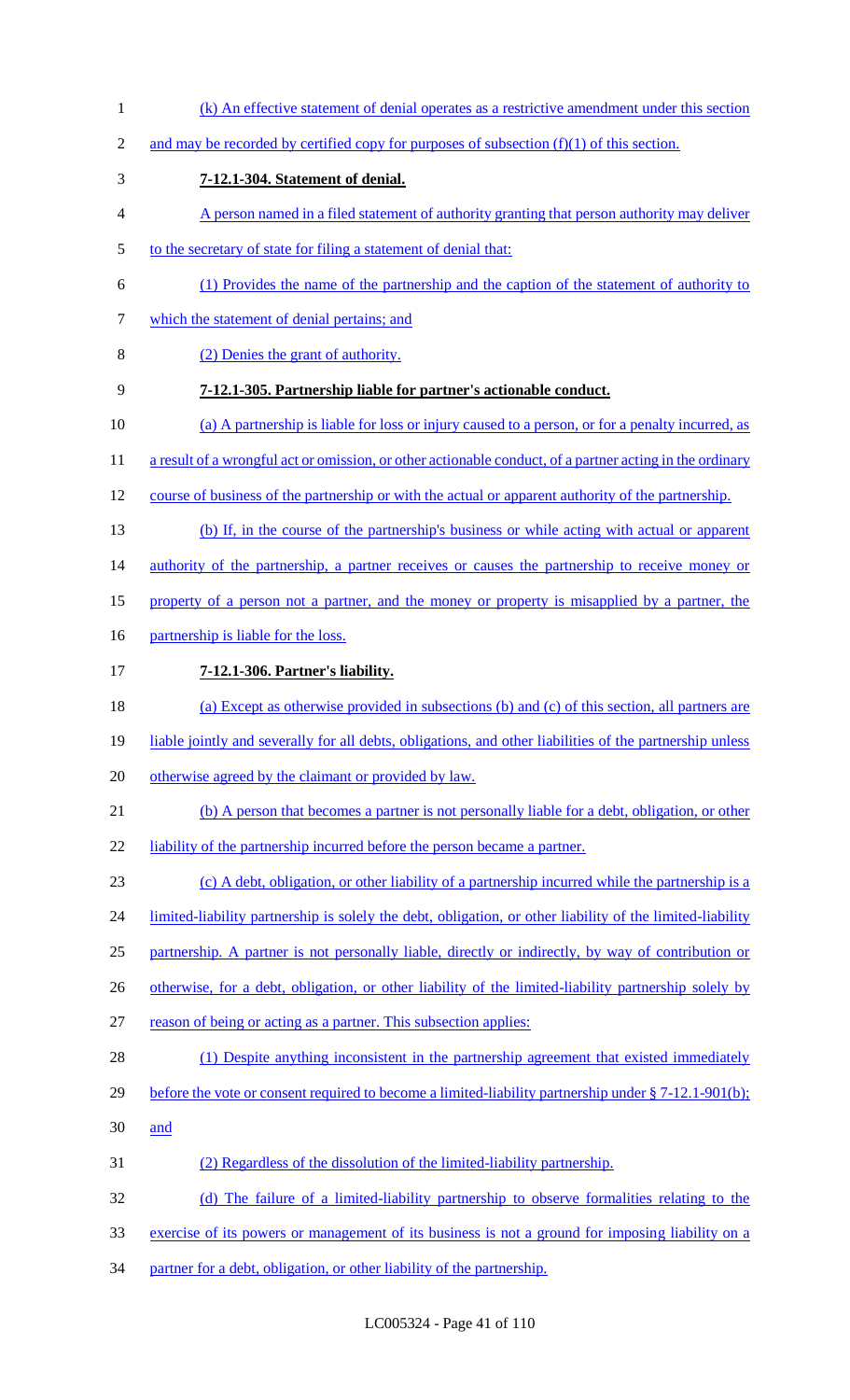(e) The cancellation or administrative revocation of a limited-liability partnership's statement of qualification does not affect the limitation in this section on the liability of a partner for a debt, obligation, or other liability of the partnership incurred while the statement was in effect. **7-12.1-307. Actions by and against partnership and partners.**  (a) A partnership may sue and be sued in the name of the partnership. (b) To the extent not inconsistent with § 7-12.1-306, a partner may be joined in an action against the partnership or named in a separate action. (c) A judgment against a partnership is not by itself a judgment against a partner. A judgment against a partnership may not be satisfied from a partner's assets unless there is also a 10 judgment against the partner. 11 (d) A judgment creditor of a partner may not levy execution against the assets of the partner to satisfy a judgment based on a claim against the partnership unless the partner is personally liable 13 for the claim under § 7-12.1-306 and: 14 (1) A judgment based on the same claim has been obtained against the partnership and a 15 writ of execution on the judgment has been returned unsatisfied in whole or in part; 16 (2) The partnership is a debtor in bankruptcy; (3) The partner has agreed that the creditor need not exhaust partnership assets; (4) A court grants permission to the judgment creditor to levy execution against the assets of a partner based on a finding that partnership assets subject to execution are clearly insufficient 20 to satisfy the judgment, that exhaustion of partnership assets is excessively burdensome, or that the grant of permission is an appropriate exercise of the court's equitable powers; or (5) Liability is imposed on the partner by law or contract independent of the existence of the partnership. (e) This section applies to any debt, liability, or other obligation of a partnership which 25 results from a representation by a partner or purported partner under § 7-12.1-308. **7-12.1-308. Liability of purported partner.**  (a) If a person, by words or conduct, purports to be a partner, or consents to being 28 represented by another as a partner, in a partnership or with one or more persons not partners, the 29 purported partner is liable to a person to whom the representation is made, if that person, relying on the representation, enters into a transaction with the actual or purported partnership. If the 31 representation, either by the purported partner or by a person with the purported partner's consent, 32 is made in a public manner, the purported partner is liable to a person who relies upon the purported partnership even if the purported partner is not aware of being held out as a partner to the claimant. If partnership liability results, the purported partner is liable with respect to that liability as if the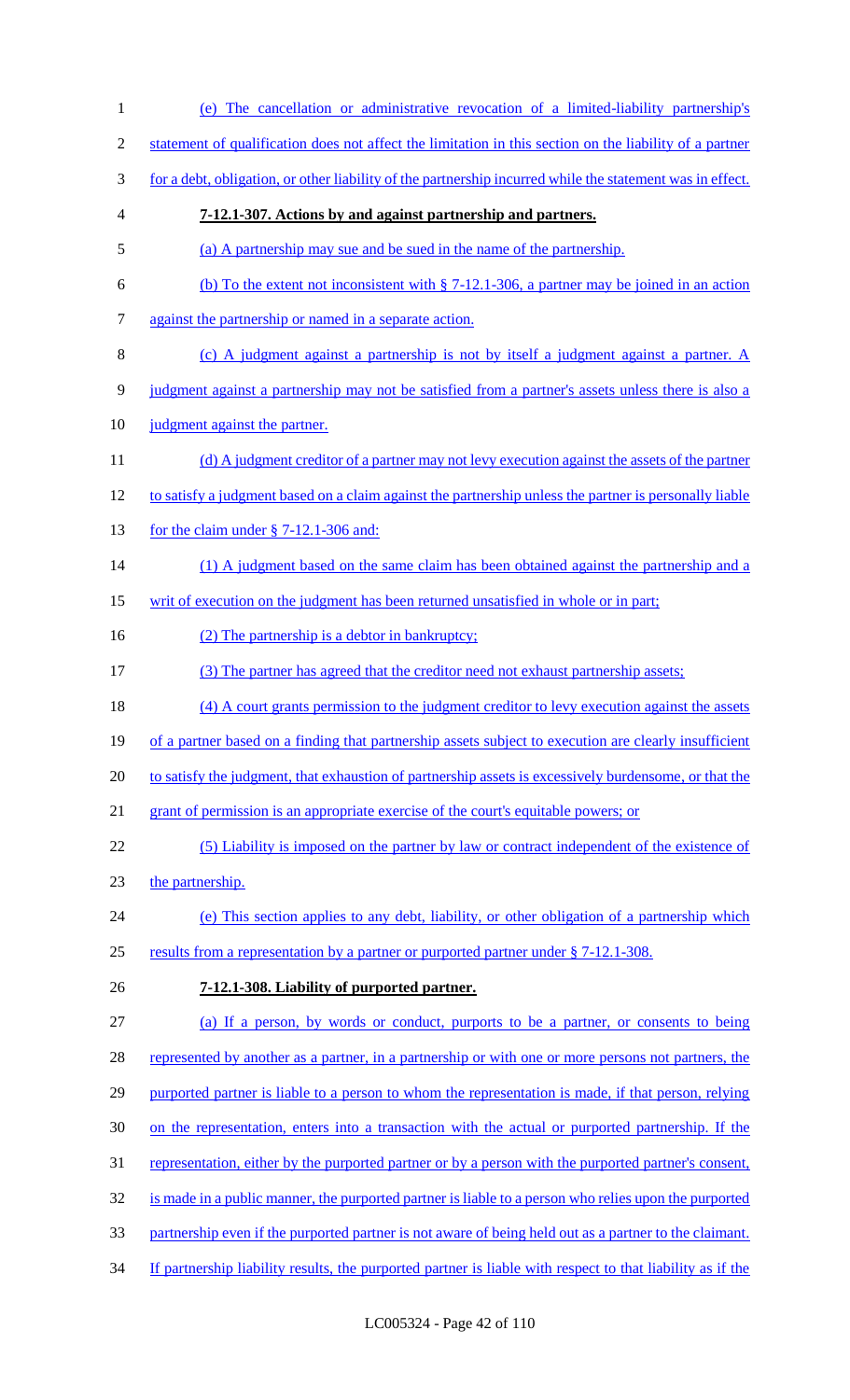| 1  | purported partner were a partner. If no partnership liability results, the purported partner is liable    |
|----|-----------------------------------------------------------------------------------------------------------|
| 2  | with respect to that liability jointly and severally with any other person consenting to the              |
| 3  | representation.                                                                                           |
| 4  | (b) If a person is thus represented to be a partner in an existing partnership, or with one or            |
| 5  | more persons not partners, the purported partner is an agent of persons consenting to the                 |
| 6  | representation to bind them to the same extent and in the same manner as if the purported partner         |
| 7  | were a partner with respect to persons who enter into transactions in reliance upon the                   |
| 8  | representation. If all the partners of the existing partnership consent to the representation, a          |
| 9  | partnership act or obligation results. If fewer than all the partners of the existing partnership consent |
| 10 | to the representation, the person acting and the partners consenting to the representation are jointly    |
| 11 | and severally liable.                                                                                     |
| 12 | (c) A person is not liable as a partner merely because the person is named by another as a                |
| 13 | partner in a statement of partnership authority.                                                          |
| 14 | (d) A person does not continue to be liable as a partner merely because of a failure to file              |
| 15 | a statement of dissociation or to amend a statement of partnership authority to indicate the person's     |
| 16 | dissociation as a partner.                                                                                |
| 17 | (e) Except as otherwise provided in subsections (a) and (b) of this section, persons who are              |
|    |                                                                                                           |
| 18 | not partners as to each other are not liable as partners to other persons.                                |
| 19 | <b>ARTICLE 4</b>                                                                                          |
| 20 | RELATIONS OF PARTNERS TO EACH OTHER AND TO PARTNERSHIP                                                    |
| 21 | 7-12.1-401. Partner's rights and duties.                                                                  |
| 22 | (a) Each partner is entitled to an equal share of the partnership distributions and, except in            |
| 23 | the case of a limited-liability partnership, is chargeable with a share of the partnership losses in      |
| 24 | proportion to the partner's share of the distributions.                                                   |
| 25 | (b) A partnership shall reimburse a partner for any payment made by the partner in the                    |
| 26 | course of the partner's activities on behalf of the partnership, if the partner complied with this        |
| 27 | section and $\S$ 7-12.1-409 in making the payment.                                                        |
| 28 | (c) A partnership shall indemnify and hold harmless a person with respect to any claim or                 |
| 29 | demand against the person and any debt, obligation, or other liability incurred by the person by          |
| 30 | reason of the person's former or present capacity as a partner, if the claim, demand, debt, obligation,   |
| 31 | or other liability does not arise from the person's breach of this section or $\S$ 7-12.1-407 or 7-12.1-  |
| 32 | 409.                                                                                                      |
| 33 | (d) In the ordinary course of its business, a partnership may advance reasonable expenses,                |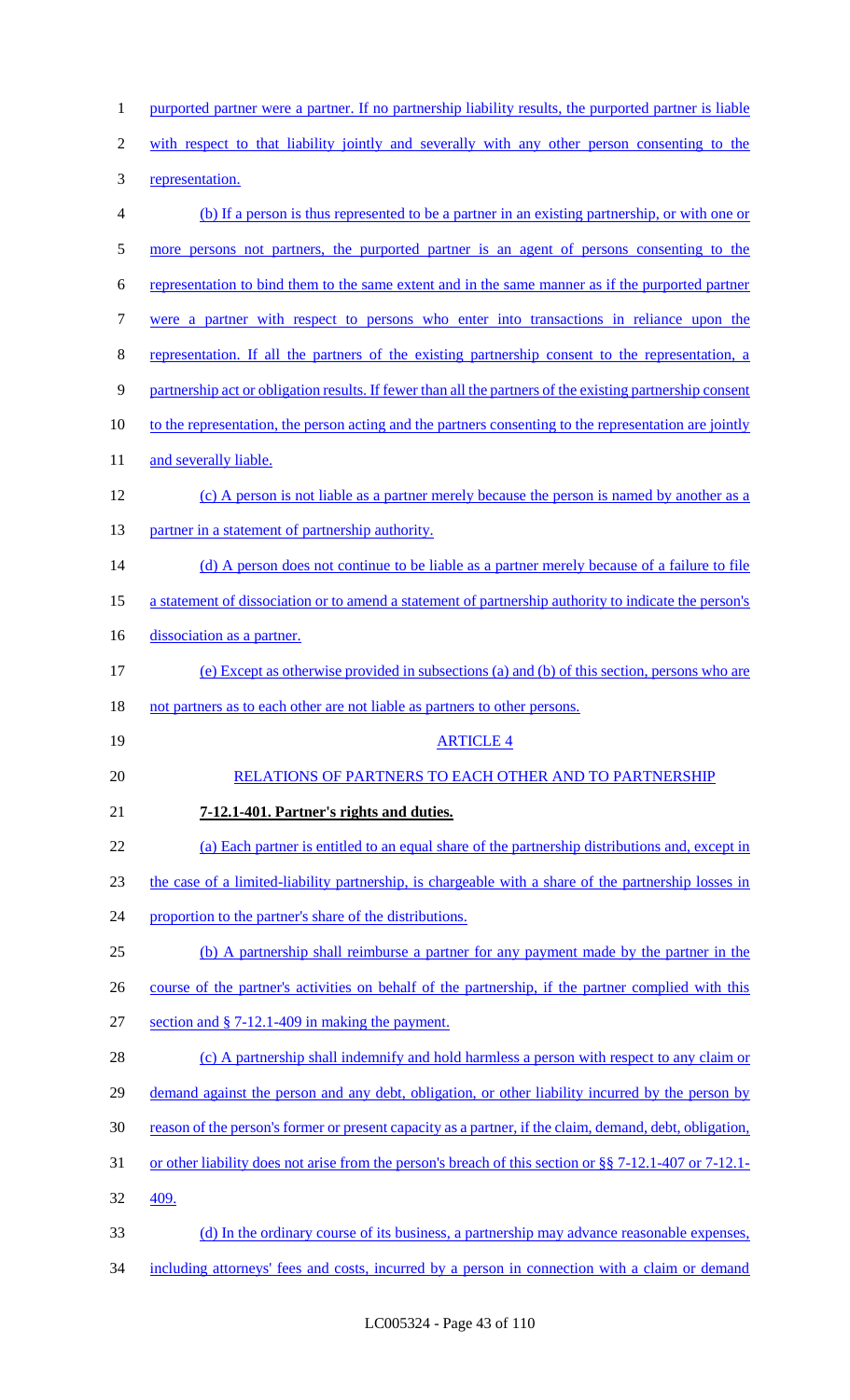1 against the person by reason of the person's former or present capacity as a partner, if the person promises to repay the partnership if the person ultimately is determined not to be entitled to be indemnified under subsection (c) of this section. (e) A partnership may purchase and maintain insurance on behalf of a partner against 5 liability asserted against or incurred by the partner in that capacity or arising from that status even if, under § 7-12.1-105(c)(7), the partnership agreement could not eliminate or limit the person's liability to the partnership for the conduct giving rise to the liability. (f) A partnership shall reimburse a partner for an advance to the partnership beyond the amount of capital the partner agreed to contribute. (g) A payment or advance made by a partner which gives rise to a partnership obligation 11 under subsections (b) or (f) of this section constitutes a loan to the partnership which accrues interest from the date of the payment or advance. (h) Each partner has equal rights in the management and conduct of the partnership's business. (i) A partner may use or possess partnership property only on behalf of the partnership. 16 (j) A partner is not entitled to remuneration for services performed for the partnership, except for reasonable compensation for services rendered in winding up the business of the 18 partnership. (k) A difference arising as to a matter in the ordinary course of business of a partnership 20 may be decided by a majority of the partners. An act outside the ordinary course of business of a partnership and an amendment to the partnership agreement may be undertaken only with the 22 affirmative vote or consent of all the partners. **7-12.1-402. Becoming partner.**  (a) Upon formation of a partnership, a person becomes a partner under § 7-12.1-202(a). (b) After formation of a partnership, a person becomes a partner: 26 (1) As provided in the partnership agreement; (2) As a result of a transaction effective under Article 11 of this chapter; or 28 (3) With the affirmative vote or consent of all the partners. (c) A person may become a partner without: (1) Acquiring a transferable interest; or (2) Making or being obligated to make a contribution to the partnership. **7-12.1-403. Form of contribution.**  A contribution may consist of property transferred to, services performed for, or another 34 benefit provided to the partnership or an agreement to transfer property to, perform services for, or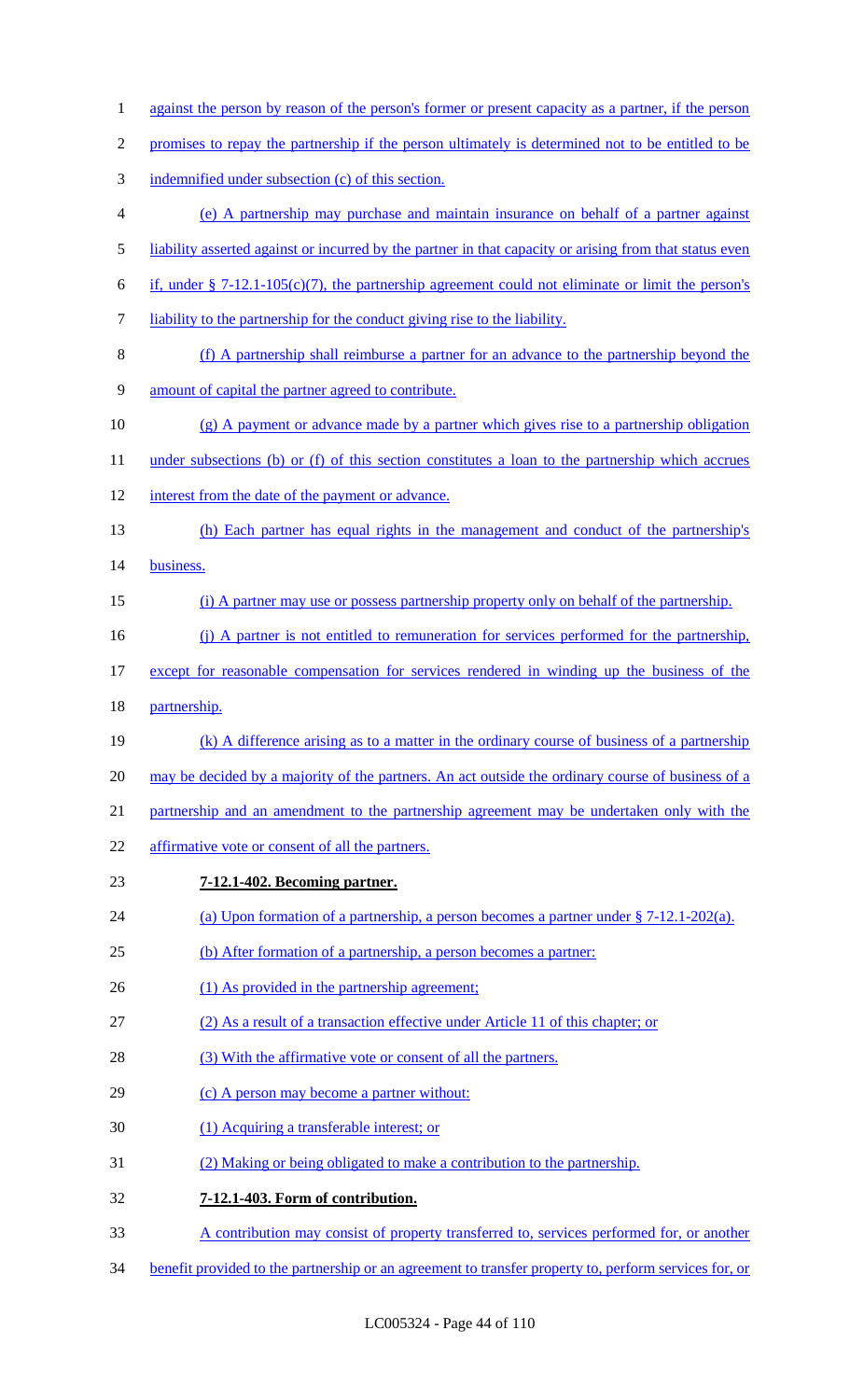1 provide another benefit to the partnership. **7-12.1-404. Liability for contribution.**  (a) A person's obligation to make a contribution to a partnership is not excused by the person's death, disability, termination, or other inability to perform personally. (b) If a person does not fulfill an obligation to make a contribution other than money, the person is obligated at the option of the partnership to contribute money equal to the value of the 7 part of the contribution which has not been made. (c) The obligation of a person to make a contribution may be compromised only by the affirmative vote or consent of all the partners. If a creditor of a limited-liability partnership extends credit or otherwise acts in reliance on an obligation described in subsection (a) of this section 11 without knowledge or notice of a compromise under this subsection, the creditor may enforce the obligation. **7-12.1-405. Sharing of and right to distributions before dissolution.**  14 (a) Any distribution made by a partnership before its dissolution and winding up must be in equal shares among partners, except to the extent necessary to comply with a transfer effective under § 7-12.1-503 or charging order in effect under § 7-12.1-504. (b) Subject to § 7-12.1-701, a person has a right to a distribution before the dissolution and winding up of a partnership only if the partnership decides to make an interim distribution. (c) A person does not have a right to demand or receive a distribution from a partnership 20 in any form other than money. Except as otherwise provided in § 7-12.1-806, a partnership may distribute an asset in kind only if each part of the asset is fungible with each other part and each person receives a percentage of the asset equal in value to the person's share of distributions. (d) If a partner or transferee becomes entitled to receive a distribution, the partner or 24 transferee has the status of, and is entitled to all remedies available to, a creditor of the partnership with respect to the distribution. However, the partnership's obligation to make a distribution is 26 subject to offset for any amount owed to the partnership by the partner or a person dissociated as partner on whose account the distribution is made. **7-12.1-406. Limitations on distributions by limited-liability partnership.**  (a) A limited-liability partnership may not make a distribution, including a distribution under § 7-12.1-806, if after the distribution: (1) The partnership would not be able to pay its debts as they become due in the ordinary course of the partnership's business; or (2) The partnership's total assets would be less than the sum of its total liabilities plus the 34 amount that would be needed, if the partnership were to be dissolved and wound up at the time of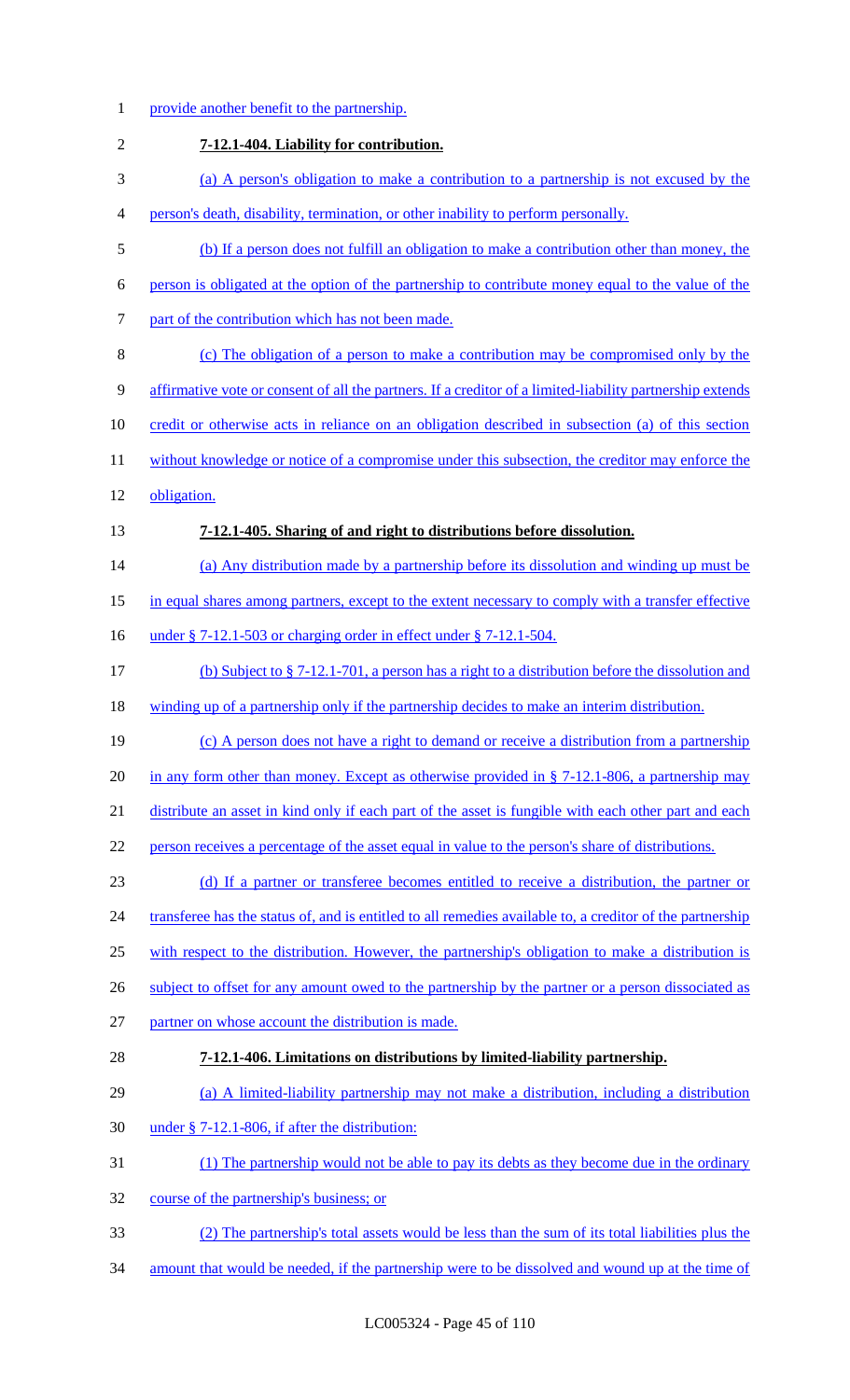| $\mathbf{1}$   | the distribution, to satisfy the preferential rights upon dissolution and winding up of partners and     |
|----------------|----------------------------------------------------------------------------------------------------------|
| $\sqrt{2}$     | transferees whose preferential rights are superior to the rights of persons receiving the distribution.  |
| 3              | (b) A limited-liability partnership may base a determination that a distribution is not                  |
| $\overline{4}$ | prohibited under subsection (a) of this section on:                                                      |
| 5              | (1) Financial statements prepared on the basis of accounting practices and principles that               |
| 6              | are reasonable in the circumstances; or                                                                  |
| $\tau$         | (2) A fair valuation or other method that is reasonable under the circumstances.                         |
| 8              | (c) Except as otherwise provided in subsection (e) of this section, the effect of a distribution         |
| 9              | under subsection (a) of this section is measured:                                                        |
| 10             | (1) In the case of a distribution as defined in § 7-12.1-102(4)(i), as of the earlier of:                |
| 11             | (i) The date money or other property is transferred or debt is incurred by the limited-                  |
| 12             | liability partnership; or                                                                                |
| 13             | (ii) The date the person entitled to the distribution ceases to own the interest or rights being         |
| 14             | acquired by the partnership in return for the distribution;                                              |
| 15             | (2) In the case of any other distribution of indebtedness, as of the date the indebtedness is            |
| 16             | distributed; and                                                                                         |
| 17             | (3) In all other cases, as of the date:                                                                  |
| 18             | (i) The distribution is authorized, if the payment occurs not later than one hundred twenty              |
| 19             | (120) days after that date; or                                                                           |
| 20             | (ii) The payment is made, if the payment occurs more than one hundred twenty (120) days                  |
| 21             | after the distribution is authorized.                                                                    |
| 22             | (d) A limited-liability partnership's indebtedness to a partner or transferee incurred by                |
| 23             | reason of a distribution made in accordance with this section is at parity with the partnership's        |
| 24             | indebtedness to its general, unsecured creditors, except to the extent subordinated by agreement.        |
| 25             | (e) A limited-liability partnership's indebtedness, including indebtedness issued as a                   |
| 26             | distribution, is not a liability for purposes of subsection (a) of this section if the terms of the      |
| 27             | indebtedness provide that payment of principal and interest is made only if and to the extent that a     |
| 28             | payment of a distribution could then be made under this section. If the indebtedness is issued as a      |
| 29             | distribution, each payment of principal or interest is treated as a distribution, the effect of which is |
| 30             | measured on the date the payment is made.                                                                |
| 31             | (f) In measuring the effect of a distribution under $\S$ 7-12.1-806, the liabilities of a dissolved      |
| 32             | limited-liability partnership do not include any claim that has been disposed of under $\S$ § 7-12.1-    |
| 33             | 807, 7-12.1-808, or 7-12.1-809.                                                                          |
| 34             | 7-12.1-407. Liability for improper distributions by limited-liability partnership.                       |

LC005324 - Page 46 of 110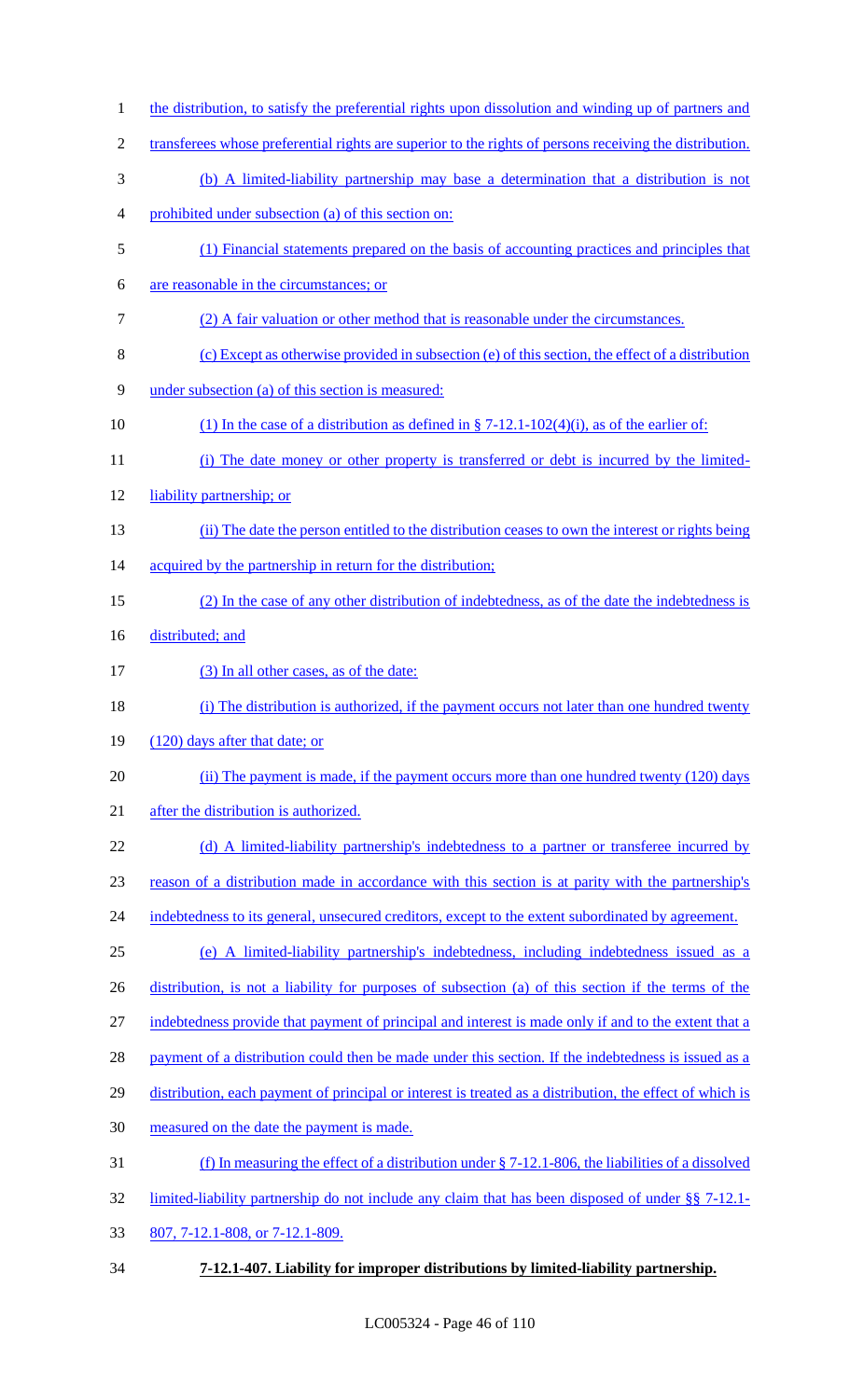| $\mathbf{1}$   | (a) Except as otherwise provided in subsection (b) of this section, if a partner of a limited-             |
|----------------|------------------------------------------------------------------------------------------------------------|
| $\overline{c}$ | liability partnership consents to a distribution made in violation of $\S$ 7-12.1-406 and in consenting    |
| 3              | to the distribution fails to comply with $\S$ 7-12.1-409, the partner is personally liable to the          |
| 4              | partnership for the amount of the distribution which exceeds the amount that could have been               |
| 5              | distributed without the violation of $\S$ 7-12.1-406.                                                      |
| 6              | (b) To the extent the partnership agreement of a limited-liability partnership expressly                   |
| $\tau$         | relieves a partner of the authority and responsibility to consent to distributions and imposes that        |
| $8\,$          | authority and responsibility on one or more other partners, the liability stated in subsection (a) of      |
| $\mathbf{9}$   | this section applies to the other partners and not to the partner that the partnership agreement           |
| 10             | relieves of the authority and responsibility.                                                              |
| 11             | (c) A person that receives a distribution knowing that the distribution violated $\S$ 7-12.1-              |
| 12             | 406 is personally liable to the limited-liability partnership but only to the extent that the distribution |
| 13             | received by the person exceeded the amount that could have been properly paid under $\S$ 7-12.1-           |
| 14             | 406.                                                                                                       |
| 15             | (d) A person against which an action is commenced because the person is liable under                       |
| 16             | subsection (a) of this section may:                                                                        |
| 17             | (1) Implead any other person that is liable under subsection (a) of this section and seek to               |
| 18             | enforce a right of contribution from the person; and                                                       |
| 19             | (2) Implead any person that received a distribution in violation of subsection (c) of this                 |
| 20             | section and seek to enforce a right of contribution from the person in the amount the person received      |
| 21             | in violation of subsection (c) of this section.                                                            |
| 22             | (e) An action under this section is barred unless commenced not later than two (2) years                   |
| 23             | after the distribution.                                                                                    |
| 24             | 7-12.1-408. Rights to information of partners and persons dissociated as partner.                          |
| 25             | (a) A partnership shall keep its books and records, if any, at its principal office.                       |
| 26             | (b) On reasonable notice, a partner may inspect and copy during regular business hours, at                 |
| 27             | a reasonable location specified by the partnership, any record maintained by the partnership               |
| 28             | regarding the partnership's business, financial condition, and other circumstances, to the extent the      |
| 29             | information is material to the partner's rights and duties under the partnership agreement or this         |
| 30             | chapter.                                                                                                   |
| 31             | (c) The partnership shall furnish to each partner:                                                         |
| 32             | (1) Without demand, any information concerning the partnership's business, financial                       |
| 33             | condition, and other circumstances which the partnership knows and is material to the proper               |
| 34             | exercise of the partner's rights and duties under the partnership agreement or this chapter, except to     |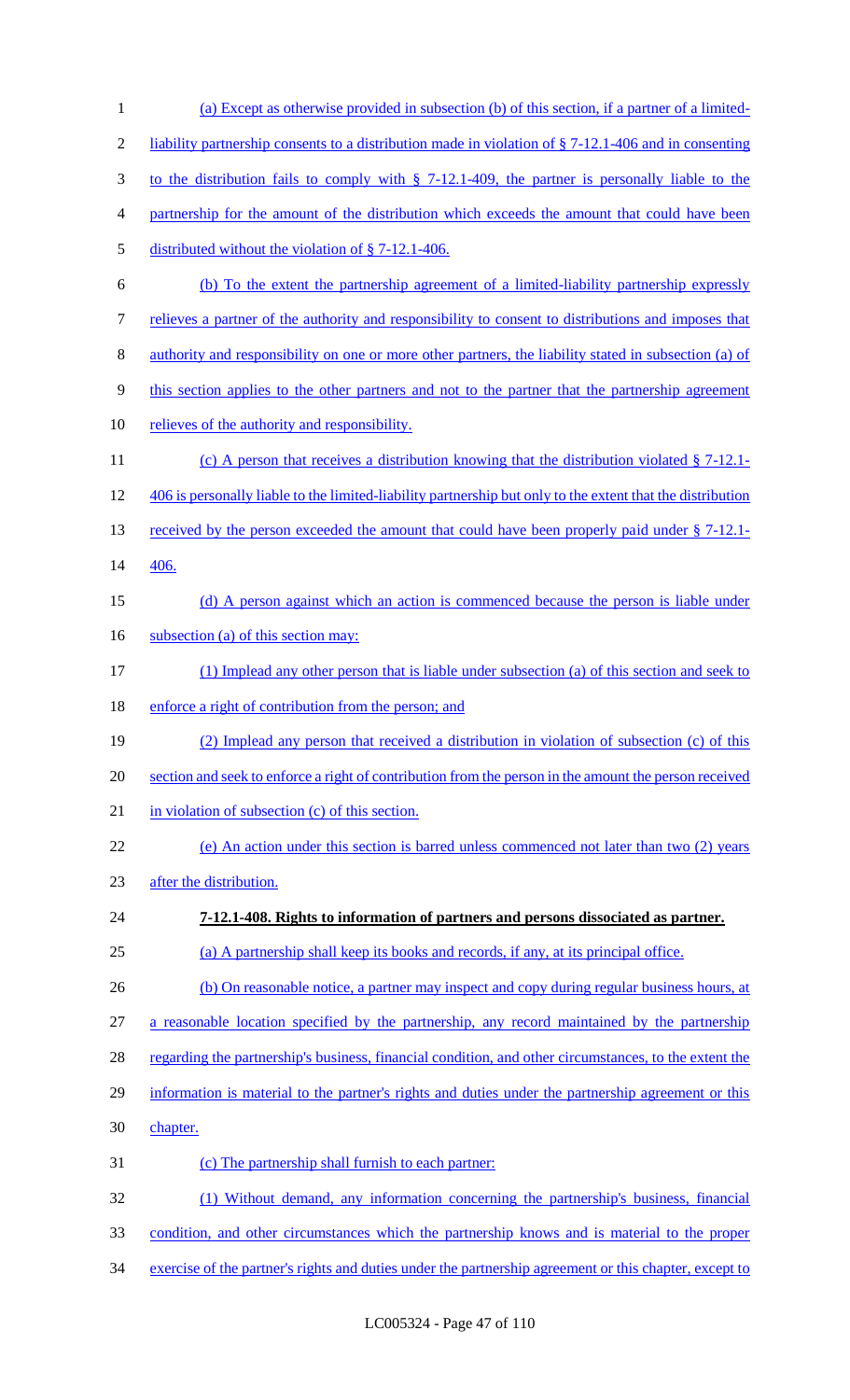| $\mathbf{1}$   | the extent the partnership can establish that it reasonably believes the partner already knows the       |
|----------------|----------------------------------------------------------------------------------------------------------|
| $\overline{c}$ | information; and                                                                                         |
| 3              | (2) On demand, any other information concerning the partnership's business, financial                    |
| 4              | condition, and other circumstances, except to the extent the demand or the information demanded          |
| 5              | is unreasonable or otherwise improper under the circumstances.                                           |
| 6              | (d) The duty to furnish information under subsection (c) of this section also applies to each            |
| $\tau$         | partner to the extent the partner knows any of the information described in subsection (c) of this       |
| 8              | section.                                                                                                 |
| 9              | (e) Subject to subsection (j) of this section, on ten (10) days' demand made in a record                 |
| 10             | received by a partnership, a person dissociated as a partner may have access to information to which     |
| 11             | the person was entitled while a partner if:                                                              |
| 12             | (1) The information pertains to the period during which the person was a partner;                        |
| 13             | (2) The person seeks the information in good faith; and                                                  |
| 14             | (3) The person satisfies the requirements imposed on a partner by subsection (b) of this                 |
| 15             | section.                                                                                                 |
| 16             | (f) Not later than ten (10) days after receiving a demand under subsection (e) of this section,          |
| 17             | the partnership in a record shall inform the person that made the demand of:                             |
| 18             | (1) The information that the partnership will provide in response to the demand and when                 |
| 19             | and where the partnership will provide the information; and                                              |
| 20             | (2) The partnership's reasons for declining, if the partnership declines to provide any                  |
| 21             | demanded information.                                                                                    |
| 22             | $(g)$ A partnership may charge a person that makes a demand under this section the                       |
| 23             | reasonable costs of copying, limited to the costs of labor and material.                                 |
| 24             | (h) A partner or person dissociated as a partner may exercise the rights under this section              |
| 25             | through an agent or, in the case of an individual under legal disability, a legal representative. Any    |
| 26             | restriction or condition imposed by the partnership agreement or under subsection (j) of this section    |
| 27             | applies both to the agent or legal representative and to the partner or person dissociated as a partner. |
| 28             | (i) Subject to $\S$ 7-12.1-505, the rights under this section do not extend to a person as               |
| 29             | transferee.                                                                                              |
| 30             | (j) In addition to any restriction or condition stated in its partnership agreement, a                   |
| 31             | partnership, as a matter within the ordinary course of its business, may impose reasonable               |
| 32             | restrictions and conditions on access to and use of information to be furnished under this section,      |
| 33             | including designating information confidential and imposing nondisclosure and safeguarding               |
| 34             | obligations on the recipient. In a dispute concerning the reasonableness of a restriction under this     |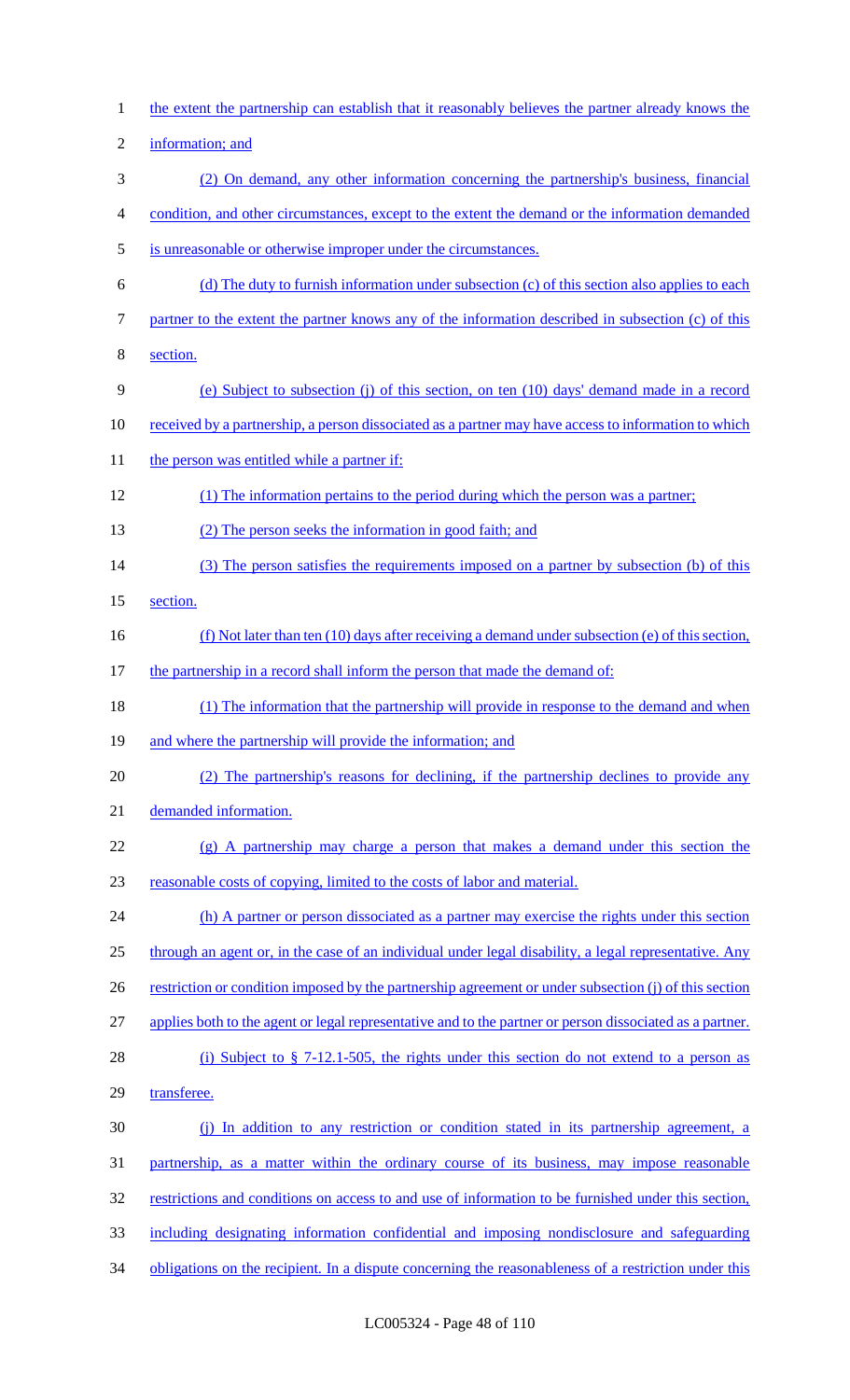| $\mathbf{1}$   | subsection, the partnership has the burden of proving reasonableness.                                  |
|----------------|--------------------------------------------------------------------------------------------------------|
| $\overline{2}$ | 7-12.1-409. Standards of conduct for partners.                                                         |
| 3              | (a) A partner owes to the partnership and the other partners the duties of loyalty and care            |
| 4              | stated in subsections (b) and (c) of this section.                                                     |
| 5              | (b) The fiduciary duty of loyalty of a partner includes the duties:                                    |
| 6              | (1) To account to the partnership and hold as trustee for it any property, profit, or benefit          |
| 7              | derived by the partner:                                                                                |
| 8              | (i) In the conduct or winding up of the partnership's business;                                        |
| 9              | (ii) From a use by the partner of the partnership's property; or                                       |
| 10             | (iii) From the appropriation of a partnership opportunity;                                             |
| 11             | (2) To refrain from dealing with the partnership in the conduct or winding up of the                   |
| 12             | partnership business as or on behalf of a person having an interest adverse to the partnership; and    |
| 13             | (3) To refrain from competing with the partnership in the conduct of the partnership's                 |
| 14             | business before the dissolution of the partnership.                                                    |
| 15             | (c) The duty of care of a partner in the conduct or winding up of the partnership business             |
| 16             | is to refrain from engaging in grossly negligent or reckless conduct, willful or intentional           |
| 17             | misconduct, or a knowing violation of law.                                                             |
| 18             | (d) A partner shall discharge the duties and obligations under this chapter or under the               |
| 19             | partnership agreement and exercise any rights consistently with the contractual obligation of good     |
| 20             | faith and fair dealing.                                                                                |
| 21             | (e) A partner does not violate a duty or obligation under this chapter or under the                    |
| 22             | partnership agreement solely because the partner's conduct furthers the partner's own interest.        |
| 23             | (f) All the partners may authorize or ratify, after full disclosure of all material facts, a           |
| 24             | specific act or transaction by a partner that otherwise would violate the duty of loyalty.             |
| 25             | $(g)$ It is a defense to a claim under subsection (b)(2) of this section and any comparable            |
| 26             | claim in equity or at common law that the transaction was fair to the partnership.                     |
| 27             | (h) If, as permitted by subsection (f) of this section or the partnership agreement, a partner         |
| 28             | enters into a transaction with the partnership which otherwise would be prohibited by subsection       |
| 29             | (b)(2) of this section, the partner's rights and obligations arising from the transaction are the same |
| 30             | as those of a person that is not a partner.                                                            |
| 31             | 7-12.1-410. Actions by partnership and partners.                                                       |
| 32             | (a) A partnership may maintain an action against a partner for a breach of the partnership             |
| 33             | agreement, or for the violation of a duty to the partnership, causing harm to the partnership.         |
| 34             | (b) A partner may maintain an action against the partnership or another partner, with or               |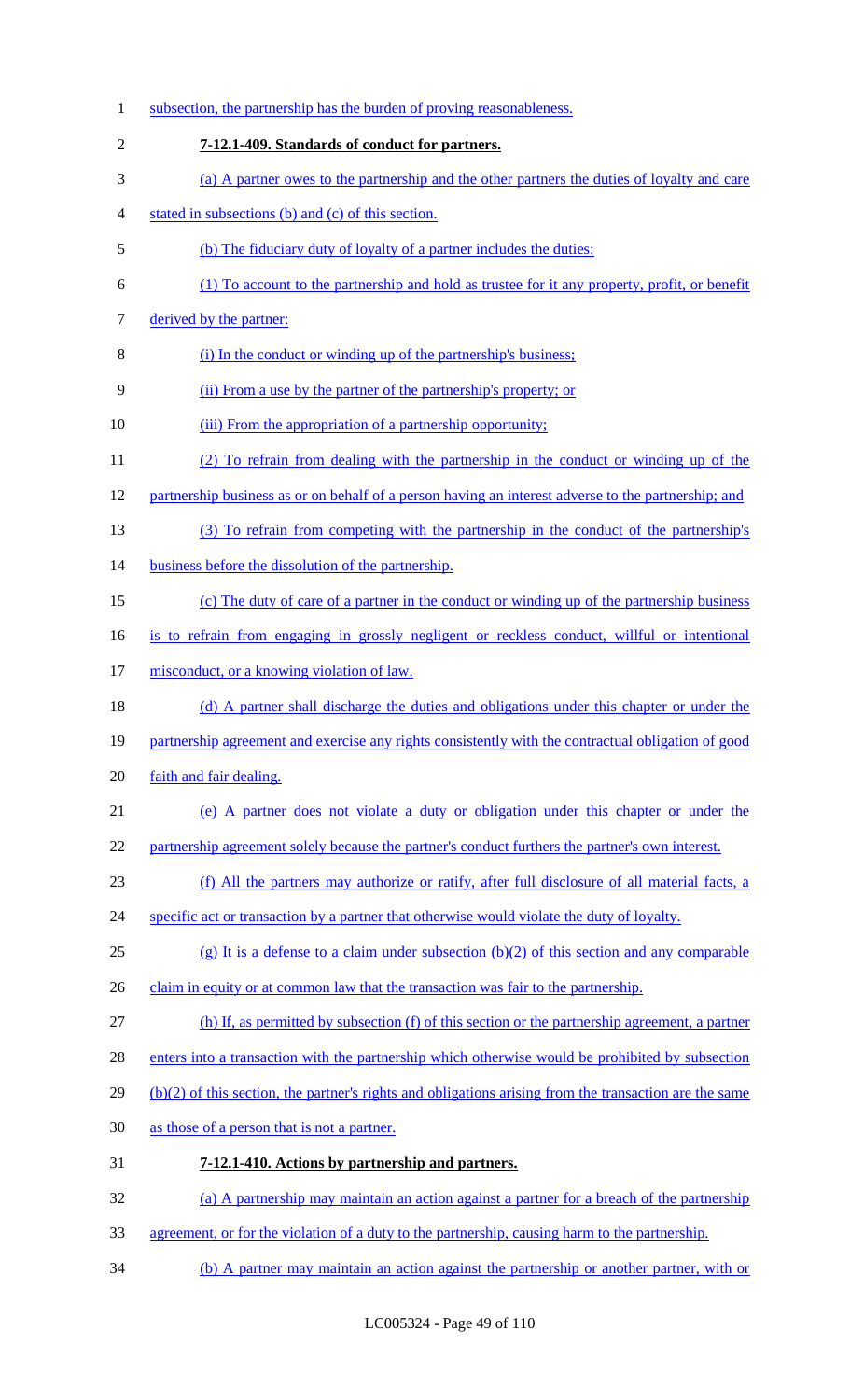| $\mathbf{1}$   | without an accounting as to partnership business, to enforce the partner's rights and protect the      |
|----------------|--------------------------------------------------------------------------------------------------------|
| $\mathfrak{2}$ | partner's interests, including rights and interests under the partnership agreement or this chapter or |
| 3              | arising independently of the partnership relationship.                                                 |
| 4              | (c) A right to an accounting on dissolution and winding up does not revive a claim barred              |
| 5              | by law.                                                                                                |
| 6              | 7-12.1-411. Continuation of partnership beyond definite term or particular                             |
| 7              | undertaking.                                                                                           |
| 8              | (a) If a partnership for a definite term or particular undertaking is continued, without an            |
| 9              | express agreement, after the expiration of the term or completion of the undertaking, the rights and   |
| 10             | duties of the partners remain the same as they were at the expiration or completion, so far as is      |
| 11             | consistent with a partnership at will.                                                                 |
| 12             | (b) If the partners, or those of them who habitually acted in the business during the term or          |
| 13             | undertaking, continue the business without any settlement or liquidation of the partnership, they      |
| 14             | are presumed to have agreed that the partnership will continue.                                        |
| 15             | <b>ARTICLE 5</b>                                                                                       |
| 16             | TRANSFERABLE INTERESTS AND RIGHTS OF TRANSFEREES AND                                                   |
| 17             | <b>CREDITORS</b>                                                                                       |
| 18             | 7-12.1-501. Partner not co-owner of partnership property.                                              |
| 19             | A partner is not a co-owner of partnership property and has no interest in partnership                 |
| 20             | property which can be transferred, either voluntarily or involuntarily.                                |
| 21             | 7-12.1-502. Nature of transferable interest.                                                           |
| 22             | A transferable interest is personal property.                                                          |
| 23             | 7-12.1-503. Transfer of transferable interest.                                                         |
| 24             | (a) A transfer, in whole or in part, of a transferable interest:                                       |
| 25             | (1) Is permissible;                                                                                    |
| 26             | (2) Does not by itself cause a person's dissociation as a partner or a dissolution and winding         |
| 27             | up of the partnership business; and                                                                    |
| 28             | $(3)$ Subject to § 7-12.1-505, does not entitle the transferee to:                                     |
| 29             | (i) Participate in the management or conduct of the partnership's business; or                         |
| 30             | (ii) Except as otherwise provided in subsection (c) of this section, have access to records            |
| 31             | or other information concerning the partnership's business.                                            |
|                |                                                                                                        |
| 32             | (b) A transferee has the right to:                                                                     |
| 33             | (1) Receive, in accordance with the transfer, distributions to which the transferor would              |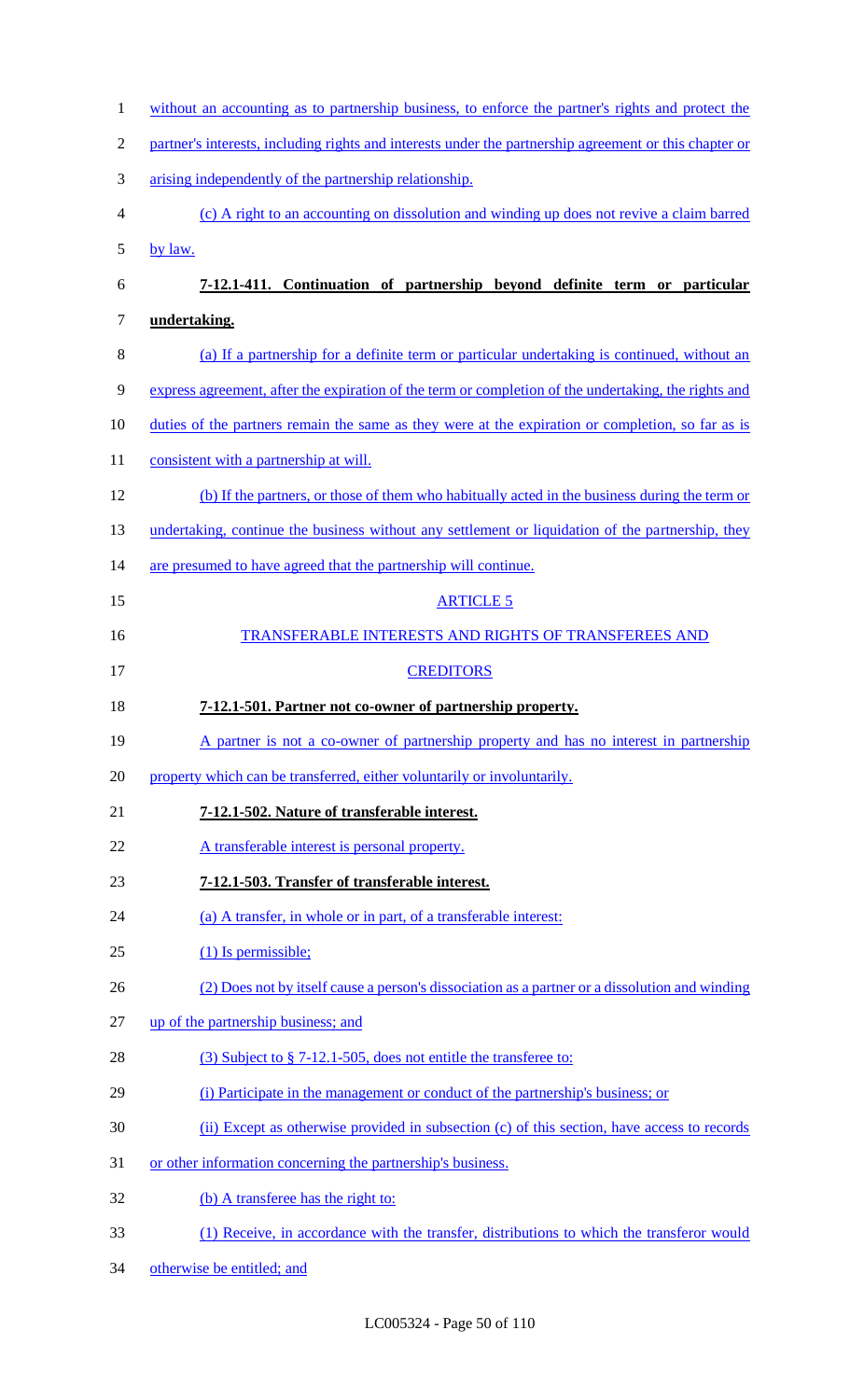(2) Seek under § 7-12.1-801(5) a judicial determination that it is equitable to wind up the partnership business. (c) In a dissolution and winding up of a partnership, a transferee is entitled to an account of the partnership's transactions only from the date of dissolution. (d) A partnership need not give effect to a transferee's rights under this section until the partnership knows or has notice of the transfer. (e) A transfer of a transferable interest in violation of a restriction on transfer contained in the partnership agreement is ineffective if the intended transferee has knowledge or notice of the restriction at the time of transfer. (f) Except as otherwise provided in § 7-12.1-601(4)(ii), if a partner transfers a transferable 11 interest, the transferor retains the rights of a partner other than the transferable interest transferred and retains all the duties and obligations of a partner. (g) If a partner transfers a transferable interest to a person that becomes a partner with 14 respect to the transferred interest, the transferee is liable for the partner's obligations under §§ 7- 12.1-404 and 7-12.1-407 known to the transferee when the transferee becomes a partner. **7-12.1-504. Charging order.**  (a) On application by a judgment creditor of a partner or transferee, a court may enter a 18 charging order against the transferable interest of the judgment debtor for the unsatisfied amount of the judgment. A charging order constitutes a lien on a judgment debtor's transferable interest and 20 requires the partnership to pay over to the person to which the charging order was issued any distribution that otherwise would be paid to the judgment debtor. (b) To the extent necessary to effectuate the collection of distributions pursuant to a charging order in effect under subsection (a) of this section, the court may: (1) Appoint a receiver of the distributions subject to the charging order, with the power to make all inquiries the judgment debtor might have made; and (2) Make all other orders necessary to give effect to the charging order. (c) Upon a showing that distributions under a charging order will not pay the judgment debt within a reasonable time, the court may foreclose the lien and order the sale of the transferable interest. The purchaser at the foreclosure sale obtains only the transferable interest, does not thereby become a partner, and is subject to § 7-12.1-503. (d) At any time before foreclosure under subsection (c) of this section, the partner or transferee whose transferable interest is subject to a charging order under subsection (a) of this section may extinguish the charging order by satisfying the judgment and filing a certified copy of 34 the satisfaction with the court that issued the charging order.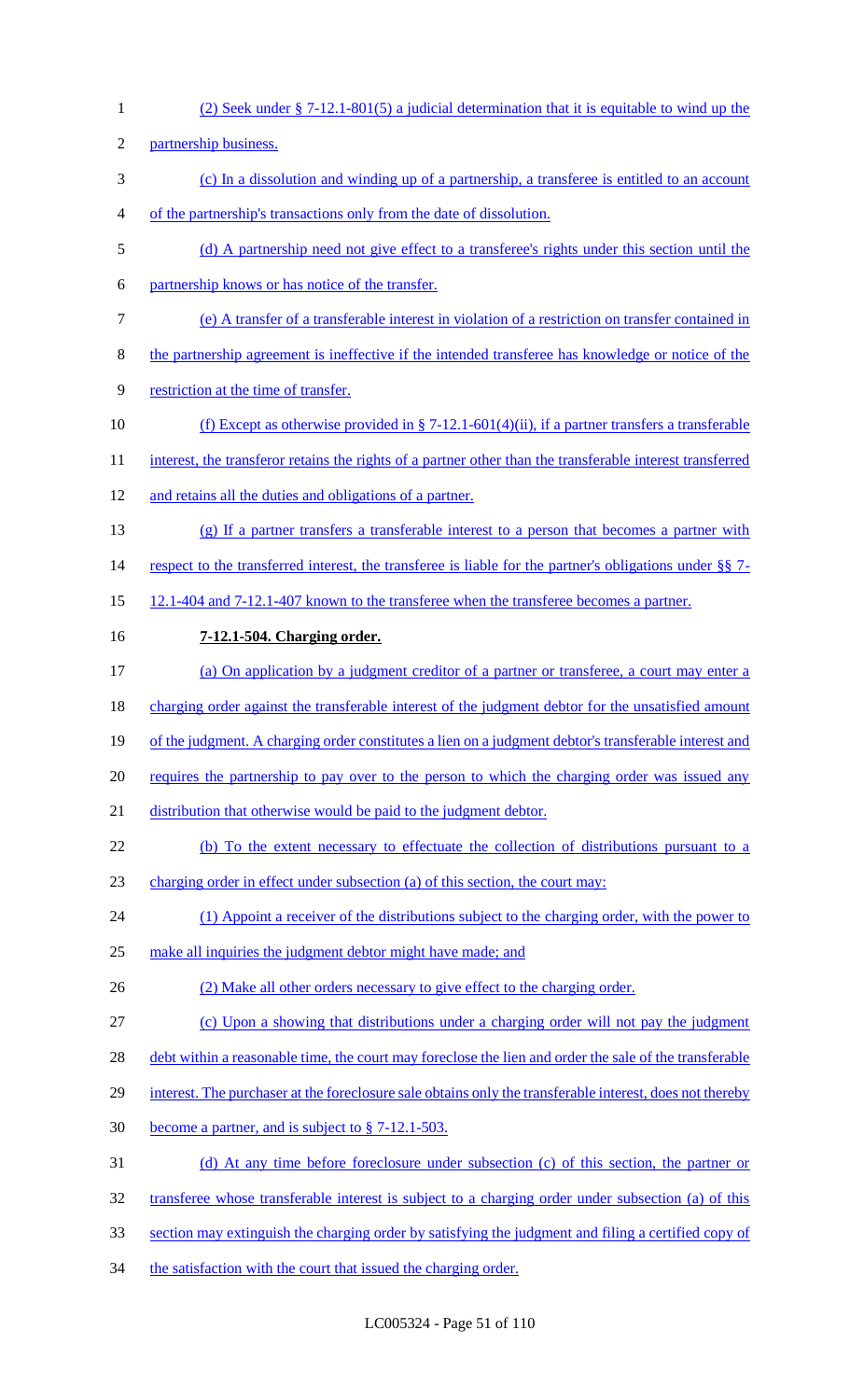| $\mathbf{1}$   | (e) At any time before foreclosure under subsection (c) of this section, a partnership or one        |
|----------------|------------------------------------------------------------------------------------------------------|
| $\overline{2}$ | or more partners whose transferable interests are not subject to the charging order may pay to the   |
| 3              | judgment creditor the full amount due under the judgment and thereby succeed to the rights of the    |
| $\overline{4}$ | judgment creditor, including the charging order.                                                     |
| 5              | (f) This chapter does not deprive any partner or transferee of the benefit of any exemption          |
| 6              | law applicable to the transferable interest of the partner or transferee.                            |
| $\overline{7}$ | (g) This section provides the exclusive remedy by which a person seeking in the capacity             |
| $8\,$          | of a judgment creditor to enforce a judgment against a partner or transferee may satisfy the         |
| 9              | judgment from the judgment debtor's transferable interest.                                           |
| 10             | 7-12.1-505. Power of legal representative of deceased partner.                                       |
| 11             | If a partner dies, the deceased partner's legal representative may exercise:                         |
| 12             | (1) The rights of a transferee provided in $\S$ 7-12.1-503(c); and                                   |
| 13             | (2) For purposes of settling the estate, the rights the deceased partner had under $\S$ 7-12.1-      |
| 14             | 408.                                                                                                 |
| 15             | <b>ARTICLE 6</b>                                                                                     |
| 16             | <b>DISSOCIATION</b>                                                                                  |
| 17             | 7-12.1-601. Events causing dissociation.                                                             |
| 18             | A person is dissociated as a partner when:                                                           |
| 19             | (1) The partnership knows or has notice of the person's express will to withdraw as a                |
| 20             | partner, but, if the person has specified a withdrawal date later than the date the partnership knew |
| 21             | or had notice, on that later date;                                                                   |
| 22             | (2) An event stated in the partnership agreement as causing the person's dissociation occurs;        |
| 23             | (3) The person is expelled as a partner pursuant to the partnership agreement;                       |
| 24             | (4) The person is expelled as a partner by the affirmative vote or consent of all the other          |
| 25             | partners if:                                                                                         |
| 26             | (i) It is unlawful to carry on the partnership business with the person as a partner;                |
| 27             | (ii) There has been a transfer of all of the person's transferable interest in the partnership,      |
| 28             | other than:                                                                                          |
| 29             | (A) A transfer for security purposes; or                                                             |
| 30             | (B) A charging order in effect under § 7-12.1-504 which has not been foreclosed;                     |
| 31             | (iii) The person is an entity and:                                                                   |
| 32             | (A) The partnership notifies the person that it will be expelled as a partner because the            |
| 33             | person has filed a statement of dissolution or the equivalent, the person has been administratively  |
| 34             | dissolved, the person's charter or the equivalent has been revoked, or the person's right to conduct |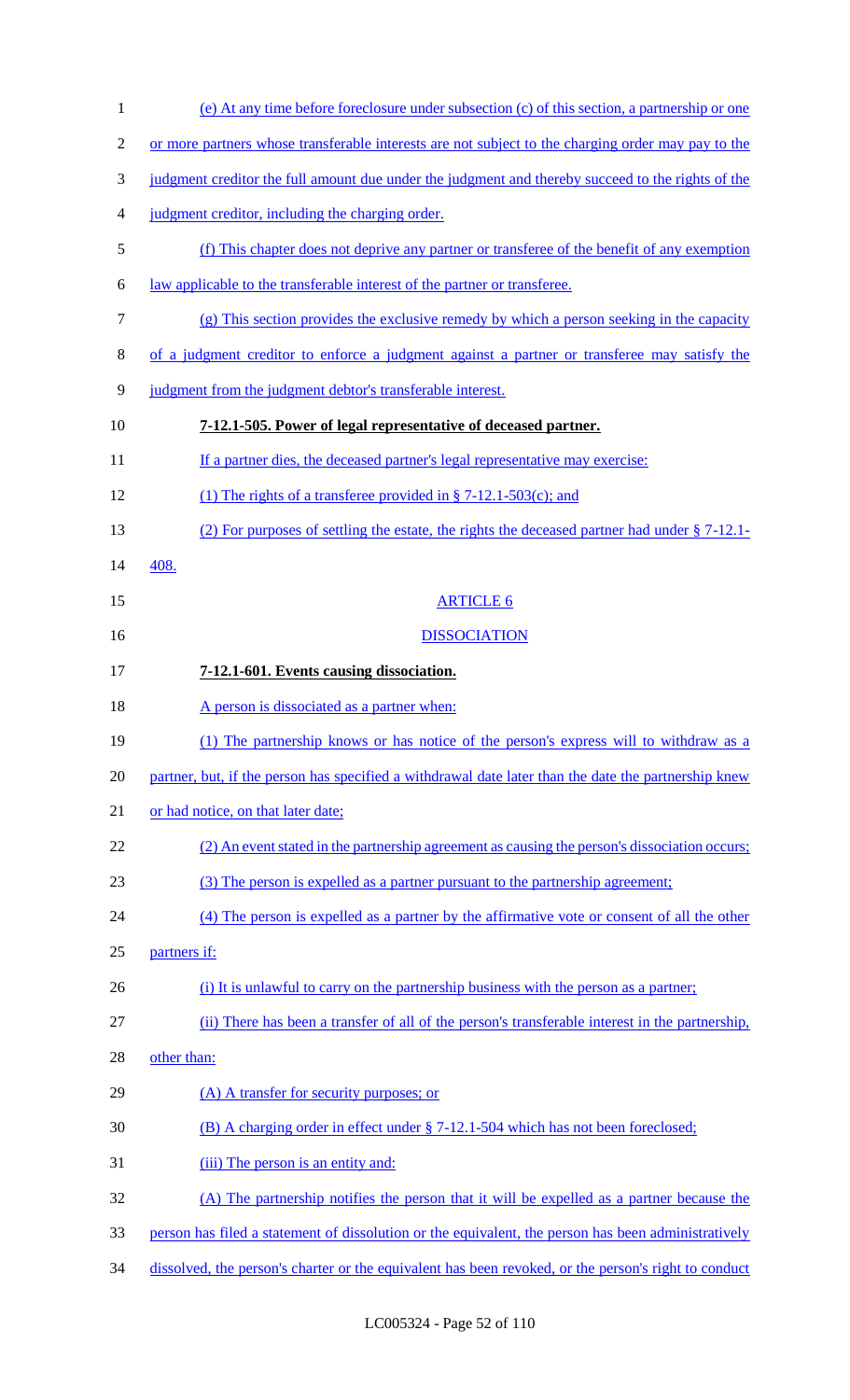- 1 business has been suspended by the person's jurisdiction of formation; and (B) Not later than ninety (90) days after the notification, the statement of dissolution or the equivalent has not been withdrawn, rescinded, or revoked, or the person's charter or the equivalent or right to conduct business has not been reinstated; or (iv) The person is an unincorporated entity that has been dissolved and whose activities and affairs are being wound up; (5) On application by the partnership or another partner, the person is expelled as a partner by judicial order because the person: (i) Has engaged or is engaging in wrongful conduct that has affected adversely and materially, or will affect adversely and materially, the partnership's business; (ii) Has committed willfully or persistently, or is committing willfully or persistently, a material breach of the partnership agreement or a duty or obligation under § 7-12.1-409; or 13 (iii) Has engaged or is engaging in conduct relating to the partnership's business which 14 makes it not reasonably practicable to carry on the business with the person as a partner; 15 (6) The person: 16 (i) Becomes a debtor in bankruptcy; 17 (ii) Signs an assignment for the benefit of creditors; or (iii) Seeks, consents to, or acquiesces in the appointment of a trustee, receiver, or liquidator of the person or of all or substantially all the person's property; 20 (7) In the case of an individual: 21 (i) The individual dies; 22 (ii) A guardian or general conservator for the individual is appointed; or (iii) A court orders that the individual has otherwise become incapable of performing the 24 individual's duties as a partner under this chapter or the partnership agreement; (8) In the case of a person that is a testamentary or inter vivos trust or is acting as a partner 26 by virtue of being a trustee of such a trust, the trust's entire transferable interest in the partnership is distributed; (9) In the case of a person that is an estate or is acting as a partner by virtue of being a personal representative of an estate, the estate's entire transferable interest in the partnership is distributed; (10) In the case of a person that is not an individual, the existence of the person terminates; (11) The partnership participates in a merger under Article 11 of this chapter and: (i) The partnership is not the surviving entity; or
- (ii) Otherwise as a result of the merger, the person ceases to be a partner;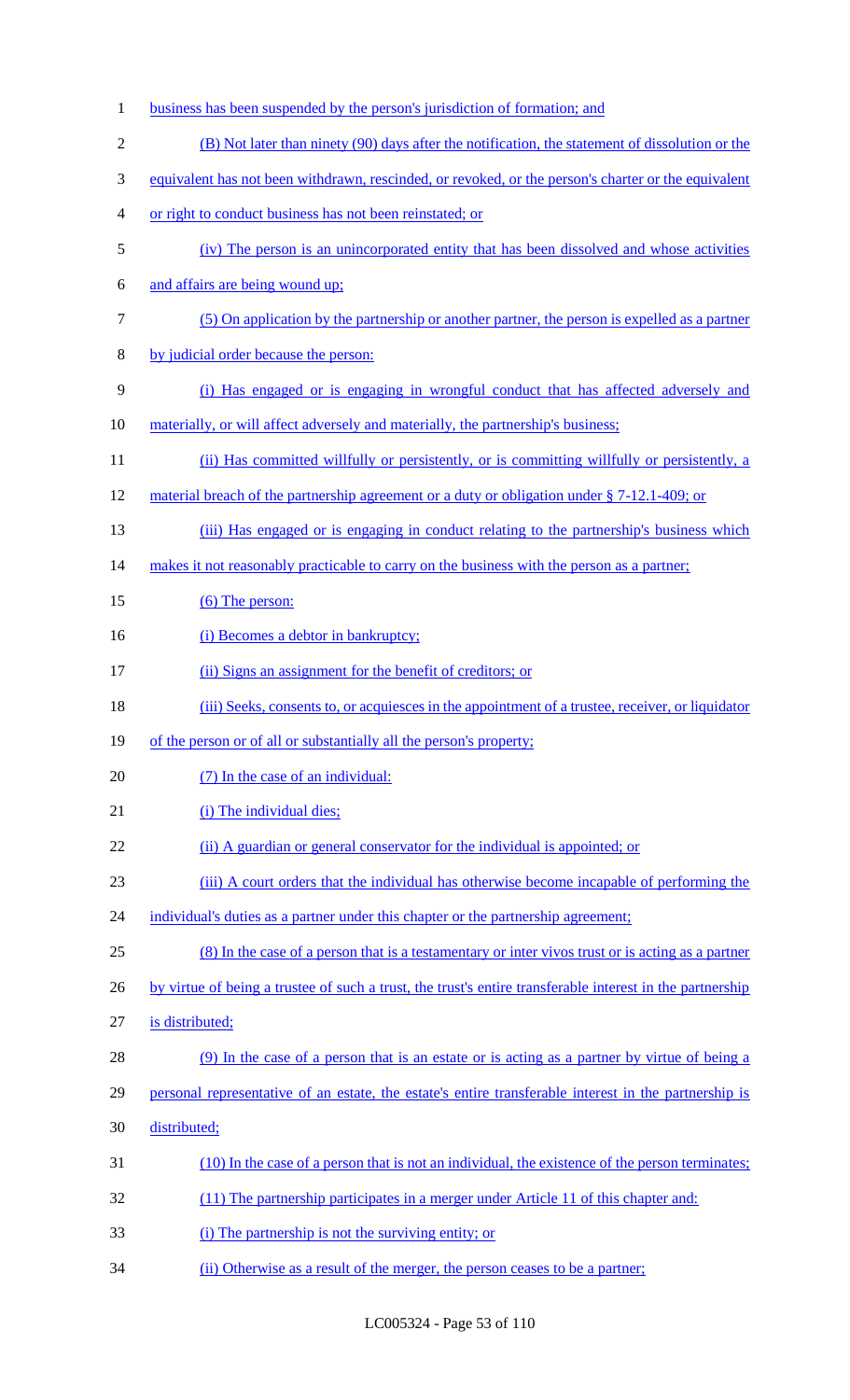| $\mathbf{1}$   | (12) The partnership participates in an interest exchange under Article 11 of this chapter        |
|----------------|---------------------------------------------------------------------------------------------------|
| $\overline{2}$ | and, as a result of the interest exchange, the person ceases to be a partner;                     |
| 3              | (13) The partnership participates in a conversion under Article 11 of this chapter;               |
| $\overline{4}$ | (14) The partnership participates in a domestication under Article 11 of this chapter and,        |
| 5              | as a result of the domestication, the person ceases to be a partner; or                           |
| 6              | (15) The partnership dissolves and completes winding up.                                          |
| $\tau$         | 7-12.1-602. Power to dissociate as partner -- Wrongful dissociation.                              |
| 8              | (a) A person has the power to dissociate as a partner at any time, rightfully or wrongfully,      |
| 9              | by withdrawing as a partner by express will under $\S$ 7-12.1-601(1).                             |
| 10             | (b) A person's dissociation as a partner is wrongful only if the dissociation:                    |
| 11             | (1) Is in breach of an express provision of the partnership agreement; or                         |
| 12             | (2) In the case of a partnership for a definite term or particular undertaking, occurs before     |
| 13             | the expiration of the term or the completion of the undertaking and:                              |
| 14             | (i) The person withdraws as a partner by express will, unless the withdrawal follows not          |
| 15             | later than ninety (90) days after another person's dissociation by death or otherwise under §§ 7. |
| 16             | $12.1-601(6)$ through $7-12.1-601(10)$ or wrongful dissociation under this subsection;            |
| 17             | (ii) The person is expelled as a partner by judicial order under $\S$ 7-12.1-601(5);              |
| 18             | (iii) The person is dissociated under $\S$ 7-12.1-601(6); or                                      |
| 19             | (iv) In the case of a person that is not a trust other than a business trust, an estate, or an    |
| 20             | individual, the person is expelled or otherwise dissociated because it willfully dissolved or     |
| 21             | terminated.                                                                                       |
| 22             | (c) A person that wrongfully dissociates as a partner is liable to the partnership and to the     |
| 23             | other partners for damages caused by the dissociation. The liability is in addition to any debt,  |
| 24             | obligation, or other liability of the partner to the partnership or the other partners.           |
| 25             | 7-12.1-603. Effect of dissociation.                                                               |
| 26             | (a) If a person's dissociation results in a dissolution and winding up of the partnership         |
| 27             | business, Article 8 of this chapter applies; otherwise, Article 7 of this chapter applies.        |
| 28             | (b) If a person is dissociated as a partner:                                                      |
| 29             | (1) The person's right to participate in the management and conduct of the partnership's          |
| 30             | business terminates, except as otherwise provided in $\S$ 7-12.1-802(c); and                      |
| 31             | (2) The person's duties and obligations under $\S$ 7-12.1-409 end with regard to matters          |
| 32             | arising and events occurring after the person's dissociation, except to the extent the partner    |
| 33             | participates in winding up the partnership's business pursuant to § 7-12.1-802.                   |
| 34             | (c) A person's dissociation does not of itself discharge the person from any debt, obligation,    |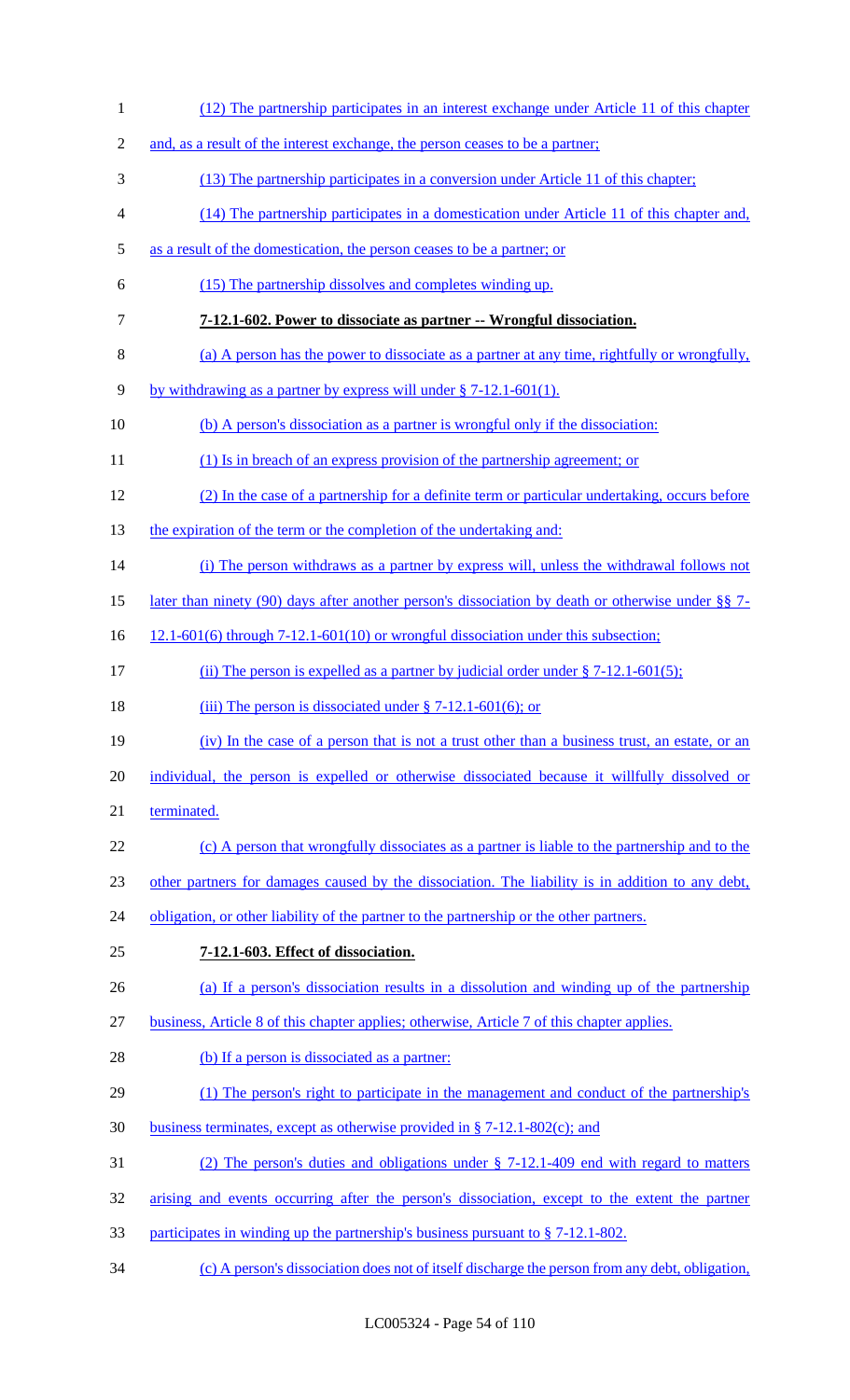| $\mathbf{1}$   | or other liability to the partnership or the other partners which the person incurred while a partner. |
|----------------|--------------------------------------------------------------------------------------------------------|
| $\overline{2}$ | <b>ARTICLE 7</b>                                                                                       |
| 3              | PERSON'S DISSOCIATION AS A PARTNER WHEN BUSINESS NOT WOUND UP                                          |
| 4              | 7-12.1-701. Purchase of interest of person dissociated as partner.                                     |
| 5              | (a) If a person is dissociated as a partner without the dissociation resulting in a dissolution        |
| 6              | and winding up of the partnership business under $\S$ 7-12.1-801, the partnership shall cause the      |
| 7              | person's interest in the partnership to be purchased for a buyout price determined pursuant to         |
| 8              | subsection (b) of this section.                                                                        |
| 9              | (b) The buyout price of the interest of a person dissociated as a partner is the amount that           |
| 10             | would have been distributable to the person under $\S$ 7-12.1-806(b) if, on the date of dissociation,  |
| 11             | the assets of the partnership were sold and the partnership were wound up, with the sale price equal   |
| 12             | to the greater of:                                                                                     |
| 13             | (1) The liquidation value; or                                                                          |
| 14             | (2) The value based on a sale of the entire business as a going concern without the person.            |
| 15             | (c) Interest accrues on the buyout price from the date of dissociation to the date of payment,         |
| 16             | but damages for wrongful dissociation under § 7-12.1-602(b), and all other amounts owing,              |
| 17             | whether or not presently due, from the person dissociated as a partner to the partnership, must be     |
| 18             | offset against the buyout price.                                                                       |
| 19             | (d) A partnership shall defend, indemnify, and hold harmless a person dissociated as a                 |
| 20             | partner whose interest is being purchased against all partnership liabilities, whether incurred before |
| 21             | or after the dissociation, except liabilities incurred by an act of the person under § 7-12.1-702.     |
| 22             | (e) If no agreement for the purchase of the interest of a person dissociated as a partner is           |
| 23             | reached not later than one hundred twenty (120) days after a written demand for payment, the           |
| 24             | partnership shall pay, or cause to be paid, in money to the person the amount the partnership          |
| 25             | estimates to be the buyout price and accrued interest, reduced by any offsets and accrued interest     |
| 26             | under subsection (c) of this section.                                                                  |
| 27             | (f) If a deferred payment is authorized under subsection (h) of this section, the partnership          |
| 28             | may tender a written offer to pay the amount it estimates to be the buyout price and accrued interest, |
| 29             | reduced by any offsets under subsection (c) of this section, stating the time of payment, the amount   |
| 30             | and type of security for payment, and the other terms and conditions of the obligation.                |
| 31             | $(g)$ The payment or tender required by subsections (e) or (f) of this section must be                 |
| 32             | accompanied by the following:                                                                          |
| 33             | (1) A statement of partnership assets and liabilities as of the date of dissociation;                  |
| 34             | (2) The latest available partnership balance sheet and income statement, if any;                       |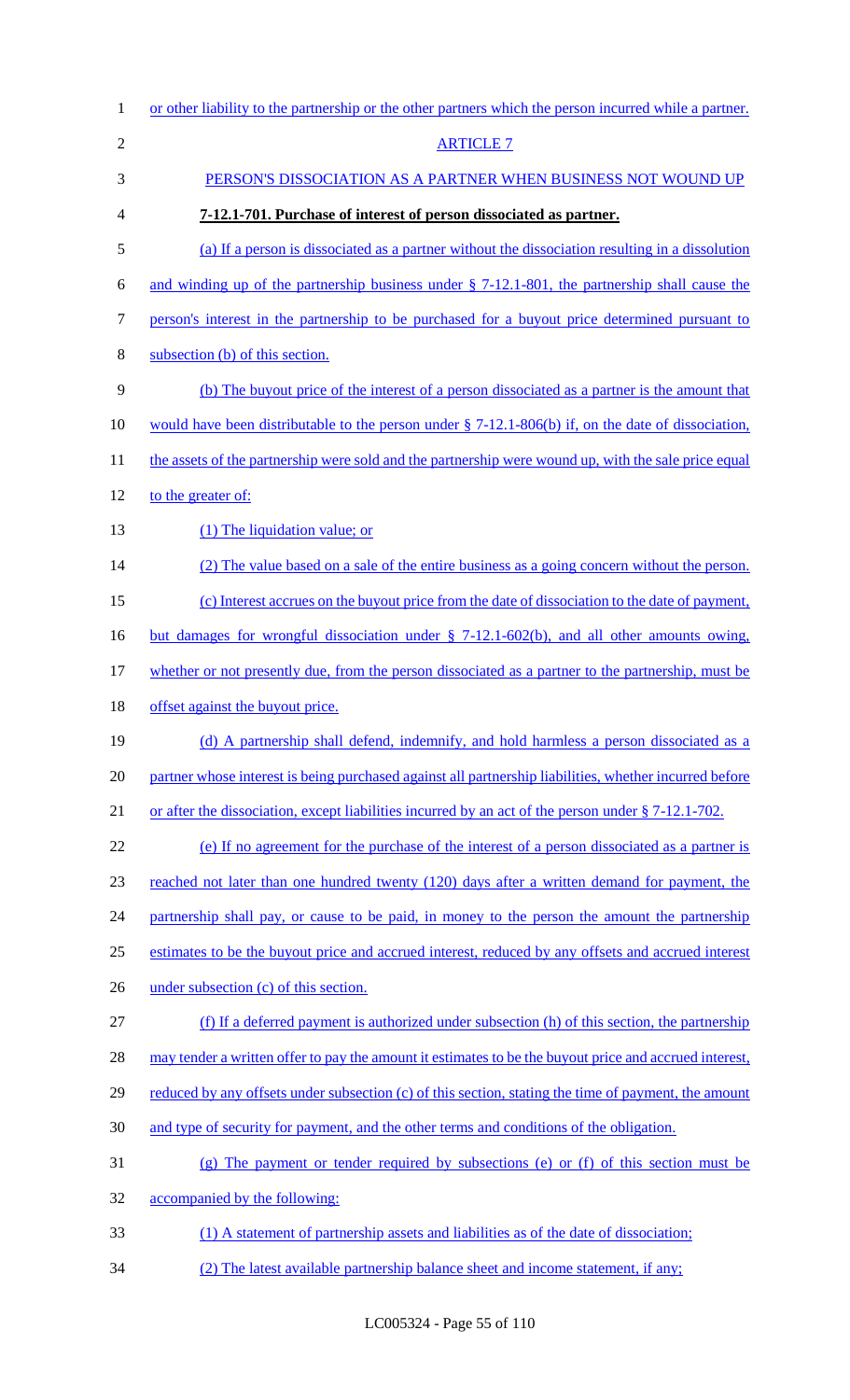(3) An explanation of how the estimated amount of the payment was calculated; and (4) Written notice that the payment is in full satisfaction of the obligation to purchase unless, not later than one hundred twenty (120) days after the written notice, the person dissociated as a partner commences an action to determine the buyout price, any offsets under subsection (c) of this section, or other terms of the obligation to purchase.

 (h) A person that wrongfully dissociates as a partner before the expiration of a definite term or the completion of a particular undertaking is not entitled to payment of any part of the buyout price until the expiration of the term or completion of the undertaking, unless the person establishes to the satisfaction of the court that earlier payment will not cause undue hardship to the business of 10 the partnership. A deferred payment must be adequately secured and bear interest.

11 (i) A person dissociated as a partner may maintain an action against the partnership, 12 pursuant to § 7-12.1-410(b)(2), to determine the buyout price of that person's interest, any offsets 13 under subsection (c) of this section, or other terms of the obligation to purchase. The action must 14 be commenced not later than one hundred twenty (120) days after the partnership has tendered payment or an offer to pay or within one year after written demand for payment if no payment or 16 offer to pay is tendered. The court shall determine the buyout price of the person's interest, any 17 offset due under subsection (c) of this section, and accrued interest, and enter judgment for any 18 additional payment or refund. If deferred payment is authorized under subsection (h) of this section, 19 the court shall also determine the security for payment and other terms of the obligation to purchase. 20 The court may assess reasonable attorneys' fees and the fees and expenses of appraisers or other experts for a party to the action, in amounts the court finds equitable, against a party that the court finds acted arbitrarily, vexatiously, or not in good faith. The finding may be based on the partnership's failure to tender payment or an offer to pay or to comply with subsection (g) of this section. **7-12.1-702. Power to bind and liability of person dissociated as partner.**  (a) After a person is dissociated as a partner without the dissociation resulting in a dissolution and winding up of the partnership business and before the partnership is merged out of 28 existence, converted, or domesticated under Article 11, or dissolved, the partnership is bound by

- an act of the person only if:
- (1) The act would have bound the partnership under § 7-12.1-301 before dissociation; and
- (2) At the time the other party enters into the transaction:
- (i) Less than two (2) years has passed since the dissociation; and
- (ii) The other party does not know or have notice of the dissociation and reasonably
- 34 believes that the person is a partner.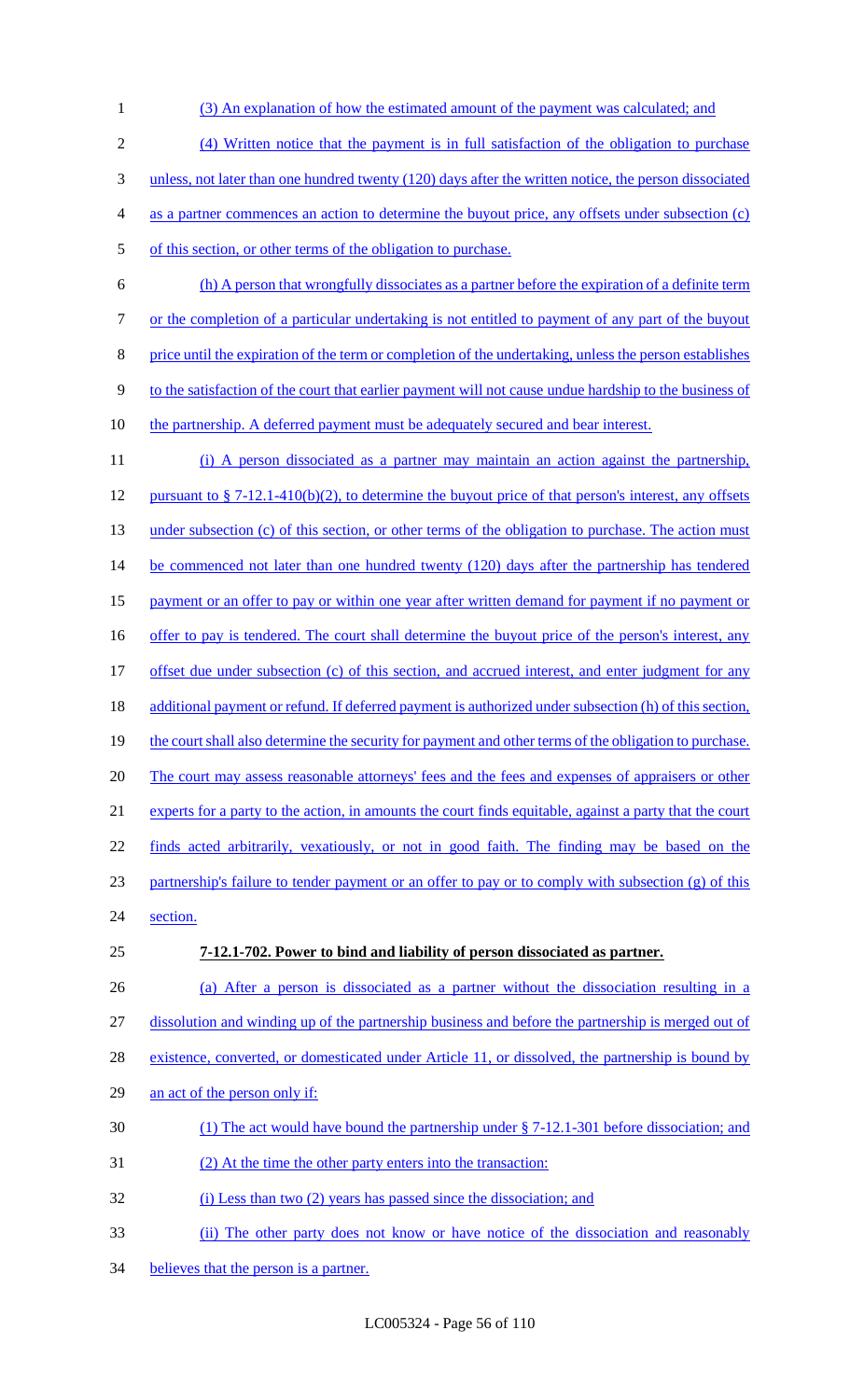| $\mathbf{1}$   | (b) If a partnership is bound under subsection (a) of this section, the person dissociated as              |
|----------------|------------------------------------------------------------------------------------------------------------|
| $\overline{2}$ | a partner which caused the partnership to be bound is liable:                                              |
| $\mathfrak{Z}$ | (1) To the partnership for any damage caused to the partnership arising from the obligation                |
| 4              | incurred under subsection (a) of this section; and                                                         |
| 5              | (2) If a partner or another person dissociated as a partner is liable for the obligation, to the           |
| 6              | partner or other person for any damage caused to the partner or other person arising from the              |
| $\overline{7}$ | liability.                                                                                                 |
| 8              | 7-12.1-703. Liability of person dissociated as partner to other persons.                                   |
| 9              | (a) Except as otherwise provided in subsection (b) of this section, a person dissociated as                |
| 10             | a partner is not liable for a partnership obligation incurred after dissociation.                          |
| 11             | (b) A person that is dissociated as a partner is liable on a transaction entered into by the               |
| 12             | partnership after the dissociation only if:                                                                |
| 13             | (1) A partner would be liable on the transaction; and                                                      |
| 14             | (2) At the time the other party enters into the transaction:                                               |
| 15             | (i) Less than two (2) years has passed since the dissociation; and                                         |
| 16             | (ii) The other party does not have knowledge or notice of the dissociation and reasonably                  |
| 17             | believes that the person is a partner.                                                                     |
| 18             | (c) By agreement with a creditor of a partnership and the partnership, a person dissociated                |
| 19             | as a partner may be released from liability for a debt, obligation, or other liability of the partnership. |
| 20             | (d) A person dissociated as a partner is released from liability for a debt, obligation, or                |
| 21             | other liability of the partnership if the partnership's creditor, with knowledge or notice of the          |
| 22             | person's dissociation but without the person's consent, agrees to a material alteration in the nature      |
| 23             | or time of payment of the debt, obligation, or other liability.                                            |
| 24             | 7-12.1-704. Statement of dissociation.                                                                     |
| 25             | (a) A person dissociated as a partner or the partnership may deliver to the secretary of state             |
| 26             | for filing a statement of dissociation stating the name of the partnership and that the person has         |
| 27             | dissociated from the partnership.                                                                          |
| 28             | (b) A statement of dissociation is a limitation on the authority of a person dissociated as a              |
| 29             | partner for the purposes of § 7-12.1-303.                                                                  |
| 30             | 7-12.1-705. Continued use of partnership name.                                                             |
| 31             | Continued use of a partnership name, or the name of a person dissociated as a partner as                   |
| 32             | part of the partnership name, by partners continuing the business does not of itself make the person       |
| 33             | dissociated as a partner liable for an obligation of the partners or the partnership continuing the        |
| 34             | business.                                                                                                  |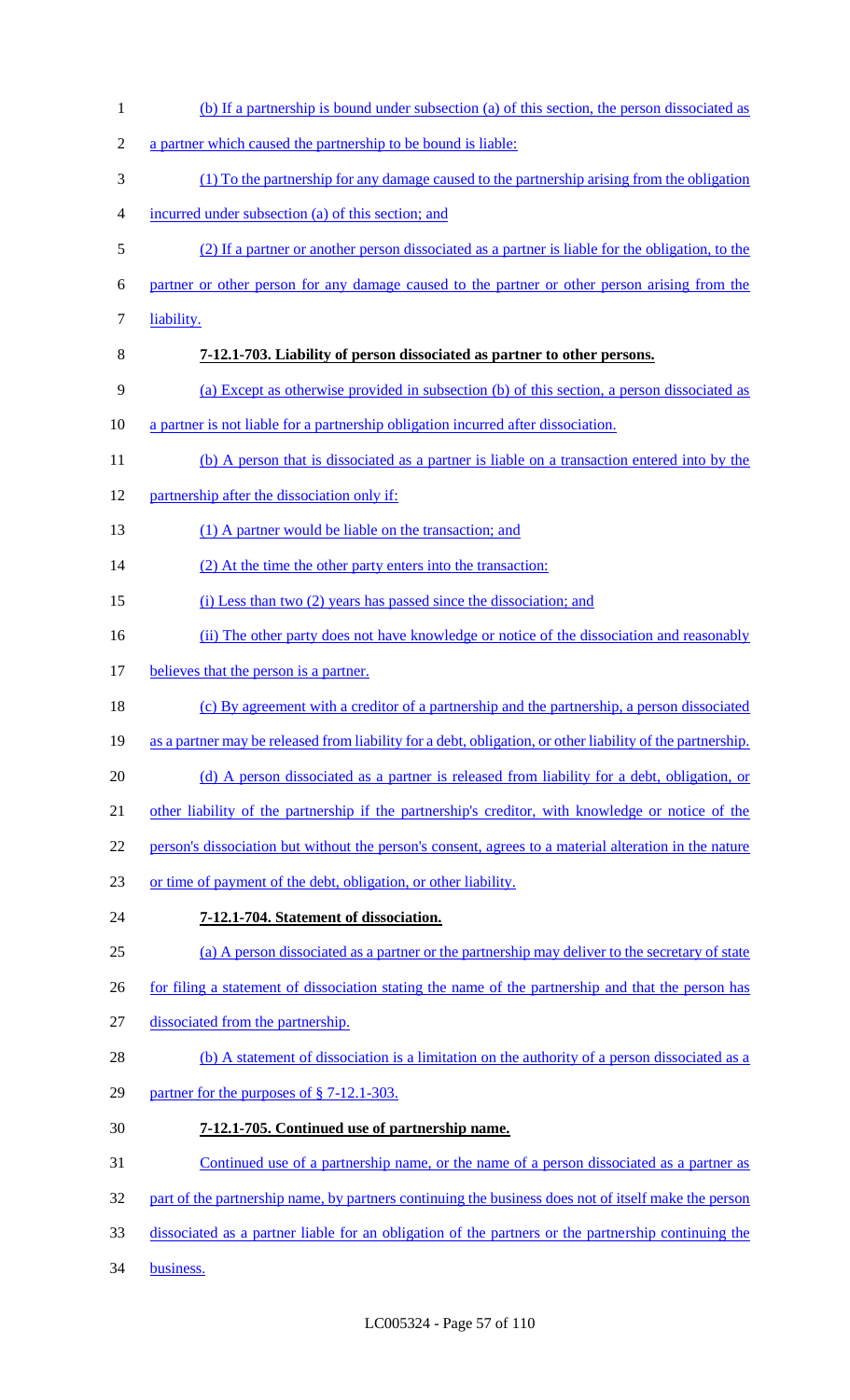| 1              | <b>ARTICLE 8</b>                                                                                          |
|----------------|-----------------------------------------------------------------------------------------------------------|
| $\overline{2}$ | DISSOLUTION AND WINDING UP                                                                                |
| 3              | 7-12.1-801. Events causing dissolution.                                                                   |
| $\overline{4}$ | A partnership is dissolved, and its business must be wound up, upon the occurrence of any                 |
| 5              | of the following:                                                                                         |
| 6              | (1) In a partnership at will, the partnership knows or has notice of a person's express will              |
| $\overline{7}$ | to withdraw as a partner, other than a partner that has dissociated under $\S$ § 7-12.1-601(2) through    |
| 8              | $7-12.1-601(10)$ , but, if the person has specified a withdrawal date later than the date the partnership |
| 9              | knew or had notice, on the later date;                                                                    |
| 10             | (2) In a partnership for a definite term or particular undertaking:                                       |
| 11             | (i) Within ninety (90) days after a person's dissociation by death or otherwise under $\S$ 7-             |
| 12             | 12.1-601(6) through 7-12.1-601(10) or wrongful dissociation under $\S$ 7-12.1-602(b), the                 |
| 13             | affirmative vote or consent of at least half of the remaining partners to wind up the partnership         |
| 14             | business, for which purpose a person's rightful dissociation pursuant to $\S$ 7-12.1-602(b)(2)(i)         |
| 15             | constitutes that partner's consent to wind up the partnership business;                                   |
| 16             | (ii) The affirmative vote or consent of all the partners to wind up the partnership business;             |
| 17             | or                                                                                                        |
| 18             | (iii) The expiration of the term or the completion of the undertaking:                                    |
| 19             | (3) An event or circumstance that the partnership agreement states causes dissolution;                    |
| 20             | (4) On application by a partner, the entry by the superior court of an order dissolving the               |
| 21             | partnership on the grounds that:                                                                          |
| 22             | (i) The conduct of all or substantially all the partnership's business is unlawful;                       |
| 23             | (ii) The economic purpose of the partnership is likely to be unreasonably frustrated;                     |
| 24             | (iii) Another partner has engaged in conduct relating to the partnership business which                   |
| 25             | makes it not reasonably practicable to carry on the business in partnership with that partner; or         |
| 26             | (iv) It is otherwise not reasonably practicable to carry on the partnership business in                   |
| 27             | conformity with the partnership agreement;                                                                |
| 28             | (5) On application by a transferee, the entry by the superior court of an order dissolving                |
| 29             | the partnership on the ground that it is equitable to wind up the partnership business:                   |
| 30             | (i) After the expiration of the term or completion of the undertaking, if the partnership was             |
| 31             | for a definite term or particular undertaking at the time of the transfer or entry of the charging order  |
| 32             | that gave rise to the transfer; or                                                                        |
| 33             | (ii) At any time, if the partnership was a partnership at will at the time of the transfer or             |
| 34             | entry of the charging order that gave rise to the transfer; or                                            |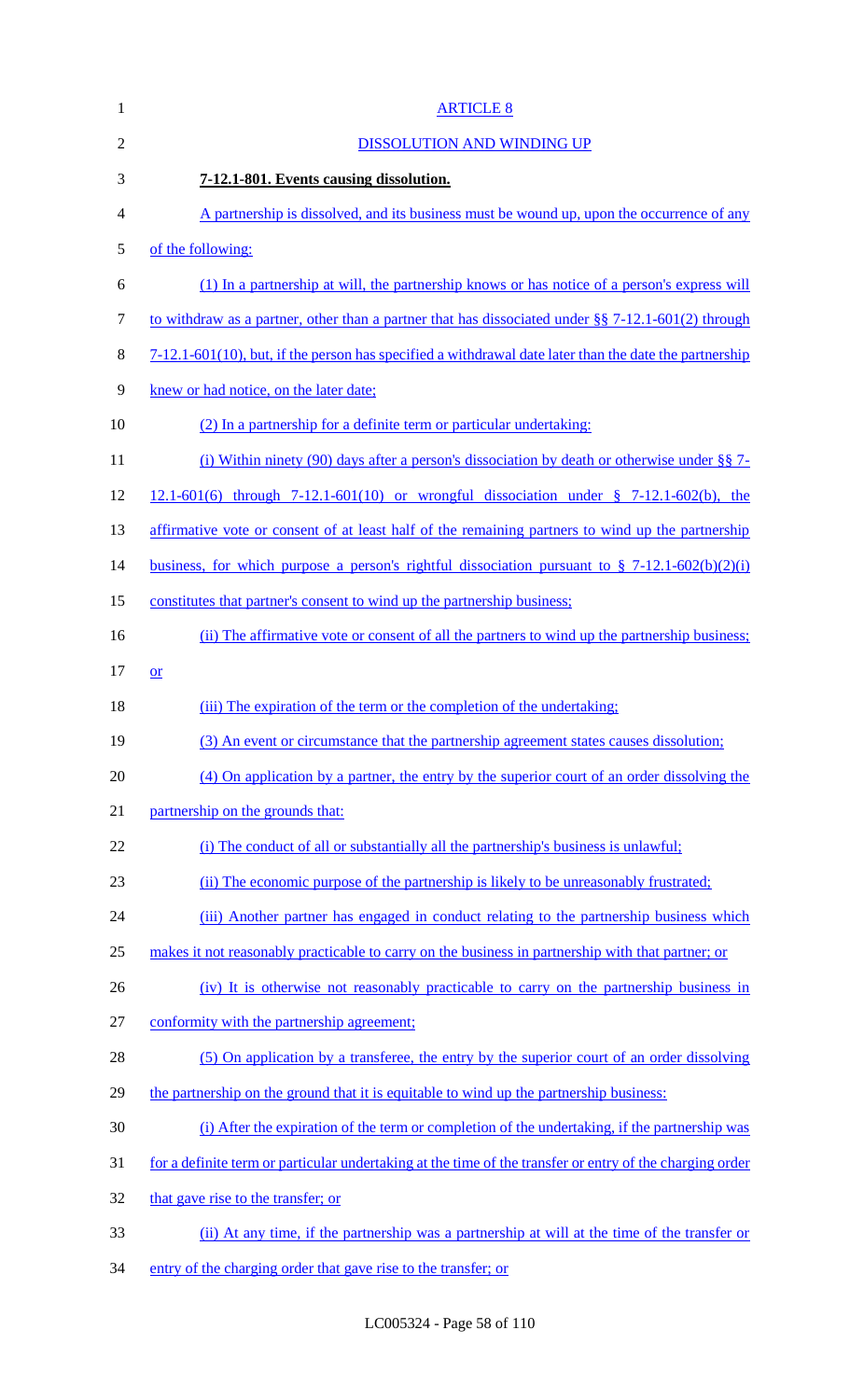| $\mathbf{1}$     | (6) The passage of ninety (90) consecutive days during which the partnership does not have                 |
|------------------|------------------------------------------------------------------------------------------------------------|
| $\mathfrak{2}$   | at least two (2) partners.                                                                                 |
| 3                | 7-12.1-802. Winding up.                                                                                    |
| 4                | (a) A dissolved partnership shall wind up its business and, except as otherwise provided in                |
| 5                | § 7-12.1-803, the partnership continues after dissolution only for the purpose of winding up.              |
| 6                | (b) In winding up its business, the partnership:                                                           |
| $\boldsymbol{7}$ | (1) Shall discharge the partnership's debts, obligations, and other liabilities, settle and close          |
| 8                | the partnership's business, and marshal and distribute the assets of the partnership; and                  |
| 9                | $(2)$ May:                                                                                                 |
| 10               | (i) Deliver to the secretary of state for filing a statement of dissolution stating the name of            |
| 11               | the partnership and that the partnership is dissolved;                                                     |
| 12               | (ii) Preserve the partnership business and property as a going concern for a reasonable time;              |
| 13               | (iii) Prosecute and defend actions and proceedings, whether civil, criminal, or                            |
| 14               | administrative;                                                                                            |
| 15               | (iv) Transfer the partnership's property;                                                                  |
| 16               | (v) Settle disputes by mediation or arbitration;                                                           |
| 17               | (vi) Deliver to the secretary of state for filing a statement of termination stating the name              |
| 18               | of the partnership and that the partnership is terminated; and                                             |
| 19               | (vii) Perform other acts necessary or appropriate to the winding up.                                       |
| 20               | (c) A person whose dissociation as a partner resulted in dissolution may participate in                    |
| 21               | winding up as if still a partner, unless the dissociation was wrongful.                                    |
| 22               | (d) If a dissolved partnership does not have a partner and no person has the right to                      |
| 23               | participate in winding up under subsection (c) of this section, the personal or legal representative       |
| 24               | of the last person to have been a partner may wind up the partnership's business. If the representative    |
| 25               | does not exercise that right, a person to wind up the partnership's business may be appointed by the       |
| 26               | affirmative vote or consent of transferees owning a majority of the rights to receive distributions at     |
| 27               | the time the consent is to be effective. A person appointed under this subsection has the powers of        |
| 28               | a partner under $\S$ 7-12.1-804 but is not liable for the debts, obligations, and other liabilities of the |
| 29               | partnership solely by reason of having or exercising those powers or otherwise acting to wind up           |
| 30               | the partnership's business.                                                                                |
| 31               | (e) On the application of any partner or person entitled under subsection (c) of this section              |
| 32               | to participate in winding up, the superior court may order judicial supervision of the winding up of       |
| 33               | a dissolved partnership, including the appointment of a person to wind up the partnership's business,      |
| 34               | if:                                                                                                        |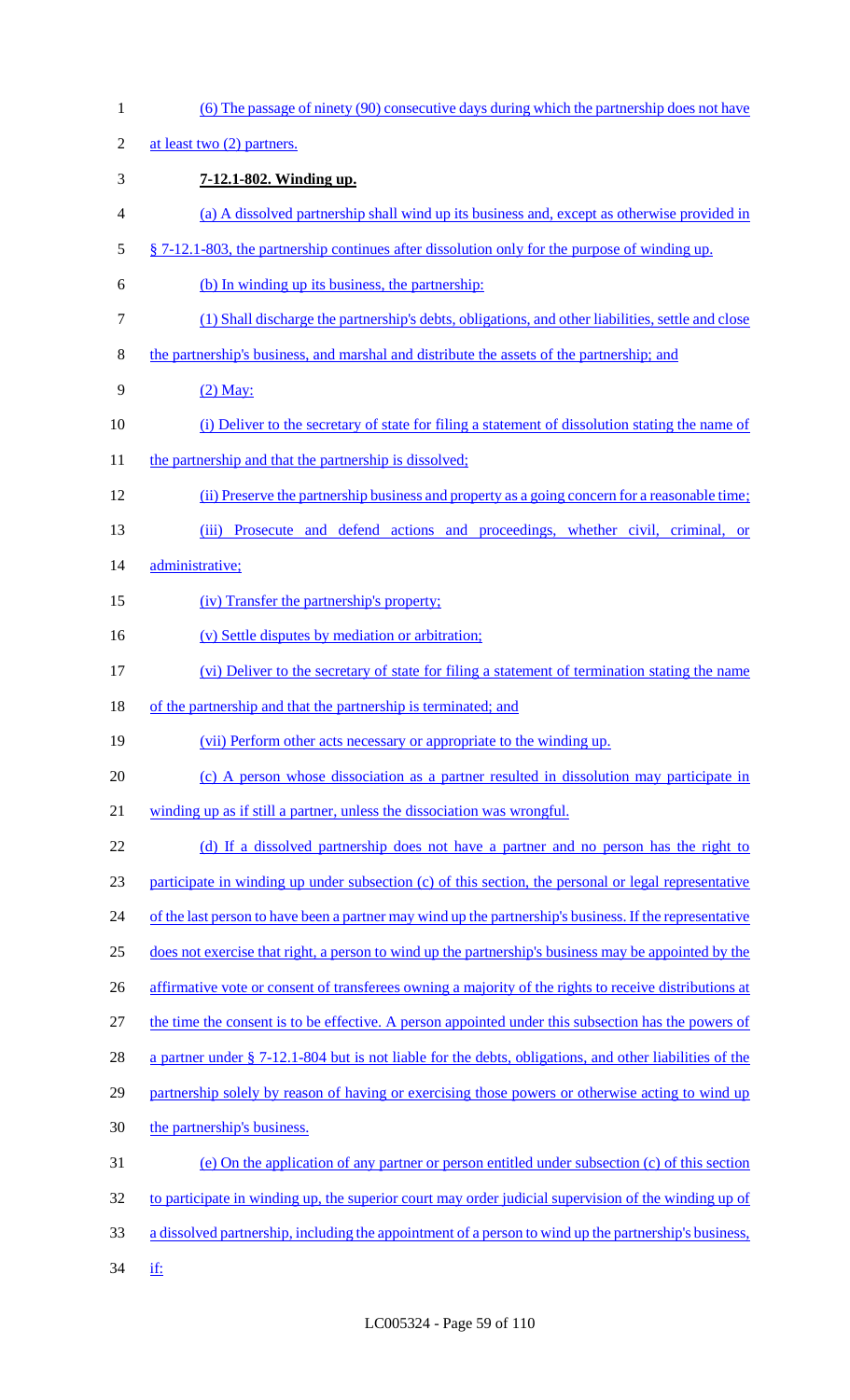| $\mathbf{1}$   | (1) The partnership does not have a partner and within a reasonable time following the                |
|----------------|-------------------------------------------------------------------------------------------------------|
| $\mathfrak{2}$ | dissolution no person has been appointed under subsection (d) of this section; or                     |
| 3              | (2) The applicant establishes other good cause.                                                       |
| 4              | 7-12.1-803. Rescinding dissolution.                                                                   |
| 5              | (a) A partnership may rescind its dissolution, unless a statement of termination applicable           |
| 6              | to the partnership has become effective or the superior court has entered an order under $\S$ 7-12.1- |
| 7              | $801(4)$ or 7-12.1-801(5) dissolving the partnership.                                                 |
| 8              | (b) Rescinding dissolution under this section requires:                                               |
| 9              | (1) The affirmative vote or consent of each partner; and                                              |
| 10             | (2) If the partnership has filed with the secretary of state a statement of dissolution and:          |
| 11             | (i) The statement has not become effective, delivery to the secretary of state for filing of a        |
| 12             | statement of withdrawal under $\S$ 7-12.1-115 applicable to the statement of dissolution; or          |
| 13             | (ii) The statement of dissolution has become effective, delivery to the secretary of state for        |
| 14             | filing of a statement of rescission stating the name of the partnership and that dissolution has been |
| 15             | rescinded under this section.                                                                         |
| 16             | (c) If a partnership rescinds its dissolution:                                                        |
| 17             | (1) The partnership resumes carrying on its business as if dissolution had never occurred;            |
| 18             | (2) Subject to subsection (c)(3) of this section, any liability incurred by the partnership           |
| 19             | after the dissolution and before the rescission has become effective is determined as if dissolution  |
| 20             | had never occurred; and                                                                               |
| 21             | (3) The rights of a third party arising out of conduct in reliance on the dissolution before          |
| 22             | the third party knew or had notice of the rescission may not be adversely affected.                   |
| 23             | 7-12.1-804. Power to bind partnership after dissolution.                                              |
| 24             | (a) A partnership is bound by a partner's act after dissolution which:                                |
| 25             | (1) Is appropriate for winding up the partnership business; or                                        |
| 26             | (2) Would have bound the partnership under $\S$ 7-12.1-301 before dissolution if, at the time         |
| 27             | the other party enters into the transaction, the other party does not know or have notice of the      |
| 28             | dissolution.                                                                                          |
| 29             | (b) A person dissociated as a partner binds a partnership through an act occurring after              |
| 30             | dissolution if:                                                                                       |
| 31             | (1) At the time the other party enters into the transaction:                                          |
| 32             | (i) Less than two (2) years has passed since the dissociation; and                                    |
| 33             | (ii) The other party does not know or have notice of the dissociation and reasonably                  |
| 34             | believes that the person is a partner; and                                                            |

LC005324 - Page 60 of 110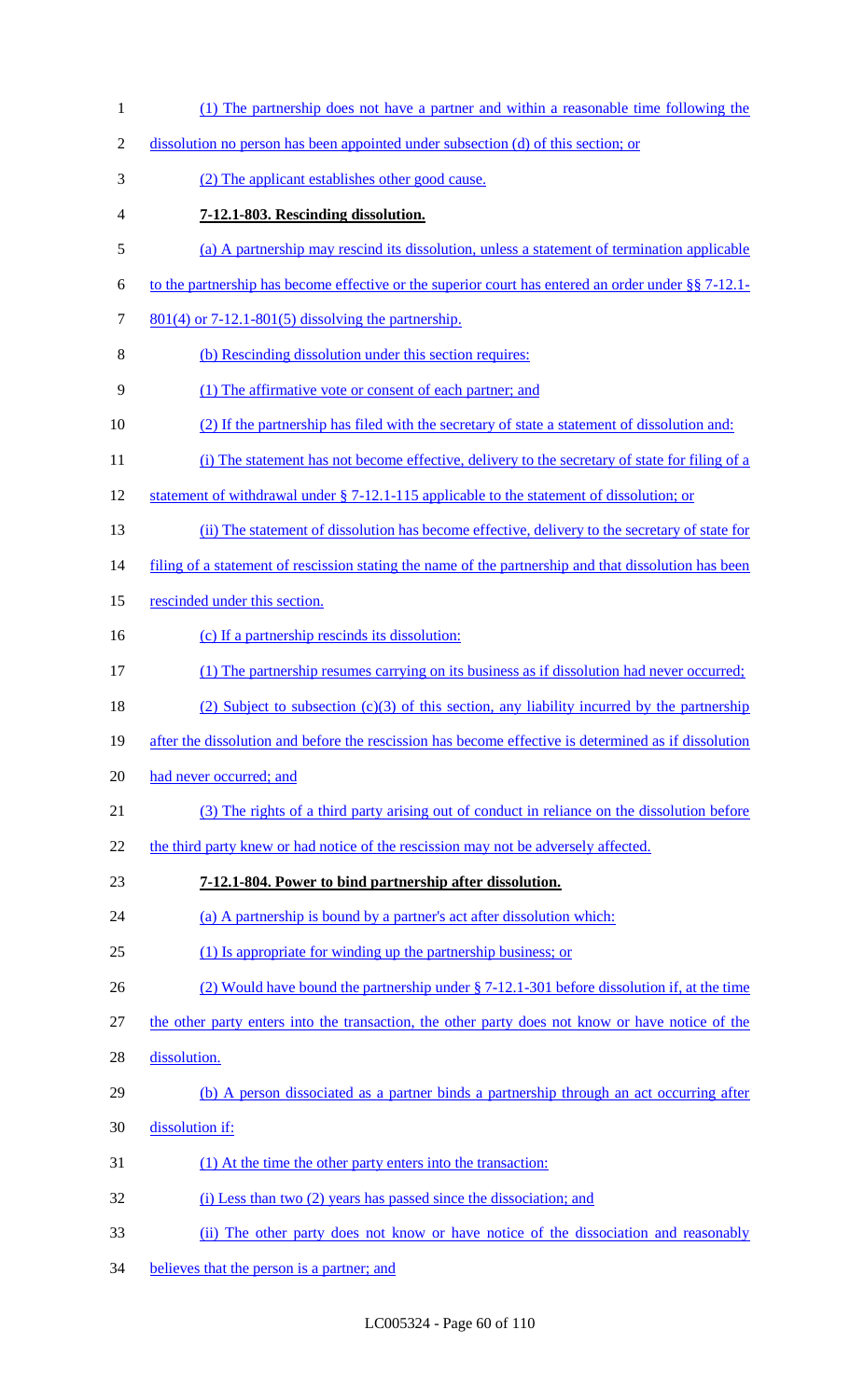| $\mathbf{1}$   | $(2)$ The act:                                                                                           |
|----------------|----------------------------------------------------------------------------------------------------------|
| $\overline{2}$ | (i) Is appropriate for winding up the partnership's business; or                                         |
| 3              | (ii) Would have bound the partnership under $\S$ 7-12.1-301 before dissolution and at the                |
| 4              | time the other party enters into the transaction the other party does not know or have notice of the     |
| 5              | dissolution.                                                                                             |
| 6              | 7-12.1-805. Liability after dissolution of partner and person dissociated as partner.                    |
| 7              | (a) If a partner having knowledge of the dissolution causes a partnership to incur an                    |
| $8\,$          | obligation under $\S$ 7-12.1-804(a) by an act that is not appropriate for winding up the partnership     |
| 9              | business, the partner is liable:                                                                         |
| 10             | (1) To the partnership for any damage caused to the partnership arising from the obligation;             |
| 11             | and                                                                                                      |
| 12             | (2) If another partner or person dissociated as a partner is liable for the obligation, to that          |
| 13             | other partner or person for any damage caused to that other partner or person arising from the           |
| 14             | liability.                                                                                               |
| 15             | (b) Except as otherwise provided in subsection (c) of this section, if a person dissociated              |
| 16             | as a partner causes a partnership to incur an obligation under $\S$ 7-12.1-804(b), the person is liable: |
| 17             | (1) To the partnership for any damage caused to the partnership arising from the obligation;             |
| 18             | <u>and</u>                                                                                               |
| 19             | (2) If a partner or another person dissociated as a partner is liable for the obligation, to the         |
| 20             | partner or other person for any damage caused to the partner or other person arising from the            |
| 21             | obligation.                                                                                              |
| 22             | (c) A person dissociated as a partner is not liable under subsection (b) of this section if:             |
| 23             | $(1)$ Section 7-12.1-802(c) permits the person to participate in winding up; and                         |
| 24             | (2) The act that causes the partnership to be bound under $\S$ 7-12.1-804(b) is appropriate for          |
| 25             | winding up the partnership's business.                                                                   |
| 26             | 7-12.1-806. Disposition of assets in winding up -- When contributions required.                          |
| 27             | (a) In winding up its business, a partnership shall apply its assets, including the                      |
| 28             | contributions required by this section, to discharge the partnership's obligations to creditors,         |
| 29             | including partners that are creditors.                                                                   |
| 30             | (b) After a partnership complies with subsection (a) of this section, any surplus must be                |
| 31             | <u>distributed in the following order, subject to any charging order in effect under § 7-12.1-504:</u>   |
| 32             | (1) To each person owning a transferable interest that reflects contributions made and not               |
| 33             | previously returned, an amount equal to the value of the unreturned contributions; and                   |
| 34             | (2) Among persons owning transferable interests in proportion to their respective rights to              |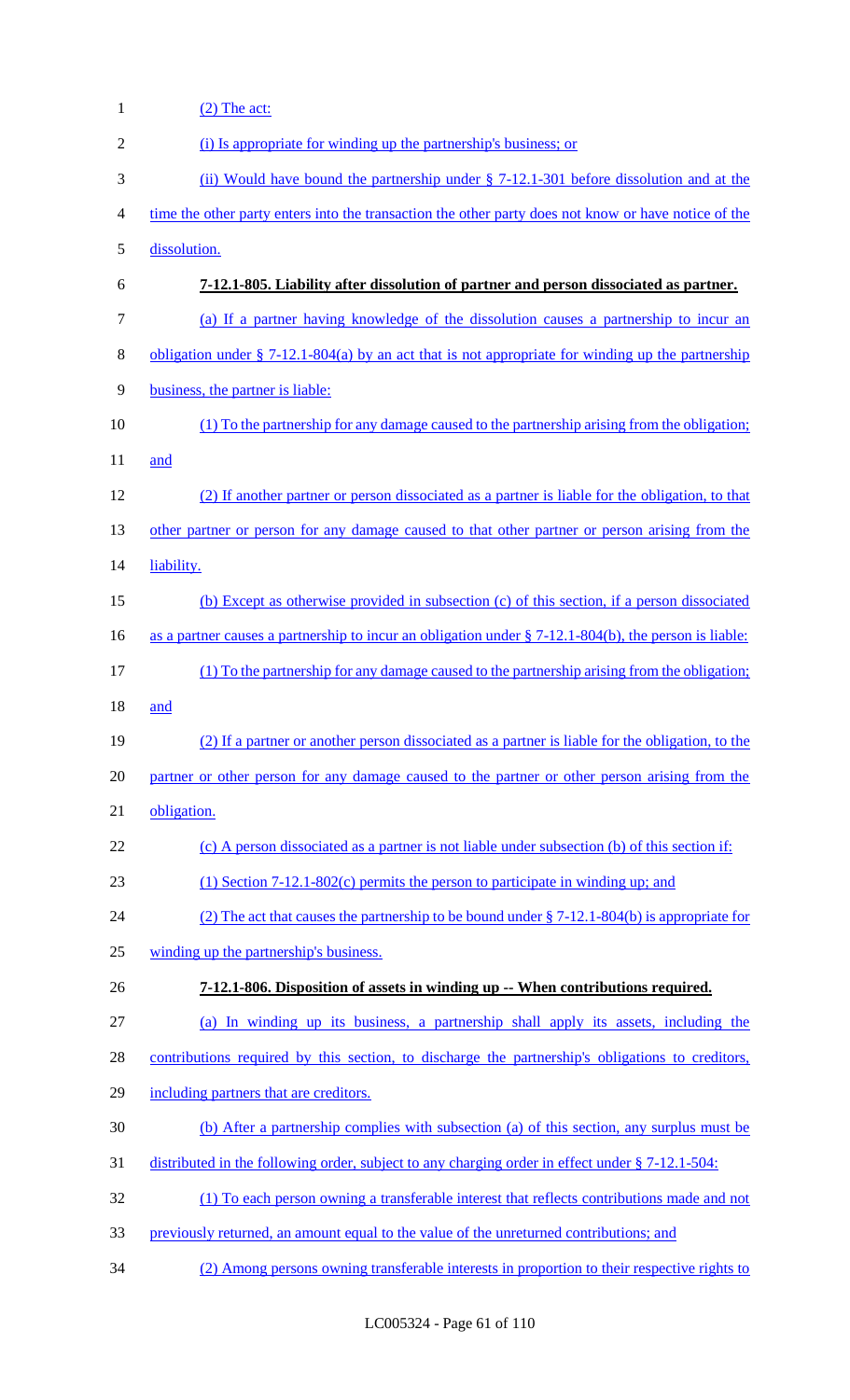- 1 share in distributions immediately before the dissolution of the partnership.
- 2 (c) If a partnership's assets are insufficient to satisfy all its obligations under subsection (a) 3 of this section, with respect to each unsatisfied obligation incurred when the partnership was not a 4 limited-liability partnership, the following rules apply: 5 (1) Each person that was a partner when the obligation was incurred and that has not been 6 released from the obligation under §§ 7-12.1-703(c) and 7-12.1-703(d) shall contribute to the
- 7 partnership for the purpose of enabling the partnership to satisfy the obligation. The contribution
- 8 due from each of those persons is in proportion to the right to receive distributions in the capacity
- 9 of a partner in effect for each of those persons when the obligation was incurred.
- 10 (2) If a person does not contribute the full amount required under subsection  $(c)(1)$  of this 11 section with respect to an unsatisfied obligation of the partnership, the other persons required to 12 contribute by subsection (c)(1) of this section on account of the obligation shall contribute the 13 additional amount necessary to discharge the obligation. The additional contribution due from each 14 of those other persons is in proportion to the right to receive distributions in the capacity of a partner 15 in effect for each of those other persons when the obligation was incurred. 16 (3) If a person does not make the additional contribution required by subsection (c)(2) of
- 17 this section, further additional contributions are determined and due in the same manner as provided 18 in that subsection.
- 19 (d) A person that makes an additional contribution under subsection  $(c)(2)$  or  $(c)(3)$  of this 20 section may recover from any person whose failure to contribute under subsection  $(c)(1)$  or  $(c)(2)$
- 21 of this section necessitated the additional contribution. A person may not recover under this

22 subsection more than the amount additionally contributed. A person's liability under this subsection

23 may not exceed the amount the person failed to contribute.

24 (e) If a partnership does not have sufficient surplus to comply with subsection (b)(1) of this 25 section, any surplus must be distributed among the owners of transferable interests in proportion to

- 26 the value of the respective unreturned contributions.
- 27 (f) All distributions made under subsections (b) and (c) of this section must be paid in
- 28 money.

## 29 **7-12.1-807. Known claims against dissolved limited-liability partnership.**

- 30 (a) Except as otherwise provided in subsection (d) of this section, a dissolved limited-
- 31 liability partnership may give notice of a known claim under subsection (b) of this section, which
- 32 has the effect provided in subsection (c) of this section.
- 33 (b) A dissolved limited-liability partnership may in a record notify its known claimants of
- 34 the dissolution. The notice must: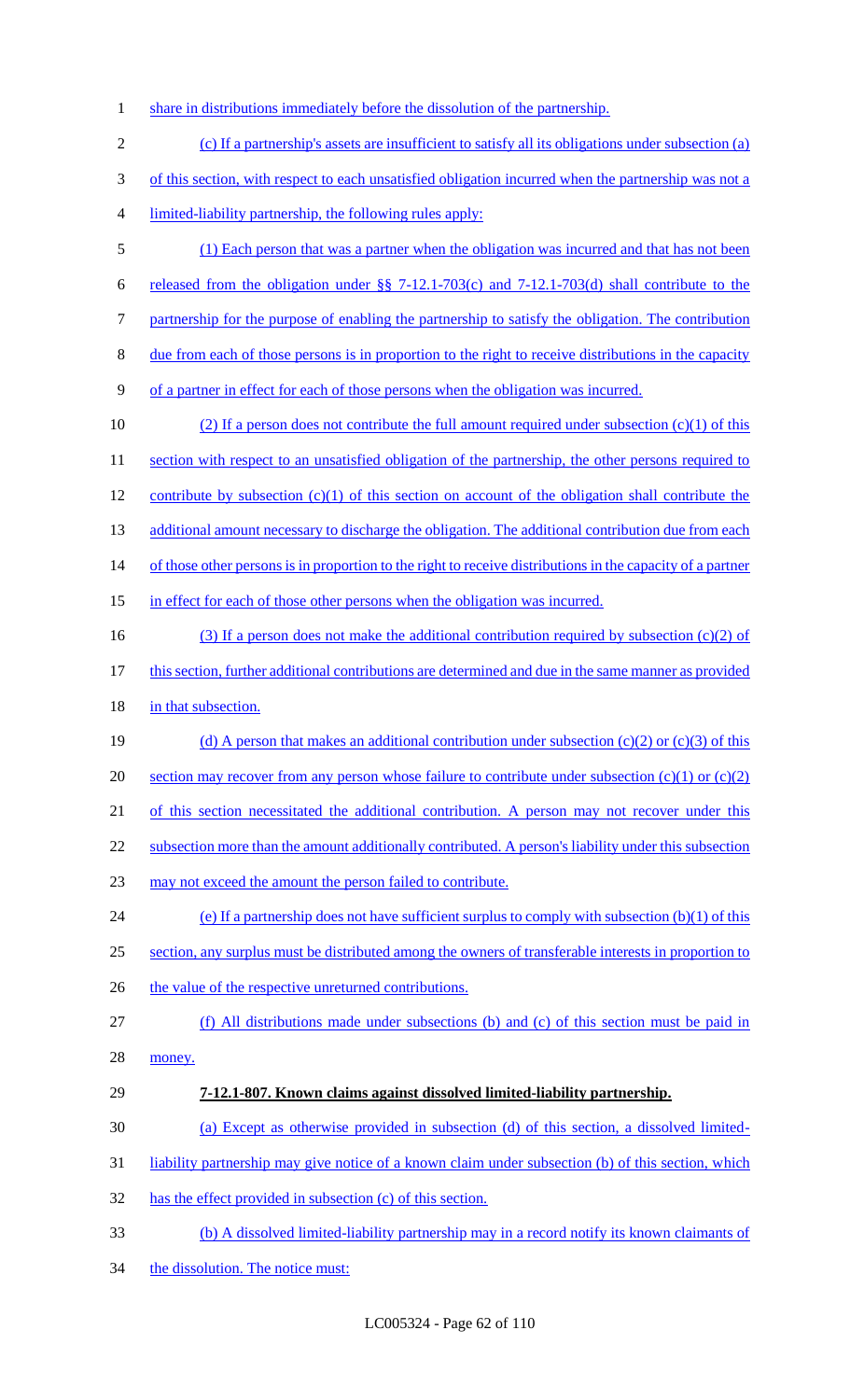- (1) Specify the information required to be included in a claim;
- (2) State that a claim must be in writing and provide a mailing address to which the claim
- is to be sent;
- (3) State the deadline for receipt of a claim, which may not be less than one hundred twenty
- (120) days after the date the notice is received by the claimant;
- (4) State that the claim will be barred if not received by the deadline; and
- (5) Unless the partnership has been throughout its existence a limited-liability partnership,
- state that the barring of a claim against the partnership will also bar any corresponding claim against
- any partner or person dissociated as a partner which is based on § 7-12.1-306.
- (c) A claim against a dissolved limited-liability partnership is barred if the requirements of
- 11 subsection (b) of this section are met and:
- (1) The claim is not received by the specified deadline; or
- (2) If the claim is timely received but rejected by the limited-liability partnership:
- 14 (i) The partnership causes the claimant to receive a notice in a record stating that the claim
- is rejected and will be barred unless the claimant commences an action against the partnership to
- 16 enforce the claim not later than ninety (90) days after the claimant receives the notice; and
- 17 (ii) The claimant does not commence the required action not later than ninety (90) days
- 18 after the claimant receives the notice.
- 19 (d) This section does not apply to a claim based on an event occurring after the date of
- 20 dissolution or a liability that on that date is contingent.
- **7-12.1-808. Other claims against dissolved limited-liability partnership.**
- (a) A dissolved limited-liability partnership may publish notice of its dissolution and
- request persons having claims against the partnership to present them in accordance with the notice.
- 24 (b) A notice under subsection (a) of this section must:
- (1) Be published at least once in a newspaper of general circulation;
- (2) Describe the information required to be contained in a claim, state that the claim must
- be in writing, and provide a mailing address to which the claim is to be sent;
- 28 (3) State that a claim against the partnership is barred unless an action to enforce the claim
- 29 is commenced not later than three (3) years after publication of the notice; and
- (4) Unless the partnership has been throughout its existence a limited-liability partnership,
- 31 state that the barring of a claim against the partnership will also bar any corresponding claim against
- any partner or person dissociated as a partner which is based on § 7-12.1-306.
- (c) If a dissolved limited-liability partnership publishes a notice in accordance with
- subsection (b) of this section, the claim of each of the following claimants is barred unless the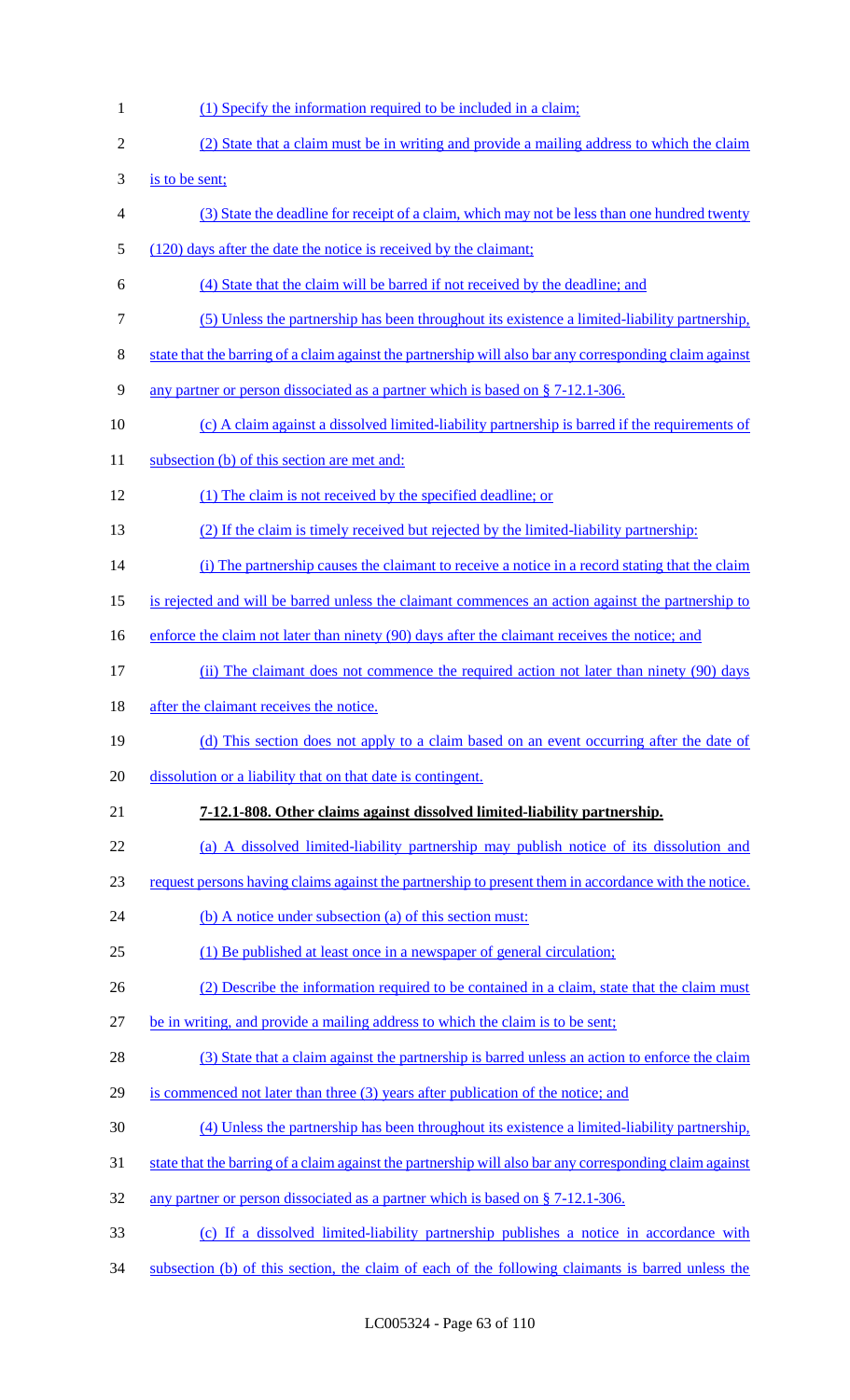| claimant commences an action to enforce the claim against the partnership not later than three $(3)$      |
|-----------------------------------------------------------------------------------------------------------|
| years after the publication date of the notice:                                                           |
| (1) A claimant that did not receive notice in a record under § 7-12.1-807;                                |
| (2) A claimant whose claim was timely sent to the partnership but not acted on; and                       |
| (3) A claimant whose claim is contingent at, or based on an event occurring after, the date               |
| of dissolution.                                                                                           |
| (d) A claim not barred under this section or $\S$ 7-12.1-807 may be enforced:                             |
| (1) Against a dissolved limited-liability partnership, to the extent of its undistributed assets;         |
| (2) Except as otherwise provided in § 7-12.1-809, if assets of the partnership have been                  |
| distributed after dissolution, against a partner or transferee to the extent of that person's             |
| proportionate share of the claim or of the partnership's assets distributed to the partner or transferee  |
| after dissolution, whichever is less, but a person's total liability for all claims under this subsection |
| may not exceed the total amount of assets distributed to the person after dissolution; and                |
| (3) Against any person liable on the claim under $\S$ § 7-12.1-306, 7-12.1-703, and 7-12.1-               |
| 805.                                                                                                      |
| 7-12.1-809. Court proceedings.                                                                            |
| (a) A dissolved limited-liability partnership that has published a notice under $\S$ 7-12.1-808           |
| may file an application with the Providence County superior court for a determination of the amount       |
| and form of security to be provided for payment of claims that are reasonably expected to arise           |
| after the date of dissolution based on facts known to the partnership and:                                |
| (1) At the time of the application:                                                                       |
| (i) Are contingent; or                                                                                    |
| (ii) Have not been made known to the partnership; or                                                      |
| (2) Are based on an event occurring after the date of dissolution.                                        |
| (b) Security is not required for any claim that is or is reasonably anticipated to be barred              |
| under § 7-12.1-807.                                                                                       |
| (c) Not later than ten (10) days after the filing of an application under subsection (a) of this          |
| section, the dissolved limited-liability partnership shall give notice of the proceeding to each          |
| claimant holding a contingent claim known to the partnership.                                             |
| (d) In any proceeding under this section, the court may appoint a guardian ad litem to                    |
| represent all claimants whose identities are unknown. The reasonable fees and expenses of the             |
| guardian, including all reasonable expert witness fees, must be paid by the dissolved limited-            |
| liability partnership.                                                                                    |
|                                                                                                           |

(e) A dissolved limited-liability partnership that provides security in the amount and form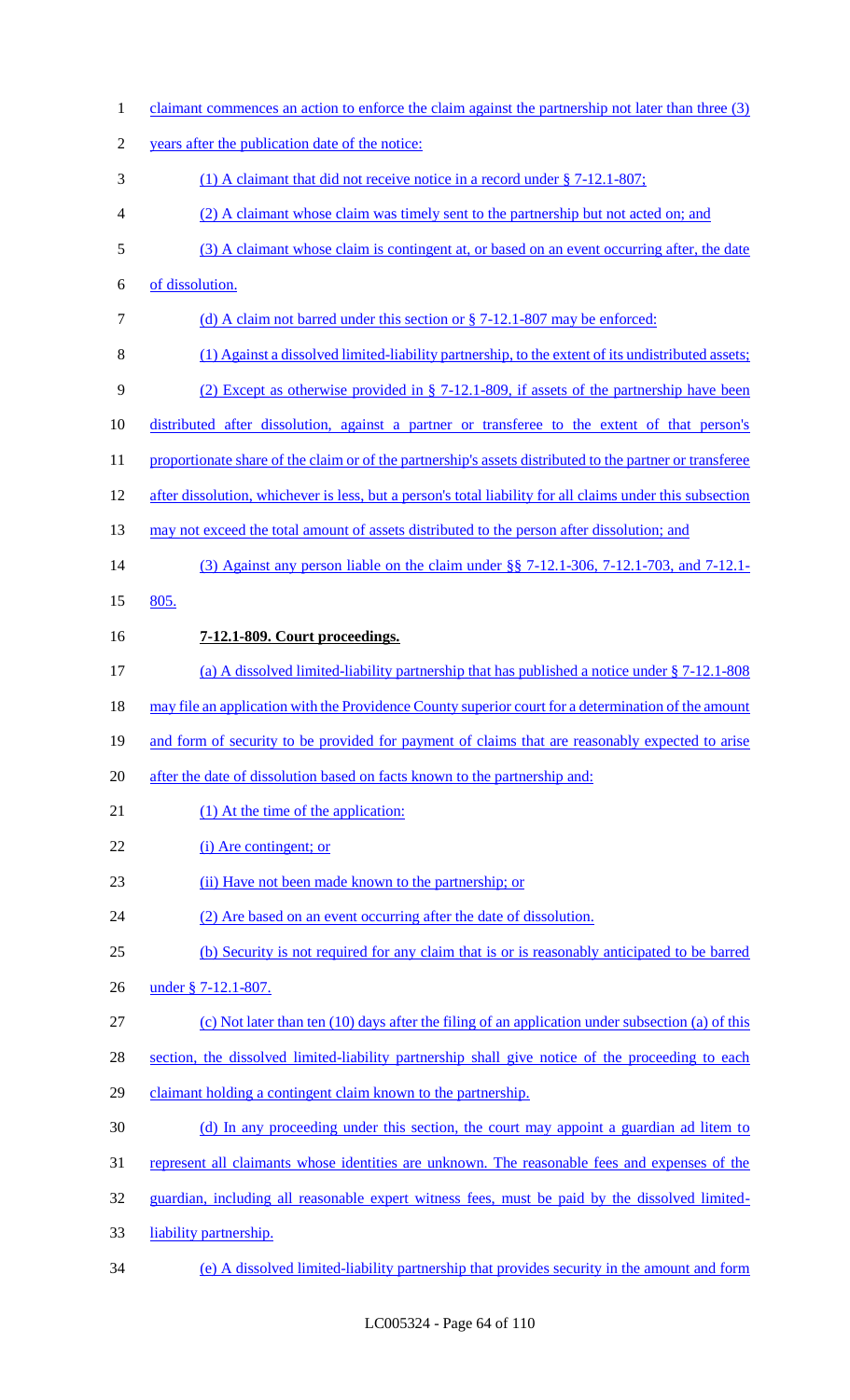| $\mathbf{1}$   | <u>ordered by the court under subsection (a) of this section satisfies the partnership's obligations with</u> |
|----------------|---------------------------------------------------------------------------------------------------------------|
| $\sqrt{2}$     | respect to claims that are contingent, have not been made known to the partnership, or are based on           |
| $\mathfrak{Z}$ | an event occurring after the date of dissolution, and such claims may not be enforced against a               |
| $\overline{4}$ | partner or transferee on account of assets received in liquidation.                                           |
| 5              | 7-12.1-810. Liability of partner and person dissociated as partner when claim against                         |
| 6              | partnership barred.                                                                                           |
| $\tau$         | If a claim against a dissolved partnership is barred under $\S$ § 7-12.1-807, 7-12.1-808, or 7-               |
| $8\,$          | 12.1-809, any corresponding claim under §§ 7-12.1-306, 7-12.1-703, or 7-12.1-805 is also barred.              |
| 9              | <b>ARTICLE 9</b>                                                                                              |
| 10             | <b>LIMITED-LIABILITY PARTNERSHIP</b>                                                                          |
| 11             | 7-12.1-901. Statement of qualification.                                                                       |
| 12             | (a) A partnership may become a limited-liability partnership pursuant to this section.                        |
| 13             | (b) The terms and conditions on which a partnership becomes a limited-liability partnership                   |
| 14             | must be approved by the affirmative vote or consent necessary to amend the partnership agreement              |
| 15             | except, in the case of a partnership agreement that expressly addresses obligations to contribute to          |
| 16             | the partnership, the affirmative vote or consent necessary to amend those provisions.                         |
| 17             | (c) After the approval required by subsection (b) of this section, a partnership may become                   |
| 18             | a limited-liability partnership by delivering to the secretary of state for filing a statement of             |
| 19             | qualification. The statement must contain:                                                                    |
| 20             | (1) The name of the partnership which must comply with $\S$ 7-12.1-902;                                       |
| 21             | (2) The street and mailing addresses of the partnership's principal office and, if different,                 |
| 22             | the street address of an office in this state, if any;                                                        |
| 23             | (3) The name and street and mailing addresses in this state of the partnership's registered                   |
| 24             | agent; and                                                                                                    |
| 25             | (4) A statement that the partnership elects to become a limited-liability partnership.                        |
| 26             | (d) A partnership's status as a limited-liability partnership remains effective, regardless of                |
| 27             | changes in the partnership, until it is canceled pursuant to subsection (f) of this section or                |
| 28             | administratively revoked pursuant to § 7-12.1-903.                                                            |
| 29             | (e) The status of a partnership as a limited-liability partnership and the protection against                 |
| 30             | liability of its partners for the debts, obligations, or other liabilities of the partnership while it is a   |
| 31             | limited-liability partnership is not affected by errors or later changes in the information required to       |
| 32             | be contained in the statement of qualification.                                                               |
| 33             | (f) A limited-liability partnership may amend or cancel its statement of qualification by                     |
| 34             | delivering to the secretary of state for filing a statement of amendment or cancellation. The                 |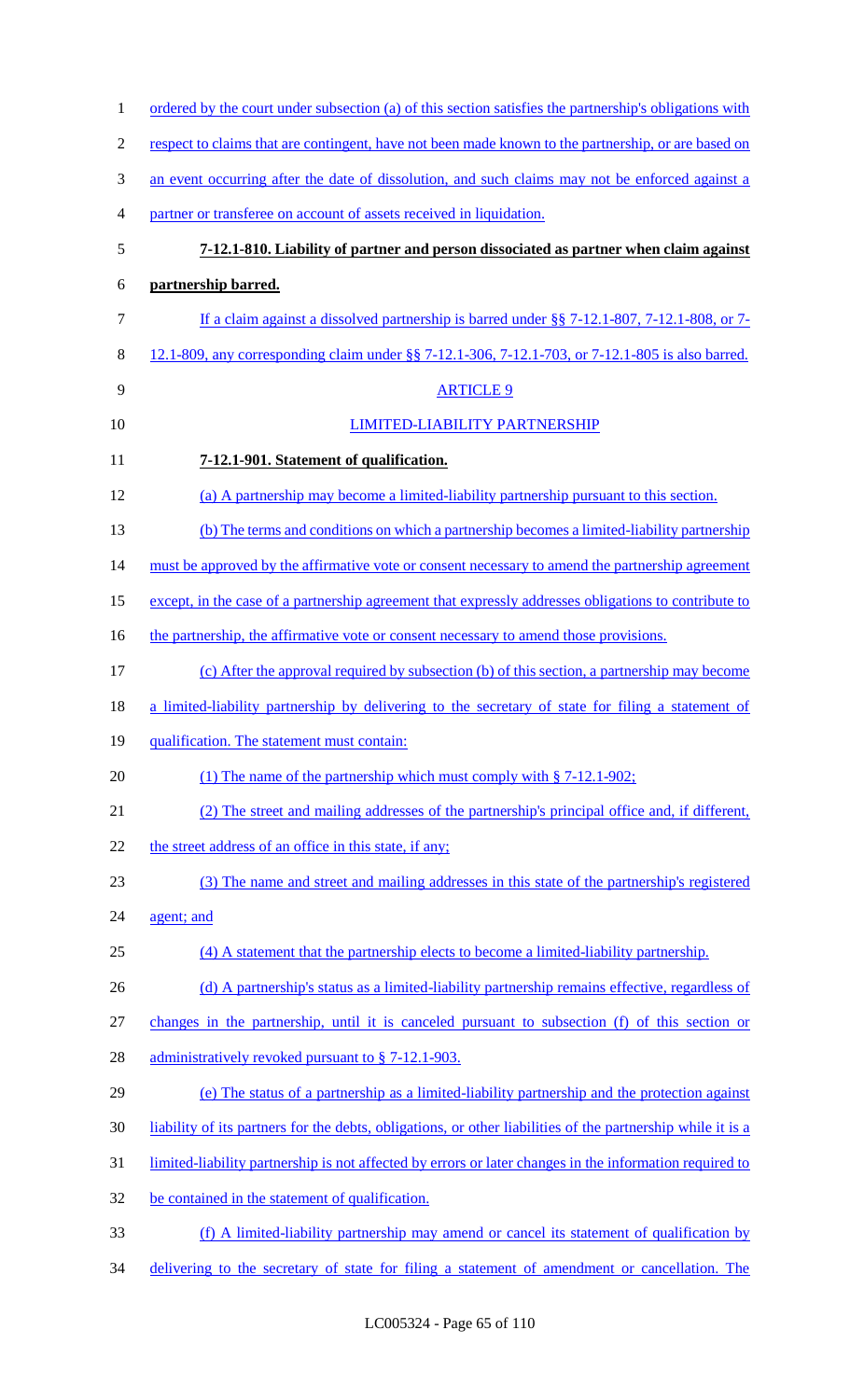1 statement must be approved by the affirmative vote or consent of all the partners and state the name of the limited-liability partnership and in the case of: (1) An amendment, state the text of the amendment; and (2) A cancellation, state that the statement of qualification is canceled. **7-12.1-902. Permitted names.**  (a) The name of a partnership that is not a limited-liability partnership may not contain the phrase "Registered Limited-liability Partnership" or "Limited-liability Partnership" or the abbreviation "R.L.L.P.", "L.L.P.", "RLLP" , or "LLP". (b) The name of a limited-liability partnership must contain the phrase "Registered Limited-liability Partnership" or "Limited-liability Partnership" or the abbreviation "R.L.L.P.", "L.L.P.", "RLLP", or "LLP". (c) The name of a limited-liability partnership, and the name under which a foreign limited-13 liability partnership may register to do business in this state, must be distinguishable on the records 14 of the secretary of state from any: (1) Name of an existing person whose formation or qualifications required the filing of a 16 record by the secretary of state or any name that is filed, reserved or registered under this title or as 17 permitted by the laws of this state, subject to the following: (i) This provision does not apply if the applicant files with the secretary of state a certified copy of a final decree of a court of competent jurisdiction establishing the prior right of the applicant to the use of the name in this state; and (ii) The name may be the same as the name of an existing person the certificate of 22 incorporation or organization of which has been revoked by the secretary of state as permitted by law, and the revocation has not been withdrawn within one year from the date of the revocation. 24 (iii) Words and/or abbreviations that are required by statute to identify the particular type of business entity shall be disregarded when determining if a name is distinguishable upon the 26 records of the secretary of state. (iv) The secretary of state shall promulgate rules and regulations defining the term "distinguishable upon the record" for the administration of this chapter. **7-12.1-902.1. Fictitious business name.**  (a) Any domestic or foreign limited-liability partnership formed under the laws of, or registered to do business in this state may transact business in this state under a fictitious name provided that it files a fictitious business name statement in accordance with this section prior to the time it commences to conduct business under the fictitious name. (b) A fictitious business name statement shall be filed with the secretary of state, and shall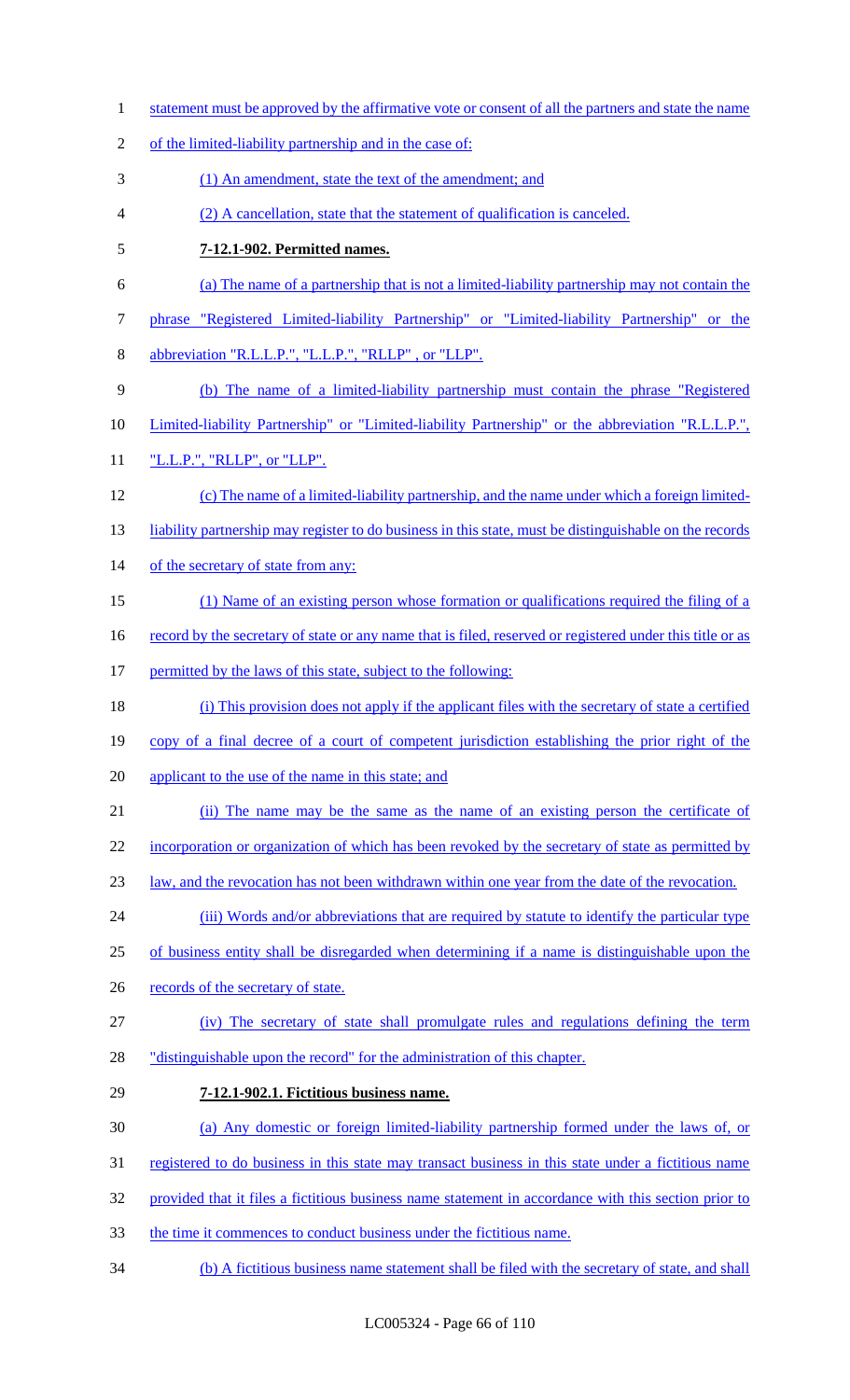1 be signed by a person authorized or required under this chapter to sign a record, and shall state: 2 (1) The fictitious business name to be used; and (2) The name of the applicant limited-liability partnership or foreign limited-liability partnership, and the state and date of its formation. (c) The fictitious business name statement expires upon the filing of a statement of abandonment of use of a fictitious business name registered in accordance with this section or upon the cancellation of the domestic limited-liability partnership or the withdrawal of registration of the foreign limited-liability partnership. (d) The statement of abandonment of use of a fictitious business name under this section shall be filed with the secretary of state, shall be executed in the same manner provided in 11 subsection (2) of this section and shall state: 12 (1) The fictitious business name being abandoned; (2) The date on which the original fictitious business name statement being abandoned was filed; and (3) The information presented in subsection (b) of this section. (e) No domestic or foreign limited-liability partnership transacting business under a fictitious business name contrary to the provisions of this section, or its assignee, may maintain any 18 action upon or on account of any contract made, or transaction had, in the fictitious business name 19 in any court of the state until a fictitious business name statement has been filed in accordance with 20 this section. (f) No domestic or foreign limited-liability partnership may be permitted to transact 22 business under a fictitious business name pursuant to this section that is the same as the name of an existing person whose registration or qualification required the filing of a record by the secretary 24 of state or any name that is filed, reserved, or registered under this title or as permitted by the laws of this state, subject to the following: (1) This provision does not apply if the applicant files with the secretary of state a certified copy of a final decree of a court of competent jurisdiction establishing the prior right of the 28 applicant to the use of the name in this state; and (2) The name may be the same as the name of an existing person the certificate of incorporation or organization of which has been revoked by the secretary of state as permitted by 31 law, and the revocation has not been withdrawn within one year from the date of the revocation. (3) Words and/or abbreviations that are required by statute to identify the particular type of business entity shall be disregarded when determining if a name is distinguishable upon the 34 records of the secretary of state.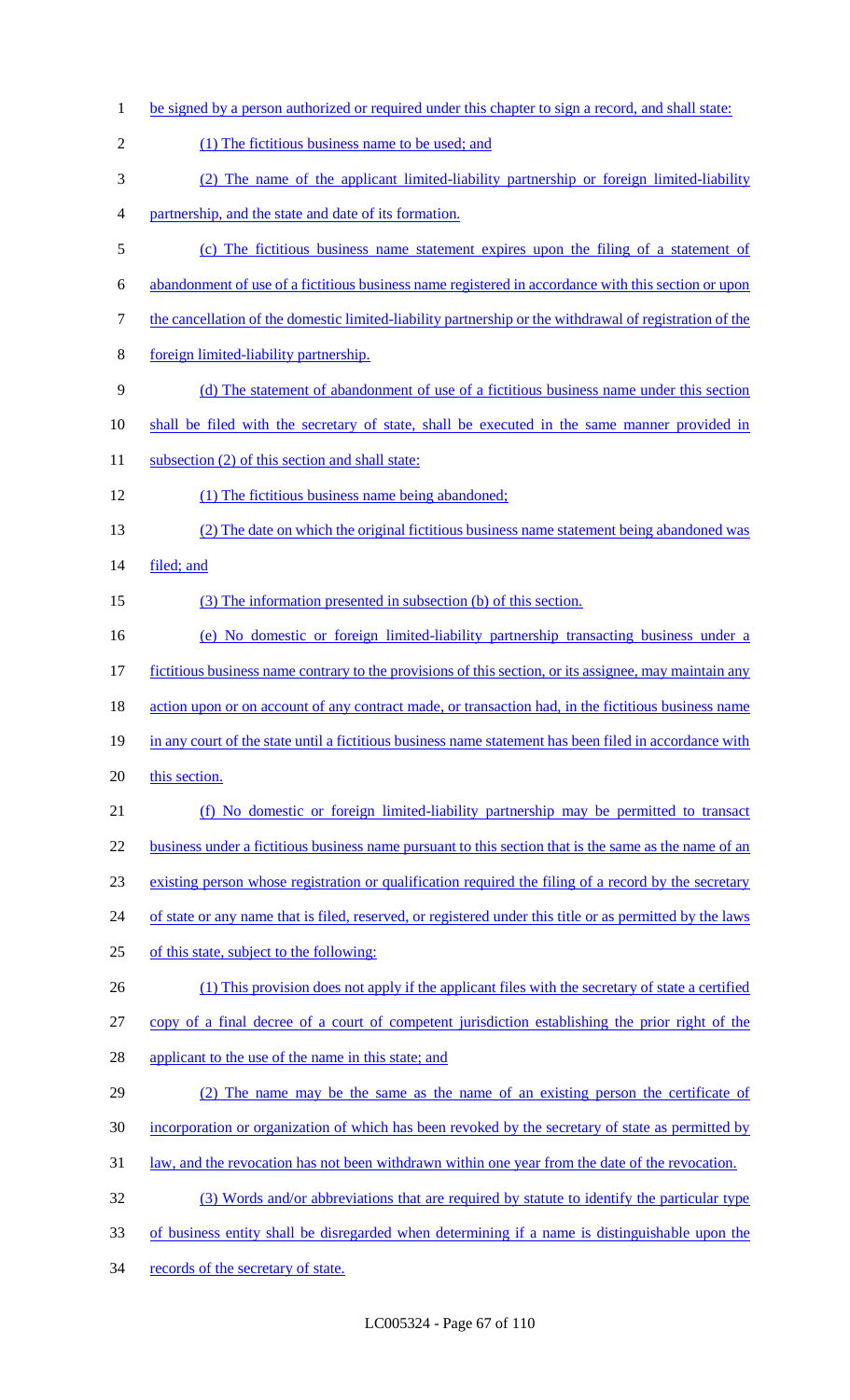| $\mathbf{1}$   | (4) The secretary of state shall promulgate rules and regulations defining the term                        |
|----------------|------------------------------------------------------------------------------------------------------------|
| $\overline{2}$ | "distinguishable upon the record" for the administration of this chapter.                                  |
| 3              | 7-12.1-903. Administrative revocation of statement of qualification.                                       |
| 4              | (a) The statement of qualification of a limited-liability partnership may be revoked by the                |
| 5              | secretary of state under the conditions prescribed in this section when it is established that:            |
| 6              | (1) The limited-liability partnership procured its statement of qualification through fraud;               |
| 7              | (2) The limited-liability partnership has continued to exceed or abuse the authority                       |
| 8              | conferred upon it by law;                                                                                  |
| 9              | (3) The limited-liability partnership has failed to file its annual report within the time                 |
| 10             | required by this chapter;                                                                                  |
| 11             | (4) The limited-liability partnership has failed to pay any required fees to the secretary of              |
| 12             | state when they have become due and payable;                                                               |
| 13             | (5) The secretary of state has received notice from the division of taxation, in accordance                |
| 14             | with $\S$ 7-12.1-915, that the limited-liability partnership has failed to pay any fees or taxes due this  |
| 15             | state;                                                                                                     |
| 16             | (6) The limited-liability partnership has failed for thirty (30) days to appoint and maintain              |
| 17             | a registered agent in this state as required by this chapter;                                              |
| 18             | (7) The limited-liability partnership has failed, after change of its registered agent, to file            |
| 19             | in the office of the secretary of state a statement of the change as required by this chapter;             |
| 20             | (8) The limited-liability partnership has failed to file in the office of the secretary of state           |
| 21             | any amendment to its statement of qualification or any articles of dissolution, cancellation               |
| 22             | statement, merger, or consolidation as prescribed by this chapter; or                                      |
| 23             | (9) A misrepresentation has been made of any material matter in any application, report,                   |
| 24             | affidavit, or other document submitted by the limited-liability partnership pursuant to this chapter.      |
| 25             | (b) No certificate of a limited-liability partnership shall be revoked by the secretary of state           |
| 26             | unless:                                                                                                    |
| 27             | (1) The secretary of state shall have given the limited-liability partnership notice thereof               |
| 28             | not less than sixty (60) days prior to such revocation by regular mail addressed to the registered         |
| 29             | agent in this state on file with the secretary of state's office, which notice shall specify the basis for |
| 30             | the revocation; provided, however, that if a prior mailing addressed to the address of the registered      |
| 31             | agent of the limited-liability partnership in this state currently on file with the secretary of state's   |
| 32             | office has been returned as undeliverable by the United States Postal Service for any reason, or if        |
| 33             | the revocation notice is returned as undeliverable by the United States Postal Service for any reason,     |
| 34             | the secretary of state shall give notice as follows:                                                       |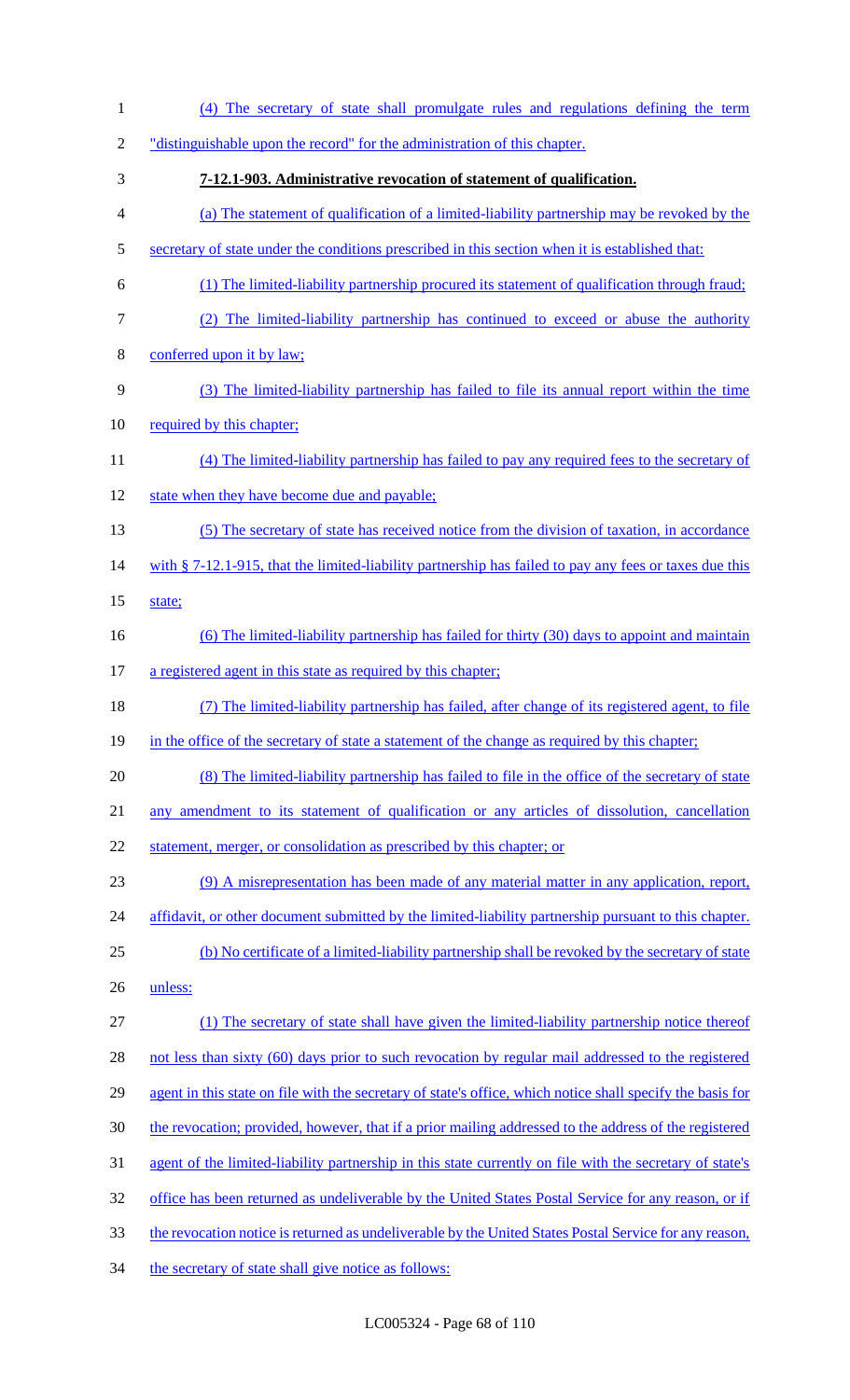(i) To the limited-liability partnership at its principal office of record as shown in its most 2 recent annual report, and no further notice shall be required; or (ii) In the case of a limited-liability partnership that has not yet filed an annual report, then to the limited-liability partnership at the principal office in the statement of qualification of limited- liability partnership and no further notice shall be required; and (2) The limited-liability partnership fails prior to revocation to file the annual report, pay the fees or taxes, file the required statement of change of registered agent, file any amendments to its statement of qualification or articles of dissolution, cancellation statement, merger, or consolidation, or correct the misrepresentation. **7-12.1-903.1. Issuance of certificates of revocation.**  (a) Upon revoking any such certificate of a limited-liability partnership, the secretary of state shall: 13 (1) Issue a certificate of revocation in duplicate; 14 (2) File one of the certificates in the secretary of state's office; (3) Send to the limited-liability partnership by regular mail a certificate of revocation, 16 addressed to the registered agent of the limited-liability partnership in this state on file with the 17 secretary of state's office; provided, however, that if a prior mailing addressed to the address of the 18 registered agent of the limited-liability partnership in this state currently on file with the secretary of state's office has been returned to the secretary of state as undeliverable by the United States 20 Postal Service for any reason, or if the revocation certificate is returned as undeliverable to the secretary of state's office by the United States Postal Service for any reason, the secretary of state shall give notice as follows: (i) To the limited-liability partnership at its principal office of record as shown in its most 24 recent annual report, and no further notice shall be required; or (ii) In the case of a limited-liability partnership that has not yet filed an annual report, then 26 to the domestic limited-liability company at the principal office in the articles of organization or to the authorized person listed on the articles of organization, and no further notice shall be required. 28 (b) An administrative revocation under this section affects only the partnership's status as 29 a limited-liability partnership and is not an event causing dissolution of the partnership. (c) The revocation of a limited-liability partnership does not terminate the authority of its registered agent. **7-12.1-904. Reinstatement.**  (a) A partnership whose statement of qualification has been revoked administratively under § 7-12.1-903 may apply to the secretary of state for reinstatement of the statement of qualification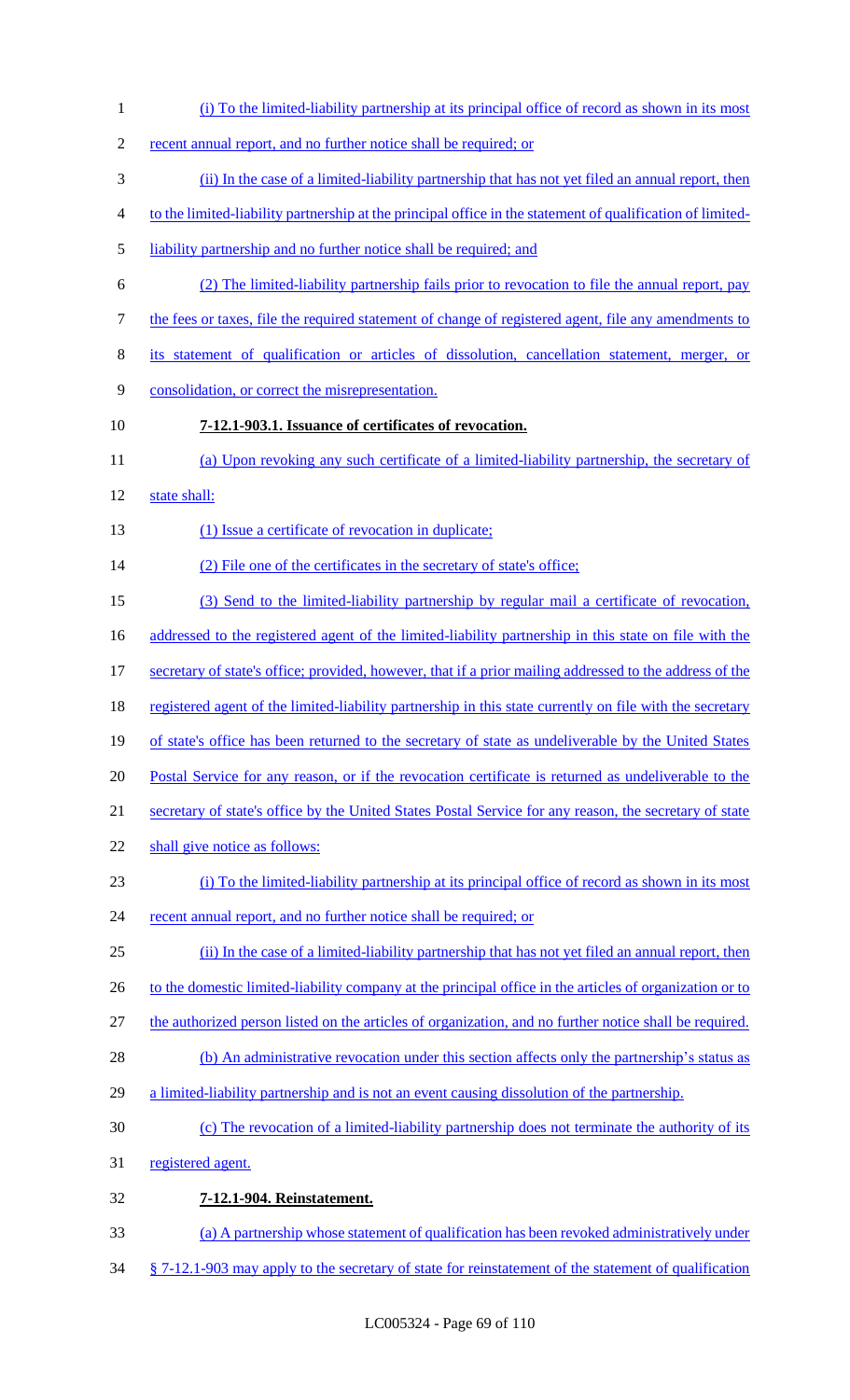| $\mathbf{1}$   | not later than two (2) years after the effective date of the revocation. The application must be        |
|----------------|---------------------------------------------------------------------------------------------------------|
| $\overline{2}$ | accompanied by a certificate of good standing from the Rhode Island division of taxation and state:     |
| 3              | (1) The name of the partnership at the time of the administrative revocation of its statement           |
| 4              | of qualification and, if needed, a different name that satisfies § 7-12.1-902;                          |
| 5              | (2) The address of the principal office of the partnership and the name and street and                  |
| 6              | mailing addresses of its registered agent;                                                              |
| 7              | (3) The effective date of administrative revocation of the partnership's statement of                   |
| 8              | qualification;                                                                                          |
| 9              | (4) On the payment by the limited-liability partnership of a penalty in the amount of fifty             |
| 10             | dollars (\$50.00) for each year or part of year that has elapsed since the issuance of the certificate  |
| 11             | of revocation; and                                                                                      |
| 12             | (5) That the grounds for revocation did not exist or have been cured.                                   |
| 13             | (b) To have its statement of qualification reinstated, a partnership must pay all fees, taxes,          |
| 14             | interest, and penalties that were due to the secretary of state or tax administrator at the time of the |
| 15             | administrative revocation and all fees, taxes, interest, and penalties that would have been due to the  |
| 16             | secretary of state or tax administrator while the partnership's statement of qualification was revoked  |
| 17             | administratively.                                                                                       |
| 18             | (c) If the secretary of state determines that an application under subsection (a) of this               |
| 19             | section contains the required information, is satisfied that the information is correct, and determines |
| 20             | that all payments required to be made to the secretary of state by subsection (b) of this section have  |
| 21             | been made, the secretary of state shall:                                                                |
| 22             | (1) Cancel the statement of revocation and prepare a statement of reinstatement that states             |
| 23             | the secretary of state's determination and the effective date of reinstatement; and                     |
| 24             | (2) File the statement of reinstatement and serve a copy on the partnership.                            |
| 25             | (d) When reinstatement under this section has become effective, the following rules apply:              |
| 26             | (1) The reinstatement relates back to and takes effect as of the effective date of the                  |
| 27             | administrative revocation.                                                                              |
| 28             | (2) The partnership's status as a limited-liability partnership continues as if the revocation          |
| 29             | had not occurred.                                                                                       |
| 30             | (3) The rights of a person arising out of an act or omission in reliance on the revocation              |
| 31             | before the person knew or had notice of the reinstatement are not affected.                             |
| 32             | 7-12.1-905. Judicial review of denial of reinstatement.                                                 |
| 33             | (a) If the secretary of state denies a partnership's application for reinstatement following            |
|                |                                                                                                         |

34 administrative revocation of the partnership's statement of qualification, the secretary of state shall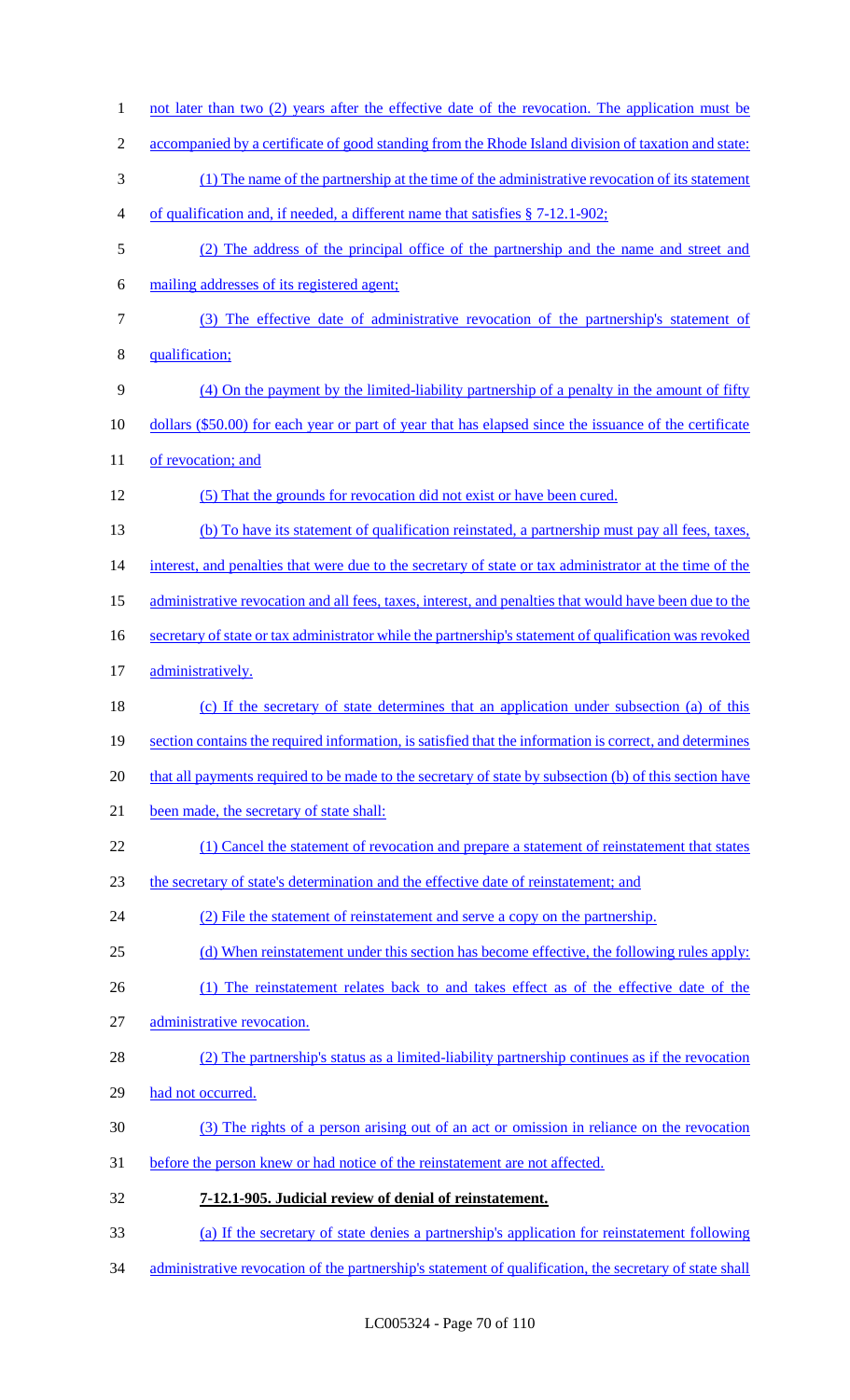- 1 serve the partnership with a notice in a record that explains the reasons for the denial. (b) A partnership may seek judicial review of denial of reinstatement in the Providence County superior court not later than thirty (30) days after service of the notice of denial. **7-12.1-906. Reservation of name.**  (a) A person may reserve the exclusive use of a name that complies with § 7-12.1-902 by delivering an application to the secretary of state for filing. The application must state the name and address of the applicant and the name to be reserved. If the secretary of state finds that the name is available, the secretary of state shall reserve the name for the applicant's exclusive use for 9 one hundred twenty (120) days. (b) The owner of a reserved name may transfer the reservation to another person by 11 delivering to the secretary of state a signed notice in a record of the transfer which states the name 12 and address of the person to which the reservation is being transferred. **7-12.1-907. Registration of name.**  (a) A foreign limited-liability partnership not registered to do business in this state under 15 Article 10 of this chapter may register its name, or an alternate name adopted pursuant to § 7-12.1-16 902, if the name is distinguishable on the records of the secretary of state from the names that are not available under § 7-12.1-902. 18 (b) To register its name or an alternate name adopted pursuant to § 7-12.1-902, a foreign limited-liability partnership must deliver to the secretary of state for filing an application stating 20 the partnership's name, the jurisdiction and date of its formation, and any alternate name adopted pursuant to § 7-12.1-902. If the secretary of state finds that the name applied for is available, the secretary of state shall register the name for the applicant's exclusive use. (c) The registration of a name under this section is effective for one year after the date of 24 registration. (d) A foreign limited-liability partnership whose name registration is effective may renew 26 the registration for successive one-year periods by delivering, not earlier than three (3) months
- before the expiration of the registration, to the secretary of state for filing a renewal application that

28 complies with this section. When filed, the renewal application renews the registration for a

- succeeding one-year period.
- (e) A foreign limited-liability partnership whose name registration is effective may register
- as a foreign limited-liability partnership under the registered name or consent in a signed record to
- 32 the use of that name by another person that is not an individual.
- **7-12.1-908. Registered agent.**
- (a) Each limited-liability partnership and each registered foreign limited-liability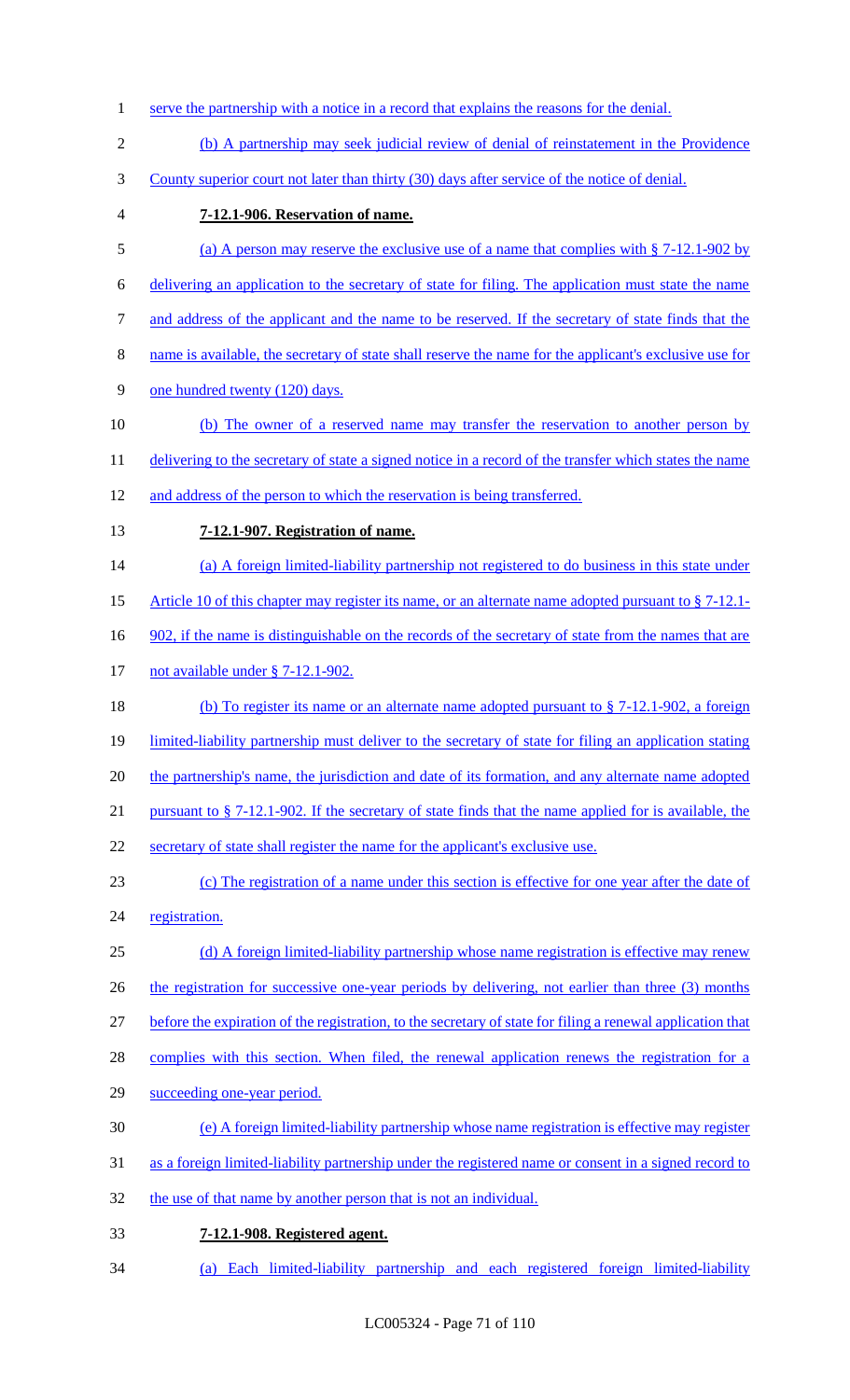1 partnership shall designate and maintain a registered agent in this state. The designation of a registered agent is an affirmation of fact by the partnership or foreign partnership that the agent has consented to serve. (b) A registered agent for a limited-liability partnership or registered foreign limited- liability partnership must be an existing person and have a place of business in this state. (c) The only duties under this chapter of a registered agent that has complied with this 7 chapter are: (1) To forward to the limited-liability partnership or registered foreign limited-liability partnership at the address most recently supplied to the agent by the partnership or foreign partnership any process, notice, or demand pertaining to the partnership or foreign partnership 11 which is served on or received by the agent; (2) If the registered agent resigns, to provide the notice required by § 7-12.1-907(c) to the 13 partnership or foreign partnership at the address most recently supplied to the agent by the 14 partnership or foreign partnership; and (3) To keep current the information with respect to the agent in the statement of 16 qualification or foreign registration statement. **7-12.1-909. Change of registered agent or address for registered agent by limited- liability partnership.**  (a) A limited-liability partnership or registered foreign limited-liability partnership may change its registered agent or the address of its registered agent by delivering to the secretary of 21 state for filing a statement of change that states: 22 (1) The name of the partnership or foreign partnership; and (2) The information that is to be in effect as a result of the filing of the statement of change. (b) The partners of a limited-liability partnership need not approve the delivery to the secretary of state for filing of: 26 (1) A statement of change under this section; or (2) A similar filing changing the registered agent or registered office, if any, of the partnership in any other jurisdiction. 29 (c) A statement of change under this section designating a new registered agent is an affirmation of fact by the limited-liability partnership or registered foreign limited-liability partnership that the agent has consented to serve. **7-12.1-910. Resignation of registered agent.**  (a) A registered agent may resign as an agent for a limited-liability partnership or registered foreign limited-liability partnership by delivering to the secretary of state for filing a statement of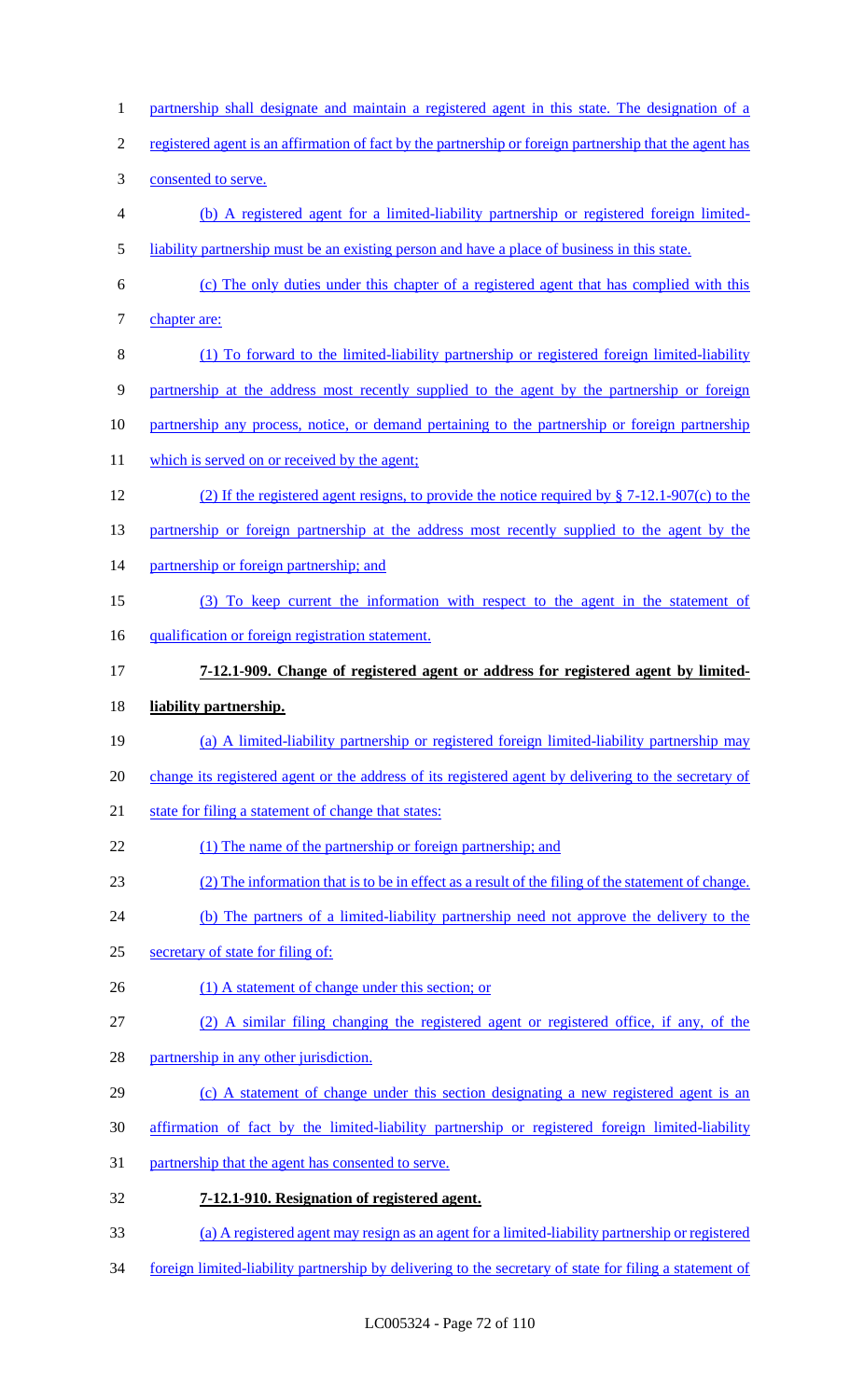1 resignation that states: 2 (1) The name of the partnership or foreign partnership; (2) The name of the agent; (3) That the agent resigns from serving as registered agent for the partnership or foreign partnership; and (4) The address of the partnership or foreign partnership to which the agent will send the 7 notice required by subsection (c) of this section. (b) A statement of resignation takes effect on the earlier of: (1) The thirty-first day after the day on which it is filed by the secretary of state; or (2) The designation of a new registered agent for the limited-liability partnership or 11 registered foreign limited-liability partnership. (c) A registered agent promptly shall furnish to the limited-liability partnership or 13 registered foreign limited-liability partnership notice in a record of the date on which a statement 14 of resignation was filed. (d) When a statement of resignation takes effect, the registered agent ceases to have 16 responsibility under this chapter for any matter thereafter tendered to it as agent for the limited- liability partnership or registered foreign limited-liability partnership. The resignation does not 18 affect any contractual rights the partnership or foreign partnership has against the agent or that the agent has against the partnership or foreign partnership. (e) A registered agent may resign with respect to a limited-liability partnership or registered foreign limited-liability partnership whether or not the partnership or foreign partnership is in good standing. **7-12.1-911. Change of name or address by registered agent.**  (a) If a registered agent changes its name or address, the agent may deliver to the secretary of state for filing a statement of change that states: (1) The name of the limited-liability partnership or registered foreign limited-liability partnership represented by the registered agent; (2) The name of the agent as currently shown in the records of the secretary of state for the partnership or foreign partnership; (3) If the name of the agent has changed, its new name; and (4) If the address of the agent has changed, its new address. (b) A registered agent promptly shall furnish notice to the represented limited-liability partnership or registered foreign limited-liability partnership of the filing by the secretary of state 34 of the statement of change and the changes made by the statement.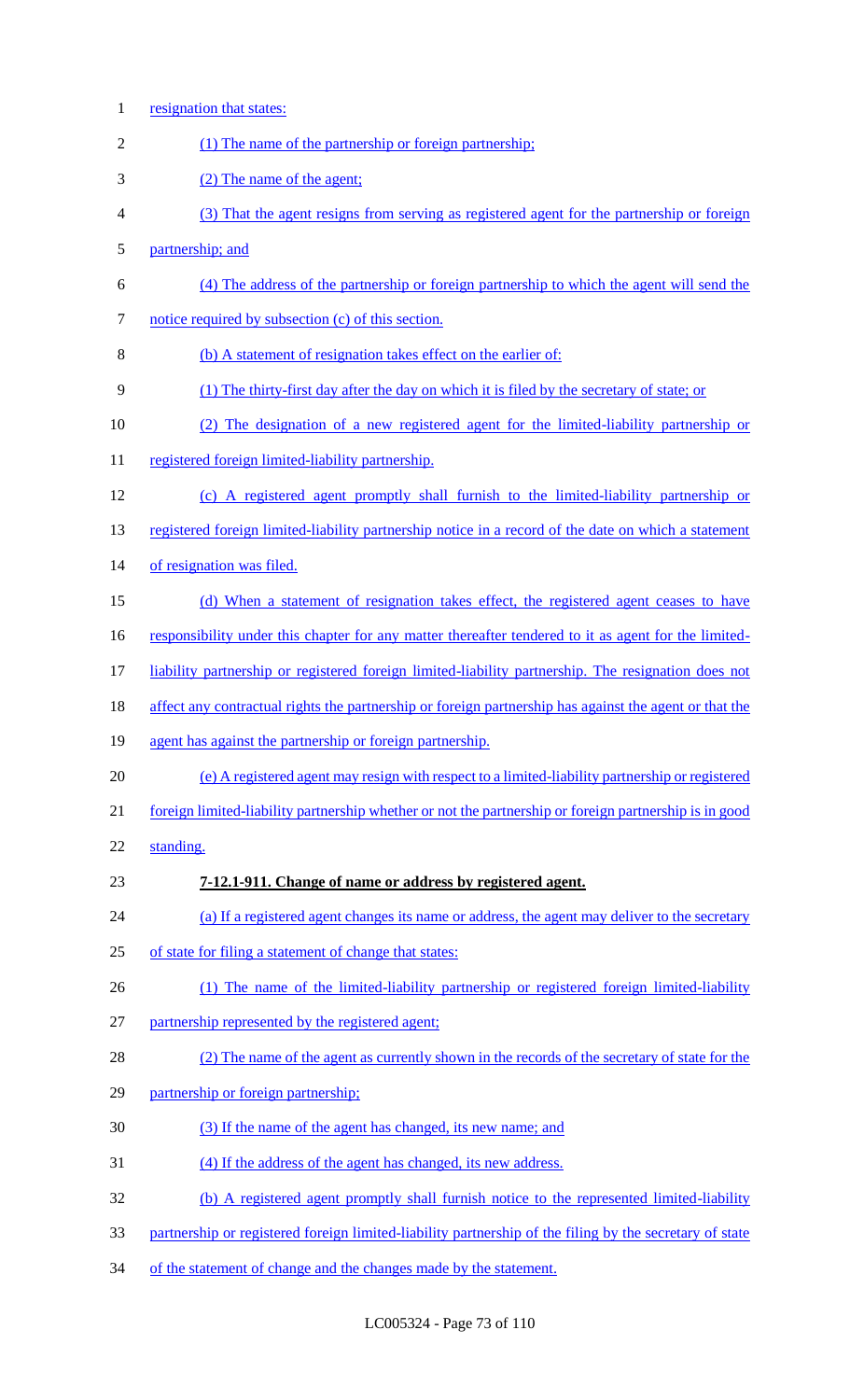## **7-12.1-912. Service of process, notice, or demand.**

| $\overline{2}$ | (a) A limited-liability partnership or registered foreign limited-liability partnership may be         |
|----------------|--------------------------------------------------------------------------------------------------------|
| 3              | served with any process, notice, or demand required or permitted by law by serving its registered      |
| 4              | agent.                                                                                                 |
| 5              | (b) If a limited-liability partnership or registered foreign limited-liability partnership fails       |
| 6              | to appoint or maintain a registered agent in this state, or whenever its registered agent cannot with  |
| 7              | reasonable diligence be found at the registered office, then the secretary of state is an agent of the |
| 8              | corporation upon whom any process, notice, or demand may be served. Service on the secretary of        |
| 9              | state of any process, notice, or demand is made by delivering to and leaving with him or her or with   |
| 10             | any clerk having charge of the corporation department of his or her office, duplicate copies of the    |
| 11             | process, notice, or demand. In the event any process, notice, or demand is served on the secretary     |
| 12             | of state, the secretary of state shall immediately forward one of the copies by certified mail,        |
| 13             | addressed to the corporation at its registered office. Any service upon the secretary of state is      |
| 14             | returnable in not less than thirty (30) days.                                                          |
| 15             | (c) The secretary of state shall maintain a record of any such service setting forth the name          |
| 16             | of the plaintiff and defendant, the title, docket number and nature of the proceeding in which         |
| 17             | process has been served upon the secretary of state, the fact that service has been effected pursuant  |
| 18             | to this subsection, the return date thereof, and the day and hour when the service was made. The       |
| 19             | secretary of state shall not be required to retain such information for a period longer than five (5)  |
| 20             | years from receipt of the service of process.                                                          |
| 21             | (d) Service of process, notice, or demand on a registered agent must be in a written record.           |
| 22             | (e) Service of process, notice, or demand may be made by other means under law other                   |
| 23             | than this chapter.                                                                                     |
| 24             | 7-12.1-913. Annual report for secretary of state.                                                      |
| 25             | (a) A limited-liability partnership or registered foreign limited-liability partnership shall          |
| 26             | deliver to the secretary of state for filing an annual report that states:                             |
| 27             | (1) The name of the partnership or registered foreign partnership;                                     |
| 28             | (2) The street and mailing addresses of its principal office;                                          |
| 29             | (3) The name of at least one partner;                                                                  |
| 30             | (4) In the case of a foreign partnership, its jurisdiction of formation and any alternate name         |
| 31             | adopted under § 7-12.1-1006;                                                                           |
| 32             | (5) A brief statement of the character of the business in which the limited-liability                  |
| 33             | partnership is actually engaged in this state; and                                                     |

(6) Any additional information that is required by the secretary of state.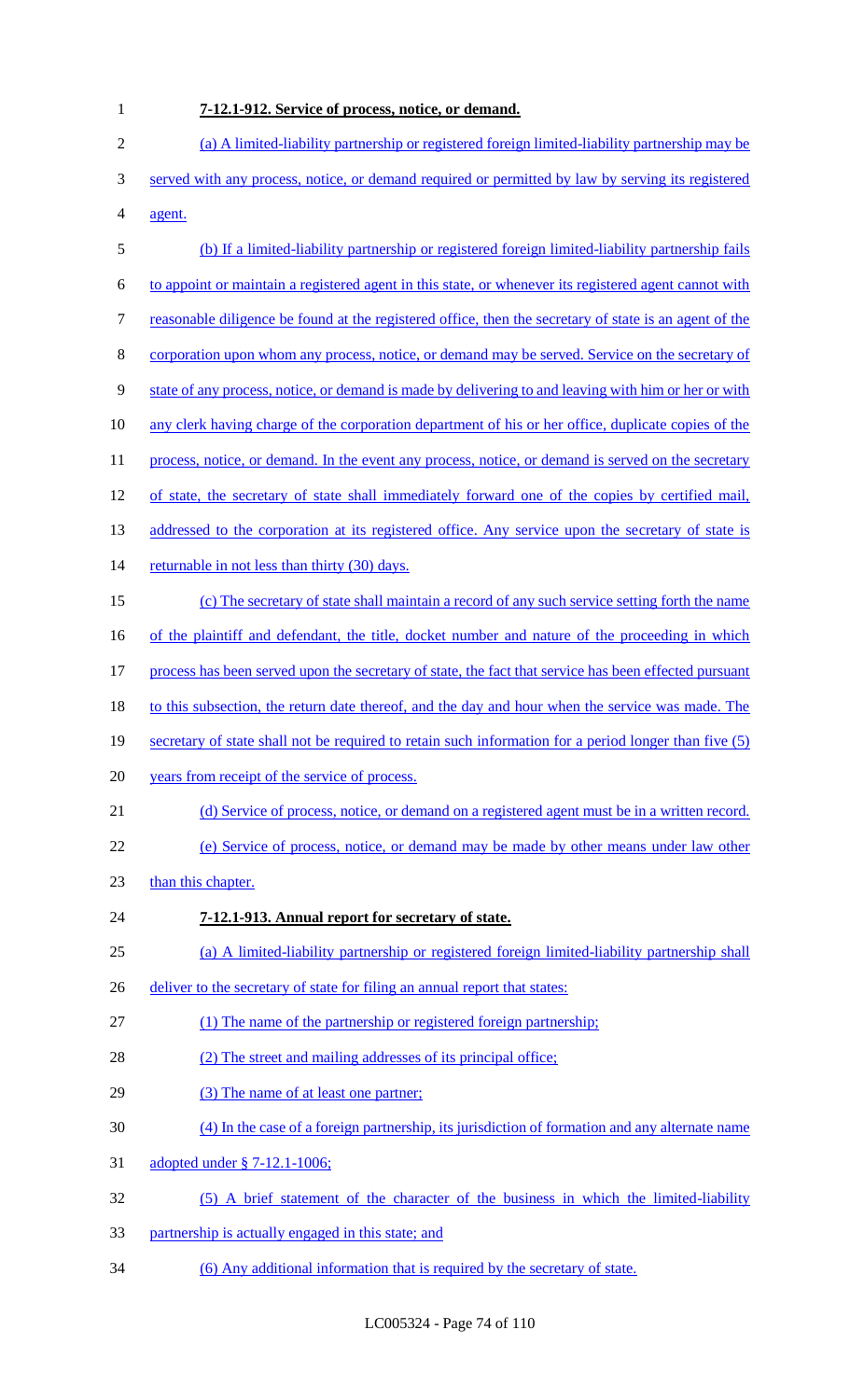1 (b) The annual report must be made on forms prescribed and furnished by the secretary of 2 state, and the information in the annual report must be current as of the date the report is signed by 3 the limited-liability partnership or registered foreign limited-liability partnership. 4 (c) The first annual report must be filed with the secretary of state after February 1, and 5 before May 1, of the year following the calendar year in which the limited-liability partnership's 6 statement of qualification became effective or the registered foreign limited-liability partnership 7 registered to do business in this state. Subsequent annual reports must be filed with the secretary of 8 state after February 1, and before May 1, of each calendar year thereafter. Proof to the satisfaction 9 of the secretary of state that prior to May 1 the report was deposited in the United States mail in a 10 sealed envelope, properly addressed, with postage prepaid, is deemed to be a compliance with this 11 requirement. 12 (d) If the secretary of state finds that the annual report conforms to the requirements of this 13 chapter, the secretary of state shall file the report. If an annual report does not contain the 14 information required by this section, the secretary of state promptly shall notify the reporting 15 limited-liability partnership or registered foreign limited-liability partnership in a record and return 16 the report for correction, in which event the penalties subsequently prescribed for failure to file the 17 report within the time previously provided do not apply if the report is corrected to conform to the 18 requirements of this chapter and returned to the secretary of state within thirty (30) days from the 19 date on which it was mailed to the corporation by the secretary of state. 20 (e) Each limited-liability partnership, domestic or foreign, that fails or refuses to file its 21 annual report for any year within thirty (30) days after the time prescribed by this chapter is subject 22 to a penalty of twenty-five dollars (\$25.00) per year. 23 **7-12.1-914. Filing of returns with the tax administrator -- annual charge.**  24 (a) For tax years beginning on or after January 1, 2012, a limited-liability partnership 25 registered under § 7-12-56, shall file a return in the form and containing the information as 26 prescribed by the tax administrator as follows: 27 (1) If the fiscal year of the limited-liability partnership is the calendar year, on or before 28 the fifteenth day of April in the year following the close of the fiscal year; and 29 (2) If the fiscal year of the limited-liability partnership is not a calendar year, on or before 30 the fifteenth day of the fourth month following the close of the fiscal year. 31 (b) For tax years beginning after December 31, 2015, a limited-liability partnership 32 registered under § 7-12-56 or this chapter, shall file a return, in the form and containing the 33 information as prescribed by the tax administrator, and shall be filed on or before the date a federal 34 tax return is due to be filed, without regard to extension.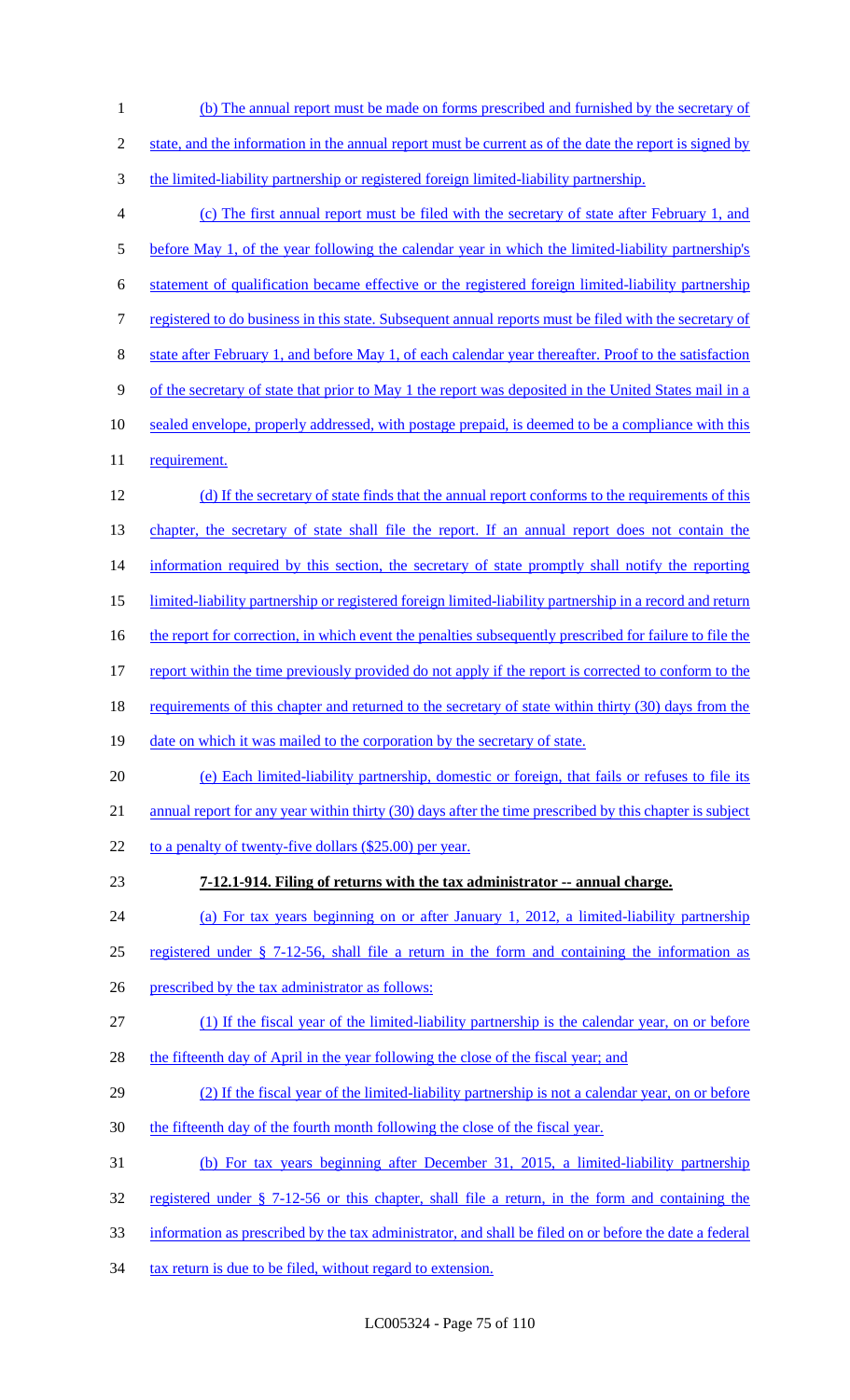1 (c) An annual charge, equal to the minimum tax imposed upon a corporation under § 44- $2 \frac{11-2(e)}{e}$ , shall be due on the filing of the limited-liability partnership's return filed with the tax administrator and shall be paid to the division of taxation. (d) The annual charge is delinquent if not paid by the due date for the filing of the return 5 and an addition of one hundred dollars (\$100) to the charge is then due. **7-12.1-915. Confirmation of state fees and taxes.**  (a) Notwithstanding any other provisions of the Rhode Island general laws, when any section of this chapter refers to state fees and/or taxes paid, the division of taxation is authorized to respond and share tax information with the secretary of state's office in response to a request from 10 that office regarding an entity's tax status as compliant or noncompliant. (b) If the secretary of state's office receives notice from the division of taxation that the 12 limited-liability partnership has failed to pay any fees or taxes due this state, the secretary of state 13 shall begin revocation proceedings in accordance with the provisions of § 7-12.1-903. 14 (c) The notice of revocation may state as the basis for revocation that the taxpayer failed to pay state fees and/or taxes to the division of taxation. However, the secretary of state's office 16 must otherwise protect all state and federal tax information in its custody as required by § 7-12.1-17 915 and refrain from disclosing any other specific tax information. **7-12.1-916. Revocation of certificate of limited-liability partnership or certificate of registration for nonpayment of fee.**  (a) The tax administrator may, after July 15 of each year, compile a list of all limited-21 liability partnerships that have failed to pay any state fees and/or taxes for one year after the fees 22 and/or taxes became due and payable, and the failure is not the subject of a pending appeal. The tax administrator shall certify to the correctness of the list. Upon receipt of the certified list, the secretary of state may initiate revocation proceedings as defined in § 7-12.1-903. (b) With respect to any information provided by the division of taxation to the secretary of 26 state's office pursuant to this chapter, the secretary of state, together with the employees or agents thereof, shall be subject to all state and federal tax confidentiality laws applying to the division of 28 taxation and the officers, agents, and employees thereof, and which restrict the acquisition, use, storage, dissemination, or publication of confidential taxpayer data. (c) Notwithstanding the foregoing, the notice of revocation may state as the basis for revocation that the taxpayer has failed to pay state fees and/or taxes to the division of taxation. However, the secretary of state's office must otherwise protect all state and federal tax information in its custody as required by subsection (b) of this section and refrain from disclosing any other specific tax information.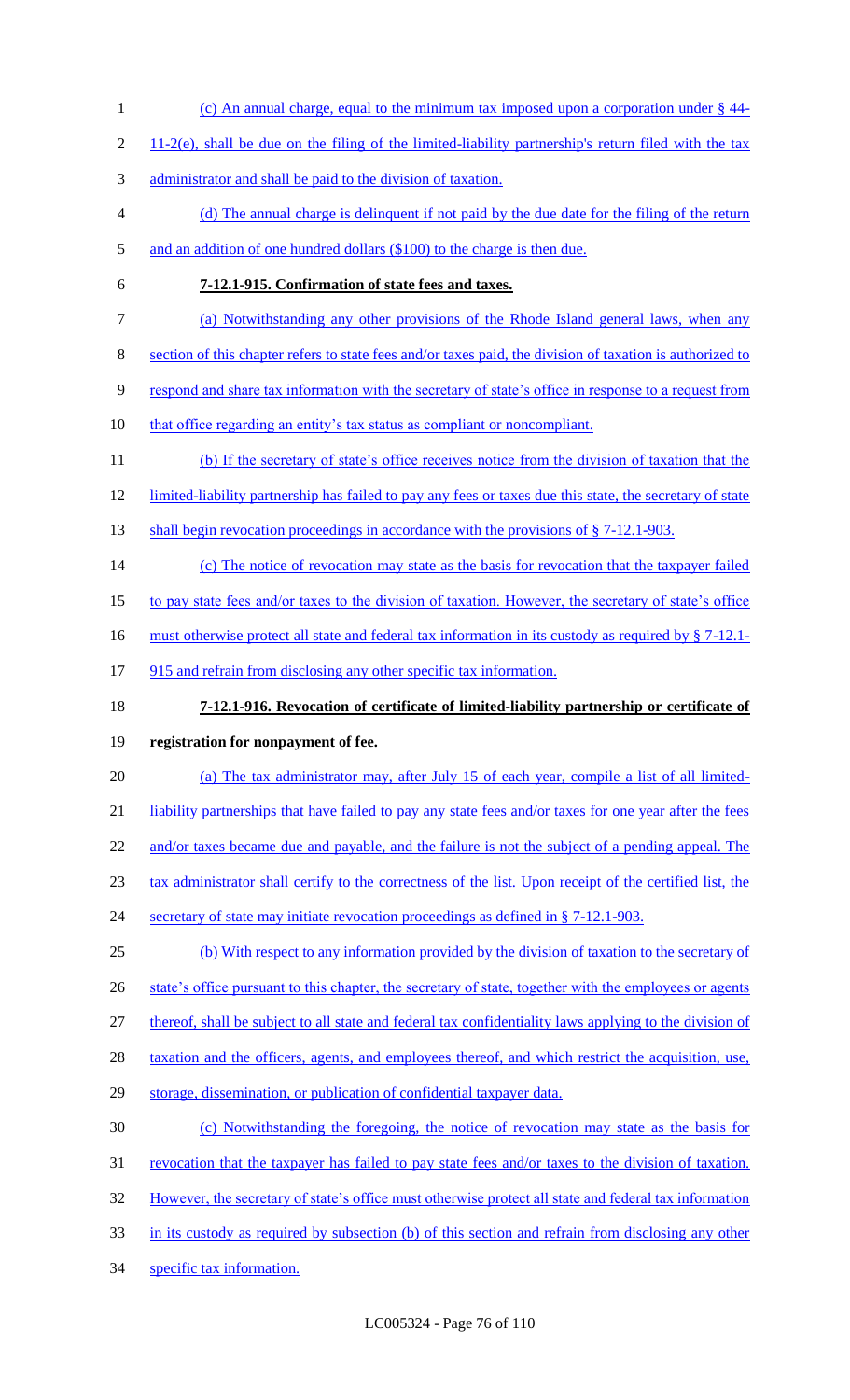| $\mathbf{1}$   | <b>ARTICLE 10</b>                                                                                      |
|----------------|--------------------------------------------------------------------------------------------------------|
| $\overline{2}$ | FOREIGN LIMITED-LIABILITY PARTNERSHIP                                                                  |
| 3              | 7-12.1-1001. Governing law.                                                                            |
| 4              | (a) The law of the jurisdiction of formation of a foreign limited-liability partnership                |
| 5              | governs:                                                                                               |
| 6              | (1) The internal affairs of the partnership; and                                                       |
| $\tau$         | (2) The liability of a partner as partner for a debt, obligation, or other liability of the foreign    |
| 8              | partnership.                                                                                           |
| 9              | (b) A foreign limited-liability partnership is not precluded from registering to do business           |
| 10             | in this state because of any difference between the law of its jurisdiction of formation and the law   |
| 11             | of this state.                                                                                         |
| 12             | (c) Registration of a foreign limited-liability partnership to do business in this state does          |
| 13             | not authorize the foreign partnership to engage in any business or exercise any power that a limited-  |
| 14             | liability partnership may not engage in or exercise in this state.                                     |
| 15             | 7-12.1-1002. Registration to do business in this state.                                                |
| 16             | (a) A foreign limited-liability partnership may not do business in this state until it registers       |
| 17             | with the secretary of state under this article.                                                        |
| 18             | (b) A foreign limited-liability partnership doing business in this state may not maintain an           |
| 19             | action or proceeding in this state unless it has registered to do business in this state.              |
| 20             | (c) The failure of a foreign limited-liability partnership to register to do business in this          |
| 21             | state does not impair the validity of a contract or act of the foreign partnership or preclude it from |
| 22             | defending an action or proceeding in this state.                                                       |
| 23             | (d) A limitation on the liability of a partner of a foreign limited-liability partnership is not       |
| 24             | waived solely because the foreign partnership does business in this state without registering to do    |
| 25             | business in this state.                                                                                |
| 26             | (e) Sections 7-12.1-1001(a) and 7-12.1-1001(b) applies even if a foreign limited-liability             |
| 27             | partnership fails to register under this article.                                                      |
| 28             | 7-12.1-1003. Foreign registration statement.                                                           |
| 29             | To register to do business in this state, a foreign limited-liability partnership must deliver         |
| 30             | a foreign registration statement to the secretary of state for filing. The statement must state:       |
| 31             | (1) The name of the partnership and, if the name does not comply with $\S$ 7-12.1-902, an              |
| 32             | alternate name adopted pursuant to $\S$ 7-12.1-1006(a);                                                |
| 33             | (2) That the partnership is a foreign limited-liability partnership;                                   |
| 34             | (3) The partnership's jurisdiction of formation;                                                       |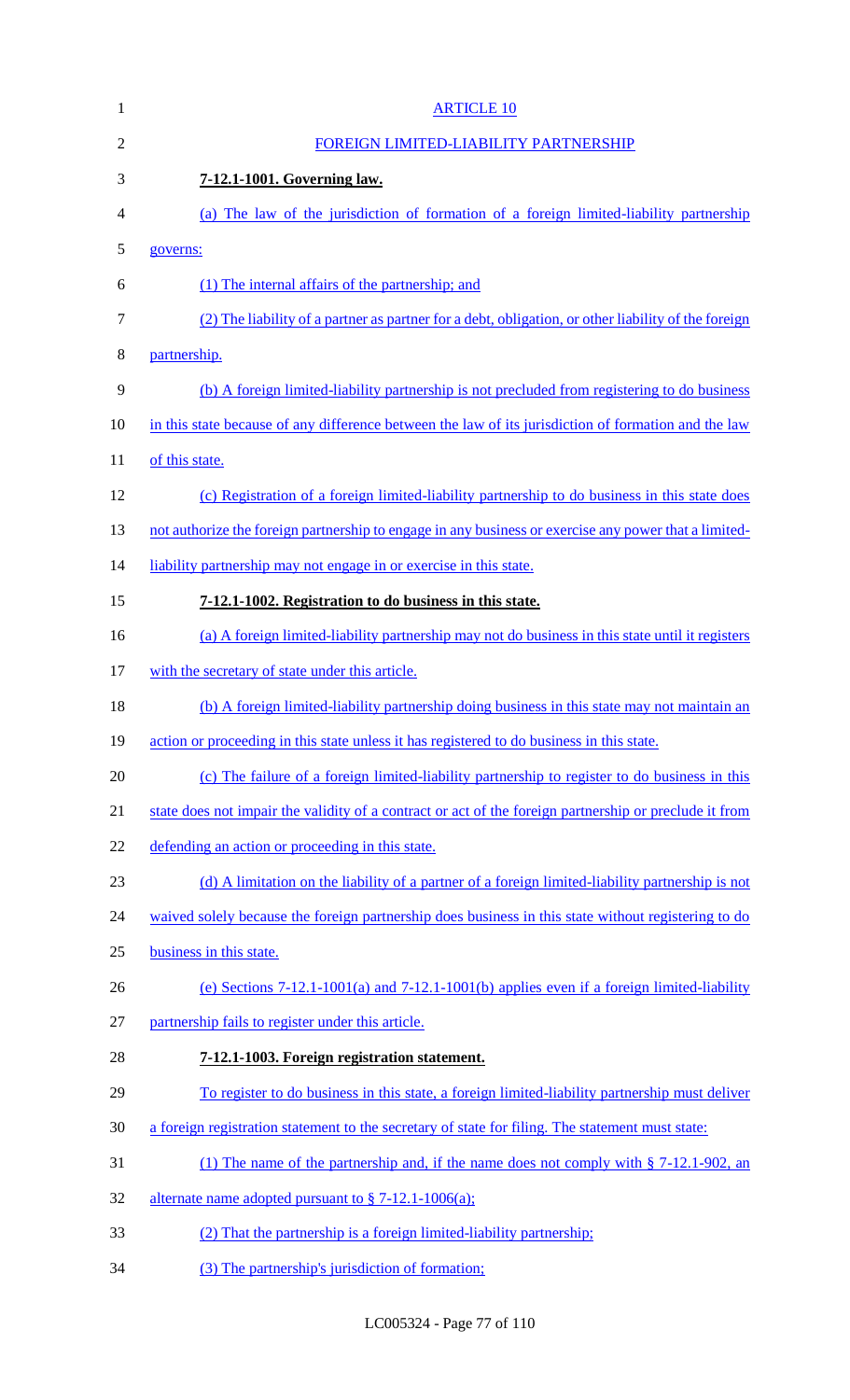| $\mathbf{1}$   | (4) The general character of the business it proposes to transact in this state;                     |
|----------------|------------------------------------------------------------------------------------------------------|
| $\overline{2}$ | (5) The name and business address of at least one partner;                                           |
| 3              | (6) The street and mailing addresses of the partnership's principal office and, if the law of        |
| 4              | the partnership's jurisdiction of formation requires the partnership to maintain an office in that   |
| $\mathfrak{S}$ | jurisdiction, the street and mailing addresses of the required office;                               |
| 6              | (7) The name and street and mailing addresses of the partnership's registered agent in this          |
| $\tau$         | state;                                                                                               |
| 8              | (8) A statement that the secretary of state is appointed the agent of a foreign limited-liability    |
| 9              | partnership for service of process if no agent has been appointed, or, if appointed, the agent's     |
| 10             | authority has been revoked or if the agent cannot be found or served with the exercise of reasonable |
| 11             | diligence; and                                                                                       |
| 12             | (9) Additional information as may be necessary or appropriate in order to enable the                 |
| 13             | secretary of state to determine whether the foreign limited-liability partnership is entitled to a   |
| 14             | certificate of authority to transact business in this state.                                         |
| 15             | 7-12.1-1004. Amendment of foreign registration statement.                                            |
| 16             | A registered foreign limited-liability partnership shall deliver to the secretary of state for       |
| 17             | filing an amendment to its foreign registration statement if there is a change in:                   |
| 18             | (1) The name of the partnership:                                                                     |
| 19             | (2) The alternate name adopted pursuant to $\S$ 7-12.1-1006(a);                                      |
| 20             | (3) The address required by $\S$ 7-12.1-1003(6).                                                     |
| 21             | 7-12.1-1005. Activities not constituting doing business.                                             |
| 22             | (a) Activities of a foreign limited-liability partnership which do not constitute doing              |
| 23             | business in this state under this article include:                                                   |
| 24             | (1) Maintaining, defending, mediating, arbitrating, or settling an action or proceeding;             |
| 25             | (2) Carrying on any activity concerning its internal affairs, including holding meetings of          |
| 26             | its partners;                                                                                        |
| 27             | (3) Maintaining accounts in financial institutions;                                                  |
| 28             | (4) Maintaining offices or agencies for the transfer, exchange, and registration of securities       |
| 29             | of the partnership or maintaining trustees or depositories with respect to those securities;         |
| 30             | (5) Selling through independent contractors;                                                         |
| 31             | <u>(6) Soliciting or obtaining orders by any means if the orders require acceptance outside this</u> |
| 32             | state before they become contracts;                                                                  |
| 33             | (7) Creating or acquiring indebtedness, mortgages, or security interests in property;                |
| 34             | (8) Securing or collecting debts or enforcing mortgages or security interests in property            |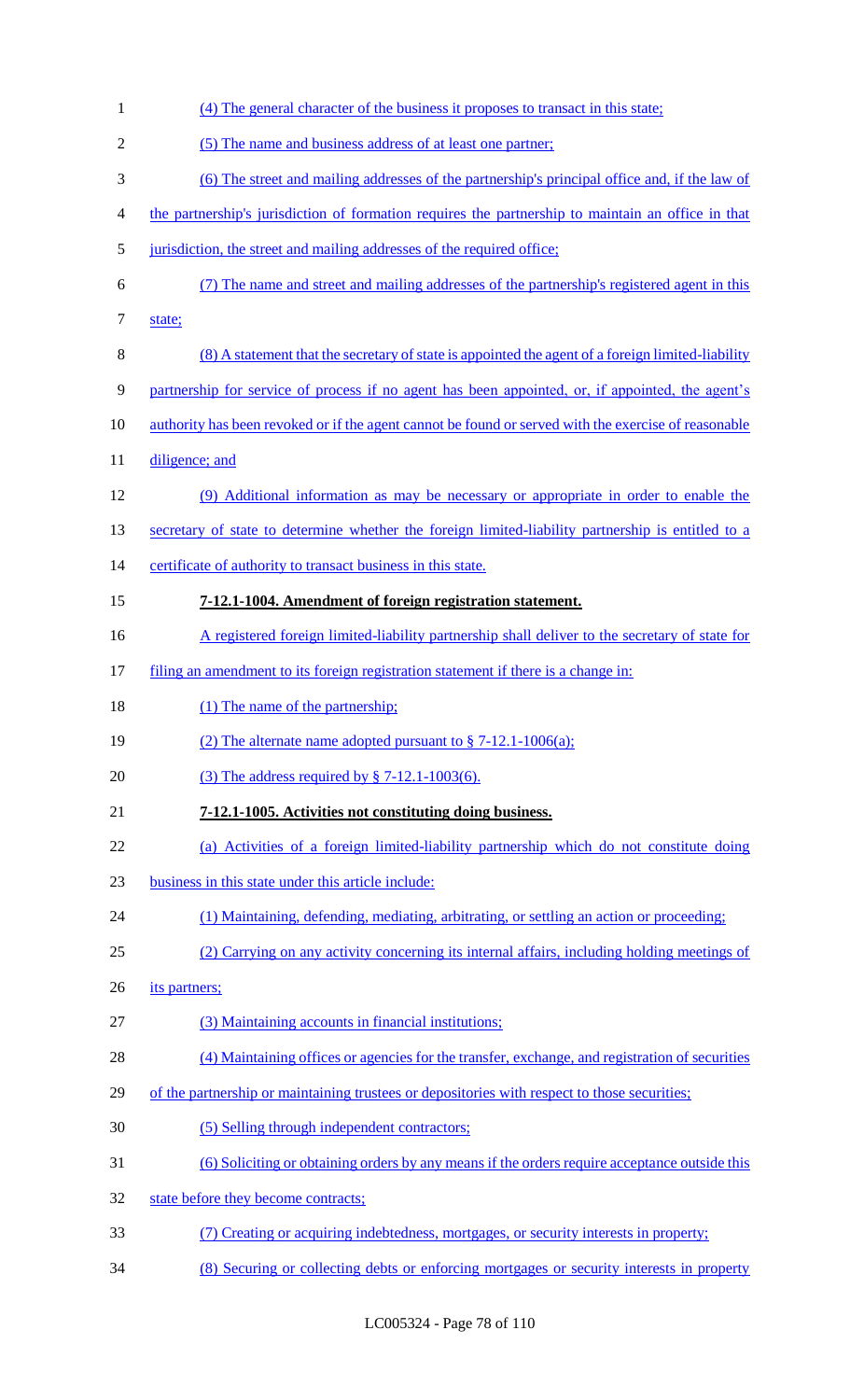| $\mathbf{1}$ | securing the debts and holding, protecting, or maintaining property;                                     |
|--------------|----------------------------------------------------------------------------------------------------------|
| 2            | (9) Conducting an isolated transaction that is not in the course of similar transactions;                |
| 3            | (10) Owning, without more, property; and                                                                 |
| 4            | (11) Doing business in interstate commerce.                                                              |
| 5            | (b) A person does not do business in this state solely by being a partner of a foreign limited-          |
| 6            | liability partnership that does business in this state.                                                  |
| $\tau$       | (c) This section does not apply in determining the contacts or activities that may subject a             |
| 8            | foreign limited-liability partnership to service of process, taxation, or regulation under law of this   |
| 9            | state other than this chapter.                                                                           |
| 10           | 7-12.1-1006. Noncomplying name of foreign limited-liability partnership.                                 |
| 11           | (a) A foreign limited-liability partnership whose name does not comply with $\S$ 7-12.1-902              |
| 12           | may not register to do business in this state until it adopts, for the purpose of doing business in this |
| 13           | state, an alternate name that complies with $\S$ 7-12.1-902. A partnership that registers under an       |
| 14           | alternate name under this subsection need not comply with §§ 7-16-902 or 7-1.2-402. A partnership        |
| 15           | that registers under an alternate name under this subsection need not comply with this state's           |
| 16           | fictitious name statute. After registering to do business in the state with an alternate name, a         |
| 17           | partnership shall do business in this state under:                                                       |
| 18           | (1) The alternate name;                                                                                  |
| 19           | (2) The partnership's name, with the addition of its jurisdiction of formation; or                       |
| 20           | (3) A name the partnership is authorized to use under the state's fictitious name statute to             |
| 21           | include, but not be limited to, §§ 7-16-902.1 or 7-1.2-402.                                              |
| 22           | (b) If a registered foreign limited-liability partnership changes its name to one that does              |
| 23           | not comply with § 7-12.1-902, it may not do business in this state until it complies with subsection     |
| 24           | (a) of this section by amending its registration to adopt an alternate name that complies with § 7-      |
| 25           | 12.1-902.                                                                                                |
| 26           | 7-12.1-1007. Withdrawal deemed on conversion to domestic filing entity or domestic                       |
| 27           | limited-liability partnership.                                                                           |
| 28           | A registered foreign limited-liability partnership that converts to a domestic limited-                  |
| 29           | liability partnership or to a domestic entity whose formation requires the delivery of a record to the   |
| 30           | secretary of state for filing is deemed to have withdrawn its registration on the effective date of the  |
| 31           | conversion.                                                                                              |
| 32           | 7-12.1-1008. Withdrawal on dissolution or conversion to nonfiling entity other than                      |
| 33           | limited-liability partnership.                                                                           |
| 34           | (a) A registered foreign limited-liability partnership that has dissolved and completed                  |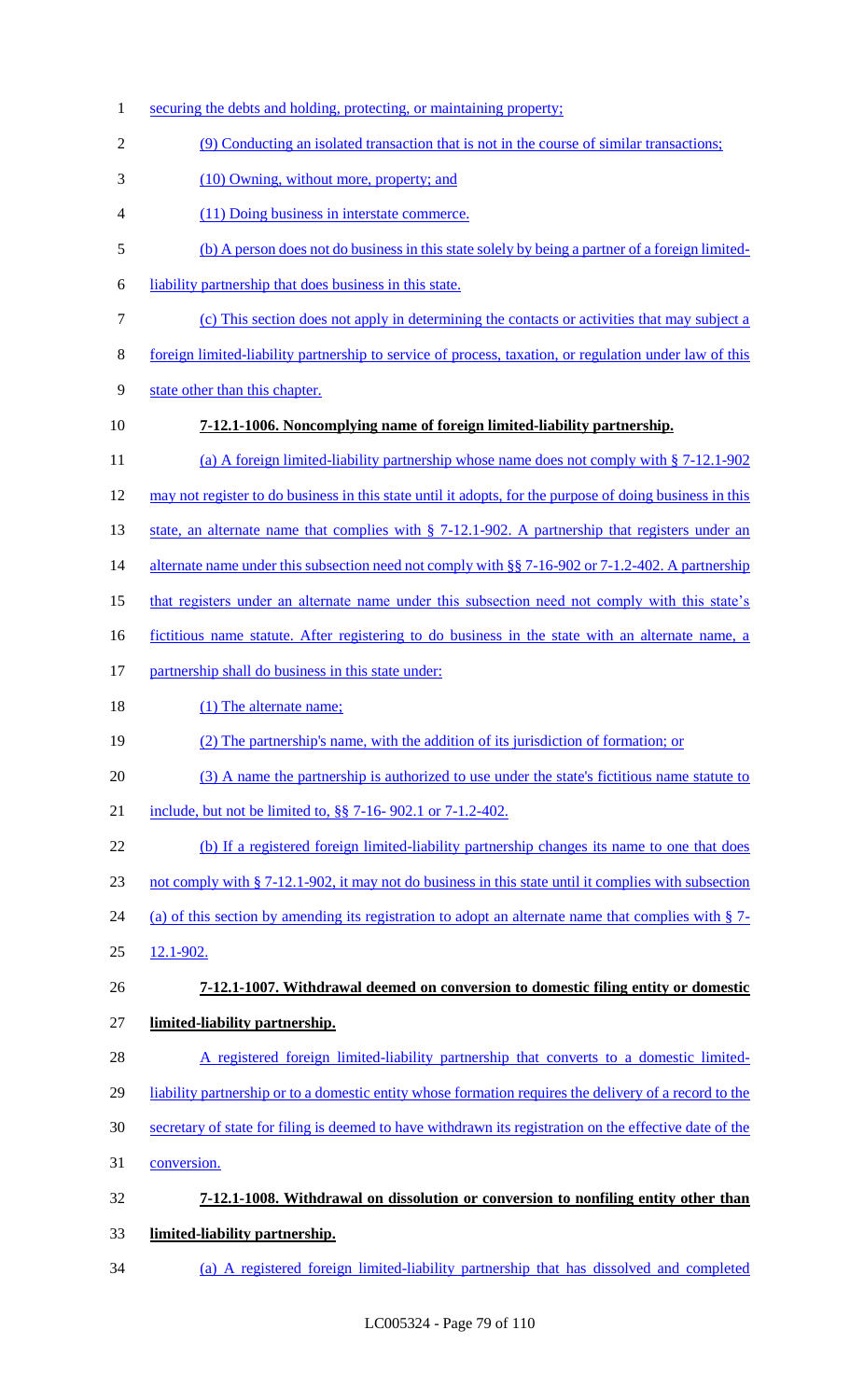1 winding up or has converted to a domestic or foreign entity whose formation does not require the public filing of a record, other than a limited-liability partnership, shall deliver a statement of withdrawal to the secretary of state for filing. The statement must state: (1) In the case of a partnership that has completed winding up: (i) Its name and jurisdiction of formation; (ii) That the partnership surrenders its registration to do business in this state; (iii) That the limited-liability partnership revokes the authority of its registered agent in this state to accept service of process and consents that service of process in any action, suit, or proceeding based upon any cause of action arising in this state during the time the limited-liability partnership was authorized to transact business in this state may subsequently be made on the 11 limited-liability partnership by service on the secretary of state in accordance with subsection (b) of this section; and (iv) The post office address to which the secretary of state may mail a copy of any process 14 against the limited-liability partnerships that is served on the secretary of state. (2) In the case of a partnership that has converted: 16 (i) The name of the converting partnership and its jurisdiction of formation; (ii) The type of entity to which the partnership has converted and its jurisdiction of formation; 19 (iii) That the converted entity surrenders the converting partnership's registration to do business in this state and revokes the authority of the converting partnership's registered agent to 21 act as registered agent in this state on behalf of the partnership or the converted entity; and (iv) A mailing address to which service of process may be made under subsection (b) of this section. (b) After a withdrawal under this section becomes effective, service of process in any action or proceeding based on a cause of action arising during the time the foreign limited-liability 26 partnership was registered to do business in this state may be made pursuant to § 7-12.1-912. **7-12.1-1009. Transfer of registration.**  (a) When a registered foreign limited-liability partnership has merged into a foreign entity 29 that is not registered to do business in this state or has converted to a foreign entity required to register with the secretary of state to do business in this state, the foreign entity shall deliver to the secretary of state for filing an application for transfer of registration. The application must state: (1) The name of the registered foreign limited-liability partnership before the merger or conversion; (2) That before the merger or conversion the registration pertained to a foreign limited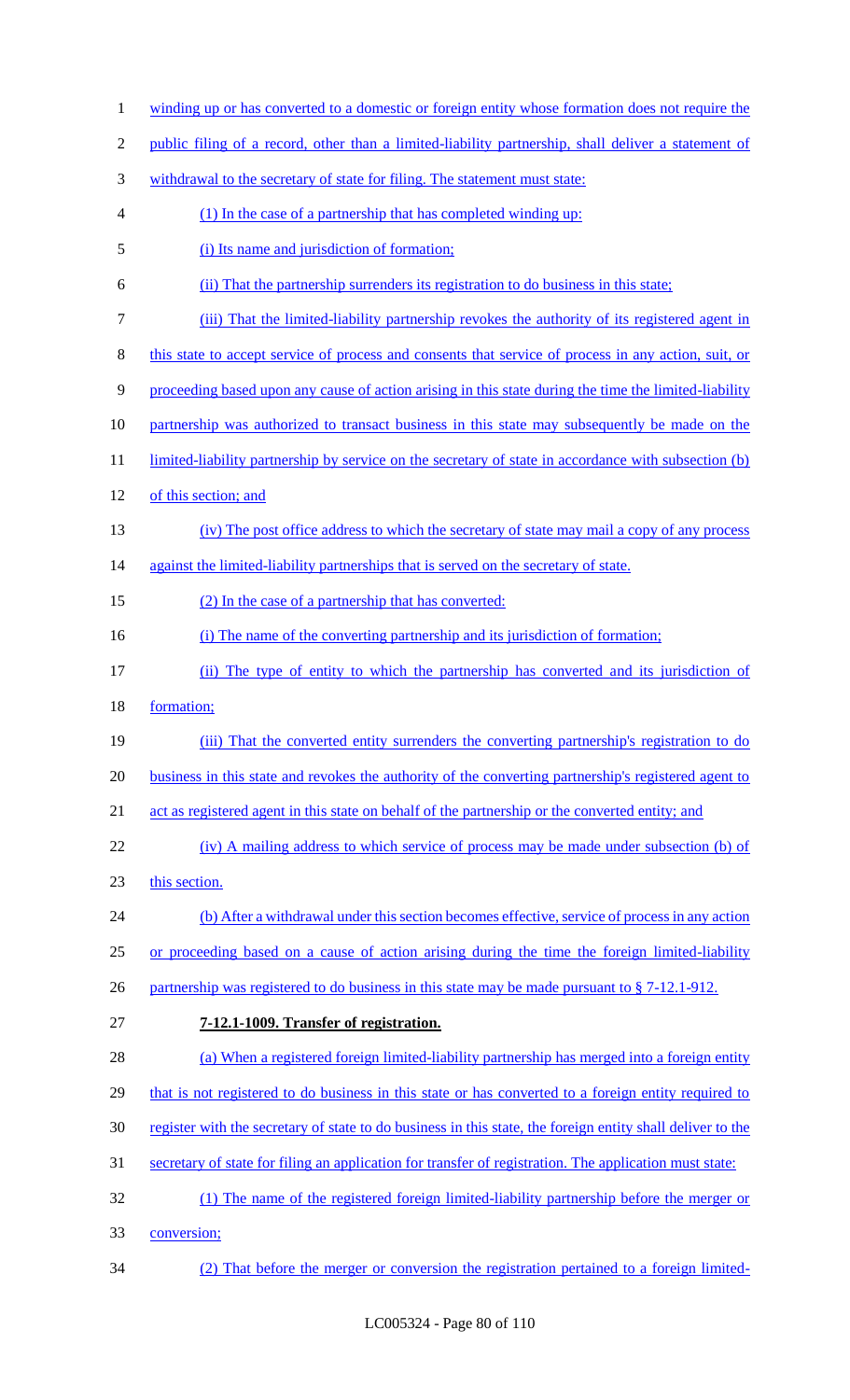1 liability partnership;

| $\sqrt{2}$       | (3) The name of the applicant foreign entity into which the foreign limited-liability                    |
|------------------|----------------------------------------------------------------------------------------------------------|
| 3                | partnership has merged or to which it has been converted and, if the name does not comply with §         |
| $\overline{4}$   | 7-12.1-902, an alternate name adopted pursuant to $\S$ 7-12.1-1006(a);                                   |
| 5                | (4) The type of entity of the applicant foreign entity and its jurisdiction of formation;                |
| 6                | (b) An application for authority to transact business in the state of Rhode Island for the               |
| $\boldsymbol{7}$ | resulting entity type and a certificate of legal existence or good standing issued by the proper officer |
| $8\,$            | of the state or country under the laws of which the resulting entity has been formed.                    |
| 9                | (c) When an application for transfer of registration takes effect, the registration of the               |
| 10               | foreign limited-liability limited partnership to do business in this state is transferred without        |
| 11               | interruption to the foreign entity into which the partnership has merged or to which it has been         |
| 12               | converted.                                                                                               |
| 13               | 7-12.1-1010. Revocation of registration.                                                                 |
| 14               | (a) The registration of a foreign limited-liability partnership may be revoked by the                    |
| 15               | secretary of state under the conditions prescribed in this section when it is established that:          |
| 16               | (1) The limited-liability partnership procured its certificate of registration through fraud;            |
| 17               | (2) The limited-liability partnership has continued to exceed or abuse the authority                     |
| 18               | conferred upon it by law;                                                                                |
| 19               | (3) The limited-liability partnership has failed to file its annual report within the time               |
| 20               | required by this chapter;                                                                                |
| 21               | (4) The limited-liability partnership has failed to pay any required fees to the secretary of            |
| 22               | state when they have become due and payable;                                                             |
| 23               | (5) The limited-liability partnership has failed for thirty (30) days to appoint and maintain            |
| 24               | a registered agent in this state as required by this chapter;                                            |
| 25               | (6) The limited-liability partnership has failed, after change of its registered agent, to file          |
| 26               | in the office of the secretary of state a statement of the change as required by this chapter;           |
| 27               | (7) The limited-liability partnership has failed to file in the office of the secretary of state         |
| 28               | any amendment to its certificate of registration or any articles of dissolution, merger, or              |
| 29               | consolidation as prescribed by this chapter; or                                                          |
| 30               | (8) A misrepresentation has been made of any material matter in any application, report,                 |
| 31               | affidavit, or other document submitted by the limited-liability partnership pursuant to this chapter.    |
| 32               | (b) No certificate of registration of a limited-liability partnership shall be revoked by the            |
| 33               | secretary of state unless:                                                                               |
| 34               | (1) The secretary of state shall have given the limited-liability partnership notice thereof             |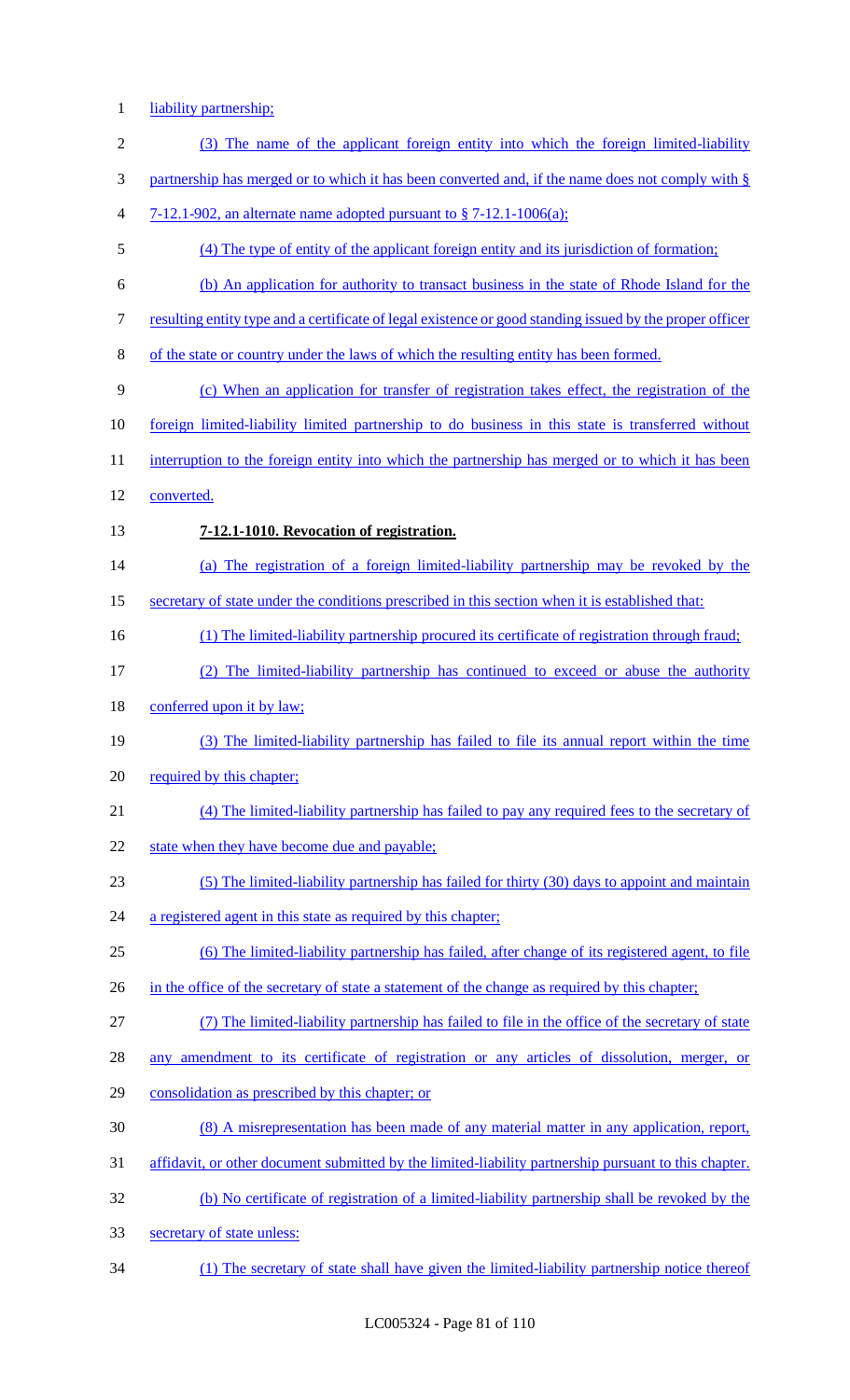| $\mathbf{1}$   | not less than sixty (60) days prior to such revocation by regular mail addressed to the registered          |
|----------------|-------------------------------------------------------------------------------------------------------------|
| $\overline{c}$ | agent in this state on file with the secretary of state's office, which notice shall specify the basis for  |
| 3              | the revocation; provided, however, that if a prior mailing addressed to the address of the registered       |
| 4              | agent of the limited-liability partnership in this state currently on file with the secretary of state's    |
| 5              | office has been returned as undeliverable by the United States Postal Service for any reason, or if         |
| 6              | the revocation notice is returned as undeliverable by the United States Postal Service for any reason,      |
| 7              | the secretary of state shall give notice as follows:                                                        |
| 8              | (i) To the limited-liability partnership at its principal office of record as shown in its most             |
| 9              | recent annual report, and no further notice shall be required; or                                           |
| 10             | (ii) In the case of a limited-liability partnership that has not yet filed an annual report, then           |
| 11             | to the limited-liability partnership at the principal office in the certificate of registration of limited- |
| 12             | liability partnership and no further notice shall be required; and                                          |
| 13             | (2) The limited-liability partnership fails prior to revocation to file the annual report, pay              |
| 14             | the fees or taxes, file the required statement of change of registered agent, file the amendment to         |
| 15             | its registration or certificate of withdrawal of registration, merger, or consolidation, or correct the     |
| 16             | misrepresentation.                                                                                          |
| 17             | 7-12.1-1011. Issuance of certificates of revocation.                                                        |
|                |                                                                                                             |
| 18             | (a) Upon revoking any such certificate of registration of limited-liability partnership, the                |
| 19             | secretary of state shall:                                                                                   |
| 20             | (1) Issue a certificate of revocation in duplicate;                                                         |
| 21             | (2) File one of the certificates in the secretary of state's office;                                        |
| 22             | (3) Send to the limited-liability partnership by regular mail a certificate of revocation,                  |
| 23             | addressed to the registered agent of the limited-liability partnership in this state on file with the       |
| 24             | secretary of state's office; provided, however, that if a prior mailing addressed to the address of the     |
| 25             | registered agent of the limited-liability partnership in this state currently on file with the secretary    |
| 26             | of state's office has been returned to the secretary of state as undeliverable by the United States         |
| 27             | Postal Service for any reason, or if the revocation certificate is returned as undeliverable to the         |
| 28             | secretary of state's office by the United States Postal Service for any reason, the secretary of state      |
| 29             | shall give notice as follows:                                                                               |
| 30             | (i) To the limited-liability partnership at its principal office of record as shown in its most             |
| 31             | recent annual report, and no further notice shall be required; or                                           |
| 32             | (ii) In the case of a limited-liability partnership that has not yet filed an annual report, then           |
| 33             | to the principal office listed in the certificate of registration, and no further notice shall be required. |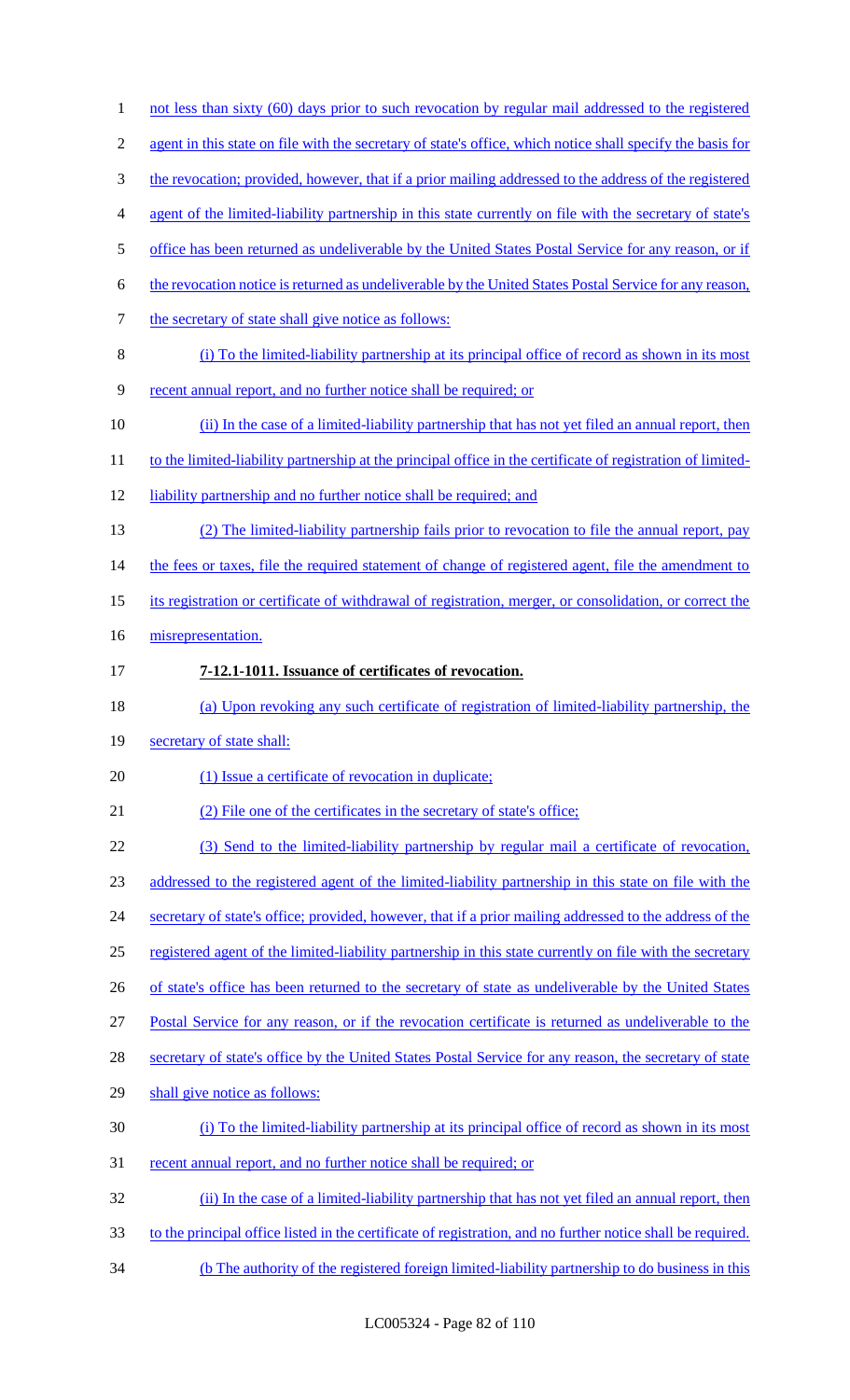- state ceases on the effective date of the certificate of revocation, or to apply for reinstatement under
- § 7-12.1-1012.
- (c) The revocation of a limited-liability partnership does not terminate the authority of its registered agent.
- 

## **7-12.1-1012. Reinstatement.**

- (a) Within two (2) years after issuing a certificate of revocation as provided in § 7-12.1- 7 1011, the secretary of state may withdraw the certificate of revocation and retroactively reinstate
- the limited-liability partnership in good standing as if its certificate of registration of limited-

liability partnership had not been revoked except as subsequently provided:

- (1) On the filing by the limited-liability partnership of the documents it had previously
- failed to file as set forth in §§ 7-12.1-1006(a)(3) through 7-12.1-1006(a)(7);

 (2) On the payment by the limited-liability partnership of a penalty in the amount of fifty 13 dollars (\$50.00) for each year or part of year that has elapsed since the issuance of the certificate

- of revocation; and
- (b) If, as permitted by the provisions of this chapter or chapters 1.2, 6, 12, or 13.1 of this 16 title, another limited-liability company, business or nonprofit corporation, registered limited- liability partnership or a limited-liability partnership, or in each case domestic or foreign, 18 authorized and qualified to transact business in this state, bears or has filed a fictitious business
- name statement as to or reserved or registered a name that is the same as, the name of the limited-
- 20 liability partnership with respect to which the certificate of revocation is proposed to be withdrawn,
- 21 then the secretary of state shall condition the withdrawal of the certificate of revocation on the
- 22 reinstated limited-liability partnership amending its certificate of registration so as to designate a
- name that meets the requirements of § 7-12.1-902 by adopting an alternate name pursuant to § 7-
- 24  $12.1-1006(a)$ .
- (d) When reinstatement under this section has become effective, the following rules apply:
- 26 (1) The reinstatement relates back to and takes effect as of the effective date of the
- certificate of revocation.
- (2) The limited-liability partnership resumes carrying on its activities and affairs as if the
- revocation had not occurred.
- (3) The rights of a person arising out of an act or omission in reliance on the revocation
- before the person knew or had notice of the reinstatement are not affected.
- **7-12.1-1013. Withdrawal of registration of registered foreign limited-liability partnership.**
- (a) A registered foreign limited-liability partnership may withdraw its registration by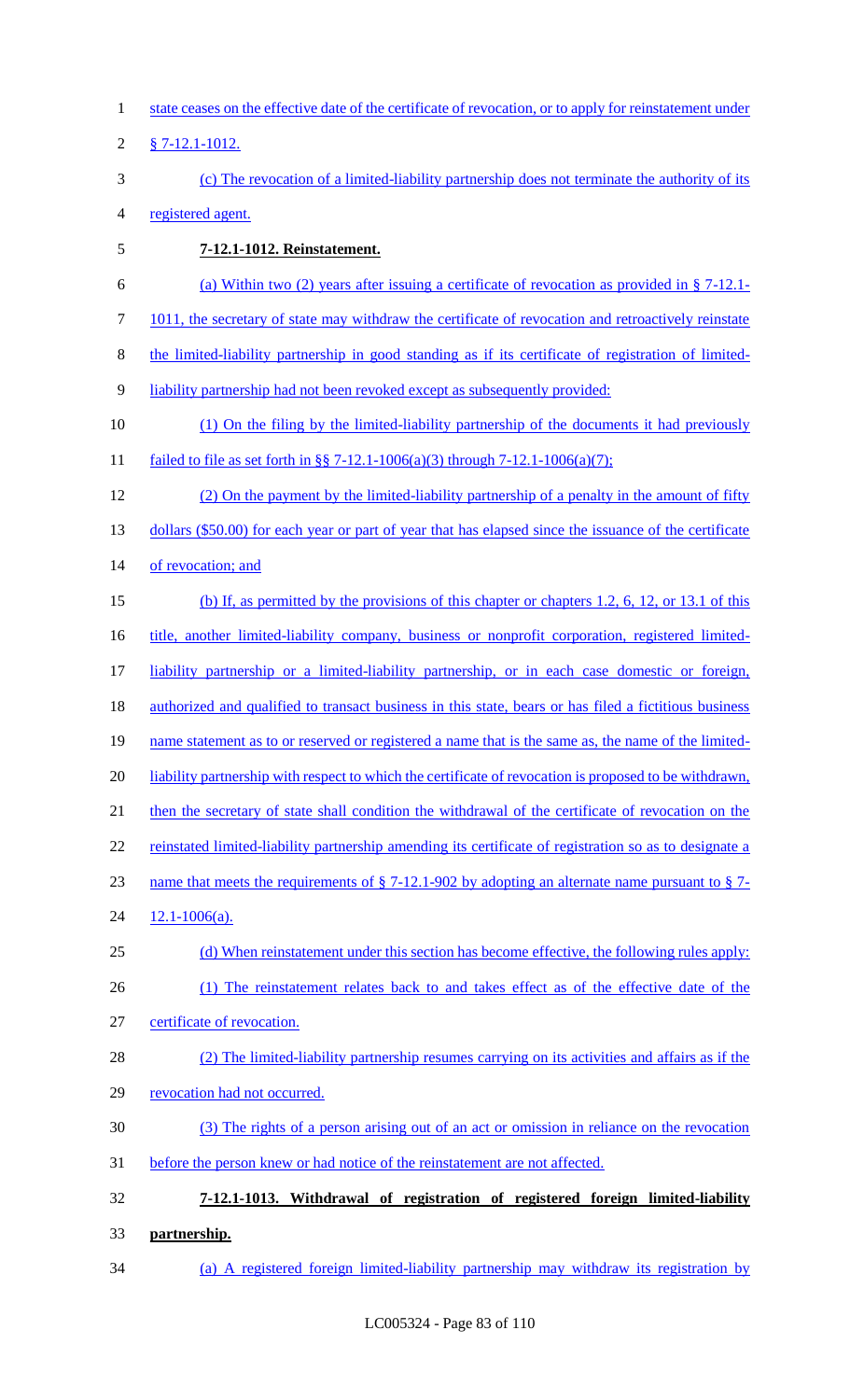| $\mathbf{1}$   | delivering a statement of withdrawal to the secretary of state for filing. The statement of withdrawal |
|----------------|--------------------------------------------------------------------------------------------------------|
| $\overline{2}$ | must state:                                                                                            |
| 3              | (1) The name of the partnership and its jurisdiction of formation;                                     |
| 4              | (2) That the partnership is not doing business in this state and that it withdraws its                 |
| $\mathfrak{S}$ | registration to do business in this state;                                                             |
| 6              | (3) That the limited-liability partnership revokes the authority of its registered agent in this       |
| $\tau$         | state to accept service of process and consents that service of process in any action, suit, or        |
| $8\,$          | proceeding based upon any cause of action arising in this state during the time the limited-liability  |
| 9              | partnership was authorized to transact business in this state may subsequently be made on the          |
| 10             | limited partnership by service on the secretary of state in accordance with subsection (b) of this     |
| 11             | section; and                                                                                           |
| 12             | (4) The post office address to which the secretary of state may mail a copy of any process             |
| 13             | against the limited-liability partnership that is served on the secretary of state.                    |
| 14             | (b) After the withdrawal of the registration of a foreign limited-liability partnership, service       |
| 15             | of process in any action or proceeding based on a cause of action arising during the time the          |
| 16             | partnership was registered to do business in this state may be made pursuant to $\S$ 7-12.1-912.       |
| 17             | 7-12.1-1014. Action by attorney general.                                                               |
| 18             | The attorney general may maintain an action to enjoin a foreign limited-liability                      |
| 19             | partnership from doing business in this state in violation of this article of this chapter.            |
| 20             | <b>ARTICLE 11</b>                                                                                      |
| 21             | MERGER, INTEREST EXCHANGE, CONVERSION, AND DOMESTICATION                                               |
| 22             | PART <sub>1</sub>                                                                                      |
| 23             | <b>GENERAL PROVISIONS</b>                                                                              |
| 24             | 7-12.1-11.11. Definitions.                                                                             |
| 25             | As used in this chapter:                                                                               |
| 26             | (1) "Acquired entity" means the entity, all of one or more classes or series of interests of           |
| 27             | which are acquired in an interest exchange.                                                            |
| 28             | (2) "Acquiring entity" means the entity that acquires all of one or more classes or series of          |
| 29             | interests of the acquired entity in an interest exchange.                                              |
| 30             | (3) "Conversion" means a transaction authorized by $\S$ 7-12.1-11.41 through 7-12.1-11.46.             |
| 31             | (4) "Converted entity" means the converting entity as it continues in existence after a                |
| 32             | conversion.                                                                                            |
| 33             | (5) "Converting entity" means the domestic entity that approves a plan of conversion                   |
| 34             | pursuant to $\S$ 7-12.1-11.43 or the foreign entity that approves a conversion pursuant to the law of  |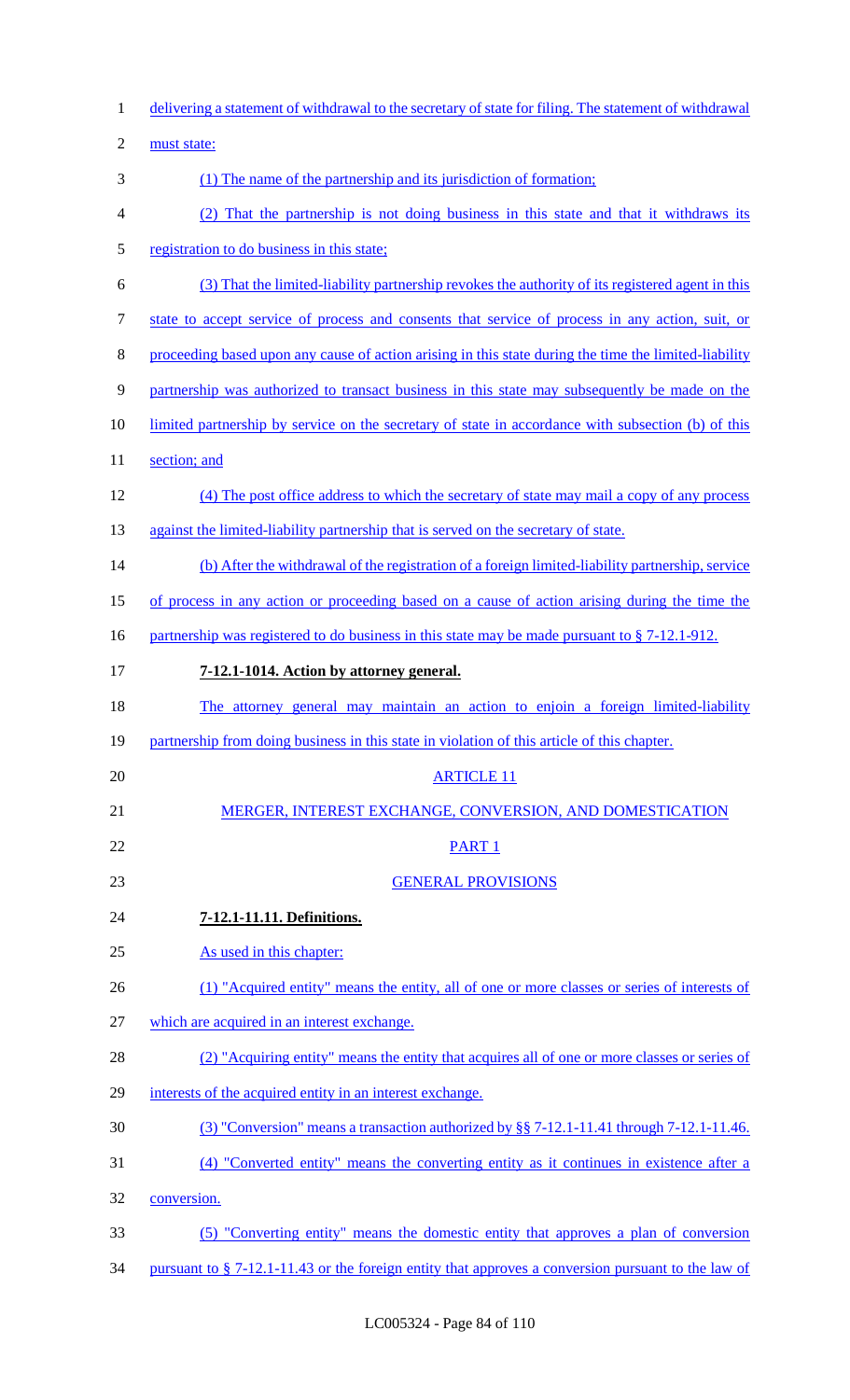| 1              | its jurisdiction of formation.                                                                          |
|----------------|---------------------------------------------------------------------------------------------------------|
| $\mathbf{2}$   | (6) "Distributional interest" means the right under an unincorporated entity's organic law              |
| $\mathfrak{Z}$ | and organic rules to receive distributions from the entity.                                             |
| $\overline{4}$ | (7) "Domestic", with respect to an entity, means governed as to its internal affairs by the             |
| 5              | law of this state.                                                                                      |
| 6              | (8) "Domesticated limited-liability partnership" means a domesticating limited-liability                |
| $\tau$         | partnership as it continues in existence after a domestication.                                         |
| $8\,$          | (9) "Domesticating limited-liability partnership" means the domestic limited-liability                  |
| $\mathbf{9}$   | partnership that approves a plan of domestication pursuant to $\S$ 7-12.1-11.53 or the foreign limited- |
| 10             | liability partnership that approves a domestication pursuant to the law of its jurisdiction of          |
| 11             | formation.                                                                                              |
| 12             | (10) "Domestication" means a transaction authorized by §§ 7-12.1-11.51 through 7-12.1-                  |
| 13             | 11.56.                                                                                                  |
| 14             | $(11)$ "Entity":                                                                                        |
| 15             | (i) Means:                                                                                              |
| 16             | (A) A business corporation;                                                                             |
| 17             | (B) A nonprofit corporation;                                                                            |
| 18             | (C) A general partnership, including a limited-liability partnership;                                   |
| 19             | (D) A limited partnership, including a limited-liability limited partnership;                           |
| 20             | (E) A limited-liability company;                                                                        |
| 21             | (F) A general cooperative association;                                                                  |
| 22             | (G) A limited cooperative association;                                                                  |
| 23             | (H) An unincorporated nonprofit association;                                                            |
| 24             | (I) A statutory trust, business trust, or common-law business trust; or                                 |
| 25             | (J) Any other person that has:                                                                          |
| 26             | (I) A legal existence separate from any interest holder of that person; or                              |
| 27             | (II) The power to acquire an interest in real property in its own name; and                             |
| 28             | (ii) Does not include:                                                                                  |
| 29             | (A) An individual;                                                                                      |
| 30             | (B) A trust with a predominantly donative purpose or a charitable trust;                                |
| 31             | (C) An association or relationship that is not an entity listed in subsection $(11)(i)$ of this         |
| 32             | section and is not a partnership under the rules stated in $\S$ 7-12.1-202(c) or a similar provision of |
| 33             | the law of another jurisdiction;                                                                        |
| 34             | (D) A decedent's estate; or                                                                             |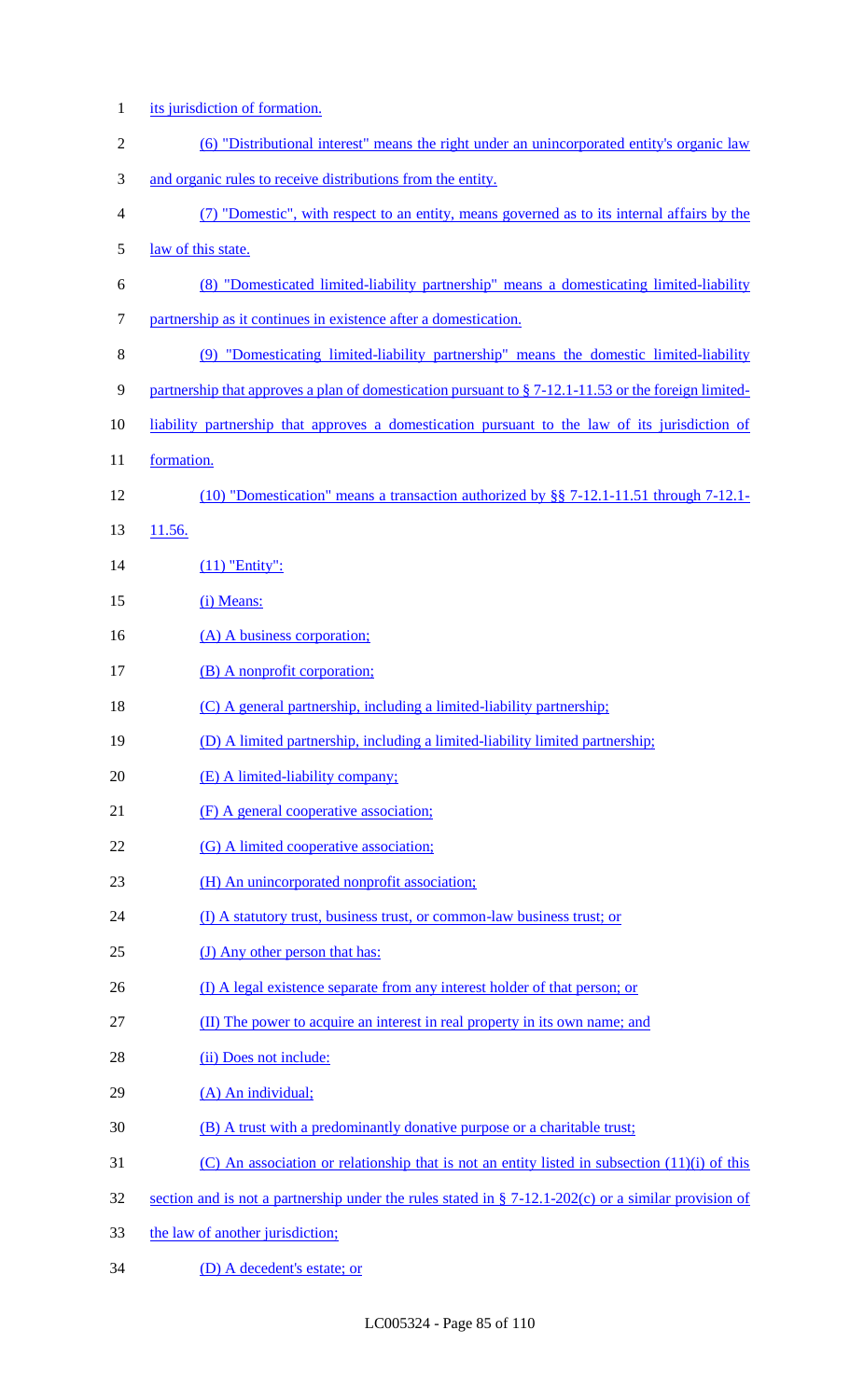| $\mathbf{1}$   | (E) A government or a governmental subdivision, agency, or instrumentality.                        |
|----------------|----------------------------------------------------------------------------------------------------|
| $\overline{2}$ | (12) "Filing entity" means an entity whose formation requires the filing of a public organic       |
| 3              | record. The term does not include a limited-liability partnership.                                 |
| 4              | (13) "Foreign", with respect to an entity, means an entity governed as to its internal affairs     |
| 5              | by the law of a jurisdiction other than this state.                                                |
| 6              | (14) "Governance interest" means a right under the organic law or organic rules of an              |
| 7              | unincorporated entity, other than as a governor, agent, assignee, or proxy, to:                    |
| 8              | (i) Receive or demand access to information concerning, or the books and records of, the           |
| 9              | entity;                                                                                            |
| 10             | (ii) Vote for or consent to the election of the governors of the entity; or                        |
| 11             | (iii) Receive notice of or vote on or consent to an issue involving the internal affairs of the    |
| 12             | entity.                                                                                            |
| 13             | (15) "Governor" means:                                                                             |
| 14             | (i) A director of a business corporation;                                                          |
| 15             | (ii) A director or trustee of a nonprofit corporation;                                             |
| 16             | (iii) A general partner of a general partnership;                                                  |
| 17             | (iv) A general partner of a limited partnership;                                                   |
| 18             | (v) A manager of a manager-managed limited-liability company;                                      |
| 19             | (vi) A member of a member-managed limited-liability company;                                       |
| 20             | (vii) A director of a general cooperative association;                                             |
| 21             | (viii) A director of a limited cooperative association;                                            |
| 22             | (ix) A manager of an unincorporated nonprofit association;                                         |
| 23             | (x) A trustee of a statutory trust, business trust, or common-law business trust; or               |
| 24             | (xi) Any other person under whose authority the powers of an entity are exercised and              |
| 25             | under whose direction the activities and affairs of the entity are managed pursuant to the organic |
| 26             | law and organic rules of the entity.                                                               |
| 27             | (16) "Interest" means:                                                                             |
| 28             | (i) A share in a business corporation;                                                             |
| 29             | (ii) A membership in a nonprofit corporation;                                                      |
| 30             | (iii) A partnership interest in a general partnership;                                             |
| 31             | (iv) A partnership interest in a limited partnership;                                              |
| 32             | (v) A membership interest in a limited-liability company;                                          |
| 33             | (vi) A share in a general cooperative association;                                                 |
| 34             | (vii) A member's interest in a limited cooperative association;                                    |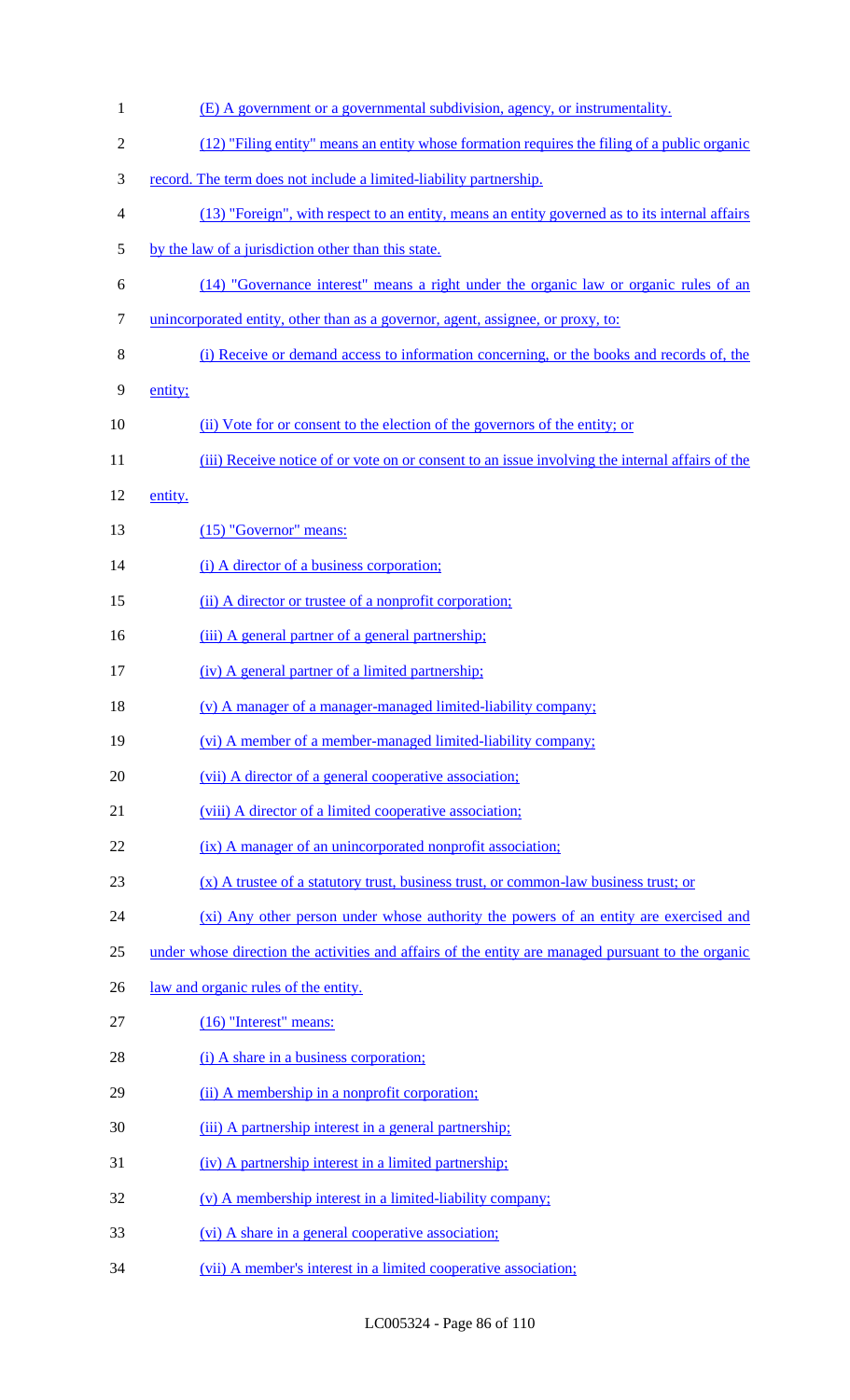| $\mathbf{1}$   | (viii) A membership in an unincorporated nonprofit association;                                              |
|----------------|--------------------------------------------------------------------------------------------------------------|
| $\mathfrak{2}$ | (ix) A beneficial interest in a statutory trust, business trust, or common-law business trust;               |
| 3              | or                                                                                                           |
| $\overline{4}$ | $(x)$ A governance interest or distributional interest in any other type of unincorporated                   |
| 5              | entity.                                                                                                      |
| 6              | (17) "Interest exchange" means a transaction authorized by §§ 7-12.1-11.31 through 7-                        |
| $\tau$         | 12.1-11.36.                                                                                                  |
| 8              | (18) "Interest holder" means:                                                                                |
| 9              | (i) A shareholder of a business corporation;                                                                 |
| 10             | (ii) A member of a nonprofit corporation;                                                                    |
| 11             | (iii) A general partner of a general partnership;                                                            |
| 12             | (iv) A general partner of a limited partnership;                                                             |
| 13             | (v) A limited partner of a limited partnership;                                                              |
| 14             | (vi) A member of a limited-liability company;                                                                |
| 15             | (vii) A shareholder of a general cooperative association;                                                    |
| 16             | (viii) A member of a limited cooperative association;                                                        |
| 17             | (ix) A member of an unincorporated nonprofit association;                                                    |
| 18             | $(x)$ A beneficiary or beneficial owner of a statutory trust, business trust, or common-law                  |
| 19             | business trust; or                                                                                           |
| 20             | (xi) Any other direct holder of an interest.                                                                 |
| 21             | (19) "Interest holder liability" means:                                                                      |
| 22             | (i) Personal liability for a liability of an entity which is imposed on a person:                            |
| 23             | (A) Solely by reason of the status of the person as an interest holder; or                                   |
| 24             | (B) By the organic rules of the entity which make one or more specified interest holders or                  |
| 25             | categories of interest holders liable in their capacity as interest holders for all or specified liabilities |
| 26             | of the entity; or                                                                                            |
| 27             | (ii) An obligation of an interest holder under the organic rules of an entity to contribute to               |
| 28             | the entity.                                                                                                  |
| 29             | $(20)$ "Merger" means a transaction authorized by §§ 7-12.1-11.21 through 7-12.1-11.26.                      |
| 30             | (21) "Merging entity" means an entity that is a party to a merger and exists immediately                     |
| 31             | before the merger becomes effective.                                                                         |
| 32             | (22) "Organic law" means the law of an entity's jurisdiction of formation governing the                      |
| 33             | internal affairs of the entity.                                                                              |
| 34             | (23) "Organic rules" means the public organic record and private organic rules of an entity.                 |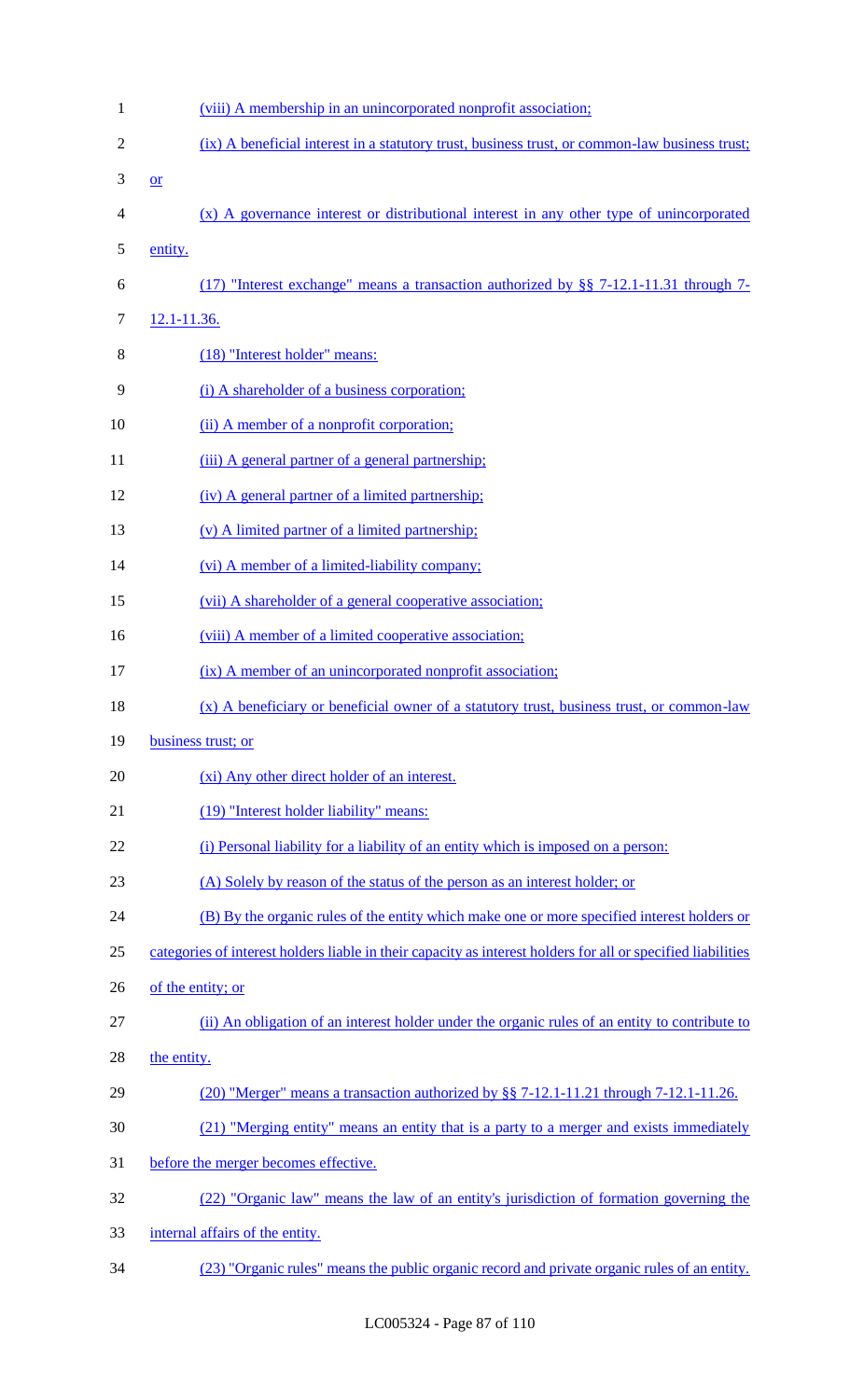| $\mathbf{1}$   | (24) "Plan" means a plan of merger, plan of interest exchange, plan of conversion, or plan             |
|----------------|--------------------------------------------------------------------------------------------------------|
| $\overline{2}$ | of domestication.                                                                                      |
| 3              | (25) "Plan of conversion" means a plan under § 7-12.1-11.42.                                           |
| 4              | (26) "Plan of domestication" means a plan under § 7-12.1-11.52.                                        |
| 5              | (27) "Plan of interest exchange" means a plan under § 7-12.1-11.32.                                    |
| 6              | (28) "Plan of merger" means a plan under § 7-12.1-11.22.                                               |
| $\tau$         | (29) "Private organic rules" means the rules, whether or not in a record, that govern the              |
| 8              | internal affairs of an entity, are binding on all its interest holders, and are not part of its public |
| 9              | organic record, if any. The term includes:                                                             |
| 10             | (i) The bylaws of a business corporation;                                                              |
| 11             | (ii) The bylaws of a nonprofit corporation;                                                            |
| 12             | (iii) The partnership agreement of a general partnership;                                              |
| 13             | (iv) The partnership agreement of a limited partnership;                                               |
| 14             | (v) The operating agreement of a limited-liability company;                                            |
| 15             | (vi) The bylaws of a general cooperative association;                                                  |
| 16             | (vii) The bylaws of a limited cooperative association;                                                 |
| 17             | (viii) The governing principles of an unincorporated nonprofit association; and                        |
| 18             | (ix) The trust instrument of a statutory trust or similar rules of a business trust or common-         |
| 19             | law business trust.                                                                                    |
| 20             | (30) "Protected agreement" means:                                                                      |
| 21             | (i) A record evidencing indebtedness and any related agreement in effect on the effective              |
| 22             | date of this chapter;                                                                                  |
| 23             | (ii) An agreement that is binding on an entity on the effective date of this chapter;                  |
| 24             | (iii) The organic rules of an entity in effect on the effective date of this chapter; or               |
| 25             | (iv) An agreement that is binding on any of the governors or interest holders of an entity             |
| 26             | on the effective date of this chapter.                                                                 |
| 27             | (31) "Public organic record" means the record the filing of which by the secretary of state            |
| 28             | is required to form an entity and any amendment to or restatement of that record. The term includes:   |
| 29             | (i) The articles of incorporation of a business corporation;                                           |
| 30             | (ii) The articles of incorporation of a nonprofit corporation;                                         |
| 31             | (iii) The certificate of limited partnership of a limited partnership:                                 |
| 32             | (iv) The certificate of organization of a limited-liability company;                                   |
| 33             | (v) The articles of incorporation of a general cooperative association;                                |
| 34             | (vi) The articles of organization of a limited cooperative association; and                            |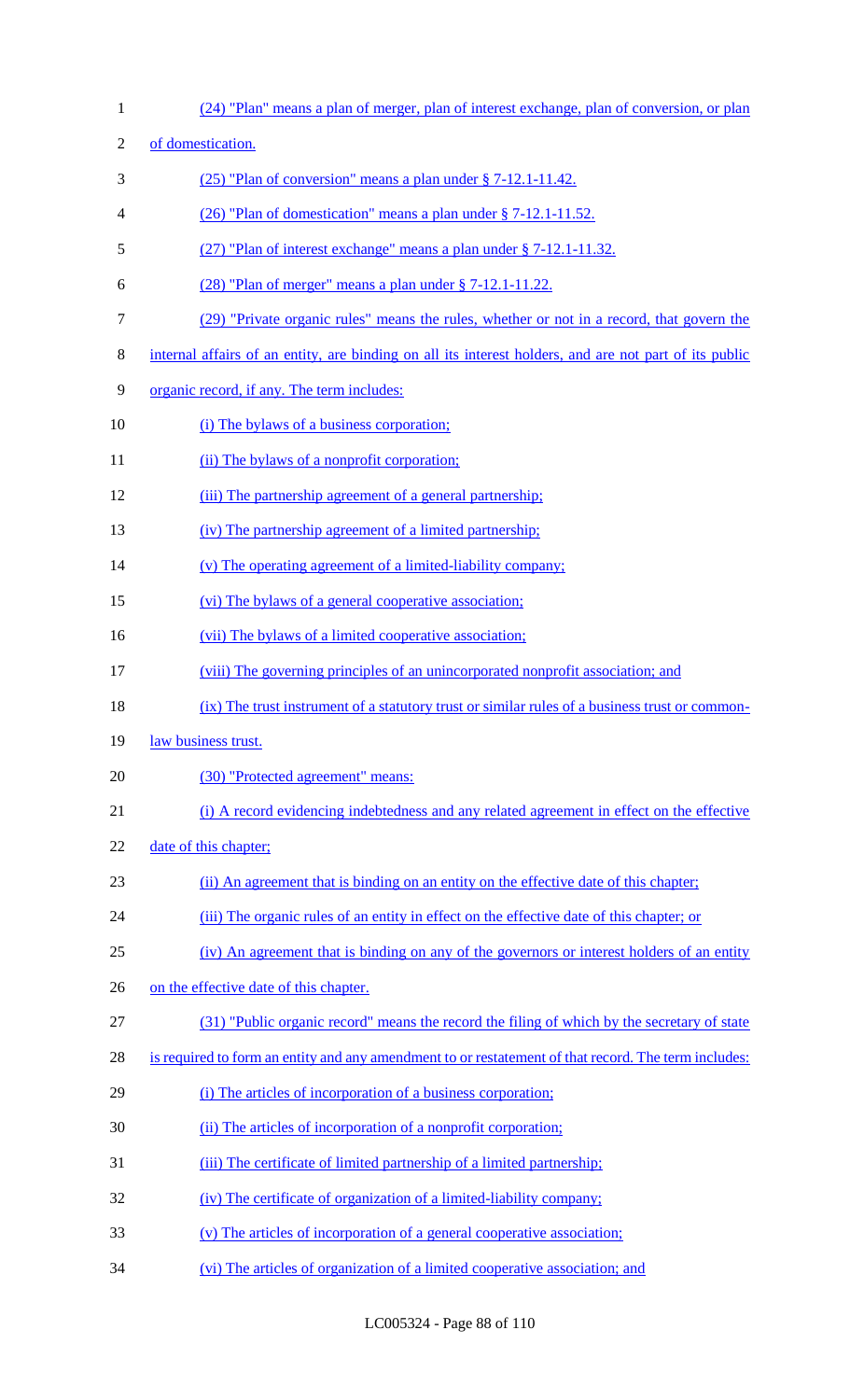(32) "Registered foreign entity" means a foreign entity that is registered to do business in this state pursuant to a record filed by the secretary of state. (33) "Statement of conversion" means a statement under § 7-12.1-11.45. (34) "Statement of domestication" means a statement under § 7-12.1-11.55. (35) "Statement of interest exchange" means a statement under § 7-12.1-11.35. (36) "Statement of merger" means a statement under § 7-12.1-11.25. (37) "Surviving entity" means the entity that continues in existence after or is created by a merger. 10 (38) "Type of entity" means a generic form of entity: 11 (i) Recognized at common law; or (ii) Formed under an organic law, whether or not some entities formed under that organic 13 law are subject to provisions of that law that create different categories of the form of entity. **7-12.1-11.21. Relationship of article to other laws.**  (a) This article does not authorize an act prohibited by, and does not affect the application 16 or requirements of, any law other than this article. (b) A transaction effected under this chapter may not create or impair a right, duty, or 18 obligation of a person under the statutory law of this state relating to a change in control, takeover, business combination, control-share acquisition, or similar transaction involving a domestic merging, acquired, converting, or domesticating business corporation unless: (1) If the corporation does not survive the transaction, the transaction satisfies any 22 requirements of the law; or (2) If the corporation survives the transaction, the approval of the plan is by a vote of the 24 shareholders or directors which would be sufficient to create or impair the right, duty, or obligation directly under the law. **7-12.1-11.31. Required notice or approval.**  (a) A domestic or foreign entity that is required to give notice to, or obtain the approval of, 28 a governmental agency or officer of this state to be a party to a merger must give the notice or 29 obtain the approval to be a party to an interest exchange, conversion, or domestication. (b) Property held for a charitable purpose under the law of this state by a domestic or foreign entity immediately before a transaction under this article becomes effective may not, as a result of the transaction, be diverted from the objects for which it was donated, granted, devised, 33 or otherwise transferred unless, to the extent required by or pursuant to the law of this state concerning cy pres or other law dealing with nondiversion of charitable assets, the entity obtains

(vii) The certificate of trust of a statutory trust or similar record of a business trust.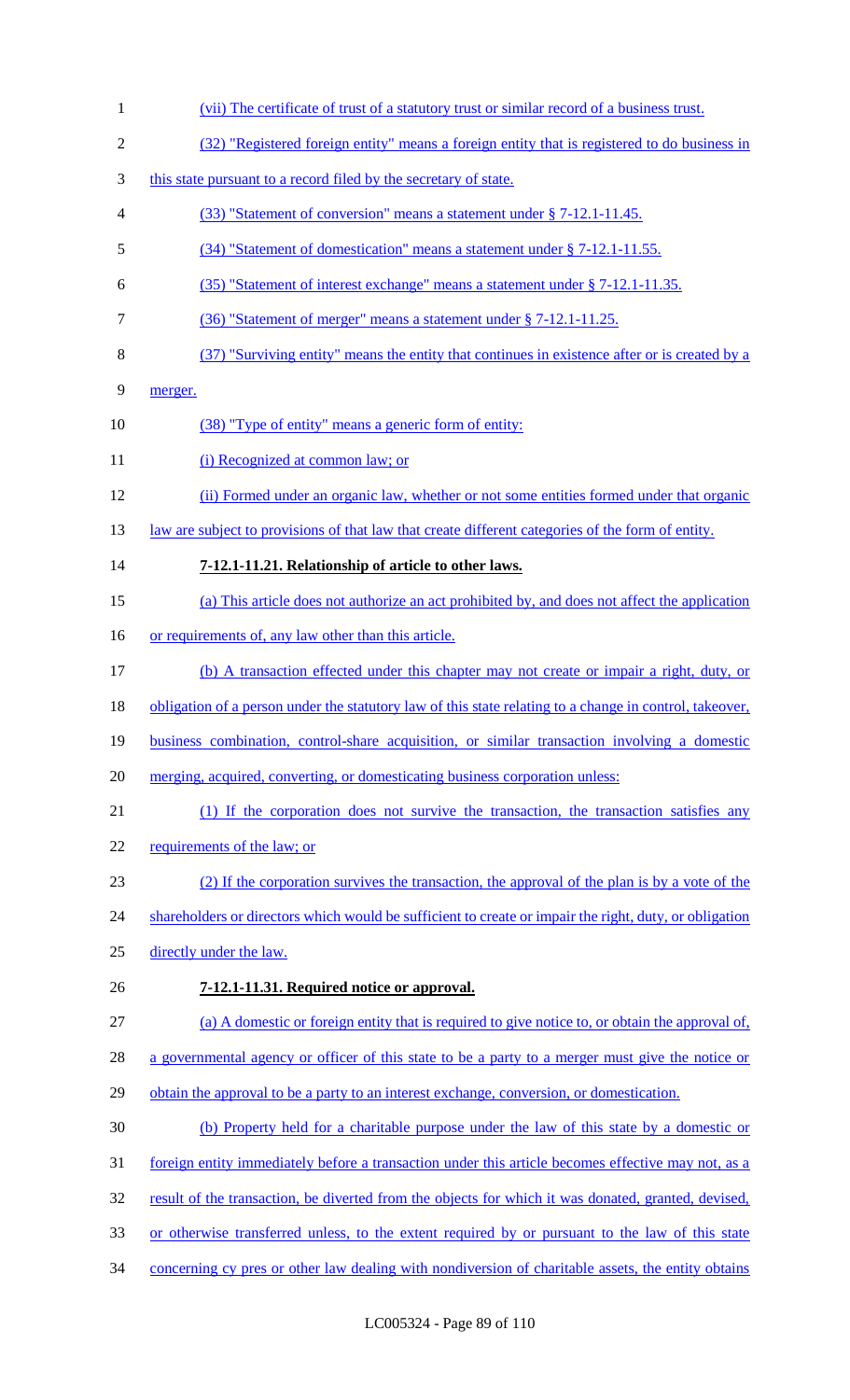| $\mathbf{1}$   | an appropriate order of the superior court specifying the disposition of the property.                 |
|----------------|--------------------------------------------------------------------------------------------------------|
| $\sqrt{2}$     | (c) A bequest, devise, gift, grant, or promise contained in a will or other instrument of              |
| 3              | donation, subscription, or conveyance which is made to a merging entity that is not the surviving      |
| $\overline{4}$ | entity and which takes effect or remains payable after the merger inures to the surviving entity.      |
| 5              | (d) A trust obligation that would govern property if transferred to a nonsurviving entity              |
| 6              | applies to property that is transferred to the surviving entity under this section.                    |
| $\tau$         | 7-12.1-11.41. Nonexclusivity.                                                                          |
| $8\,$          | The fact that a transaction under this article produces a certain result does not preclude the         |
| $\mathbf{9}$   | same result from being accomplished in any other manner permitted by law other than this article.      |
| 10             | 7-12.1-11.51. Reference to external facts.                                                             |
| 11             | A plan may refer to facts ascertainable outside the plan if the manner in which the facts              |
| 12             | will operate upon the plan is specified in the plan. The facts may include the occurrence of an event  |
| 13             | or a determination or action by a person, whether or not the event, determination, or action is within |
| 14             | the control of a party to the transaction.                                                             |
| 15             | 7-12.1-11.61. Appraisal rights.                                                                        |
| 16             | An interest holder of a domestic merging, acquired, converting, or domesticating                       |
| 17             | partnership is entitled to contractual appraisal rights in connection with a transaction under this    |
| 18             | article to the extent provided in:                                                                     |
| 19             | (1) The partnership's organic rules; or                                                                |
| 20             | $(2)$ The plan.                                                                                        |
| 21             | 7-12.1-11.71. Excluded entities and transactions; Other applicable law.                                |
| 22             | (a) This Part may not be used to effect a transaction that is prohibited by law of this state          |
| 23             | other than this chapter.                                                                               |
| 24             | (b) If law of this state other than this chapter applies to a transaction that is otherwise within     |
| 25             | the scope of this Part, the transaction is still subject to such other law.                            |
| 26             | PART <sub>2</sub>                                                                                      |
| 27             | <b>MERGER</b>                                                                                          |
| 28             | 7-12.1-11.21. Merger authorized.                                                                       |
| 29             | (a) By complying with this part:                                                                       |
| 30             | (1) One or more domestic partnerships may merge with one or more domestic or foreign                   |
| 31             | entities into a domestic or foreign surviving entity; and                                              |
| 32             | (2) Two (2) or more foreign entities may merge into a domestic partnership.                            |
| 33             | (b) By complying with the provisions of this part applicable to foreign entities, a foreign            |
| 34             | entity may be a party to a merger under this part or may be the surviving entity in such a merger if   |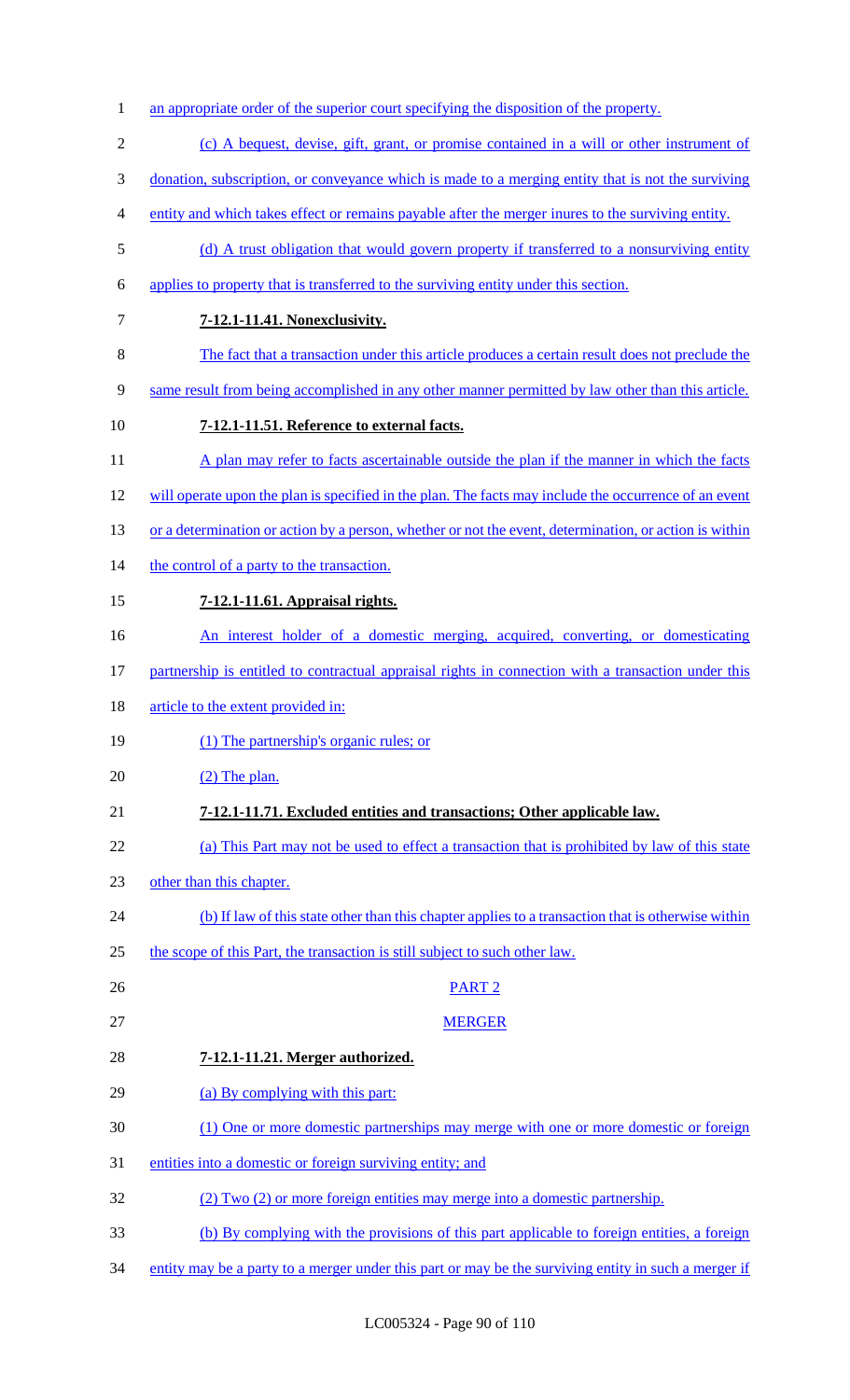| $\mathbf{1}$   | the merger is authorized by the law of the foreign entity's jurisdiction of formation.                    |
|----------------|-----------------------------------------------------------------------------------------------------------|
| $\mathfrak{2}$ | 7-12.1-11.22. Plan of merger.                                                                             |
| 3              | (a) A domestic partnership may become a party to a merger under this part by approving a                  |
| 4              | plan of merger. The plan must be in a record and contain:                                                 |
| 5              | (1) As to each merging entity, its name, jurisdiction of formation, and type of entity;                   |
| 6              | (2) If the surviving entity is to be created in the merger, a statement to that effect and the            |
| 7              | entity's name, jurisdiction of formation, and type of entity;                                             |
| 8              | (3) The manner of converting the interests in each party to the merger into interests,                    |
| 9              | securities, obligations, money, other property, rights to acquire interests or securities, or any         |
| 10             | combination of the foregoing:                                                                             |
| 11             | (4) If the surviving entity exists before the merger, any proposed amendments to:                         |
| 12             | (i) Its public organic record, if any; or                                                                 |
| 13             | (ii) Its private organic rules that are, or are proposed to be, in a record;                              |
| 14             | (5) If the surviving entity is to be created in the merger:                                               |
| 15             | (i) Its proposed public organic record, if any; and                                                       |
| 16             | (ii) The full text of its private organic rules that are proposed to be in a record;                      |
| 17             | (6) The other terms and conditions of the merger; and                                                     |
| 18             | (7) Any other provision required by the law of a merging entity's jurisdiction of formation               |
| 19             | or the organic rules of a merging entity.                                                                 |
| 20             | (b) In addition to the requirements of subsection (a) of this section, a plan of merger may               |
| 21             | contain any other provision not prohibited by law.                                                        |
| 22             | 7-12.1-11.23. Approval of merger.                                                                         |
| 23             | (a) A plan of merger is not effective unless it has been approved:                                        |
| 24             | (1) By a domestic merging partnership, by all the partners of the partnership entitled to                 |
| 25             | vote on or consent to any matter; and                                                                     |
| 26             | (2) In a record, by each partner of a domestic merging partnership which will have interest               |
| 27             | holder liability for debts, obligations, and other liabilities that are incurred after the merger becomes |
| 28             | effective, unless:                                                                                        |
| 29             | (i) The partnership agreement of the partnership provides in a record for the approval of a               |
| 30             | merger in which some or all of its partners become subject to interest holder liability by the            |
| 31             | affirmative vote or consent of fewer than all the partners; and                                           |
| 32             | (ii) The partner consented in a record to or voted for that provision of the partnership                  |
| 33             | agreement or became a partner after the adoption of that provision.                                       |
| 34             | (b) A merger involving a domestic merging entity that is not a partnership is not effective               |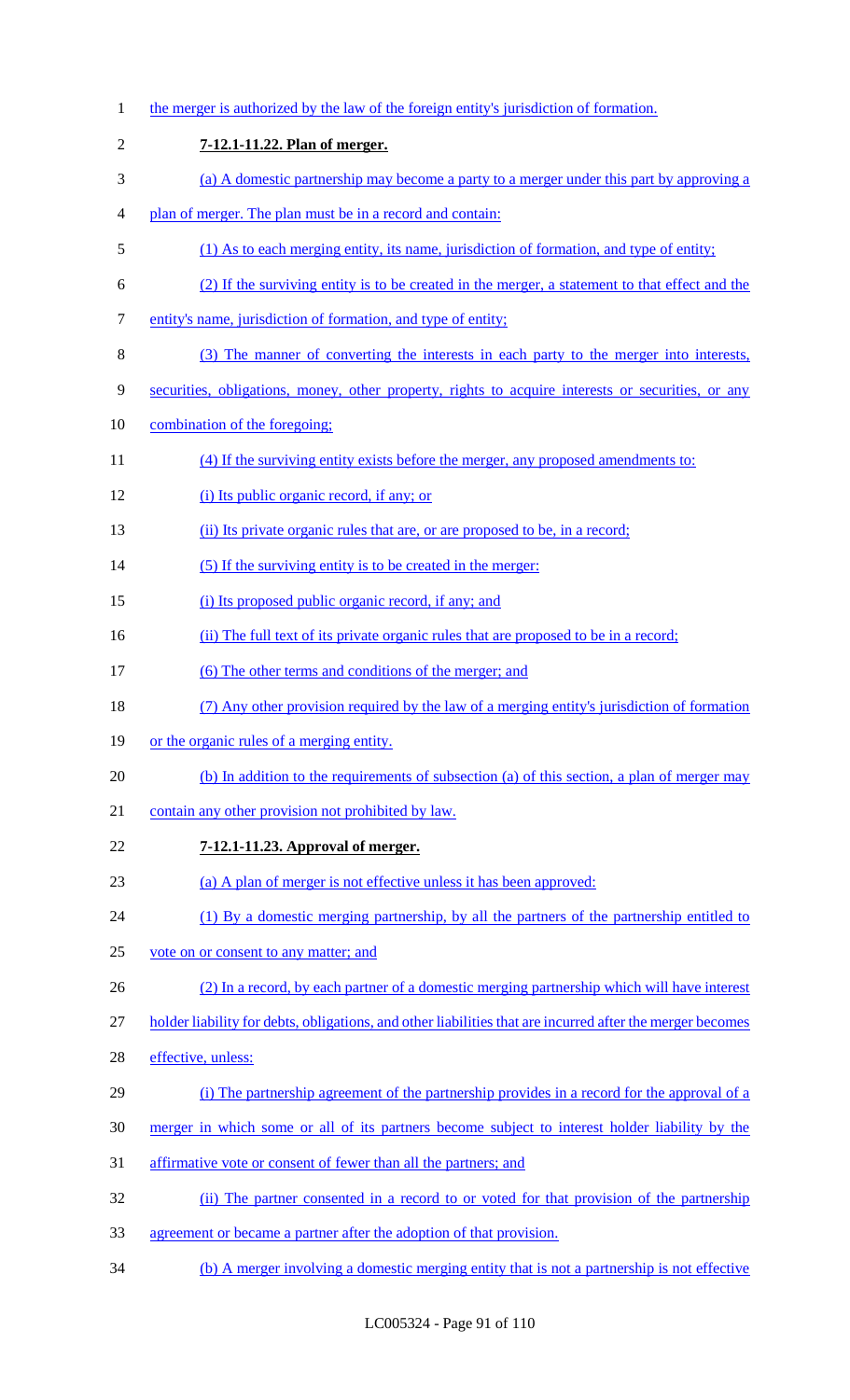unless the merger is approved by that entity in accordance with its organic law. (c) A merger involving a foreign merging entity is not effective unless the merger is approved by the foreign entity in accordance with the law of the foreign entity's jurisdiction of formation. **7-12.1-11.24. Amendment or abandonment of plan of merger.**  (a) A plan of merger may be amended only with the consent of each party to the plan, 7 except as otherwise provided in the plan. (b) A domestic merging partnership may approve an amendment of a plan of merger: (1) In the same manner as the plan was approved, if the plan does not provide for the manner in which it may be amended; or (2) By its partners in the manner provided in the plan, but a partner that was entitled to vote on or consent to approval of the merger is entitled to vote on or consent to any amendment of the 13 plan that will change: 14 (i) The amount or kind of interests, securities, obligations, money, other property, rights to acquire interests or securities, or any combination of the foregoing, to be received by the interest 16 holders of any party to the plan; (ii) The public organic record, if any, or private organic rules of the surviving entity that 18 will be in effect immediately after the merger be effective, except for changes that do not require approval of the interest holders of the surviving entity under its organic law or organic rules; or 20 (iii) Any other terms or conditions of the plan, if the change would adversely affect the partner in any material respect. 22 (c) After a plan of merger has been approved and before a statement of merger becomes effective, the plan may be abandoned as provided in the plan. Unless prohibited by the plan, a 24 domestic merging partnership may abandon the plan in the same manner as the plan was approved. (d) If a plan of merger is abandoned after a statement of merger has been filed with the 26 secretary of state and before the statement becomes effective, a statement of abandonment, signed by a party to the plan, must be filed with the secretary of state before the statement of merger becomes effective. The statement of abandonment takes effect on filing, and the merger is 29 abandoned and does not become effective. The statement of abandonment must contain: (1) The name of each party to the plan of merger; (2) The date on which the statement of merger was filed by the secretary of state; and (3) A statement that the merger has been abandoned in accordance with this section. **7-12.1-11.25. Articles of merger -- Effective date of merger.**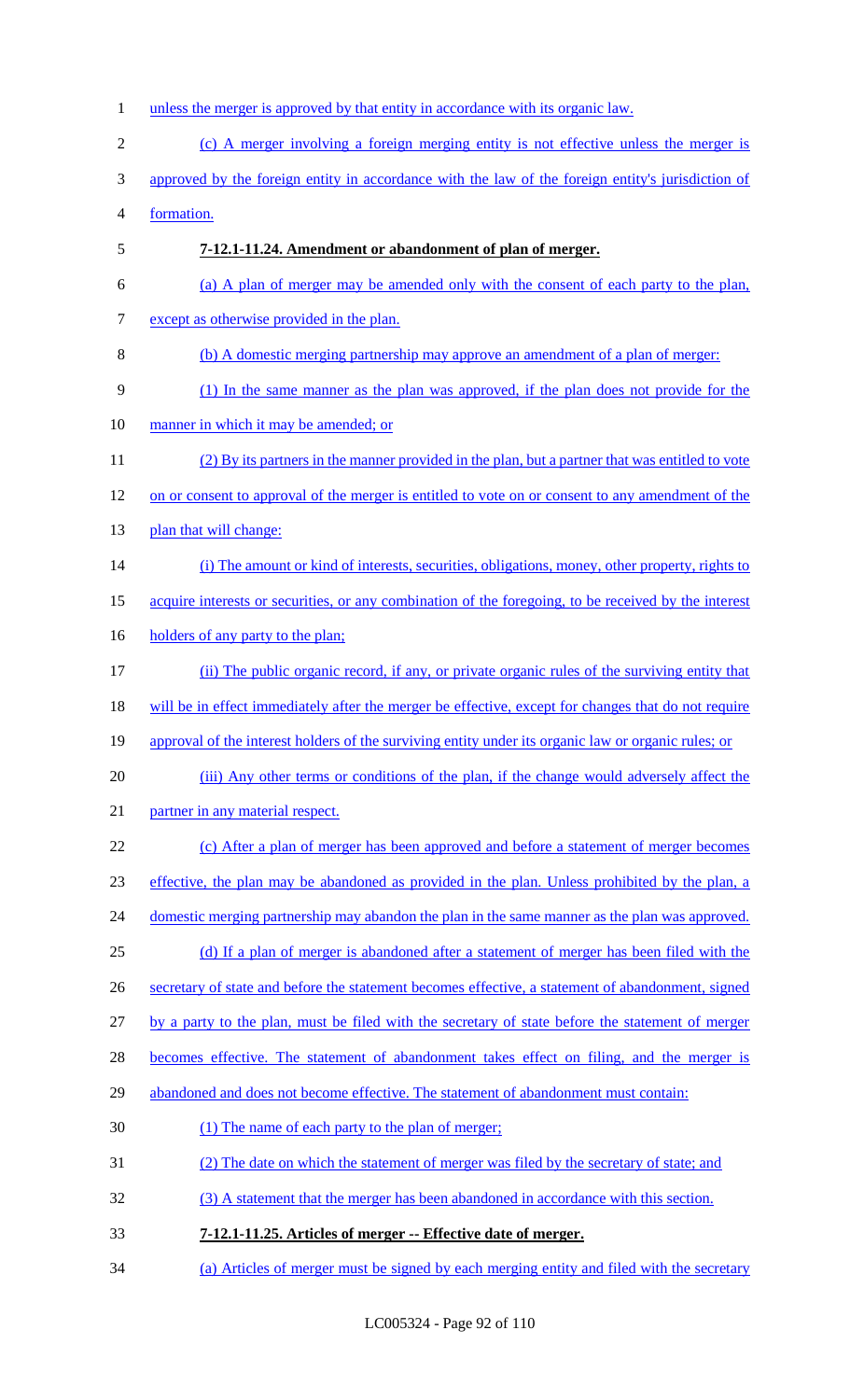1 of state.

| $\overline{2}$ | (b) Articles of merger must contain:                                                                      |
|----------------|-----------------------------------------------------------------------------------------------------------|
| 3              | (1) The name, jurisdiction of formation, and type of entity of each merging entity that is                |
| 4              | not the surviving entity;                                                                                 |
| 5              | (2) The name, jurisdiction of formation, and type of entity of the surviving entity;                      |
| 6              | (3) A statement that the merger was approved by each domestic merging entity, if any, in                  |
| 7              | accordance with this part and by each foreign merging entity, if any, in accordance with the law of       |
| 8              | its jurisdiction of formation;                                                                            |
| 9              | (4) If the surviving entity exists before the merger and is a domestic filing entity, any                 |
| 10             | amendment to its public organic record approved as part of the plan of merger;                            |
| 11             | (5) If the surviving entity is created by the merger and is a domestic filing entity, its public          |
| 12             | organic record, as an attachment; and                                                                     |
| 13             | (6) If the surviving entity is created by the merger and is a domestic limited-liability                  |
| 14             | partnership, its statement of qualification, as an attachment.                                            |
| 15             | (c) In addition to the requirements of subsection (b) of this section, a statement of merger              |
| 16             | may contain any other provision not prohibited by law.                                                    |
| 17             | (d) If the surviving entity is a domestic entity, its public organic record, if any, must satisfy         |
| 18             | the requirements of the law of this state, except that the public organic record does not need to be      |
| 19             | signed.                                                                                                   |
| 20             | (e) If the surviving or resulting entity is not a domestic limited-liability partnership or               |
| 21             | another filing entity of record in the office of the secretary of state, a statement that the surviving   |
| 22             | or resulting other entity agrees that it may be served with process in Rhode Island in any action,        |
| 23             | suit or proceeding for the enforcement of any obligation of any domestic limited-liability                |
| 24             | partnership that is to merge, irrevocably appointing the secretary of state as its agent to accept        |
| 25             | service of process in the action, suit or proceeding and specifying the address to which a copy of        |
| 26             | the process is to be mailed to it by the secretary of state. In the event of service under this section   |
| 27             | on the secretary of state, the procedures set forth in $\S$ 7-12.1-912 are applicable, except that the    |
| 28             | plaintiff in any action, suit or proceeding shall furnish the secretary of state with the address         |
| 29             | specified in the articles of merger provided for in this section and any other address that the plaintiff |
| 30             | elects to furnish, together with copies of the process as required by the secretary of state, and the     |
| 31             | secretary of state shall notify the surviving or resulting other business entity at all addresses         |
| 32             | furnished by the plaintiff in accordance with the procedures set forth in $\S$ 7-12.1-912.                |
|                |                                                                                                           |

article of merger is effective. In all other cases, the merger becomes effective on the later of: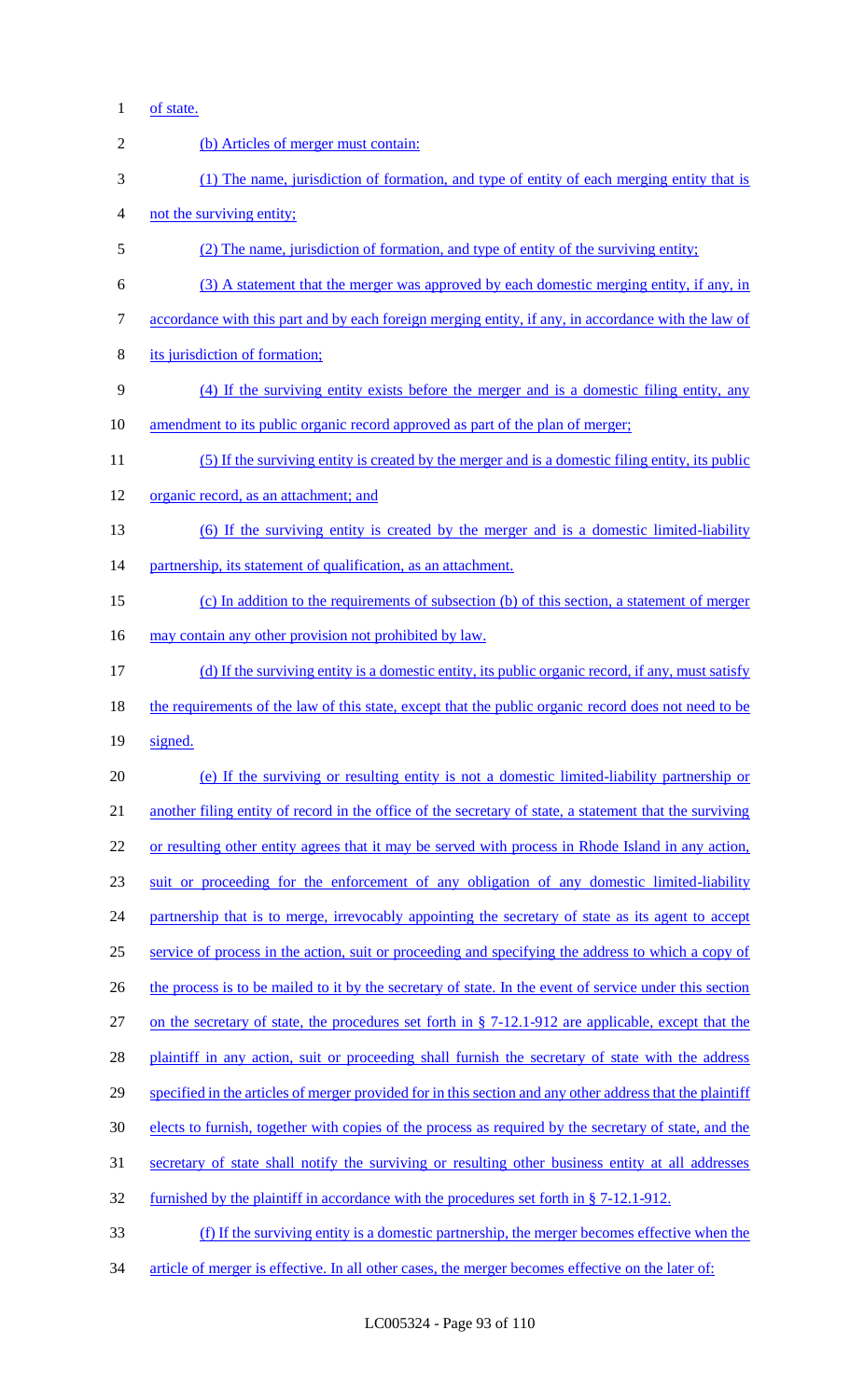| $\mathbf{1}$   | (1) The date and time provided by the organic law of the surviving entity; and                          |
|----------------|---------------------------------------------------------------------------------------------------------|
| $\overline{2}$ | (2) When the article of merger is effective.                                                            |
| 3              | 7-12.1-11.26. Effect of merger.                                                                         |
| 4              | (a) When a merger becomes effective:                                                                    |
| 5              | (1) The surviving entity continues or comes into existence;                                             |
| 6              | (2) Each merging entity that is not the surviving entity ceases to exist;                               |
| $\tau$         | (3) All property of each merging entity vests in the surviving entity without transfer,                 |
| 8              | reversion, or impairment;                                                                               |
| 9              | (4) All debts, obligations, and other liabilities of each merging entity are debts, obligations,        |
| 10             | and other liabilities of the surviving entity;                                                          |
| 11             | (5) Except as otherwise provided by law or the plan of merger, all the rights, privileges,              |
| 12             | immunities, powers, and purposes of each merging entity vest in the surviving entity;                   |
| 13             | (6) If the surviving entity exists before the merger:                                                   |
| 14             | (i) All its property continues to be vested in it without transfer, reversion, or impairment;           |
| 15             | (ii) It remains subject to all its debts, obligations, and other liabilities; and                       |
| 16             | (iii) All its rights, privileges, immunities, powers, and purposes continue to be vested in it;         |
| 17             | (7) The name of the surviving entity may be substituted for the name of any merging entity              |
| 18             | that is a party to any pending action or proceeding:                                                    |
| 19             | (8) If the surviving entity exists before the merger:                                                   |
| 20             | (i) Its public organic record, if any, is amended as provided in the statement of merger; and           |
| 21             | (ii) Its private organic rules that are to be in a record, if any, are amended to the extent            |
| 22             | provided in the plan of merger;                                                                         |
| 23             | (9) If the surviving entity is created by the merger, its private organic rules become                  |
| 24             | effective and:                                                                                          |
| 25             | (i) If it is a filing entity, its public organic record becomes effective; and                          |
| 26             | (ii) If it is a limited-liability partnership, its statement of qualification becomes effective;        |
| 27             | and                                                                                                     |
| 28             | (10) The interests in each merging entity which are to be converted in the merger are                   |
| 29             | converted, and the interest holders of those interests are entitled only to the rights provided to them |
| 30             | under the plan of merger and to any appraisal rights they have under § 7-12.1-11.16 and the merging     |
| 31             | entity's organic law.                                                                                   |
| 32             | (b) Except as otherwise provided in the organic law or organic rules of a merging entity,               |
| 33             | the merger does not give rise to any rights that an interest holder, governor, or third party would     |
| 34             | have upon a dissolution, liquidation, or winding up of the merging entity.                              |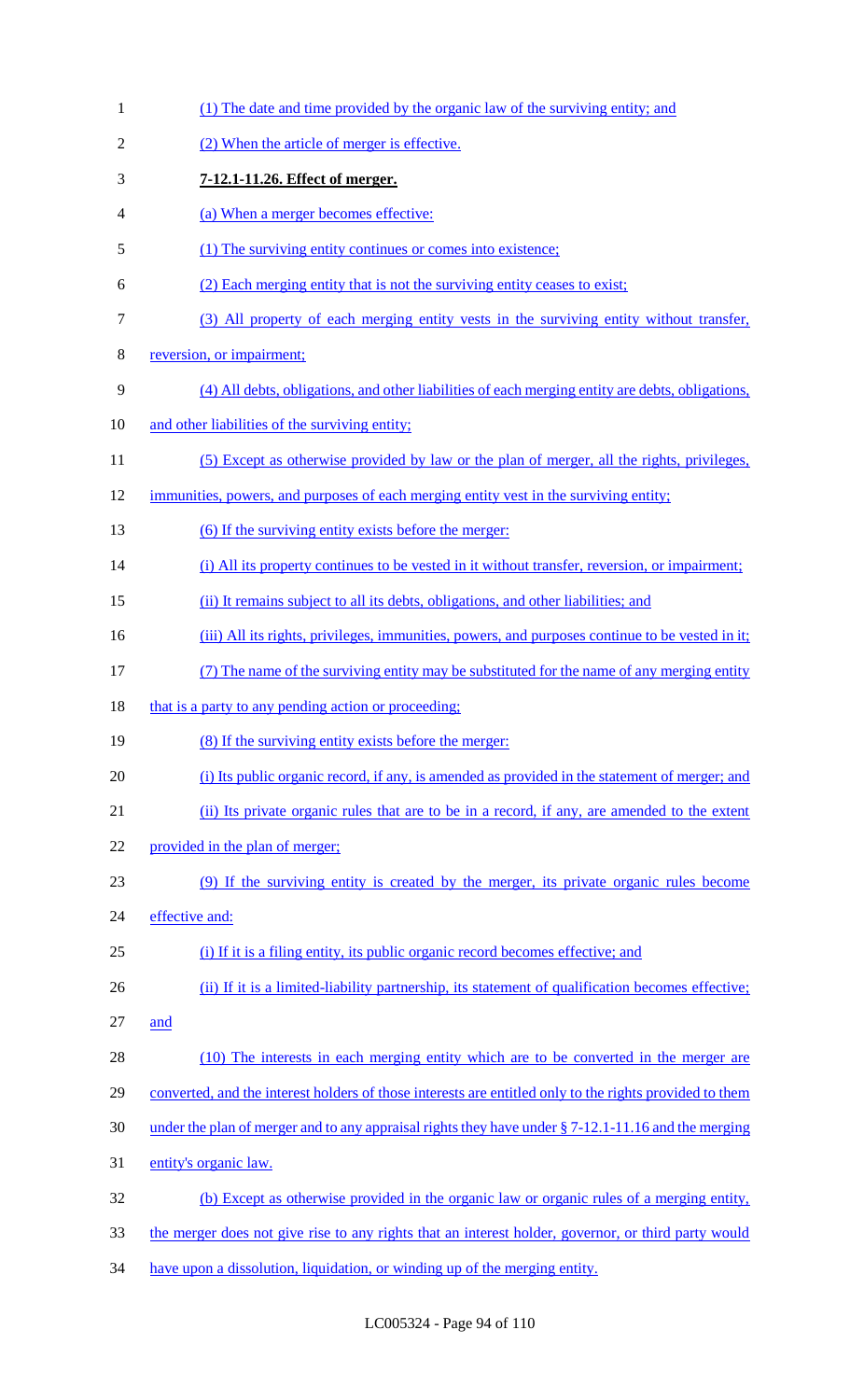| $\mathbf{1}$   | (c) When a merger becomes effective, a person that did not have interest holder liability               |
|----------------|---------------------------------------------------------------------------------------------------------|
| $\overline{2}$ | with respect to any of the merging entities and becomes subject to interest holder liability with       |
| $\mathfrak{Z}$ | respect to a domestic entity as a result of the merger has interest holder liability only to the extent |
| $\overline{4}$ | provided by the organic law of that entity and only for those debts, obligations, and other liabilities |
| 5              | that are incurred after the merger becomes effective.                                                   |
| 6              | (d) When a merger becomes effective, the interest holder liability of a person that ceases              |
| $\tau$         | to hold an interest in a domestic merging partnership with respect to which the person had interest     |
| $8\,$          | holder liability is subject to the following rules:                                                     |
| 9              | (1) The merger does not discharge any interest holder liability under this chapter to the               |
| 10             | extent the interest holder liability was incurred before the merger became effective.                   |
| 11             | (2) The person does not have interest holder liability under this chapter for any debt,                 |
| 12             | obligation, or other liability that is incurred after the merger becomes effective.                     |
| 13             | (3) This chapter continues to apply to the release, collection, or discharge of any interest            |
| 14             | holder liability preserved under subsection $(d)(1)$ of this section as if the merger had not occurred  |
| 15             | and the surviving entity were the domestic merging entity.                                              |
| 16             | (4) The person has whatever rights of contribution from any other person as are provided                |
| 17             | by this chapter, law other than this chapter, or the partnership agreement of the domestic merging      |
| 18             | partnership with respect to any interest holder liability preserved under subsection $(d)(1)$ of this   |
| 19             | section as if the merger had not occurred.                                                              |
| 20             | (e) When a merger has become effective, a foreign entity that is the surviving entity may               |
| 21             | be served with process in this state for the collection and enforcement of any debts, obligations, or   |
| 22             | other liabilities of a domestic merging partnership as provided in § 7-12.1-119.                        |
| 23             | (f) When a merger has become effective, the registration to do business in this state of any            |
| 24             | foreign merging entity that is not the surviving entity is canceled.                                    |
| 25             | PART <sub>3</sub>                                                                                       |
| 26             | <b>INTEREST EXCHANGE</b>                                                                                |
| 27             | 7-12.1-11.31. Interest exchange authorized.                                                             |
| 28             | (a) By complying with this part:                                                                        |
| 29             | (1) A domestic partnership may acquire all of one or more classes or series of interests of             |
| 30             | another domestic entity or a foreign entity in exchange for interests, securities, obligations, money,  |
| 31             | other property, rights to acquire interests or securities, or any combination of the foregoing; or      |
| 32             | (2) All of one or more classes or series of interests of a domestic partnership may be                  |
| 33             | acquired by another domestic entity or a foreign entity in exchange for interests, securities,          |
| 34             | obligations, money, other property, rights to acquire interests or securities, or any combination of    |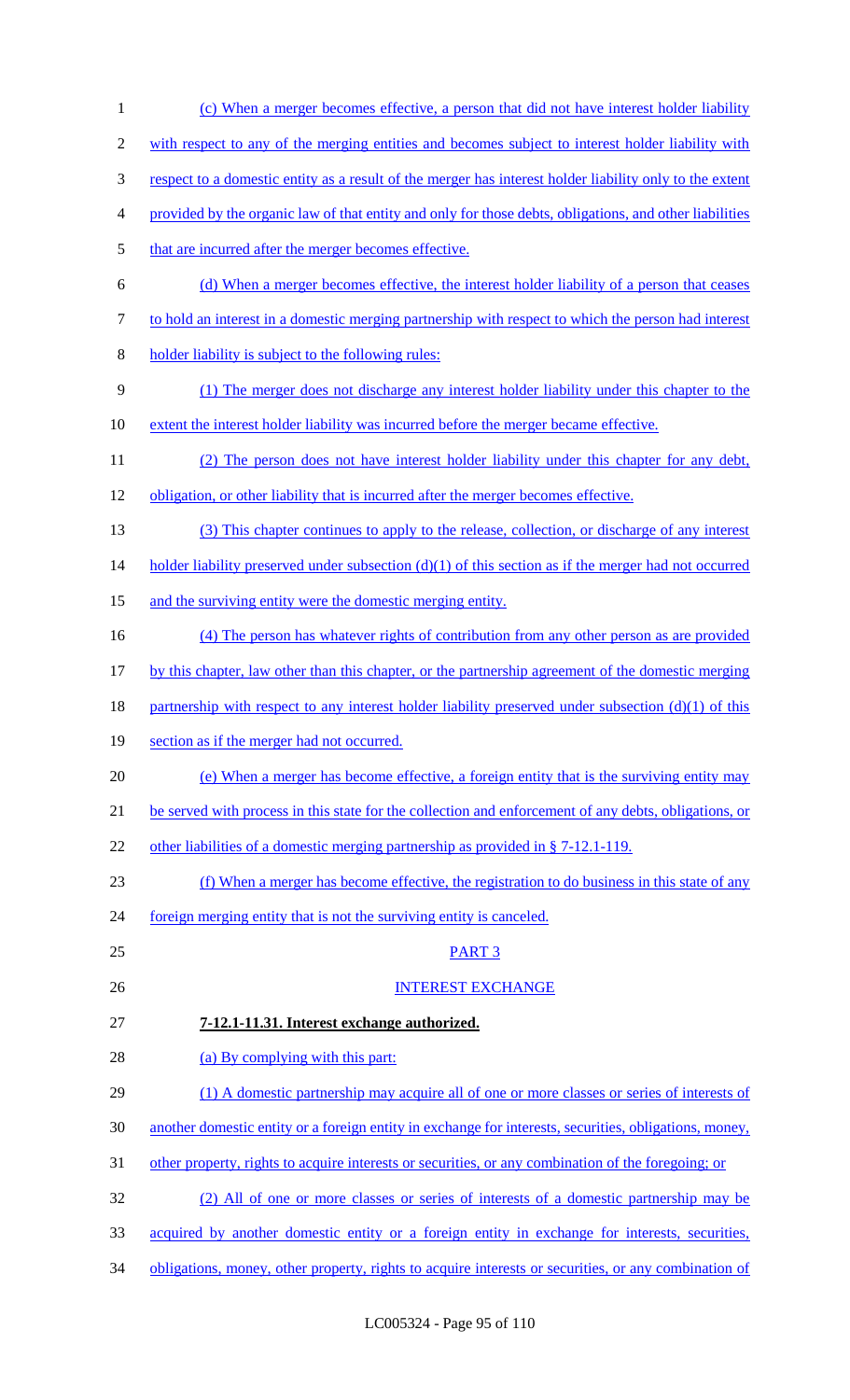1 the foregoing.

| $\overline{2}$ | (b) By complying with the provisions of this part applicable to foreign entities, a foreign            |
|----------------|--------------------------------------------------------------------------------------------------------|
| 3              | entity may be the acquiring or acquired entity in an interest exchange under this part if the interest |
| $\overline{4}$ | exchange is authorized by the law of the foreign entity's jurisdiction of formation.                   |
| $\mathfrak{S}$ | (c) If a protected agreement contains a provision that applies to a merger of a domestic               |
| 6              | partnership but does not refer to an interest exchange, the provision applies to an interest exchange  |
| $\tau$         | in which the domestic partnership is the acquired entity as if the interest exchange were a merger     |
| 8              | until the provision is amended after the effective date of this chapter.                               |
| 9              | 7-12.1-11.32. Plan of interest exchange.                                                               |
| 10             | (a) A domestic partnership may be the acquired entity in an interest exchange under this               |
| 11             | part by approving a plan of interest exchange. The plan must be in a record and contain:               |
| 12             | (1) The name of the acquired entity;                                                                   |
| 13             | (2) The name, jurisdiction of formation, and type of entity of the acquiring entity;                   |
| 14             | (3) The manner of converting the interests in the acquired entity into interests, securities,          |
| 15             | obligations, money, other property, rights to acquire interests or securities, or any combination of   |
| 16             | the foregoing;                                                                                         |
| 17             | (4) Any proposed amendments to the partnership agreement that are, or are proposed to be,              |
| 18             | in a record of the acquired entity;                                                                    |
| 19             | (5) The other terms and conditions of the interest exchange; and                                       |
| 20             | (6) Any other provision required by the law of this state or the partnership agreement of              |
| 21             | the acquired entity.                                                                                   |
| 22             | (b) In addition to the requirements of subsection (a) of this section, a plan of interest              |
| 23             | exchange may contain any other provision not prohibited by law.                                        |
| 24             | 7-12.1-11.33. Approval of interest exchange.                                                           |
| 25             | (a) A plan of interest exchange is not effective unless it has been approved:                          |
| 26             | (1) By all the partners of a domestic acquired partnership entitled to vote on or consent to           |
| 27             | any matter; and                                                                                        |
| 28             | (2) In a record, by each partner of the domestic acquired partnership that will have interest          |
| 29             | holder liability for debts, obligations, and other liabilities that are incurred after the interest    |
| 30             | exchange becomes effective, unless:                                                                    |
| 31             | (i) The partnership agreement of the partnership provides in a record for the approval of an           |
| 32             | interest exchange or a merger in which some or all its partners become subject to interest holder      |
| 33             | liability by the affirmative vote or consent of fewer than all the partners; and                       |
| 34             | (ii) The partner consented in a record to or voted for that provision of the partnership               |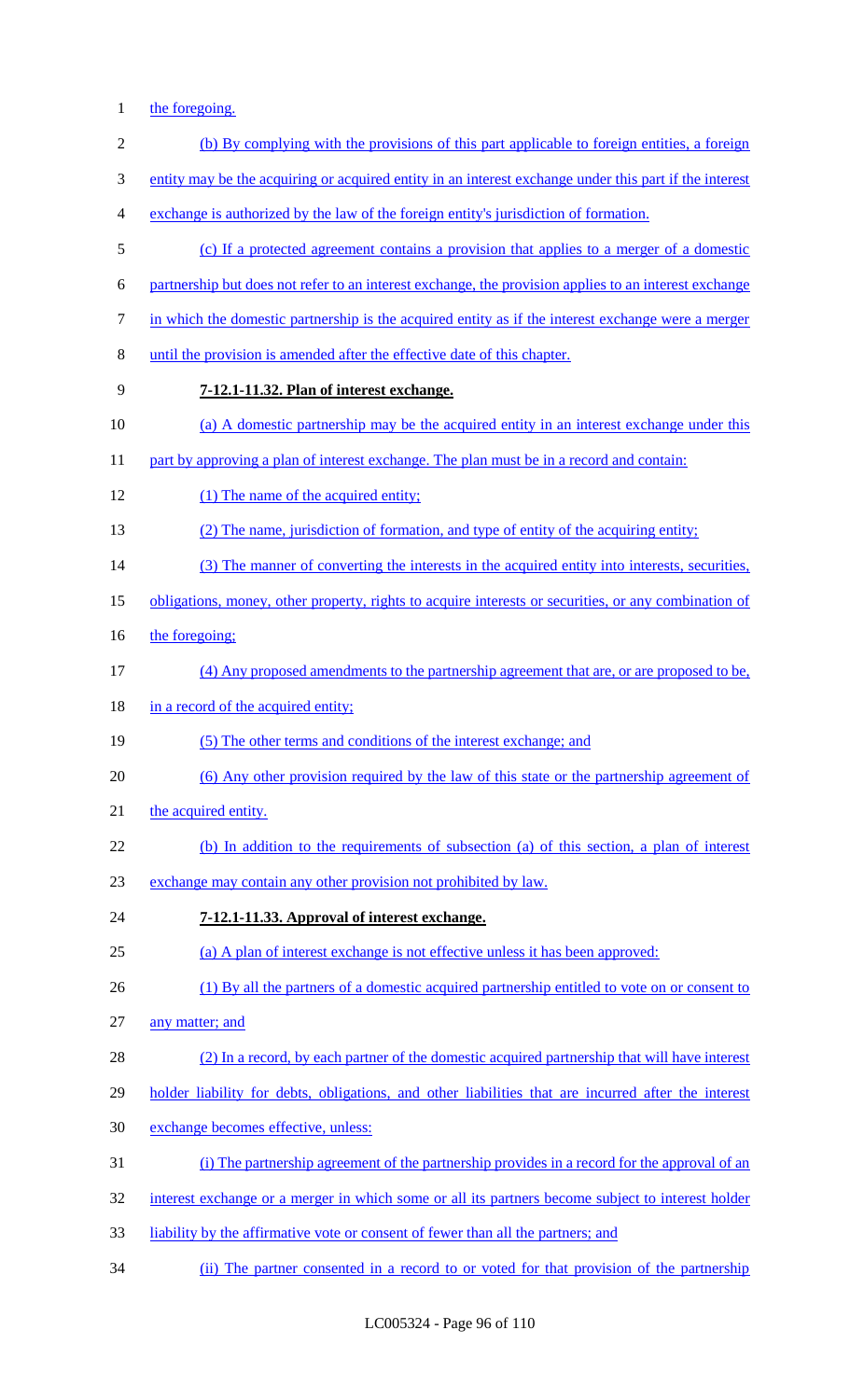1 agreement or became a partner after the adoption of that provision. (b) An interest exchange involving a domestic acquired entity that is not a partnership is 3 not effective unless it is approved by the domestic entity in accordance with its organic law. (c) An interest exchange involving a foreign acquired entity is not effective unless it is approved by the foreign entity in accordance with the law of the foreign entity's jurisdiction of formation. (d) Except as otherwise provided in its organic law or organic rules, the interest holders of the acquiring entity are not required to approve the interest exchange. **7-12.1-11.34. Amendment or abandonment of plan of interest exchange.**  (a) A plan of interest exchange may be amended only with the consent of each party to the 11 plan, except as otherwise provided in the plan. (b) A domestic acquired partnership may approve an amendment of a plan of interest exchange: 14 (1) In the same manner as the plan was approved, if the plan does not provide for the 15 manner in which it may be amended; or (2) By its partners in the manner provided in the plan, but a partner that was entitled to vote 17 on or consent to approval of the interest exchange is entitled to vote on or consent to any amendment 18 of the plan that will change: (i) The amount or kind of interests, securities, obligations, money, other property, rights to acquire interests or securities, or any combination of the foregoing, to be received by any of the 21 partners of the acquired partnership under the plan; (ii) The partnership agreement of the acquired partnership that will be in effect immediately after the interest exchange becomes effective, except for changes that do not require approval of 24 the partners of the acquired partnership under this chapter or the partnership agreement; or (iii) Any other terms or conditions of the plan, if the change would adversely affect the 26 partner in any material respect. (c) After a plan of interest exchange has been approved and before a statement of interest exchange becomes effective, the plan may be abandoned as provided in the plan. Unless prohibited 29 by the plan, a domestic acquired partnership may abandon the plan in the same manner as the plan was approved. (d) If a plan of interest exchange is abandoned after a statement of interest exchange has been filed with the secretary of state and before the statement becomes effective, a statement of abandonment, signed by the acquired partnership, must be filed with the secretary of state before 34 the statement of interest exchange becomes effective. The statement of abandonment takes effect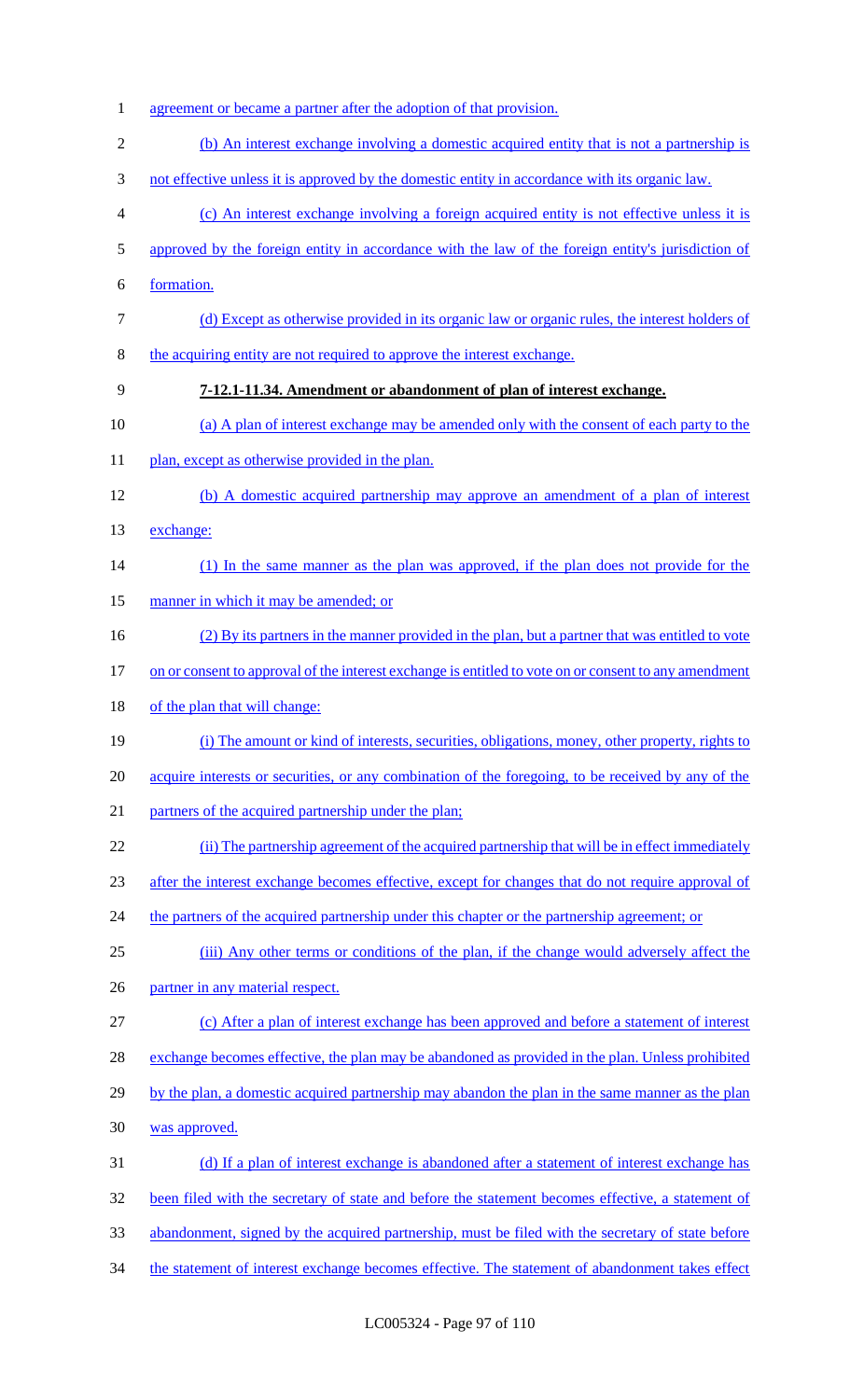| $\mathbf{1}$   | on filing, and the interest exchange is abandoned and does not become effective. The statement of       |
|----------------|---------------------------------------------------------------------------------------------------------|
| $\overline{2}$ | abandonment must contain:                                                                               |
| 3              | (1) The name of the acquired partnership:                                                               |
| $\overline{4}$ | (2) The date on which the statement of interest exchange was filed by the secretary of state;           |
| 5              | and                                                                                                     |
| 6              | (3) A statement that the interest exchange has been abandoned in accordance with this                   |
| $\overline{7}$ | section.                                                                                                |
| 8              | 7-12.1-11.35. Statement of interest exchange -- Effective date of interest exchange.                    |
| 9              | (a) A statement of interest exchange must be signed by a domestic acquired partnership                  |
| 10             | and filed with the secretary of state.                                                                  |
| 11             | (b) A statement of interest exchange must contain:                                                      |
| 12             | (1) The name of the acquired partnership;                                                               |
| 13             | (2) The name, jurisdiction of formation, and type of entity of the acquiring entity; and                |
| 14             | (3) A statement that the plan of interest exchange was approved by the acquired partnership             |
| 15             | in accordance with this part.                                                                           |
| 16             | (c) In addition to the requirements of subsection (b) of this section, a statement of interest          |
| 17             | exchange may contain any other provision not prohibited by law.                                         |
| 18             | (d) An interest exchange becomes effective when the statement of interest exchange is                   |
| 19             | effective.                                                                                              |
| 20             | 7-12.1-11.36. Effect of interest exchange.                                                              |
| 21             | (a) When an interest exchange in which the acquired entity is a domestic partnership                    |
| 22             | becomes effective:                                                                                      |
| 23             | (1) The interests in the acquired partnership which are the subject of the interest exchange            |
| 24             | are converted, and the partners holding those interests are entitled only to the rights provided to     |
| 25             | them under the plan of interest exchange and to any appraisal rights they have under $\S$ 7-12.1-       |
| 26             | 11.16;                                                                                                  |
| 27             | (2) The acquiring entity becomes the interest holder of the interests in the acquired                   |
| 28             | partnership stated in the plan of interest exchange to be acquired by the acquiring entity; and         |
| 29             | (3) The provisions of the partnership agreement of the acquired partnership that are to be              |
| 30             | in a record, if any, are amended to the extent provided in the plan of interest exchange.               |
| 31             | (b) Except as otherwise provided in the partnership agreement of a domestic acquired                    |
| 32             | partnership, the interest exchange does not give rise to any rights that a partner or third party would |
| 33             | have upon a dissolution, liquidation, or winding up of the acquired partnership.                        |
| 34             | (c) When an interest exchange becomes effective, a person that did not have interest holder             |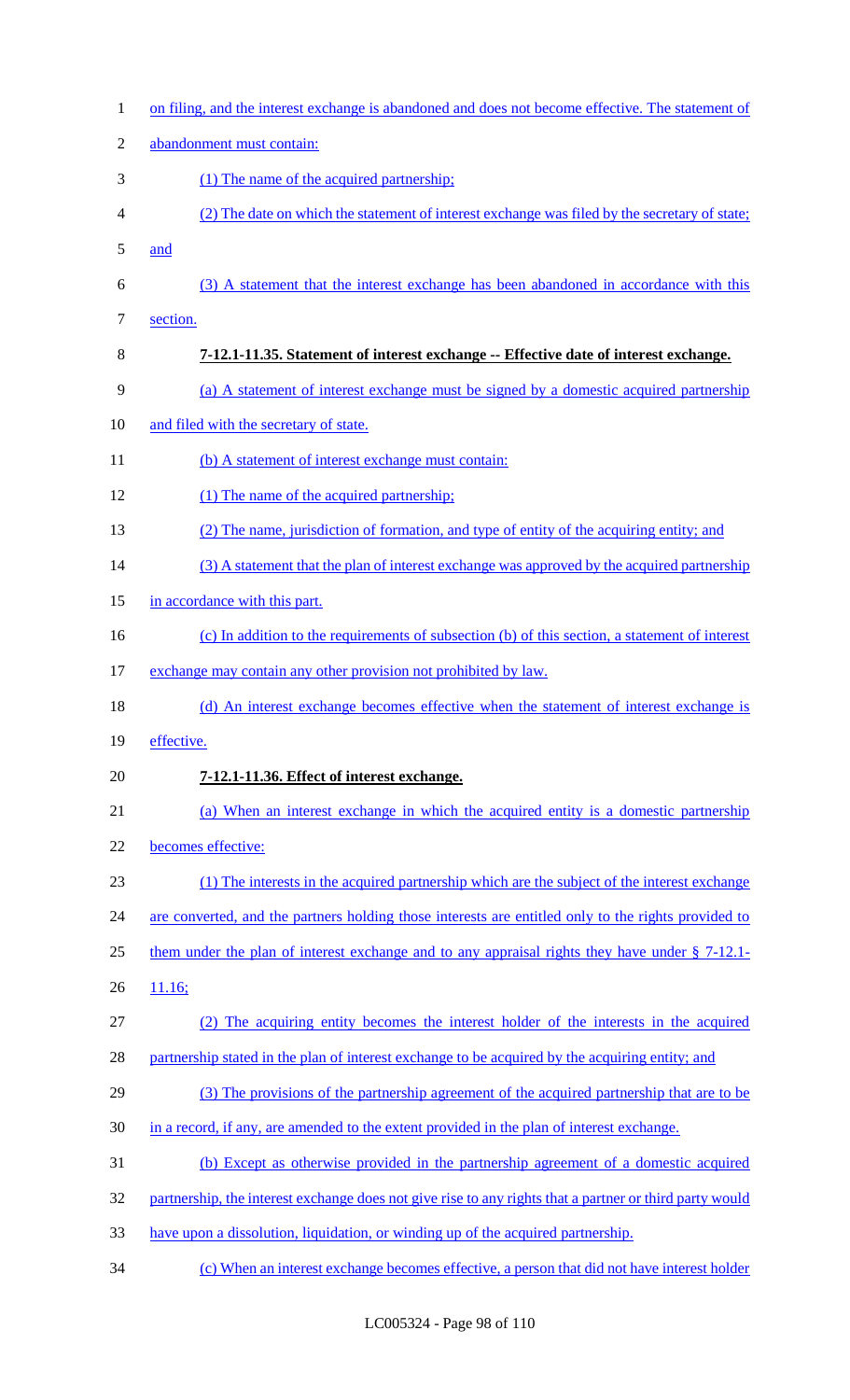| $\mathbf{1}$   | liability with respect to a domestic acquired partnership and becomes subject to interest holder         |
|----------------|----------------------------------------------------------------------------------------------------------|
| $\overline{2}$ | liability with respect to a domestic entity as a result of the interest exchange has interest holder     |
| $\mathfrak{Z}$ | liability only to the extent provided by the organic law of the entity and only for those debts,         |
| $\overline{4}$ | obligations, and other liabilities that are incurred after the interest exchange becomes effective.      |
| $\mathfrak{S}$ | (d) When an interest exchange becomes effective, the interest holder liability of a person               |
| 6              | that ceases to hold an interest in a domestic acquired partnership with respect to which the person      |
| $\tau$         | had interest holder liability is subject to the following rules:                                         |
| $\,8\,$        | (1) The interest exchange does not discharge any interest holder liability under this chapter            |
| 9              | to the extent the interest holder liability was incurred before the interest exchange became effective.  |
| 10             | (2) The person does not have interest holder liability under this chapter for any debt,                  |
| 11             | obligation, or other liability that is incurred after the interest exchange becomes effective.           |
| 12             | (3) This chapter continues to apply to the release, collection, or discharge of any interest             |
| 13             | holder liability preserved under subsection $(d)(1)$ of this section as if the interest exchange had not |
| 14             | occurred.                                                                                                |
| 15             | (4) The person has whatever rights of contribution from any other person as are provided                 |
| 16             | by this chapter, law other than this chapter, or the partnership agreement of the domestic acquired      |
| 17             | partnership with respect to any interest holder liability preserved under subsection $(d)(1)$ of this    |
|                |                                                                                                          |
| 18             | section as if the interest exchange had not occurred.                                                    |
| 19             | PART <sub>4</sub>                                                                                        |
| 20             | <b>CONVERSION</b>                                                                                        |
| 21             | 7-12.1-11.41. Conversion authorized.                                                                     |
| 22             | (a) By complying with this part, a domestic partnership may become:                                      |
| 23             | (1) A domestic entity that is a different type of entity; or                                             |
| 24             | (2) A foreign entity that is a different type of entity, if the conversion is authorized by the          |
| 25             | law of the foreign entity's jurisdiction of formation.                                                   |
| 26             | (b) By complying with the provisions of this part applicable to foreign entities, a foreign              |
| 27             | entity that is not a foreign partnership may become a domestic partnership if the conversion is          |
| 28             | authorized by the law of the foreign entity's jurisdiction of formation.                                 |
| 29             | (c) If a protected agreement contains a provision that applies to a merger of a domestic                 |
| 30             | partnership but does not refer to a conversion, the provision applies to a conversion of the             |
| 31             | partnership as if the conversion were a merger until the provision is amended after the effective        |
| 32             | date of this chapter.                                                                                    |
| 33             | 7-12.1-11.42. Plan of conversion.                                                                        |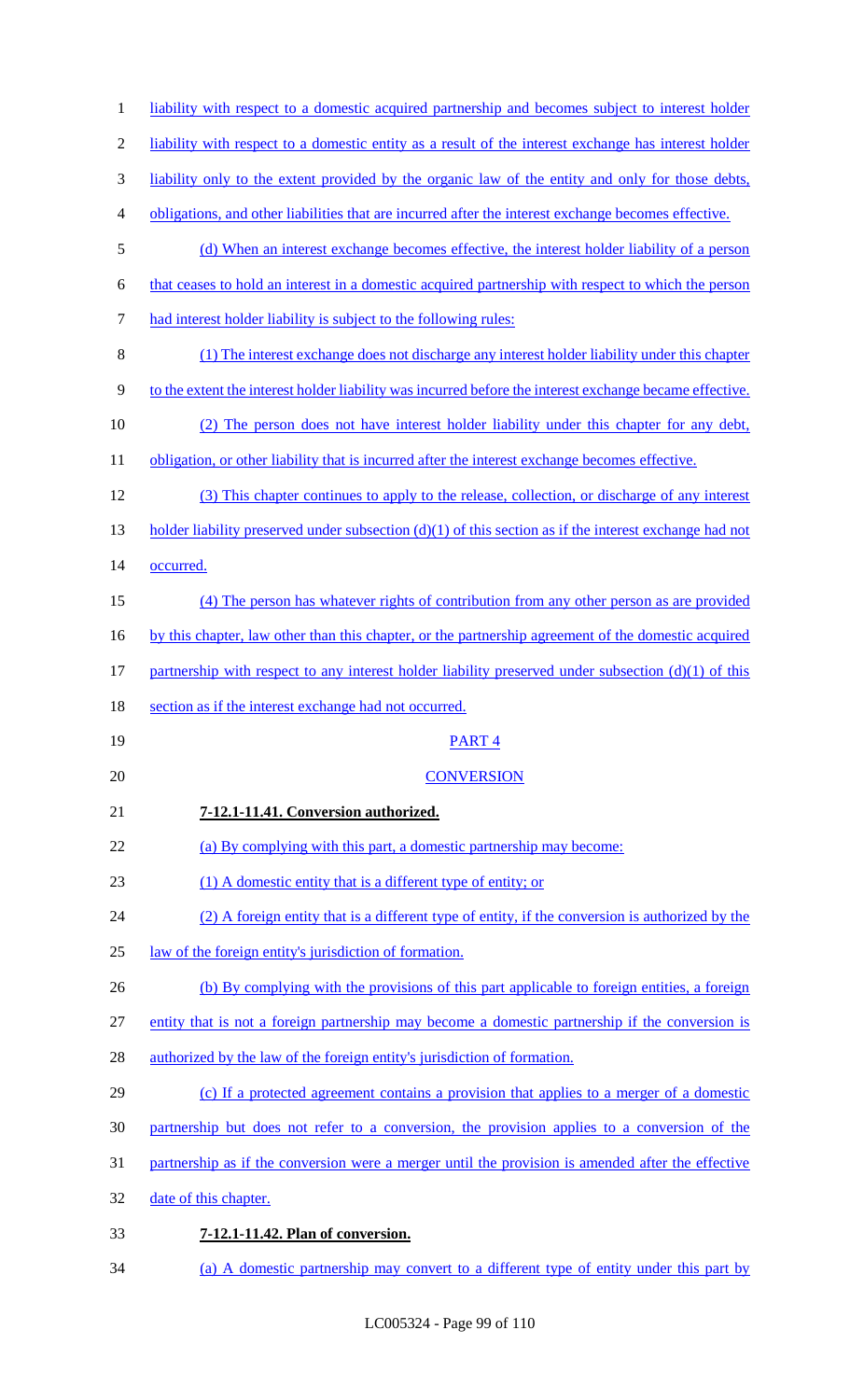| $\mathbf{1}$   | approving a plan of conversion. The plan must be in a record and contain:                               |
|----------------|---------------------------------------------------------------------------------------------------------|
| $\overline{2}$ | (1) The name of the converting partnership;                                                             |
| 3              | (2) The name, jurisdiction of formation, and type of entity of the converted entity;                    |
| 4              | (3) The manner of converting the interests in the converting partnership into interests,                |
| 5              | securities, obligations, money, other property, rights to acquire interests or securities, or any       |
| 6              | combination of the foregoing;                                                                           |
| $\tau$         | (4) The proposed public organic record of the converted entity if it will be a filing entity;           |
| $8\,$          | (5) The full text of the private organic rules of the converted entity which are proposed to            |
| 9              | be in a record;                                                                                         |
| 10             | (6) The other terms and conditions of the conversion; and                                               |
| 11             | (7) Any other provision required by the law of this state or the partnership agreement of               |
| 12             | the converting partnership.                                                                             |
| 13             | (b) In addition to the requirements of subsection (a) of this section, a plan of conversion             |
| 14             | may contain any other provision not prohibited by law.                                                  |
| 15             | 7-12.1-11.43. Approval of conversion.                                                                   |
| 16             | (a) A plan of conversion is not effective unless it has been approved:                                  |
| 17             | (1) By a domestic converting partnership, by all the partners of the partnership entitled to            |
| 18             | vote on or consent to any matter; and                                                                   |
| 19             | (2) In a record, by each partner of a domestic converting partnership which will have                   |
| 20             | interest holder liability for debts, obligations, and other liabilities that are incurred after the     |
| 21             | conversion becomes effective, unless:                                                                   |
| 22             | (i) The partnership agreement of the partnership provides in a record for the approval of a             |
| 23             | conversion or a merger in which some or all of its partners become subject to interest holder liability |
| 24             | by the affirmative vote or consent of fewer than all the partners; and                                  |
| 25             | (ii) The partner voted for or consented in a record to that provision of the partnership                |
| 26             | agreement or became a partner after the adoption of that provision.                                     |
| 27             | (b) A conversion involving a domestic converting entity that is not a partnership is not                |
| 28             | effective unless it is approved by the domestic converting entity in accordance with its organic law.   |
| 29             | (c) A conversion of a foreign converting entity is not effective unless it is approved by the           |
| 30             | foreign entity in accordance with the law of the foreign entity's jurisdiction of formation.            |
| 31             | 7-12.1-11.44. Amendment or abandonment of plan of conversion.                                           |
| 32             | (a) A plan of conversion of a domestic converting partnership may be amended:                           |
| 33             | (1) In the same manner as the plan was approved, if the plan does not provide for the                   |
| 34             | manner in which it may be amended; or                                                                   |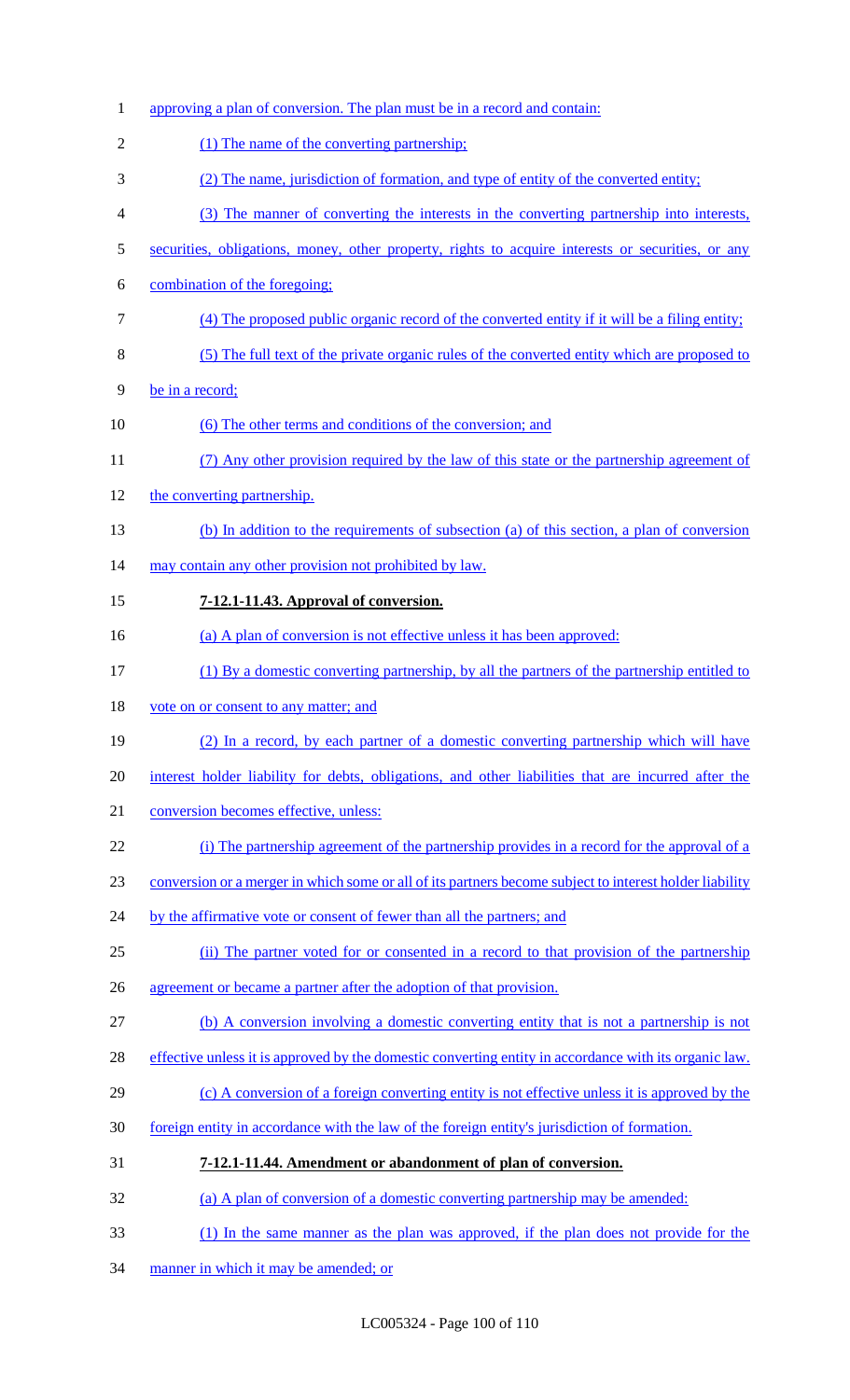| $\mathbf{1}$   | (2) By its partners in the manner provided in the plan, but a partner that was entitled to vote         |
|----------------|---------------------------------------------------------------------------------------------------------|
| $\overline{c}$ | on or consent to approval of the conversion is entitled to vote on or consent to any amendment of       |
| 3              | the plan that will change:                                                                              |
| 4              | (i) The amount or kind of interests, securities, obligations, money, other property, rights to          |
| 5              | acquire interests or securities, or any combination of the foregoing, to be received by any of the      |
| 6              | partners of the converting partnership under the plan;                                                  |
| 7              | (ii) The public organic record, if any, or private organic rules of the converted entity which          |
| 8              | will be in effect immediately after the conversion becomes effective, except for changes that do not    |
| 9              | require approval of the interest holders of the converted entity under its organic law or organic       |
| 10             | rules; or                                                                                               |
| 11             | (iii) Any other terms or conditions of the plan, if the change would adversely affect the               |
| 12             | partner in any material respect.                                                                        |
| 13             | (b) After a plan of conversion has been approved by a domestic converting partnership and               |
| 14             | before a statement of conversion becomes effective, the plan may be abandoned as provided in the        |
| 15             | plan. Unless prohibited by the plan, a domestic converting partnership may abandon the plan in the      |
| 16             | same manner as the plan was approved.                                                                   |
| 17             | (c) If a plan of conversion is abandoned after a statement of conversion has been filed with            |
| 18             | the secretary of state and before the statement becomes effective, a statement of abandonment,          |
| 19             | signed by the converting entity, must be filed with the secretary of state before the statement of      |
| 20             | conversion becomes effective. The statement of abandonment takes effect on filing, and the              |
| 21             | conversion is abandoned and does not become effective. The statement of abandonment must                |
| 22             | contain:                                                                                                |
| 23             | (1) The name of the converting partnership;                                                             |
| 24             | (2) The date on which the statement of conversion was filed by the secretary of state; and              |
| 25             | (3) A statement that the conversion has been abandoned in accordance with this section.                 |
| 26             | 7-12.1-11.45. Statement of conversion -- Effective date of conversion.                                  |
| 27             | (a) A statement of conversion must be signed by the converting entity and filed with the                |
| 28             | secretary of state.                                                                                     |
| 29             | (b) A statement of conversion must contain:                                                             |
| 30             | (1) The name, jurisdiction of formation, and type of entity of the converting entity;                   |
| 31             | (2) The name, jurisdiction of formation, and type of entity of the converted entity;                    |
| 32             | (3) If the converting entity is a domestic partnership, a statement that the plan of conversion         |
| 33             | was approved in accordance with this part or, if the converting entity is a foreign entity, a statement |
| 34             | that the conversion was approved by the foreign entity in accordance with the law of its jurisdiction   |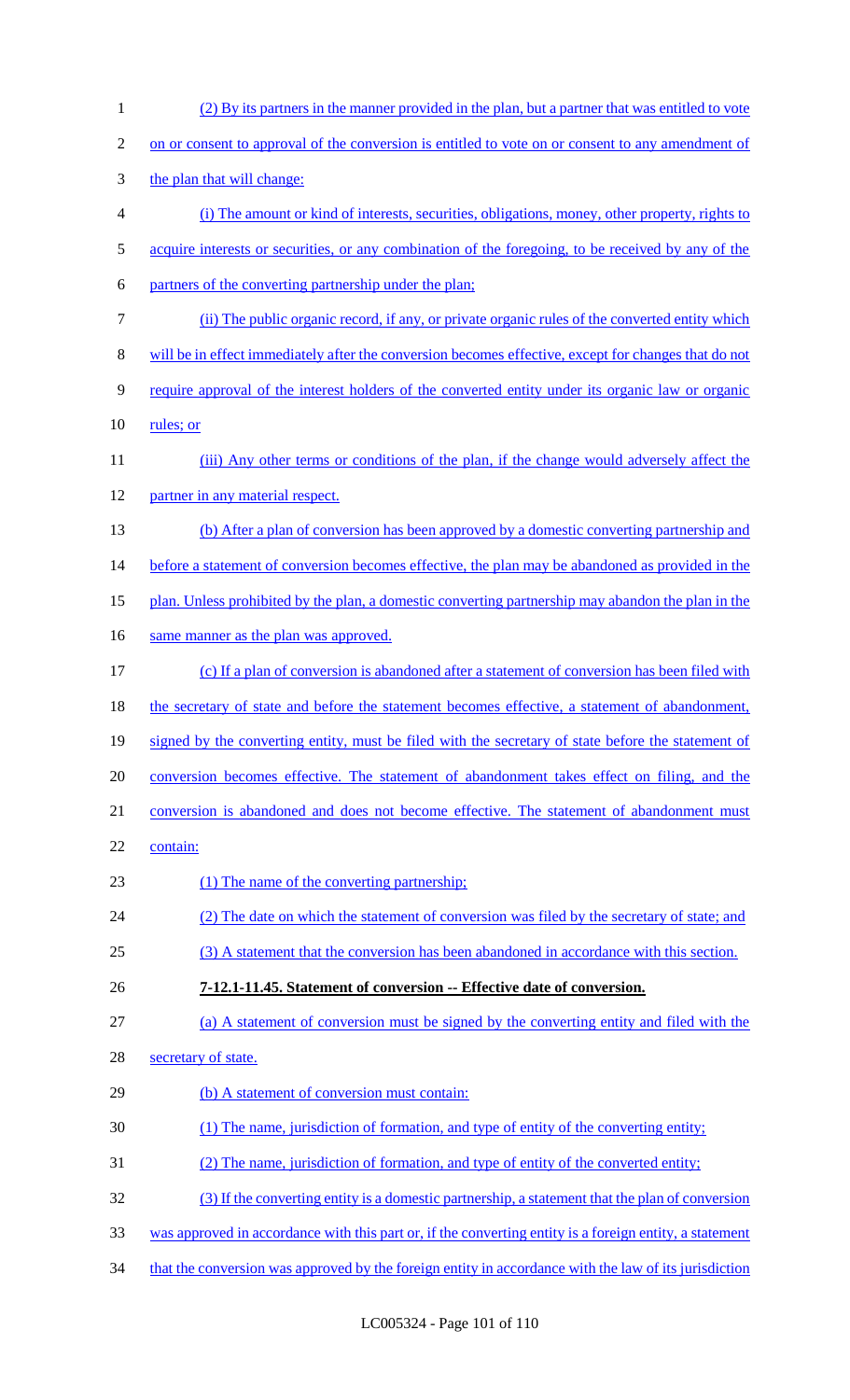of formation; (4) If the converted entity is a domestic filing entity, its public organic record, as an attachment; and (5) If the converted entity is a domestic limited-liability partnership, its statement of qualification, as an attachment. (c) In addition to the requirements of subsection (b) of this section, a statement of conversion may contain any other provision not prohibited by law. (d) If the converted entity is a domestic entity, its public organic record, if any, must satisfy the requirements of the law of this state, except that the public organic record does not need to be signed. (e) If the converted entity is a domestic partnership, the conversion becomes effective when the statement of conversion is effective. In all other cases, the conversion becomes effective on the 13 later of: 14 (1) The date and time provided by the organic law of the converted entity; and 15 (2) When the statement is effective. **7-12.1-11.46. Effect of conversion.**  17 (a) When a conversion becomes effective: 18 (1) The converted entity is: (i) Organized under and thereafter subject to the organic law of the converted entity; and 20 (ii) The same entity without interruption as the converting entity; (2) All property of the converting entity continues to be vested in the converted entity 22 without transfer, reversion, or impairment; (3) All debts, obligations, and other liabilities of the converting entity continue as debts, 24 obligations, and other liabilities of the converted entity; (4) Except as otherwise provided by law or the plan of conversion, all the rights, privileges, 26 immunities, powers, and purposes of the converting entity remain in the converted entity; (5) The name of the converted entity may be substituted for the name of the converting entity in any pending action or proceeding; (6) If the converted entity is a limited-liability partnership, its statement of qualification becomes effective; (7) The provisions of the partnership agreement of the converted entity which are to be in a record, if any, approved as part of the plan of conversion become effective; and (8) The interests in the converting entity are converted, and the interest holders of the converting entity are entitled only to the rights provided to them under the plan of conversion and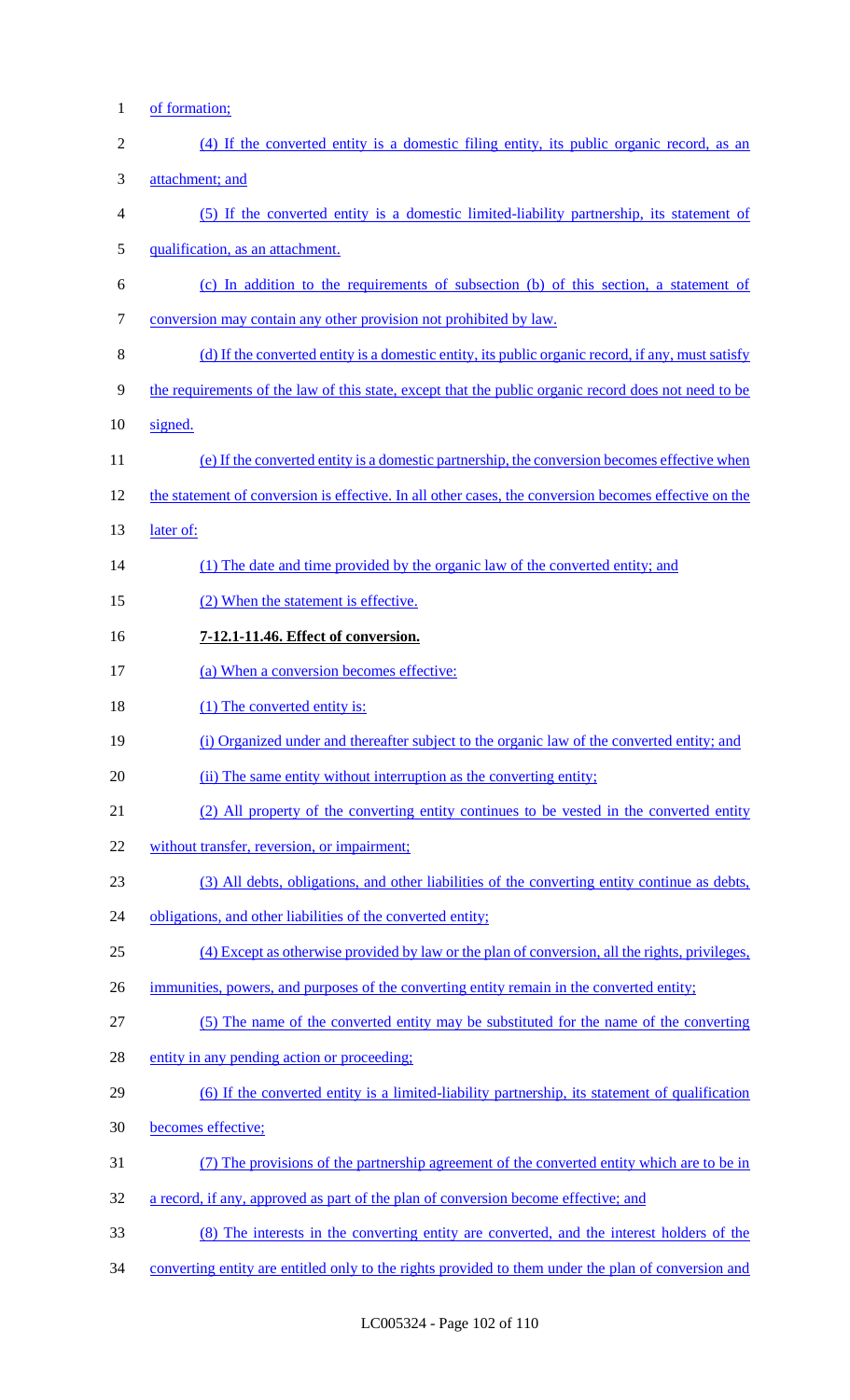- to any appraisal rights they have under § 7-12.1-11.16.
- (b) Except as otherwise provided in the partnership agreement of a domestic converting partnership, the conversion does not give rise to any rights that a partner or third party would have upon a dissolution, liquidation, or winding up of the converting entity. (c) When a conversion becomes effective, a person that did not have interest holder liability with respect to the converting entity and becomes subject to interest holder liability with respect to
- a domestic entity as a result of the conversion has interest holder liability only to the extent provided
- by the organic law of the entity and only for those debts, obligations, and other liabilities that are
- incurred after the conversion becomes effective.
- (d) When a conversion becomes effective, the interest holder liability of a person that
- 11 ceases to hold an interest in a domestic converting partnership with respect to which the person had
- 12 interest holder liability is subject to the following rules:
- (1) The conversion does not discharge any interest holder liability under this chapter to the
- 14 extent the interest holder liability was incurred before the conversion became effective.
- (2) The person does not have interest holder liability under this chapter for any debt,
- 16 obligation, or other liability that is incurred after the conversion becomes effective.
- (3) This chapter continues to apply to the release, collection, or discharge of any interest
- holder liability preserved under subsection (d)(1) of this section as if the conversion had not
- 19 occurred.
- (4) The person has whatever rights of contribution from any other person as are provided
- 21 by this chapter, law other than this chapter, or the organic rules of the converting entity with respect
- 22 to any interest holder liability preserved under subsection  $(d)(1)$  of this section as if the conversion
- had not occurred.
- (e) When a conversion has become effective, a foreign entity that is the converted entity
- may be served with process in this state for the collection and enforcement of any of its debts,
- 26 obligations, and other liabilities as provided in § 7-12.1-119.
- (f) If the converting entity is a registered foreign entity, its registration to do business in
- 28 this state is canceled when the conversion becomes effective.
- 29 (g) A conversion does not require the entity to wind up its affairs and does not constitute or cause the dissolution of the entity.
- PART 5 DOMESTICATION **7-12.1-11.51. Domestication authorized.**
- (a) By complying with this part, a domestic limited-liability partnership may become a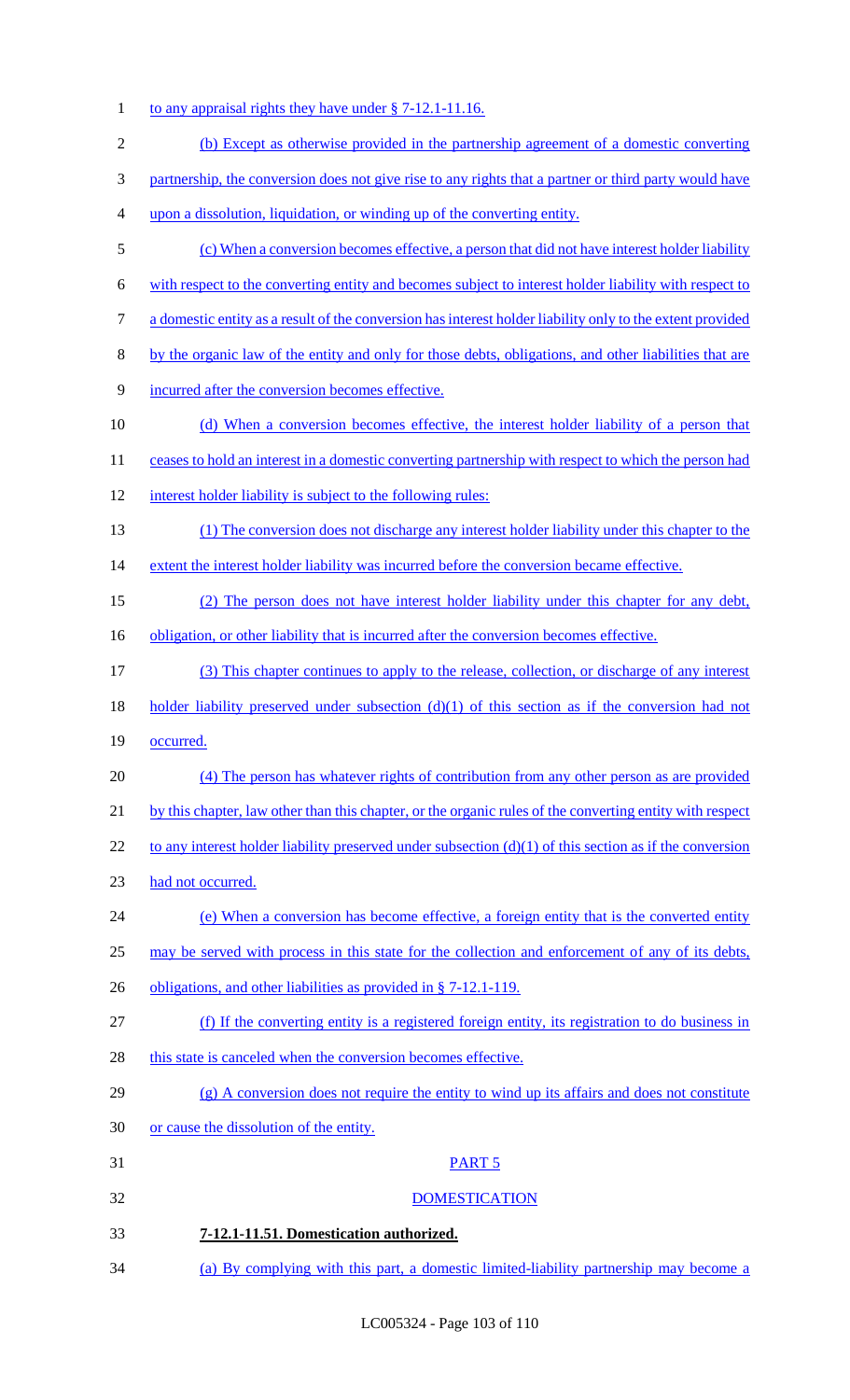| 1              | foreign limited-liability partnership if the domestication is authorized by the law of the foreign         |
|----------------|------------------------------------------------------------------------------------------------------------|
| $\overline{c}$ | jurisdiction.                                                                                              |
| 3              | (b) By complying with the provisions of this part applicable to foreign limited-liability                  |
| 4              | partnerships, a foreign limited-liability partnership may become a domestic limited-liability              |
| 5              | partnership if the domestication is authorized by the law of the foreign limited-liability partnership's   |
| 6              | jurisdiction of formation.                                                                                 |
| 7              | (c) If a protected agreement contains a provision that applies to a merger of a domestic                   |
| 8              | limited-liability partnership but does not refer to a domestication, the provision applies to a            |
| $\overline{9}$ | domestication of the limited-liability partnership as if the domestication were a merger until the         |
| 10             | provision is amended after the effective date of this chapter.                                             |
| 11             | 7-12.1-11.52. Plan of domestication.                                                                       |
| 12             | (a) A domestic limited-liability partnership may become a foreign limited-liability                        |
| 13             | partnership in a domestication by approving a plan of domestication. The plan must be in a record          |
| 14             | and contain:                                                                                               |
| 15             | (1) The name of the domesticating limited-liability partnership;                                           |
| 16             | (2) The name and jurisdiction of formation of the domesticated limited-liability                           |
| 17             | partnership;                                                                                               |
| 18             | (3) The manner of converting the interests in the domesticating limited-liability partnership              |
| 19             | into interests, securities, obligations, money, other property, rights to acquire interests or securities, |
| 20             | or any combination of the foregoing;                                                                       |
| 21             | (4) The proposed statement of qualification of the domesticated limited-liability                          |
| 22             | partnership;                                                                                               |
| 23             | (5) The full text of the provisions of the partnership agreement of the domesticated limited-              |
| 24             | liability partnership that are proposed to be in a record;                                                 |
| 25             | (6) The other terms and conditions of the domestication; and                                               |
| 26             | (7) Any other provision required by the law of this state or the partnership agreement of                  |
| 27             | the domesticating limited-liability partnership.                                                           |
| 28             | (b) In addition to the requirements of subsection (a) of this section, a plan of domestication             |
| 29             | may contain any other provision not prohibited by law.                                                     |
| 30             | 7-12.1-11.53. Approval of domestication.                                                                   |
| 31             | (a) A plan of domestication of a domestic domesticating limited-liability partnership is not               |
| 32             | effective unless it has been approved:                                                                     |
| 33             | (1) By all the partners entitled to vote on or consent to any matter; and                                  |
|                |                                                                                                            |

34 (2) In a record, by each partner that will have interest holder liability for debts, obligations,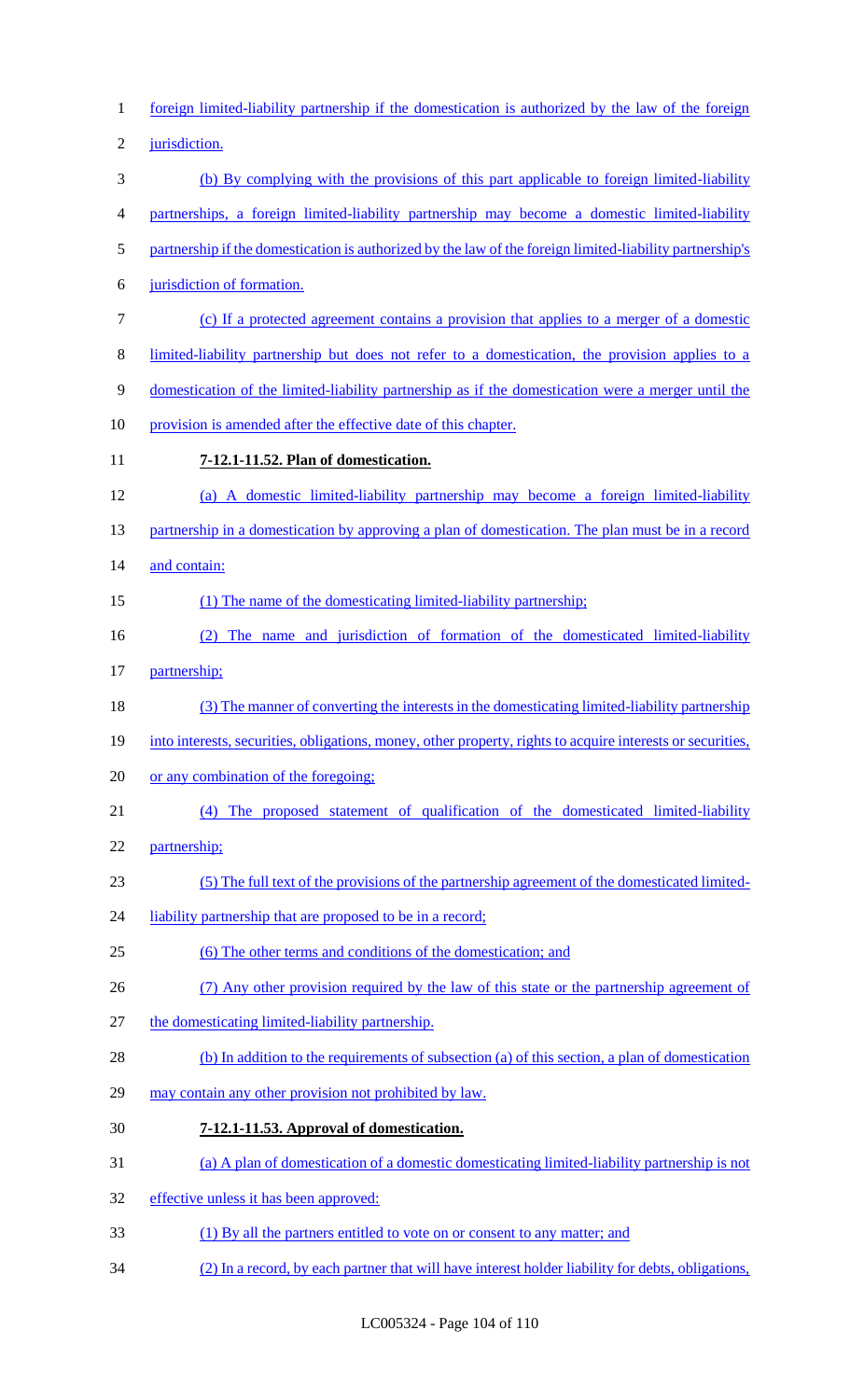- 1 and other liabilities that are incurred after the domestication becomes effective, unless: (i) The partnership agreement of the domesticating partnership in a record provides for the approval of a domestication or merger in which some or all of its partners become subject to interest holder liability by the affirmative vote or consent of fewer than all the partners; and (ii) The partner voted for or consented in a record to that provision of the partnership agreement or became a partner after the adoption of that provision. (b) A domestication of a foreign domesticating limited-liability partnership is not effective unless it is approved in accordance with the law of the foreign limited-liability partnership's jurisdiction of formation. **7-12.1-11.54. Amendment or abandonment of plan of domestication.**  11 (a) A plan of domestication of a domestic domesticating limited-liability partnership may be amended: (1) In the same manner as the plan was approved, if the plan does not provide for the 14 manner in which it may be amended; or (2) By its partners in the manner provided in the plan, but a partner that was entitled to vote 16 on or consent to approval of the domestication is entitled to vote on or consent to any amendment of the plan that will change: (i) The amount or kind of interests, securities, obligations, money, other property, rights to acquire interests or securities, or any combination of the foregoing, to be received by any of the 20 partners of the domesticating limited-liability partnership under the plan; (ii) The partnership agreement of the domesticated limited-liability partnership that will be 22 in effect immediately after the domestication becomes effective, except for changes that do not require approval of the partners of the domesticated limited-liability partnership under its organic 24 law or partnership agreement; or (iii) Any other terms or conditions of the plan, if the change would adversely affect the 26 partner in any material respect. (b) After a plan of domestication has been approved by a domestic domesticating limited-28 liability partnership and before a statement of domestication becomes effective, the plan may be 29 abandoned as provided in the plan. Unless prohibited by the plan, a domestic domesticating limited-30 liability partnership may abandon the plan in the same manner as the plan was approved. (c) If a plan of domestication is abandoned after a statement of domestication has been filed with the secretary of state and before the statement becomes effective, a statement of abandonment, signed by the domesticating limited-liability partnership, must be filed with the
- secretary of state before the statement of domestication becomes effective. The statement of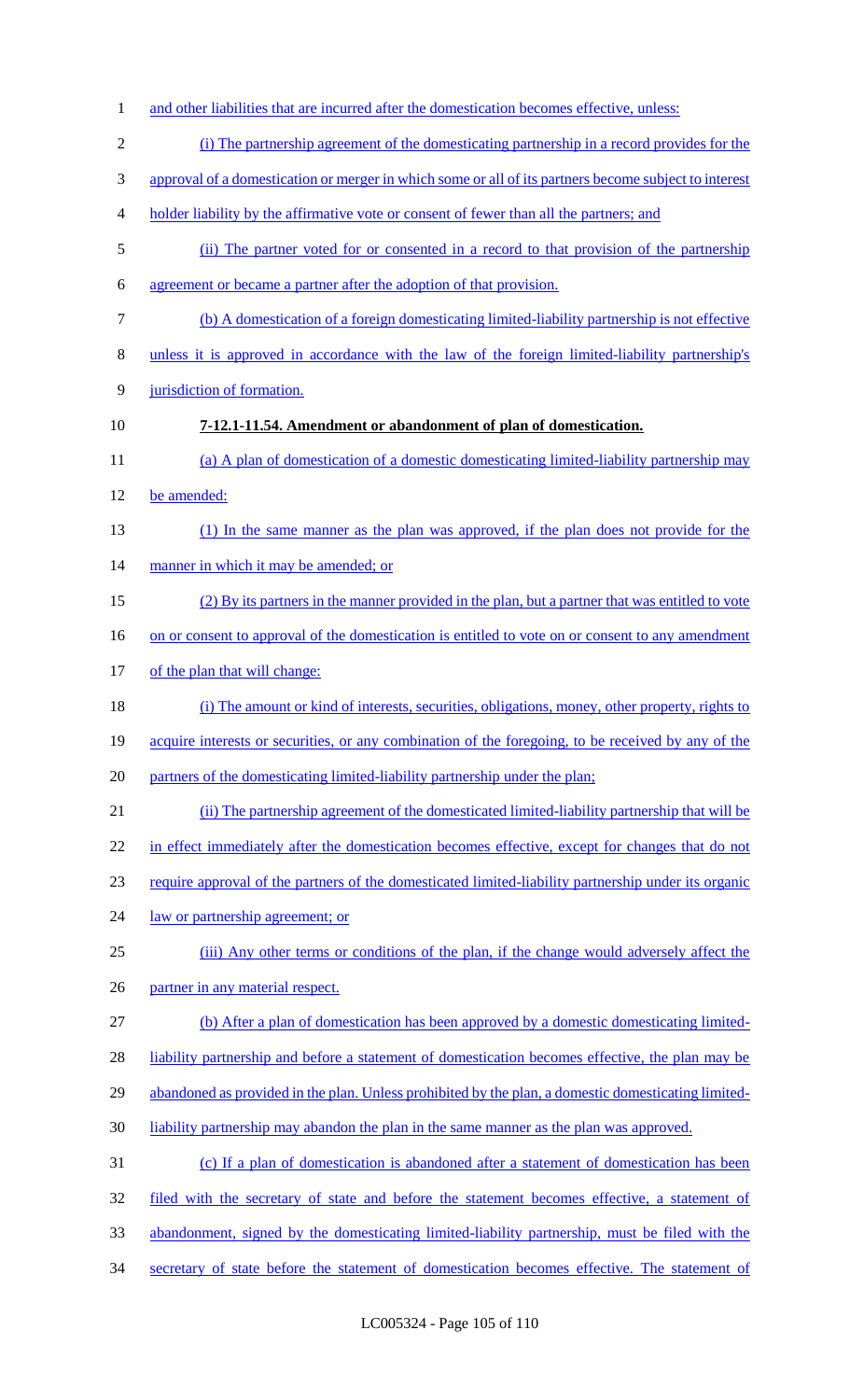| $\mathbf{1}$   | abandonment takes effect on filing, and the domestication is abandoned and does not become           |
|----------------|------------------------------------------------------------------------------------------------------|
| $\overline{2}$ | effective. The statement of abandonment must contain:                                                |
| 3              | (1) The name of the domesticating limited-liability partnership;                                     |
| $\overline{4}$ | (2) The date on which the statement of domestication was filed by the secretary of state;            |
| $\mathfrak s$  | and                                                                                                  |
| 6              | (3) A statement that the domestication has been abandoned in accordance with this section.           |
| $\tau$         | 7-12.1-11.55. Statement of domestication -- Effective date of domestication.                         |
| 8              | (a) A statement of domestication must be signed by the domesticating limited partnership             |
| 9              | and filed with the secretary of state.                                                               |
| 10             | (b) A statement of domestication must contain:                                                       |
| 11             | (1) The name and jurisdiction of formation of the domesticating limited-liability                    |
| 12             | partnership;                                                                                         |
| 13             | The name and jurisdiction of formation of the domesticated limited-liability<br>(2)                  |
| 14             | partnership;                                                                                         |
| 15             | (3) If the domesticating limited-liability partnership is a domestic limited-liability               |
| 16             | partnership, a statement that the plan of domestication was approved in accordance with this part    |
| 17             | or, if the domesticating limited-liability partnership is a foreign limited-liability partnership, a |
| 18             | statement that the domestication was approved in accordance with the law of its jurisdiction of      |
| 19             | formation; and                                                                                       |
| 20             | (4) The statement of qualification of the domesticated limited-liability partnership, as an          |
| 21             | attachment.                                                                                          |
| 22             | (c) In addition to the requirements of subsection (b) of this section, a statement of                |
| 23             | domestication may contain any other provision not prohibited by law.                                 |
| 24             | (d) The statement of qualification of a domesticated domestic limited-liability partnership          |
| 25             | must satisfy the requirements of this chapter, but the statement does not need to be signed.         |
| 26             | (e) If the domesticated entity is a domestic partnership, the domestication becomes                  |
| 27             | effective when the statement of domestication is effective. If the domesticated entity is a foreign  |
| 28             | partnership, the domestication becomes effective on the later of:                                    |
| 29             | (1) The date and time provided in the organic law of the domesticated entity; and                    |
| 30             | (2) When the statement is effective.                                                                 |
| 31             | 7-12.1-11.56. Effect of domestication.                                                               |
| 32             | (a) When a domestication becomes effective:                                                          |
| 33             | (1) The domesticated entity is:                                                                      |
| 34             | (i) Organized under and thereafter subject to the organic law of the domesticated entity;            |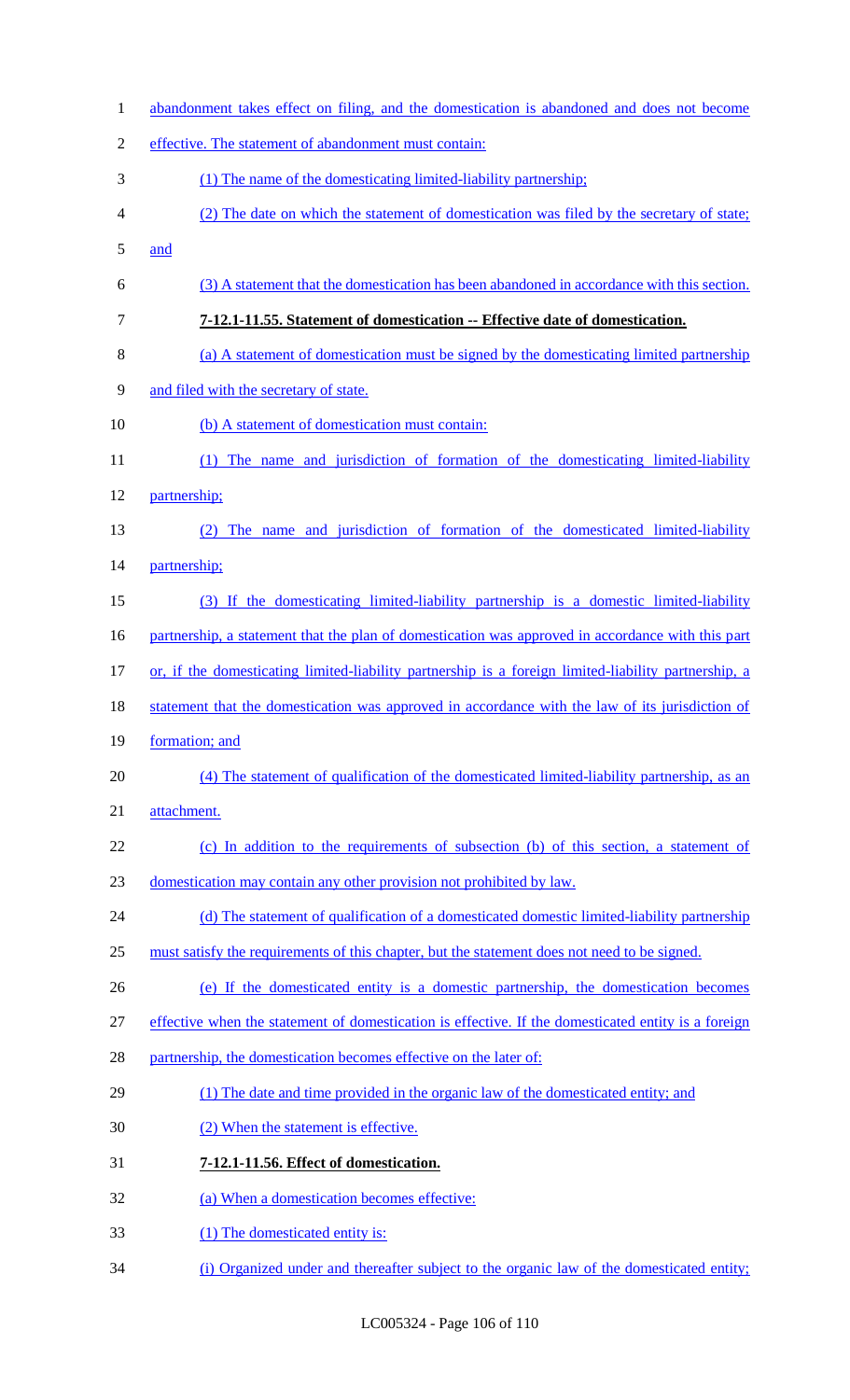and

| $\mathbf{2}$   | (ii) The same entity without interruption as the domesticating entity;                                      |
|----------------|-------------------------------------------------------------------------------------------------------------|
| 3              | (2) All property of the domesticating entity continues to be vested in the domesticated                     |
| $\overline{4}$ | entity without transfer, reversion, or impairment;                                                          |
| 5              | (3) All debts, obligations, and other liabilities of the domesticating entity continue as debts,            |
| 6              | obligations, and other liabilities of the domesticated entity;                                              |
| $\tau$         | (4) Except as otherwise provided by law or the plan of domestication, all the rights,                       |
| 8              | privileges, immunities, powers, and purposes of the domesticating entity remain in the                      |
| $\mathbf{9}$   | domesticated entity;                                                                                        |
| 10             | (5) The name of the domesticated entity may be substituted for the name of the                              |
| 11             | domesticating entity in any pending action or proceeding;                                                   |
| 12             | (6) The statement of qualification of the domesticated entity becomes effective;                            |
| 13             | (7) The provisions of the partnership agreement of the domesticated entity that are to be in                |
| 14             | a record, if any, approved as part of the plan of domestication become effective; and                       |
| 15             | (8) The interests in the domesticating entity are converted to the extent and as approved in                |
| 16             | <u>connection with the domestication, and the partners of the domesticating entity are entitled only to</u> |
| 17             | the rights provided to them under the plan of domestication and to any appraisal rights they have           |
| 18             | under § 7-12.1-11.16.                                                                                       |
| 19             | (b) Except as otherwise provided in the organic law or partnership agreement of the                         |
| 20             | domesticating limited-liability partnership, the domestication does not give rise to any rights that a      |
| 21             | partner or third party would otherwise have upon a dissolution, liquidation, or winding up of the           |
| 22             | domesticating partnership.                                                                                  |
| 23             | (c) When a domestication becomes effective, a person that did not have interest holder                      |
| 24             | liability with respect to the domesticating limited-liability partnership and becomes subject to            |
| 25             | interest holder liability with respect to a domestic limited-liability partnership as a result of the       |
| 26             | domestication has interest holder liability only to the extent provided by this chapter and only for        |
| 27             | those debts, obligations, and other liabilities that are incurred after the domestication becomes           |
| 28             | effective.                                                                                                  |
| 29             | (d) When a domestication becomes effective, the interest holder liability of a person that                  |
| 30             | ceases to hold an interest in a domestic domesticating limited-liability partnership with respect to        |
| 31             | which the person had interest holder liability is subject to the following rules:                           |
| 32             | (1) The domestication does not discharge any interest holder liability under this chapter to                |
| 33             | the extent the interest holder liability was incurred before the domestication became effective.            |
| 34             | (2) A person does not have interest holder liability under this chapter for any debt,                       |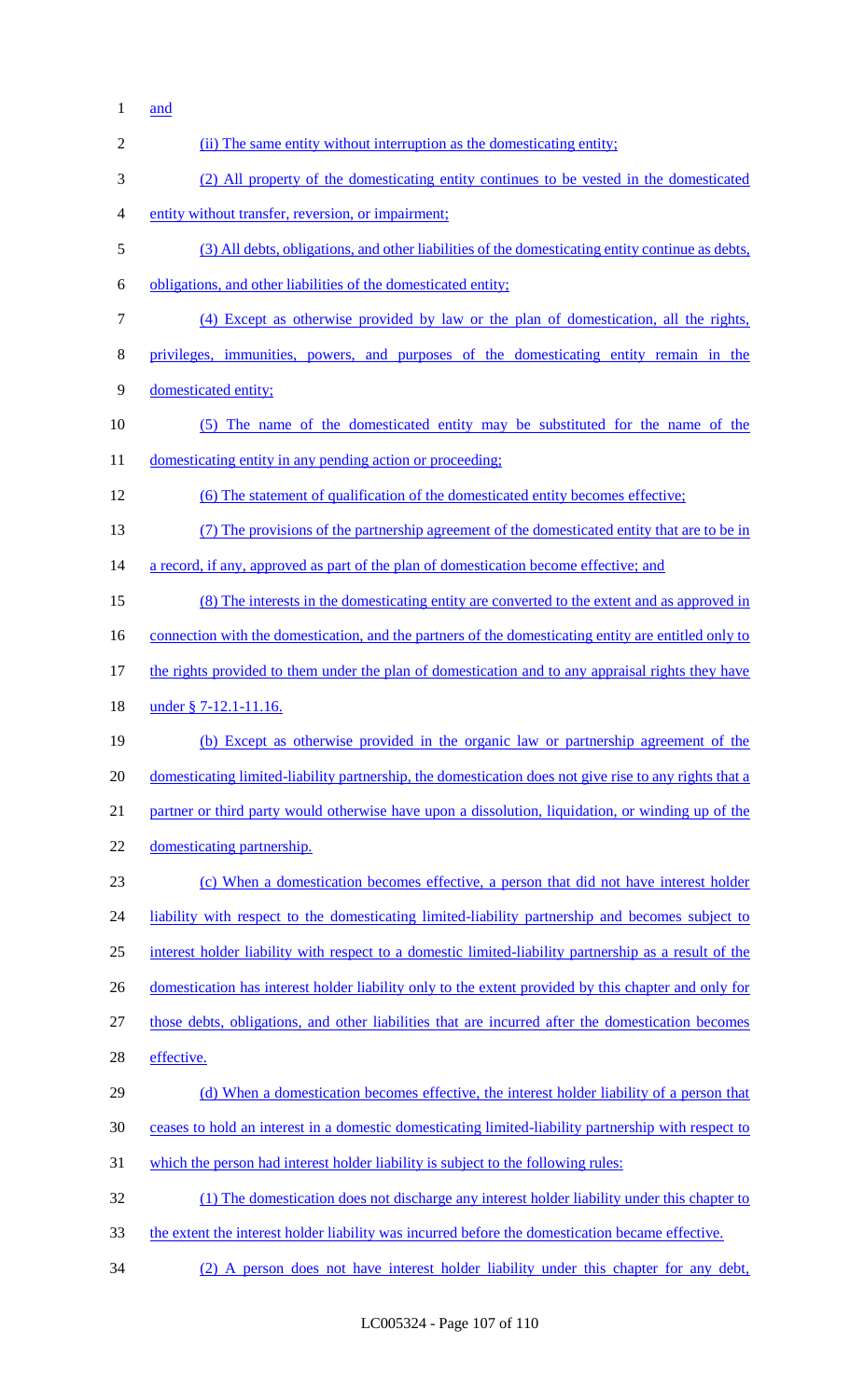| $\mathbf{1}$   | obligation, or other liability that is incurred after the domestication becomes effective.                             |
|----------------|------------------------------------------------------------------------------------------------------------------------|
| $\overline{2}$ | (3) This chapter continues to apply to the release, collection, or discharge of any interest                           |
| 3              | <u>holder liability preserved under subsection <math>(d)(1)</math> of this section as if the domestication had not</u> |
| 4              | occurred.                                                                                                              |
| 5              | (4) A person has whatever rights of contribution from any other person as are provided by                              |
| 6              | this chapter, law other than this chapter, or the partnership agreement of the domestic domesticating                  |
| 7              | limited-liability partnership with respect to any interest holder liability preserved under subsection                 |
| 8              | $(d)(1)$ of this section as if the domestication had not occurred.                                                     |
| 9              | (e) When a domestication becomes effective, a foreign limited-liability partnership that is                            |
| 10             | the domesticated partnership may be served with process in this state for the collection and                           |
| 11             | enforcement of any of its debts, obligations, and other liabilities as provided in $\S$ 7-12.1-119.                    |
| 12             | (f) If the domesticating limited-liability partnership is a registered foreign entity, the                             |
| 13             | registration of the partnership is canceled when the domestication becomes effective.                                  |
| 14             | (g) A domestication does not require a domestic domesticating limited-liability partnership                            |
| 15             | to wind up its business and does not constitute or cause the dissolution of the partnership.                           |
| 16             | <b>ARTICLE 12</b>                                                                                                      |
| 17             | <b>MISCELLANEOUS PROVISIONS</b>                                                                                        |
| 18             | 7-12.1-1201. Uniformity of application and construction.                                                               |
| 19             | In applying and construing this uniform act, consideration must be given to the need to                                |
| 20             | promote uniformity of the law with respect to its subject matter among states that enact it.                           |
| 21             | 7-12.1-1202. Relation to Electronic Signatures in Global and National Commerce Act.                                    |
| 22             | This chapter modifies, limits, and supersedes the Electronic Signatures in Global and                                  |
| 23             | National Commerce Act, 15 U.S.C. Section 7001 et seq., but does not modify, limit, or supersede                        |
| 24             | Section $101(c)$ of that act, 15 U.S.C. Section $7001(c)$ , or authorize electronic delivery of any of the             |
| 25             | notices described in Section 103(b) of that act, 15 U.S.C. Section 7003(b).                                            |
| 26             | 7-12.1-1203. Savings clause.                                                                                           |
| 27             | This chapter does not affect an action commenced, proceeding brought, or right accrued                                 |
| 28             | before the effective date of this chapter.                                                                             |
| 29             | 7-12.1-1204. Severability clause.                                                                                      |
| 30             | If any provision of this chapter or its application to any person or circumstance is held                              |
| 31             | invalid, the invalidity does not affect other provisions or applications of this chapter which can be                  |
| 32             | given effect without the invalid provision or application, and to this end the provisions of this                      |
| 33             | chapter are severable.                                                                                                 |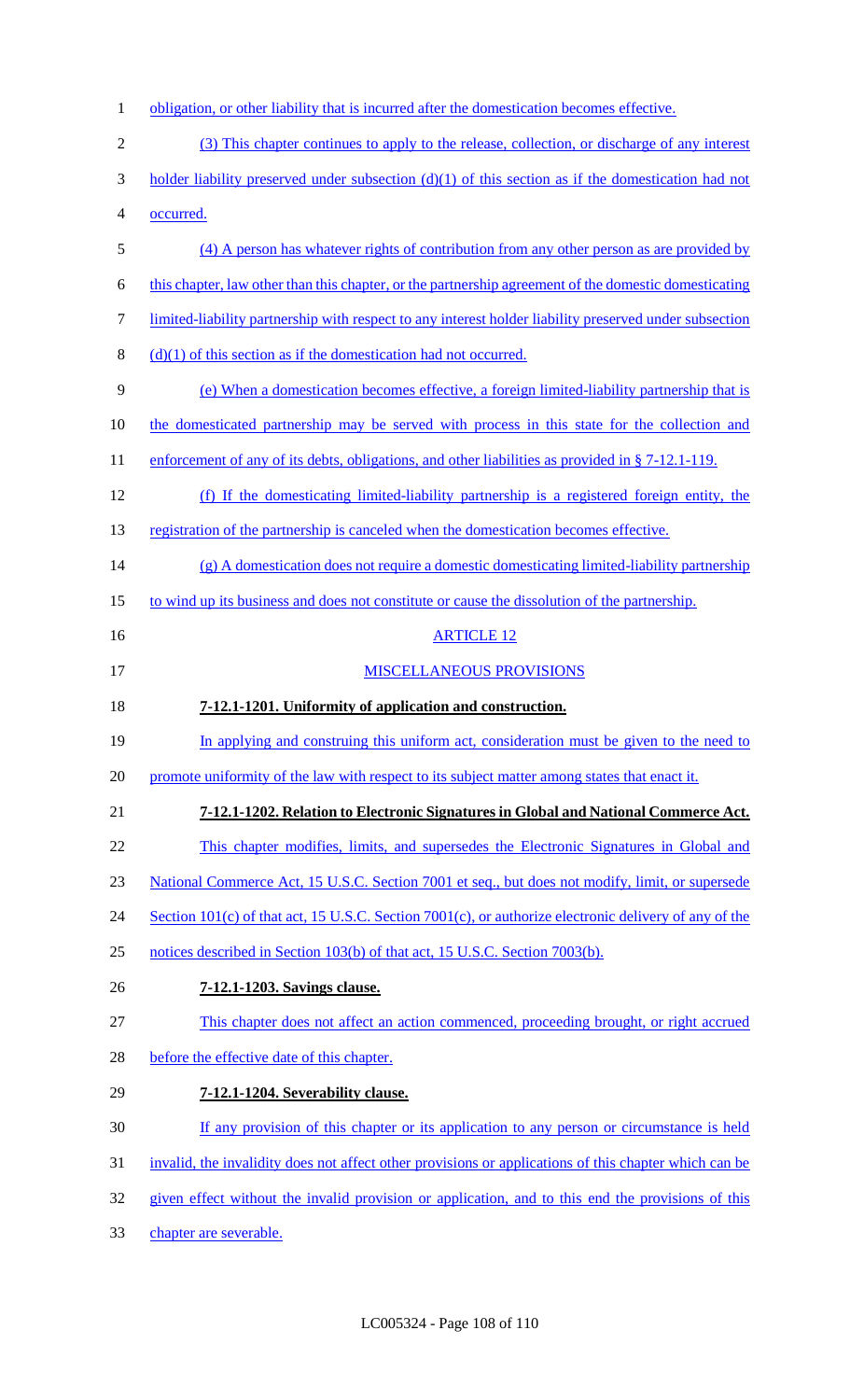1 SECTION 3. This act shall take effect on January 1, 2023.

#### $=$ LC005324  $=$